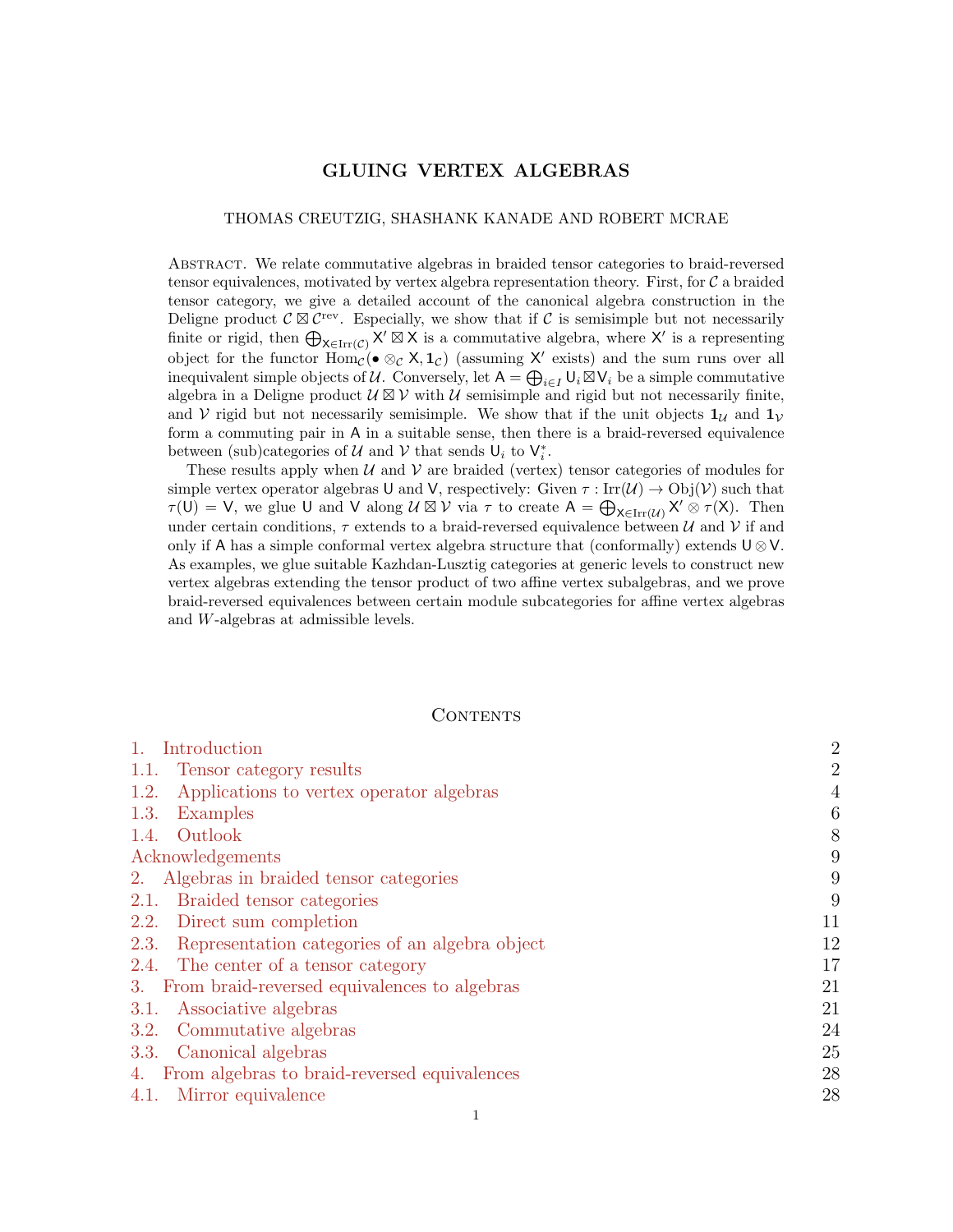| 4.2. Proof of Key Lemma 4.2 and Proposition 4.4             | 32 |
|-------------------------------------------------------------|----|
| 5. From tensor categories to vertex operator algebras       | 43 |
| 5.1. Vertex tensor categories                               | 43 |
| 5.2. Deligne products of vertex algebraic tensor categories | 45 |
| 5.3. Algebras in vertex tensor categories                   | 49 |
| 5.4. The main theorems for vertex operator algebras         | 51 |
| Appendix A. Direct sum completion                           | 53 |
| References                                                  | 55 |

## 1. INTRODUCTION

<span id="page-1-0"></span>We study the relation between certain types of commutative associative algebra objects in braided tensor categories and braid-reversed equivalences of tensor categories, motivated by vertex operator algebra theory and its applications to geometry and physics. Commutative associative algebra objects in tensor categories of modules for a vertex operator algebra are the same as vertex operator algebra extensions [\[HKL\]](#page-56-0), and such extensions together with equivalences of vertex tensor subcategories are crucial in the context of S-duality for fourdimensional supersymmetric GL-twisted gauge theories [\[CGai\]](#page-55-0) and the quantum geometric Langlands correspondence [\[AFO\]](#page-54-1). In gauge theory, vertex operator algebras are associated to two-dimensional intersections of three-dimensional topological boundary conditions, while categories of vertex operator algebra modules are associated to line defects ending on these boundary conditions. Boundary conditions can be concatenated to form new types of boundary conditions, and the resulting vertex operator algebras are precisely the type of extensions studied in this work. Categories of vertex operator algebra modules appearing in these problems are usually not finite and are often, but not necessarily, semisimple. Thus we derive results in a setting general enough for these applications, especially allowing braided tensor categories to have infinitely many inequivalent simple objects.

We will now describe our categorical results, followed by vertex operator algebra applications and comments regarding vertex operator algebra theory and existing literature.

<span id="page-1-1"></span>1.1. **Tensor category results.** Let C and D be braided tensor categories and  $\tau$  a map from simple objects in  $\mathcal C$  to objects in  $\mathcal D$ . Then we consider objects in a direct sum completion  $(C \boxtimes \mathcal{D})_{\oplus}$  of the Deligne product  $C \boxtimes \mathcal{D}$  of the form

$$
A=\bigoplus_{X\in \mathrm{Irr}(\mathcal{C})}X\boxtimes \tau(X)\ \in\ \mathrm{Obj}\,((\mathcal{C}\boxtimes \mathcal{D})_\oplus)\,.
$$

We aim to prove under suitable conditions on  $\mathcal C$  and  $\mathcal D$  that a commutative associative algebra structure on A is equivalent to a braid-reversed tensor equivalence between  $\mathcal C$  and  $\mathcal D$ . Thus we ask two questions: under which conditions on  $\mathcal C$  and  $\mathcal D$  does a commutative algebra object imply a braid-reversed equivalence, and conversely what do we need to assume so that a braid-reversed equivalence yields a commutative associative algebra?

## 1.1.1. From braid-reversed equivalences to commutative algebra objects.

It is known (see for example [\[EGNO,](#page-55-1) Exercise 7.9.9]) that associative algebras can be constructed from module categories; as we could not find a complete proof in the literature, we give this construction in Theorem [3.2.](#page-22-0) Essentially, for  $\mathcal C$  a (multi)tensor category and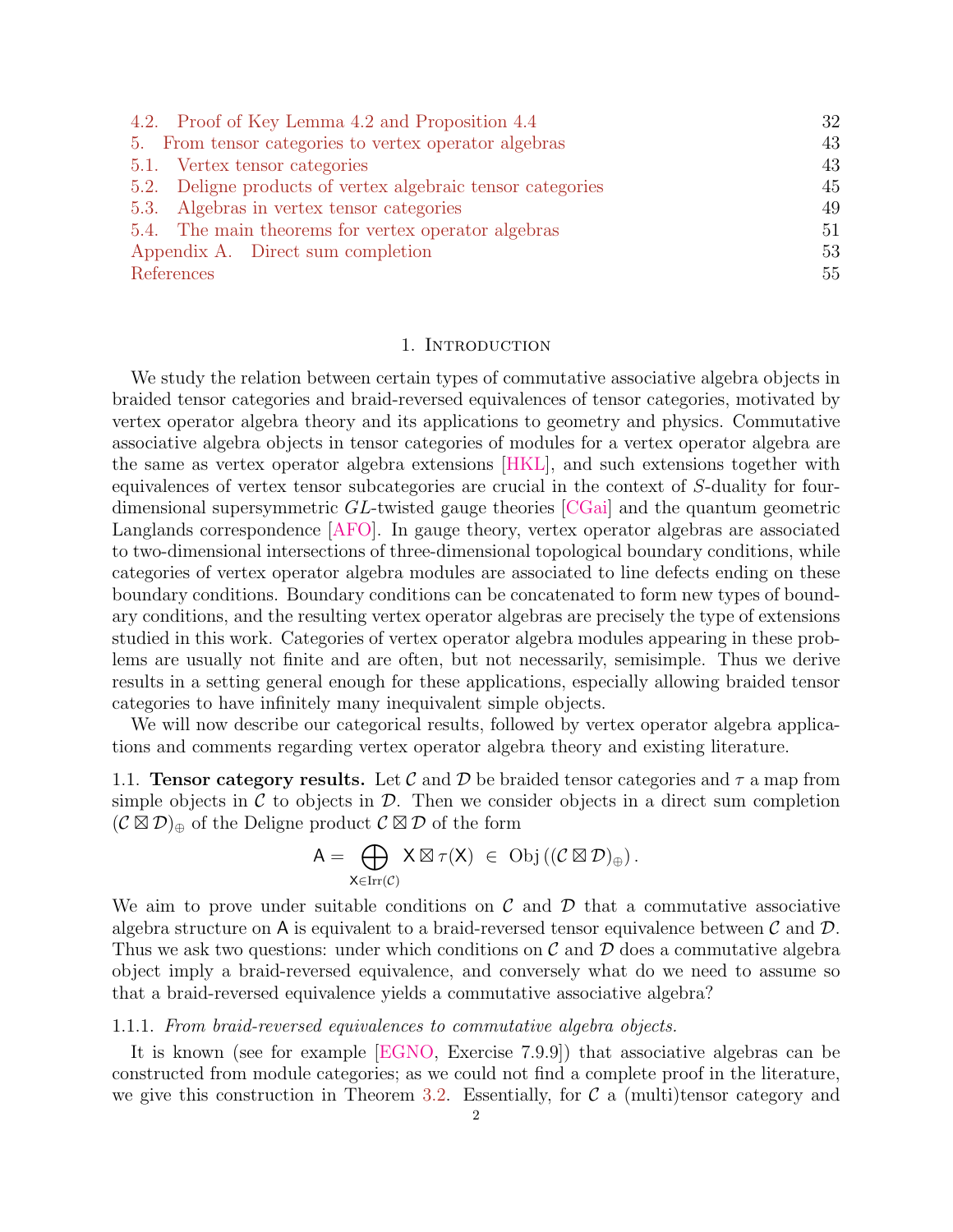M a C-module category such that internal Homs exist, the internal End of an object M in  $M$  can be given the structure of an associative algebra. Moreover, when  $C$  is a braided fusion category, [\[DMNO,](#page-55-2) Lemma 3.5] shows that this algebra is also commutative as long as induction from  $\mathcal C$  to  $\mathcal M$  is a central functor, that is, it factors through the center of the module category. In Theorem [3.3,](#page-23-1) we prove this statement in detail without assuming finiteness or semisimplicity.

A useful property in showing that internal Homs exist is rigidity, that is, existence of duals. Unfortunately, braided tensor categories of vertex operator algebra modules are often not known to be rigid. However, we find that internal Homs can exist under the weaker assumption that C has a contragredient functor, that is, a contravariant endofunctor  $X \mapsto X'$ such that there is a natural isomorphism

$$
\operatorname{Hom}_{\mathcal{C}}(X\otimes Y,1)\cong \operatorname{Hom}_{\mathcal{C}}(X,Y')
$$

for objects  $X$ ,  $Y$  in  $C$ . For vertex algebraic tensor categories, such a functor arises from the contragredient modules of [\[FHL\]](#page-55-3), provided that the vertex operator algebra itself is self-contragredient.

With these preparations, we can state our first main result; for precise notation we refer to Section [3.3.](#page-24-0) The algebra of this theorem is called the canonical algebra in  $\mathcal{C} \boxtimes \mathcal{C}^{\text{rev}}$ , where  $\mathcal{C}^{\text{rev}} = \mathcal{C}$  as a tensor category but has reversed braidings.

<span id="page-2-0"></span>**Main Theorem 1.** Let  $\mathcal C$  be a (not necessarily finite) semisimple braided tensor category with a contragredient functor. Then

$$
A=\bigoplus_{X\in \mathrm{Irr}(\mathcal{C})} X'\boxtimes X
$$

is a commutative associative algebra in  $(C \boxtimes C^{\text{rev}})_{\oplus}$ . If C is rigid, then A is simple and for simple objects X, Y, Z of C, the multiplication rules are given by  $M_{X^* \boxtimes X,Y^* \boxtimes Y^*}^{Z^* \boxtimes Z} = 1$  if and only if Z is a summand of  $X \otimes Y$ .

Since commutative algebras are preserved by braided tensor equivalences, we can restate Main Theorem [1](#page-2-0) as follows. Let  $\mathcal C$  be a semisimple braided tensor category with a contragredient functor, and suppose  $\tau : \mathcal{C} \to \mathcal{D}$  is a braid-reversed tensor equivalence (so that  $\tau : C^{\text{rev}} \to \mathcal{D}$  is a braided equivalence). Then

$$
A=\bigoplus_{X\in \operatorname{Irr}(\mathcal{C})}X'\boxtimes \tau(X)
$$

is a commutative associative algebra in  $(C \boxtimes \mathcal{D})_{\oplus}$ , and if C is rigid, then A is simple.

1.1.2. From commutative algebra objects to braid-reversed equivalences.

For the converse question, we work in the following setting:

- (1) U is a (not necessarily finite) semisimple ribbon category, and  $\{U_i\}_{i\in I}$  is a subset of distinct simple objects in U that includes  $U_0 = 1_U$ .
- (2) V is a ribbon category. In particular, both  $\mathcal U$  and  $\mathcal V$  are rigid.
- (3) We have a simple (commutative, associative, unital) algebra

$$
\mathsf{A}=\bigoplus_{i\in I}\mathsf{U}_i\boxtimes\mathsf{V}_i.
$$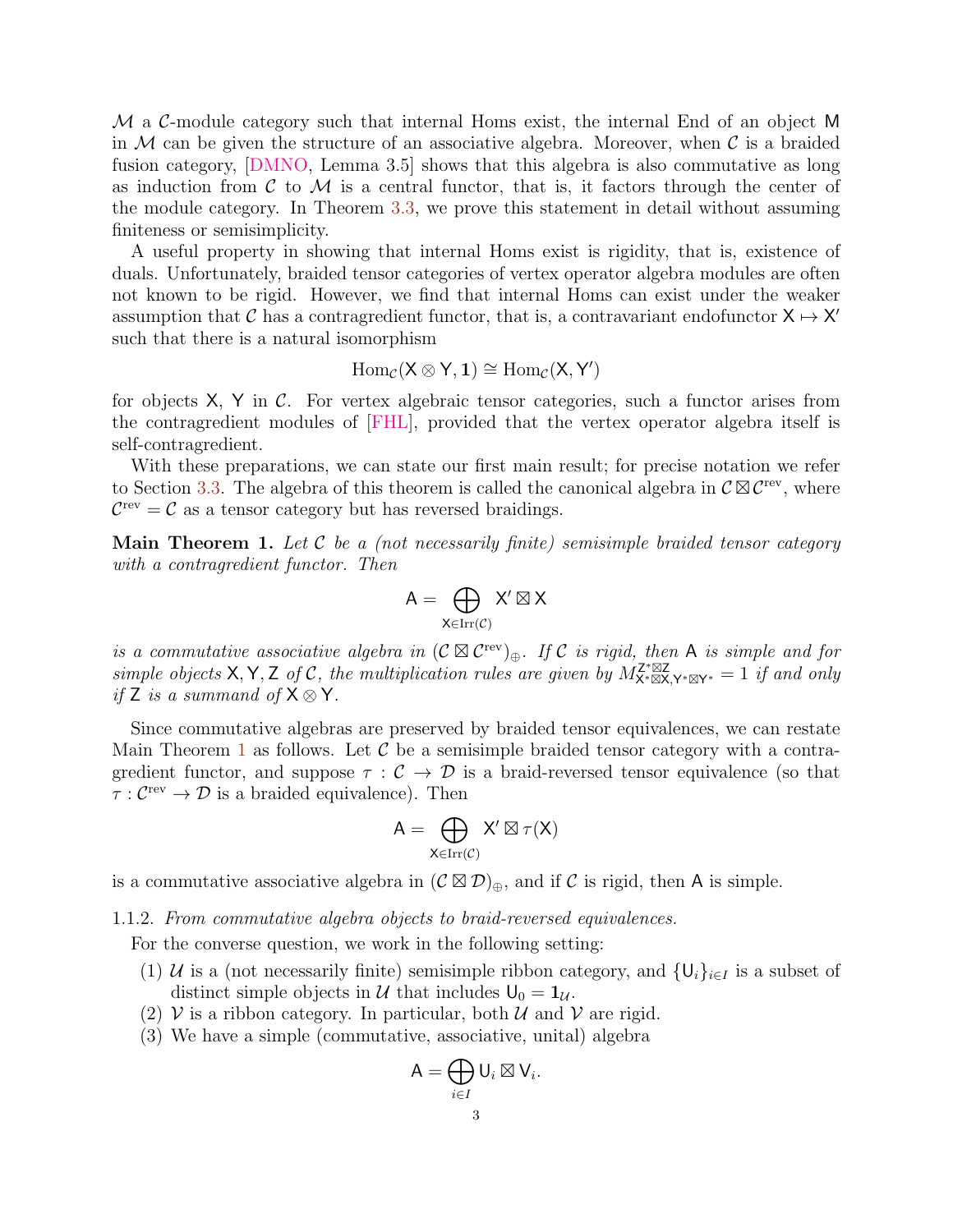in  $\mathcal{C} = \mathcal{U} \boxtimes \mathcal{V}$ , or  $\mathcal{C}_{\oplus}$  if I is infinite, where the  $V_i$  are objects of  $\mathcal{V}$ , not assumed to be simple except for  $V_0 = 1_V$ .

(4) The tensor units  $\mathbf{1}_{\mathcal{U}} = \mathsf{U}_0, \mathbf{1}_{\mathcal{V}} = \mathsf{V}_0$  form a mutually commuting (or dual) pair in A, in the sense that

dim Hom<sub>U</sub>  $(U_0, U_i) = \delta_{i,0} = \dim \text{Hom}_{\mathcal{V}}(V_0, V_i)$ .

(5) There is a partition  $I = I^0 \sqcup I^1$  of the index set such that  $0 \in I^0$  and for each  $i \in I^j$ ,  $j = 0, 1$ , the twist satisfies  $\theta_{\mathsf{A}}|_{\mathsf{U}_i \boxtimes \mathsf{V}_i} = (-1)^j \mathrm{Id}_{\mathsf{U}_i \boxtimes \mathsf{V}_i}$ . In particular,  $\theta_{\mathsf{A}}^2 = \mathrm{Id}_{\mathsf{A}}$ .

Under these conditions, we define  $U_A \subseteq U$  and  $V_A \subseteq V$  to be the full subcategories whose objects are isomorphic to direct sums of the  $\mathsf{U}_i$  and  $\mathsf{V}_i$ , respectively, and prove in Proposition [4.4](#page-30-1) and Theorem [4.5:](#page-31-1)

Main Theorem 2. In the setting of this section,

- (1) The categories  $U_A \subseteq U$  and  $V_A \subseteq V$  are ribbon subcategories. Moreover,  $V_A$  is semisimple with distinct simple objects  $\{V_i\}_{i\in I}$ .
- (2) There is a braid-reversed tensor equivalence  $\tau : \mathcal{U}_A \to \mathcal{V}_A$  such that  $\tau(U_i) \cong V_i^*$  for  $i \in I$ .

This theorem relies on the following Key Lemma; here  $\mathcal F$  is the the induction functor from  $\mathcal C$  to the category Rep A of left A-modules in  $\mathcal C$ :

<span id="page-3-2"></span>**Key Lemma 1.** For all  $i \in I$ ,  $\mathcal{F}(\mathsf{U}_i \boxtimes \mathsf{1}_{\mathcal{V}}) \cong \mathcal{F}((\mathsf{1}_{\mathcal{U}} \boxtimes \mathsf{V}_i)^*)$  in Rep A.

<span id="page-3-0"></span>1.2. Applications to vertex operator algebras. Our categorical results translate into the following theorem for vertex operator algebras; see Theorem [5.10](#page-50-1) of the main text:

<span id="page-3-1"></span>**Main Theorem 3.** Let  $U$  and  $V$  be locally finite module categories for simple and selfcontragredient vertex operator algebras U and V, respectively, that are closed under contragredients and admit vertex tensor category structure as in [\[HLZ1\]](#page-56-1)-[\[HLZ8\]](#page-56-2) and thus also braided tensor category structure. Assume moreover that  $\mathcal U$  is semisimple and  $\mathcal V$  is closed under submodules and quotients.

(1) Suppose  $\{U_i\}_{i\in I}$  is a set of representatives of equivalence classes of simple modules in U with  $U_0 = U$  and  $\tau : U \to V$  is a braid-reversed tensor equivalence with twists satisfying  $\theta_{\tau(U_i)} = \pm \tau (\theta_{U_i}^{-1})$  $\bigcup_{i=1}^{-1}$  for  $i \in I$ . Then

$$
\mathsf{A}=\bigoplus_{i\in I}\mathsf{U}'_i\otimes\tau(\mathsf{U}_i)
$$

is a  $\frac{1}{2}\mathbb{Z}$ -graded conformal vertex algebra extension of  $\mathsf{U}\otimes\mathsf{V}$ . Moreover, if  $\mathcal U$  is rigid, then A is simple and the multiplication rules of A satisfy  $M_{\mathsf{L}^1/\otimes \tau(\mathsf{L}^1)}^{\mathsf{U}'_k \otimes \tau(\mathsf{U}_k)}$  $\mathcal{L}^{U_k \otimes \tau(U_k)}_{U'_i \otimes \tau(U_i),U'_j \otimes \tau(U_j)} = 1$  if and only if  $\mathsf{U}_k$  occurs as a submodule of  $\mathsf{U}_i \boxtimes \mathsf{U}_j$ .

(2) Conversely, suppose U and V are both ribbon categories,  $\{U_i\}_{i\in I}$  is a set of distinct simple modules in  $\mathcal U$  with  $\mathsf{U}_0 = \mathsf{U}$ , and

$$
\mathsf{A}=\bigoplus_{i\in I}\mathsf{U}_i\otimes\mathsf{V}_i
$$

is a simple  $\frac{1}{2}\mathbb{Z}$ -graded conformal vertex algebra extension of  $\mathsf{U}\otimes\mathsf{V}$ , where the  $\mathsf{V}_i$  are objects of  $\mathcal V$  satisfying

$$
\dim \mathrm{Hom}_{\mathcal{V}}(V, V_i) = \delta_{i,0}
$$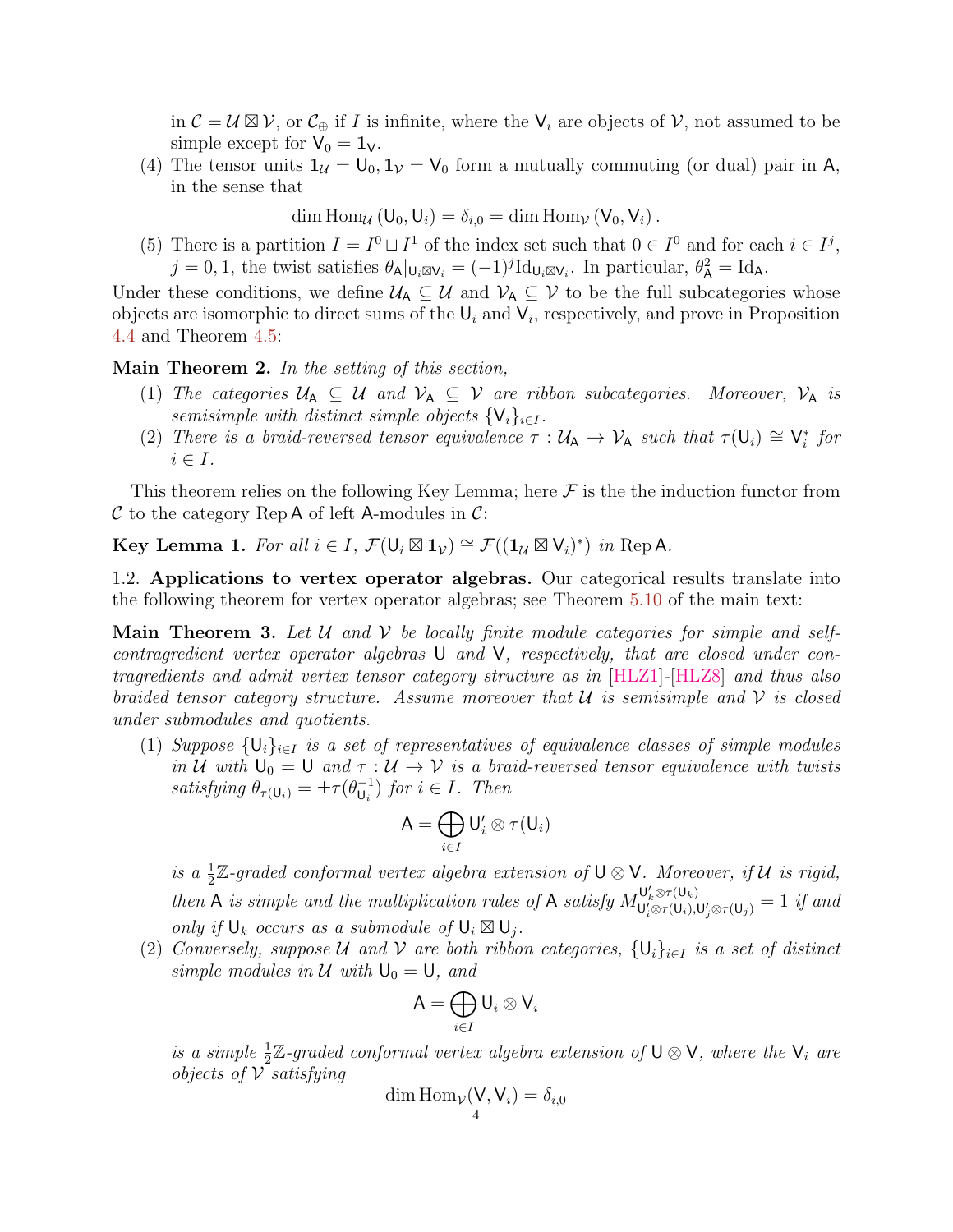and there is a partition  $I = I^0 \sqcup I^1$  of the index set with  $0 \in I^0$  and

$$
\bigoplus_{i\in I^j}{\sf U}_i\otimes{\sf V}_i=\bigoplus_{n\in\frac{j}{2}+\mathbb Z}{\sf A}_{(n)}
$$

for  $j = 0, 1$ . Let  $\mathcal{U}_A \subseteq \mathcal{U}$ , respectively  $\mathcal{V}_A \subseteq \mathcal{V}$ , be the full subcategories whose objects are isomorphic to direct sums of the  $\mathsf{U}_i$ , respectively of the  $\mathsf{V}_i$ . Then:

- (a)  $U_A$  and  $V_A$  are ribbon subcategories of U and V respectively. Moreover,  $V_A$  is semisimple with distinct simple objects  $\{V_i\}_{i\in I}$ .
- (b) There is a braid-reversed equivalence  $\tau : \mathcal{U}_A \to \mathcal{V}_A$  such that  $\tau(U_i) \cong V'_i$  for all  $i \in I$ .

Conformal vertex algebra extensions as in the first part of the theorem have previously been constructed for certain affine Lie algebra [\[FS,](#page-55-4) [Zhu\]](#page-57-0) and Virasoro [\[FZ2\]](#page-55-5) vertex operator algebras. Also, a closely-related construction due to Huang and Kong [\[HK,](#page-56-3) [Ko\]](#page-57-1), starting from braid-equivalent modular tensor categories of representations for vertex operator algebras, yields a conformal full field algebra in the sense of  $|HK|$ . In fact,  $|K_0|$  shows that if U and V are braid-equivalent tensor categories of representations for strongly rational vertex operator algebras U and V, respectively, then conformal full field algebra extensions of  $\mathsf{U} \otimes \mathsf{V}$  with nondegenerate invariant bilinear form are equivalent to commutative Frobenius algebras in  $\mathcal{U} \boxtimes \mathcal{V}^{\text{rev}}$  with trivial twist.

The second part of Main Theorem [3](#page-3-1) (in the case that A is Z-graded) has been stated in [\[Lin,](#page-57-2) Theorem 3.3] under the assumption that U and V are strongly rational vertex operator algebras (in particular I is finite in this setting). The proof in  $\text{Lin}$  uses semisimplicity of the category Rep A of left A-modules in  $\mathcal{C}$ , citing [\[KO\]](#page-57-3) for this result. However, [\[KO,](#page-57-3) Theorem 3.3] assumes additionally that dim<sub>C</sub>  $A \neq 0$  to prove this semisimplicity, whereas even a modular tensor category can have objects with dimension zero. Relaxing the condition dim<sub>C</sub>  $A \neq 0$  is the work of our Key Lemma [1,](#page-3-2) so we have in particular filled a gap in [\[Lin\]](#page-57-2); moreover, we recover the semisimplicity of the category of A-modules as a consequence, as we now discuss.

A vertex operator algebra is strongly rational (using terminology from [\[CGan\]](#page-55-6)) if it is simple, self-contragredient, CFT-type,  $C_2$ -cofinite, and rational; for such a vertex operator algebra, the full category of grading-restricted generalized modules is a (semisimple) modular tensor category  $[Hu3]$ . Let V be a strongly rational vertex operator algebra and A a simple CFT-type vertex operator algebra extension of V; then A is believed to have a modular tensor category of grading-restricted, generalized modules as well. This indeed follows from Lemma 1.20, Theorem 3.3, and Theorem 4.5 of [\[KO\]](#page-57-3) as well as [\[HKL,](#page-56-0) Theorem 3.5] (see also [\[DMNO,](#page-55-2) Corollary 3.30]) provided the dimension of A as a V-module is non-zero. Moreover, our previous work [\[CKM,](#page-55-7) Theorem 3.65] shows that this modular tensor category structure is the natural one for module categories of a vertex operator algebra.

Using  $[Hu3, DJX]$  $[Hu3, DJX]$ , the dimension of A in the modular tensor category C of V-modules is strictly positive if all irreducible V-modules are non-negatively graded, with a non-zero conformal weight 0 space occurring only in V itself. This condition together with the rationality and  $C_2$ -cofiniteness of V ensures that the categorical dimensions of V-modules are realized by strictly-positive "quantum dimensions" defined in terms of characters. But now, we can use the braid-reversed equivalence of Main Theorem [3](#page-3-1) and [\[ENO,](#page-55-9) Theorem 2.3] to show dim<sub>C</sub> A is a positive real number without grading-positivity assumptions (see Corollary [5.13\)](#page-52-1):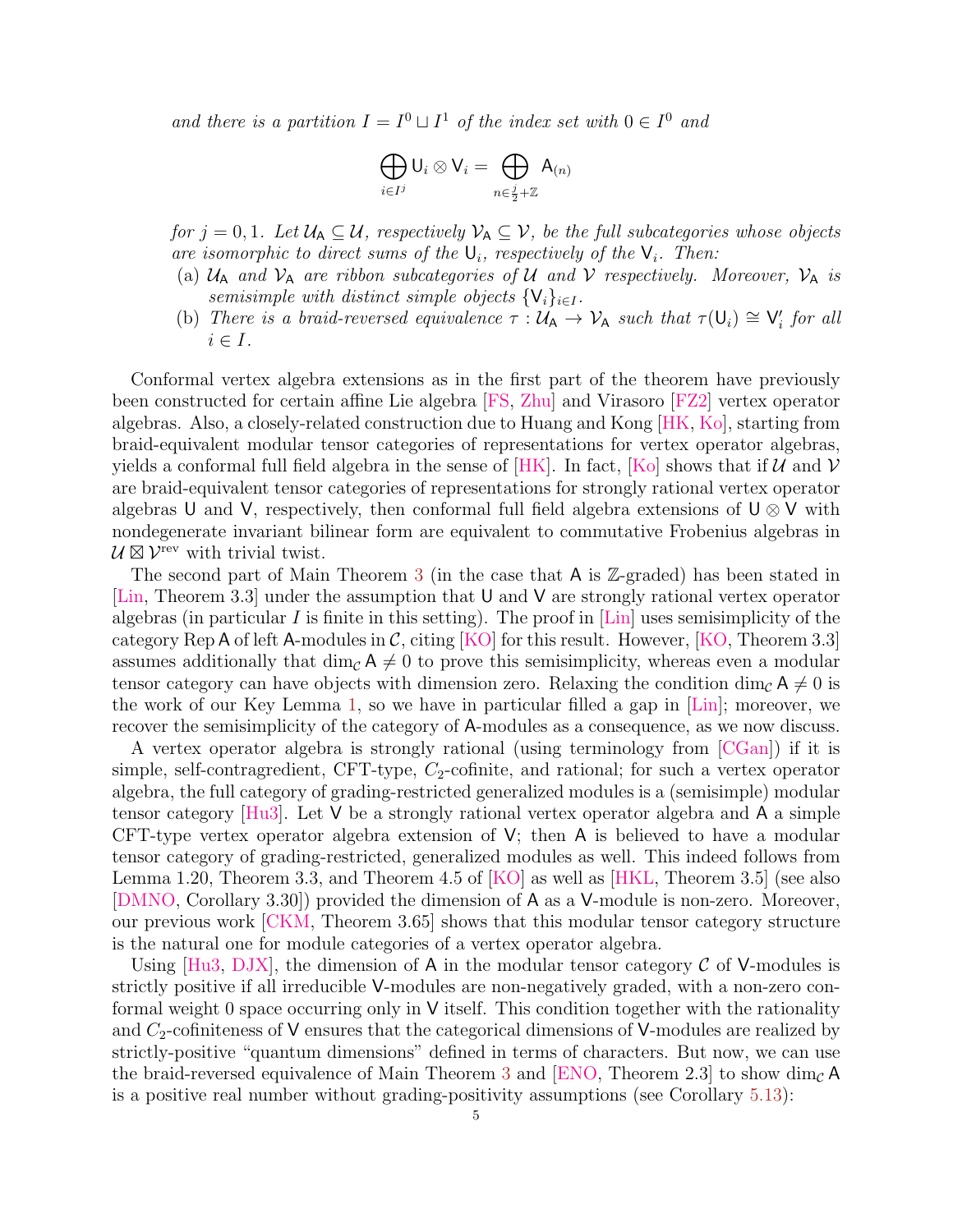**Corollary 1.1.** In the setting of Main Theorem [3,](#page-3-1) assume in addition that U and V are strongly rational and A is a simple CFT-type (Z-graded) vertex operator algebra. Then  $\dim_{\mathcal{C}} A > 0$  and A is strongly rational; in particular its category of grading-restricted, generalized modules is a semisimple modular tensor category.

In fact, the calculation of dim<sub>C</sub> A does not require rationality or  $C_2$ -cofiniteness for either U or V, so we prove more generally that if the categories  $U$  and  $V$  in Main Theorem [3](#page-3-1) are braided fusion categories, then the category of grading-restricted generalized A-modules in  $\mathcal C$  is also braided fusion; see Theorem [5.12](#page-51-0) in the main text for details. In our setting, this removes the grading-positivity assumptions from [\[HKL,](#page-56-0) Theorem 3.5].

A second corollary of Main Theorem [3](#page-3-1) relates to the multiplication rules of the extension  $\bigcup \otimes V \subseteq A$ . In general, if  $A = \bigoplus_{i \in I} V_i$  is an extension of a vertex operator algebra  $V = V_0$  by indecomposable V-modules  $V_i$ , define the multiplication rule  $M_{i,j}^k$  to be 1 if  $V_k$  is contained in the operator product algebra of fields of  $V_i$  with fields of  $V_j$ ; otherwise the multiplication rule is 0. It is clear that  $M_{i,j}^k = 0$  if the fusion rule  $N_{i,j}^k = 0$ ; a question raised in private communication by Chongying Dong is for which extensions the converse is also true. In our setting, this is precisely the content of the statements on multiplication rules in Main Theorems [1](#page-2-0) and [3.](#page-3-1) Thus we can rephrase these statements as follows:

**Corollary 1.2.** In the setting of part (1) of Main Theorem [3,](#page-3-1) and assuming U is rigid, the multiplication rules for the canonical algebra

$$
\mathsf{A}=\bigoplus_{i\in I}\mathsf{U}_i^*\otimes \tau(\mathsf{U}_i)
$$

are 0 if and only if the corresponding fusion rules are 0.

<span id="page-5-0"></span>1.3. Examples. We illustrate our results in two examples; the first illustrates both parts of Main Theorem [3](#page-3-1) and shows the importance of allowing categories with infinitely many simple objects.

1.3.1. Vertex algebras for S-duality and Kazhdan-Lusztig categories at generic level. The conjecture below is the physics prediction of vertex operator algebras associated to the intersection of so-called Dirichlet boundary conditions and their general S-duals. These vertex operator algebras are claimed in [\[CGai\]](#page-55-0) to play a role as quantum geometric Langlands kernel vertex operator algebras.

Let g be a simple Lie algebra with dominant integral weights  $P_+$ , and let  $\hat{\mathfrak{g}}$  be the affine Lie algebra associated to g. For  $\lambda \in P_+$  and a level  $k \in \mathbb{C}$ , let  $\mathbb{L}_k(\lambda)$  denote the irreducible highest-weight  $\hat{\mathfrak{g}}$ -module with highest weight  $\lambda$  at level k. For irrational levels k, the modules  $\mathbb{L}_k(\lambda)$  form the simple objects of the Kazhdan-Lusztig category KL<sub>k</sub> of finite-length modules for the simple affine vertex operator algebra  $\mathbb{L}_k(\mathfrak{g})$ . By [\[KL1\]](#page-56-5)-[\[KL4\]](#page-57-4) and [\[Zha\]](#page-57-5) (see [\[Hu4\]](#page-56-6) for a review),  $KL_k$  is a semisimple rigid vertex tensor category. Now the following conjecture is known to be true for  $n = 0$  as we will explain in a moment and also for  $\mathfrak{g} = \mathfrak{sl}_2$  and  $n = 1$ [\[CGai\]](#page-55-0) and  $n = 2$  [\[CGL\]](#page-55-10):

**Conjecture 1.3.** [\[CGai,](#page-55-0) Conjecture 1.1] Let n be a non-negative integer, let  $P_n^+$  be the set of dominant weights  $\lambda$  such that  $n\lambda^2$  is an integer, and let  $\psi, \psi'$  be generic complex numbers satisfying

$$
\frac{1}{\psi} + \frac{1}{\psi'} = n.
$$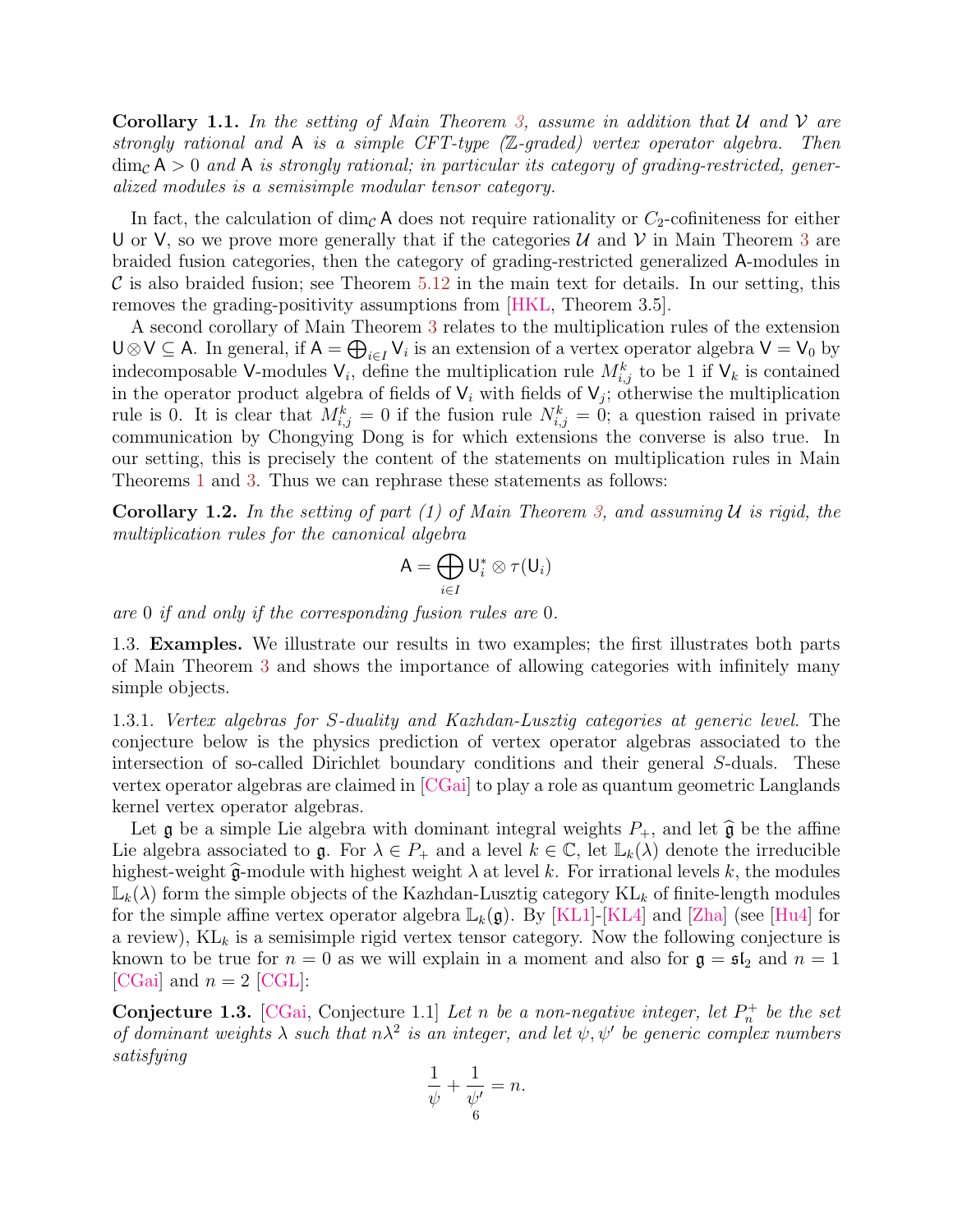Then the object

$$
A^n[\mathfrak{g},\psi]:=\bigoplus_{\lambda\in P_n^+}\mathbb{L}_{\psi-h^\vee}(\lambda)\otimes\mathbb{L}_{\psi'-h^\vee}(\lambda)
$$

can be given the structure of a simple vertex operator superalgebra.

Let  $\kappa$  be an irrational number. The algebra of chiral differential operators of a compact Lie group G [\[GMS1,](#page-55-11) [GMS2,](#page-55-12) [AG\]](#page-54-2) with Lie algebra g at level  $\kappa$  has the form

$$
\mathcal{D}_{\kappa}^{\mathrm{ch}}(G) \cong \bigoplus_{\lambda \in P_+} \mathbb{L}_{\kappa - h^{\vee}}(\lambda) \otimes \mathbb{L}_{-\kappa - h^{\vee}}(\lambda^*)
$$

asan  $\mathbb{L}_{\kappa-h} \vee (\mathfrak{g}) \otimes \mathbb{L}_{-\kappa-h} \vee (\mathfrak{g})$ -module and is a simple vertex operator algebra ([\[FS,](#page-55-4) [Zhu\]](#page-57-0) and [\[Ch,](#page-55-13) Proposition 3.15]). Here  $\lambda^* = -\omega(\lambda)$ , where  $\omega$  is the longest element of the Weyl group. Thus  $\mathcal{D}_{\kappa}^{\text{ch}}(G)$  is a commutative algebra in the direct sum completion of the Deligne product  $KL_{\kappa-h}$ <sup>V</sup>  $\boxtimes$  KL<sub>- $\kappa-h$ </sub><sup>V</sup>, so by part (2) of Main Theorem [3,](#page-3-1) the categories KL<sub> $\kappa-h$ </sub><sup>V</sup> and KL<sub>- $\kappa-h$ </sub> are braid-reversed equivalent with  $\mathbb{L}_{\kappa-h} \vee (\lambda)$  sent to  $\mathbb{L}_{-\kappa-h} \vee (\lambda)$  under the equivalence. On the other hand,  $KL_{\kappa-h}$  is also braided tensor equivalent to the category of weight modules (representations of type I) for the Lusztig quantum group  $U_q(\mathfrak{g})$  for  $q = \exp\left(\frac{\pi i}{r^{\vee}q}\right)$  $\frac{\pi i}{r^{\vee}\kappa}\Big)$  [\[KL1\]](#page-56-5)-[\[KL4\]](#page-57-4). Here  $r^{\vee} = 1$  for g in types A, D, and E;  $r^{\vee} = 2$  in types B, C, and F; and  $r^{\vee} = 3$  in type G (this is sometimes called the lacing number of  $\mathfrak{g}$ , for example in  $[Ar2]$ ).

Let  $N$  be the level of the weight lattice  $P$  of  $\mathfrak{g}$ , that is the smallest positive integer such that  $NP$  is integral. The representation category of the rational form of the quantum group is over  $\mathbb{Q}(s)$  with  $s = \exp\left(\frac{\pi i}{N r^{\gamma}}\right)$  $\frac{\pi i}{N r^{\vee} \kappa}$ ) ([\[Lu\]](#page-57-6); see also [\[BK,](#page-54-4) Section 1.3]), so  $KL_{\kappa-h^{\vee}}$  and  $KL_{\ell-h^{\vee}}$  are equivalent if  $\frac{1}{\kappa} = \frac{1}{\ell}$  mod  $r^{\vee}N$ . Combining with the braid-reversed equivalence, this means  $KL_{\kappa-h}$ ∨ and  $KL_{\ell-h}$ ∨ are braid-reversed equivalent if

$$
\frac{1}{\kappa} + \frac{1}{\ell} = mr^{\vee} N
$$

for some  $m \in \mathbb{Z}$ , so that by part (1) of Main Theorem [3,](#page-3-1)

$$
\bigoplus_{\lambda\in P_+}\mathbb{L}_{\kappa-h^\vee}(\lambda)\otimes\mathbb{L}_{\ell-h^\vee}(\lambda^*)
$$

for such  $\kappa$  and  $\ell$  has the structure of a simple vertex operator algebra. We can change the simple root system for the second factor by  $-\omega$  (for  $\omega$  the longest element of the Weyl group) so that

$$
A^{mr^\vee N}[\mathfrak{g},\kappa]=\bigoplus_{\lambda\in P_+}\mathbb{L}_{\kappa-h^\vee}(\lambda)\otimes\mathbb{L}_{\ell-h^\vee}(\lambda)
$$

also can be given the structure of a simple vertex operator algebra. This proves Conjecture 1.1 of [\[CGai\]](#page-55-0) for  $n = mr^{\vee}N$ , that is,

**Corollary 1.4.** Let N be the level of the weight lattice P of the simple Lie algebra  $\mathfrak{g}$ . Then [\[CGai,](#page-55-0) Conjecture 1.1] is true for  $n \in \mathbb{N}r^{\vee}N$ .

1.3.2. Equivalences between affine vertex operator algebras and W-algebras at admissible level. There are also interesting equivalences of vertex tensor categories at admissible levels: let  $\mathfrak g$  be a simple simply-laced Lie algebra,  $h^{\vee}$  the dual Coxeter number, and k an admissible level of  $\mathfrak g$ . Let  $P_+^m$  be the set of weights  $\lambda$  such that the irreducible highest-weight representation  $\mathbb{L}_m(\lambda)$  is a module of the simple affine vertex operator algebra  $\mathbb{L}_m(\mathfrak{g})$  at positive integer level m. We parameterize  $k = -h^{\vee} + \frac{u}{v}$  $\frac{u}{v}$  so that the simple ordinary modules of the simple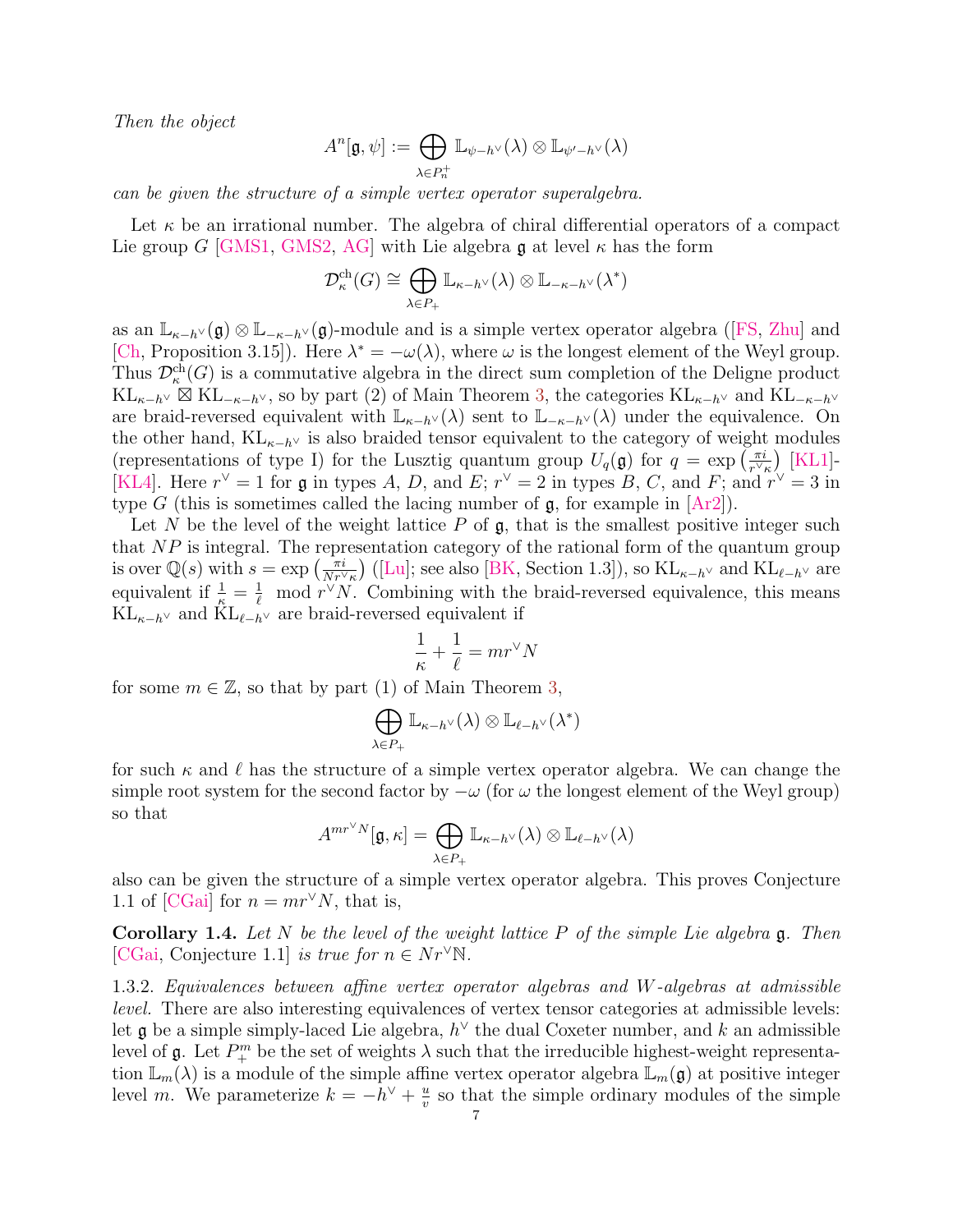affine vertex operator algebra  $\mathbb{L}_k(\mathfrak{g})$  of  $\mathfrak{g}$  at level k are the irreducible highest-weight modules  $\mathbb{L}_k(\lambda)$  of highest weight  $\lambda$  at level k with  $\lambda \in P_+^{u-h^\vee}$ . These modules are called ordinary and the category of ordinary modules at admissible level for simply-laced  $\mathfrak g$  is semisimple  $[Ar2]$ , vertex tensor [\[CHY\]](#page-55-14), and rigid [\[Cr\]](#page-55-15). Let  $W_k(\mathfrak{g})$  be the simple principal W-algebra of  $\mathfrak{g}$  at level k. It is strongly rational if k is non-degenerate admissible [\[Ar1\]](#page-54-5), that is,  $u, v \ge h^{\vee}$  in the simply-laced case. We denote the image of  $\mathbb{L}_k(\lambda)$  under quantum Hamiltonian reduction by  $W_k(\lambda)$ . We denote the subcategory of ordinary  $\mathbb{L}_k(\mathfrak{g})$ -modules whose weights lie in the root lattice Q by  $\mathcal{O}_{k,\text{ord}}^Q(\mathfrak{g})$ , and we use  $\mathcal{C}_{k,\text{ord}}^Q(\mathcal{W}(\mathfrak{g}))$  to denote the category of  $\mathcal{W}_k(\mathfrak{g})$ -modules whose objects are the images of modules in  $\mathcal{O}_{k,\text{ord}}^Q(\mathfrak{g})$  under quantum Hamiltonian reduction. That is,  $\mathcal{C}_{k,\text{ord}}^Q(\mathcal{W}(\mathfrak{g}))$  is the semisimple category of  $\mathcal{W}_k(\mathfrak{g})$ -modules with simple objects  $\mathcal{W}_k(\lambda)$  for  $\lambda \in P_+^{u-h^{\vee}} \cap Q$ .

Now let  $\ell$  satisfy

$$
\frac{1}{k+1+h^{\vee}} + \frac{1}{\ell+h^{\vee}} = 1.
$$

With this notation, a special case of [\[ACL,](#page-54-6) Main Theorem 3 (1)] says that

$$
\mathbb{L}_k(\mathfrak{g})\otimes \mathbb{L}_1(\mathfrak{g})\cong \bigoplus_{\lambda\in P_+^{u+v-h^\vee}\cap Q} \mathbb{L}_{k+1}(\lambda)\otimes \mathcal{W}_\ell(\lambda)
$$

as  $\mathbb{L}_{k+1}(\mathfrak{g}) \otimes \mathcal{W}_{\ell}(\mathfrak{g})$ -modules. Applying our Main Theorem [3](#page-3-1) we have

**Corollary 1.5.** Let k be admissible and  $\mathfrak{g}$  simply-laced, and define  $\ell$  by

$$
\frac{1}{k+1+h^{\vee}} + \frac{1}{\ell+h^{\vee}} = 1.
$$

Then there is a braid-reversed equivalence between  $\mathcal{O}_{k+1, \text{ord}}^Q(\mathfrak{g})$  and  $\mathcal{C}_{\ell, \text{ord}}^Q(\mathcal{W}(\mathfrak{g}))$  sending  $\mathbb{L}_{k+1}(\lambda)$  to  $W_{\ell}(\lambda)^{*}.$ 

<span id="page-7-0"></span>1.4. **Outlook.** Our research program aims to understand representation categories of vertex operator algebras using techniques of the theory of tensor categories. In this paper, we have proven that vertex operator algebra extensions of suitable tensor products of two vertex operator algebras are possible if and only if certain subcategories of modules of the two vertex operator algebras are braid-reversed equivalent tensor categories. These results fall into the area of coset vertex algebras, since the commutant of a vertex subalgebra  $V \subseteq A$ is called the coset  $\bar{C}$  of  $V$  in A; see [\[FZ1,](#page-55-16) Section 5] for the original mathematical definition of commutant vertex subalgebras and [\[GKO\]](#page-55-17) for earlier work on coset models in conformal field theory. Often one is dealing with problems where one knows A and V fairly well and would like to study the coset vertex operator algebra C. The very first statement we then need is the existence of vertex tensor category structure on suitable categories of C-modules. Such an existence result has recently been obtained in the related context of orbifold vertex operator algebras [\[McR\]](#page-57-7), and we hope to extend these results to the more complicated setting of cosets.

Ultimately, one of the deepest problems in the area is the conjecture that the coset vertex operator algebra of a strongly rational vertex operator algebra A by a strongly rational vertex subalgebra V is itself strongly rational. Theorem 7.6 of [\[FFRS\]](#page-55-18) is a good guide as it gives a relation between the category of modules for the coset vertex operator algebra and the categories of A- and V-modules without assuming semisimplicity of the coset module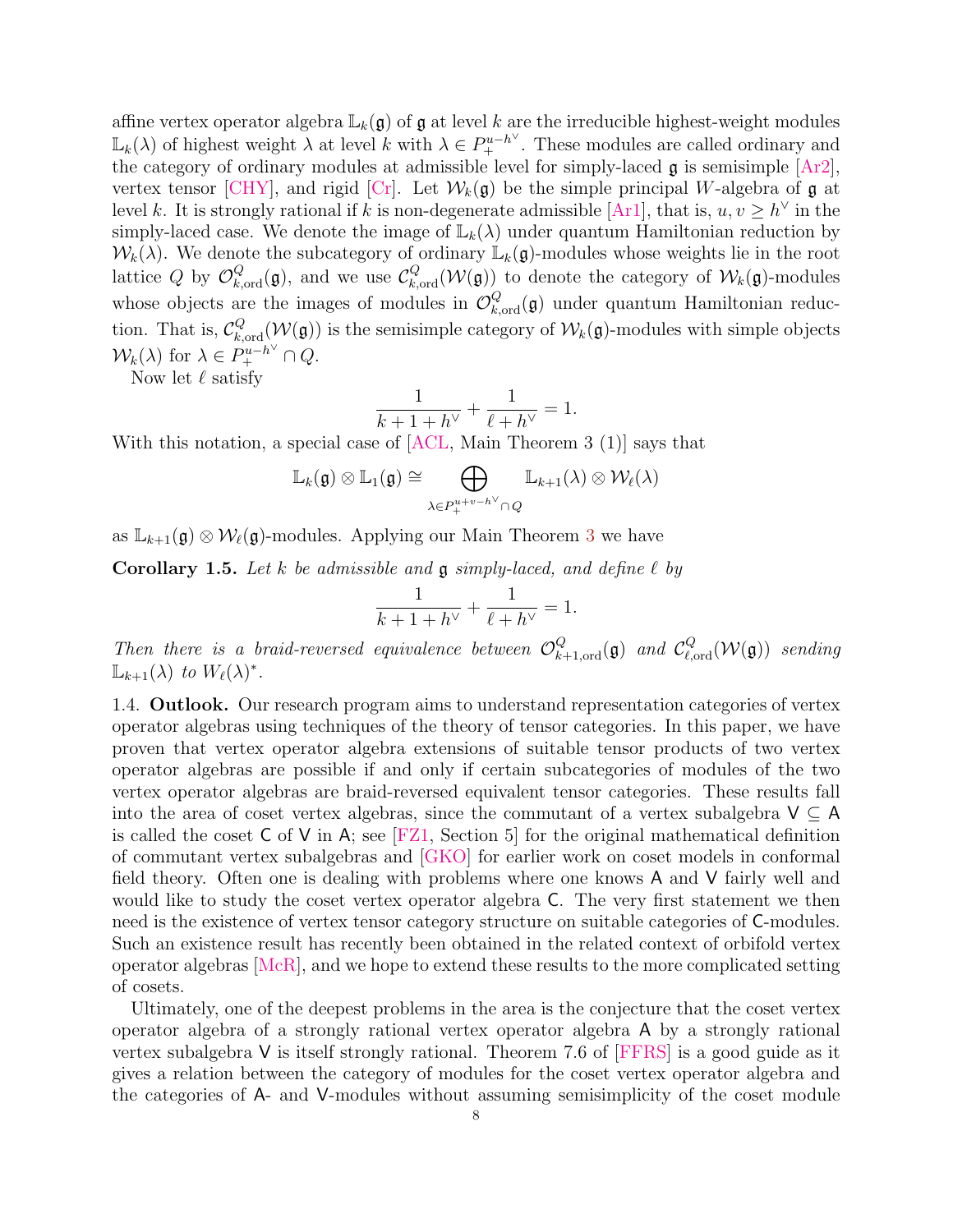category. It is however still proven under very strong assumptions, such as separability (traces of idempotents are non-zero). We now have techniques to prove statements avoiding assumptions like separability, and we hope to use them to come closer to the rationality conjecture for coset vertex operator algebras.

A second application is that interesting affine vertex operator superalgebras can be realized as extensions of affine vertex operator algebras and W-algebras, and then using our theory in [\[CKM\]](#page-55-7) one can study the representation theory of the superalgebras. This has for example been succesfully applied to  $L_k(\mathfrak{osp}(1|2))$  at admissible level as an extension of  $L_k(\mathfrak{sl}_2)$  times rational Virasoro algebras CFK, CKLiuR. Thus another further goal is to extend the results of this work to superalgebras and construct many more interesting vertex superalgebras. With this in mind, we have already proved Key Lemma [4.2](#page-30-0) and Proposition [4.4](#page-30-1) for (supercommutative) superalgebras.

<span id="page-8-0"></span>Acknowledgements. TC thanks Fedor Malikov for discussions on the algebra of chiral differential operators, and we all thank Yi-Zhi Huang for discussions and comments, and the referee for comments and suggestions. TC is supported by NSERC #RES0020460. SK is supported by a start-up grant provided by University of Denver.

# 2. Algebras in braided tensor categories

<span id="page-8-1"></span>In this section, we review basic definitions and properties of (braided) tensor categories and (commutative, associative) algebra objects.

<span id="page-8-2"></span>2.1. Braided tensor categories. Here we recall some definitions and structures in tensor categories.

**Definition 2.1.** Let C be a category with a distinguished object  $1<sub>C</sub>$  and bifunctor ⊗ :  $C \times C \rightarrow$ C. We say that  $\mathcal C$  is a tensor category if

- (1) For any object X, there are natural isomorphisms  $l_x : 1_c \otimes X \stackrel{\cong}{\to} X$  (left unit isomorphism) and  $r_\mathsf{X} : \mathsf{X} \otimes \mathsf{1}_{\mathcal{C}} \xrightarrow{\cong} \mathsf{X}$  (right unit isomorphism),
- (2) For any triple of objects  $X, Y, Z$ , there is a natural associativity isomorphism  $\mathcal{A}_{X,Y,Z}$ :  $X \otimes (Y \otimes Z) \stackrel{\cong}{\rightarrow} (X \otimes Y) \otimes Z,$
- (3) The isomorphisms l, r,  $A$  satisfy the triangle axiom and the associativity  $A$  satisfies the pentagon axiom.

A tensor category  $C$  is a **braided tensor category** if additionally:

- (1) For all pairs of objects X, Y, there is a natural braiding isomorphism  $\mathcal{R}_{X,Y}$  :  $X \otimes Y \rightarrow$ Y ⊗ X
- (2) The isomorphisms  $\mathcal R$  satisfy the hexagon axioms.

A tensor category  $\mathcal C$  is **rigid** if every object has a left and a right dual. We shall only need notation for the left dual: for any object X we denote the evaluation map by  $e_X : X^* \otimes X \to \mathbf{1}$ and the coevaluation map by  $i_X : \mathbf{1} \to \mathsf{X} \otimes \mathsf{X}^*$ .

A rigid braided tensor category C is **ribbon** if there is a natural isomorphism  $\theta$ : Id<sub>C</sub>  $\rightarrow$  Id<sub>C</sub>, called the twist, satisfying:

- (1)  $\theta_{\mathbf{1}_{\mathcal{C}}} = \mathrm{Id}_{\mathbf{1}_{\mathcal{C}}},$
- (2)  $\theta_{\mathsf{X}^*} = (\theta_{\mathsf{X}})^*$ , and
- (3) The balancing axiom:  $\theta_{X \otimes Y} = \mathcal{R}_{Y,X} \circ \mathcal{R}_{X,Y} \circ (\theta_X \otimes \theta_Y).$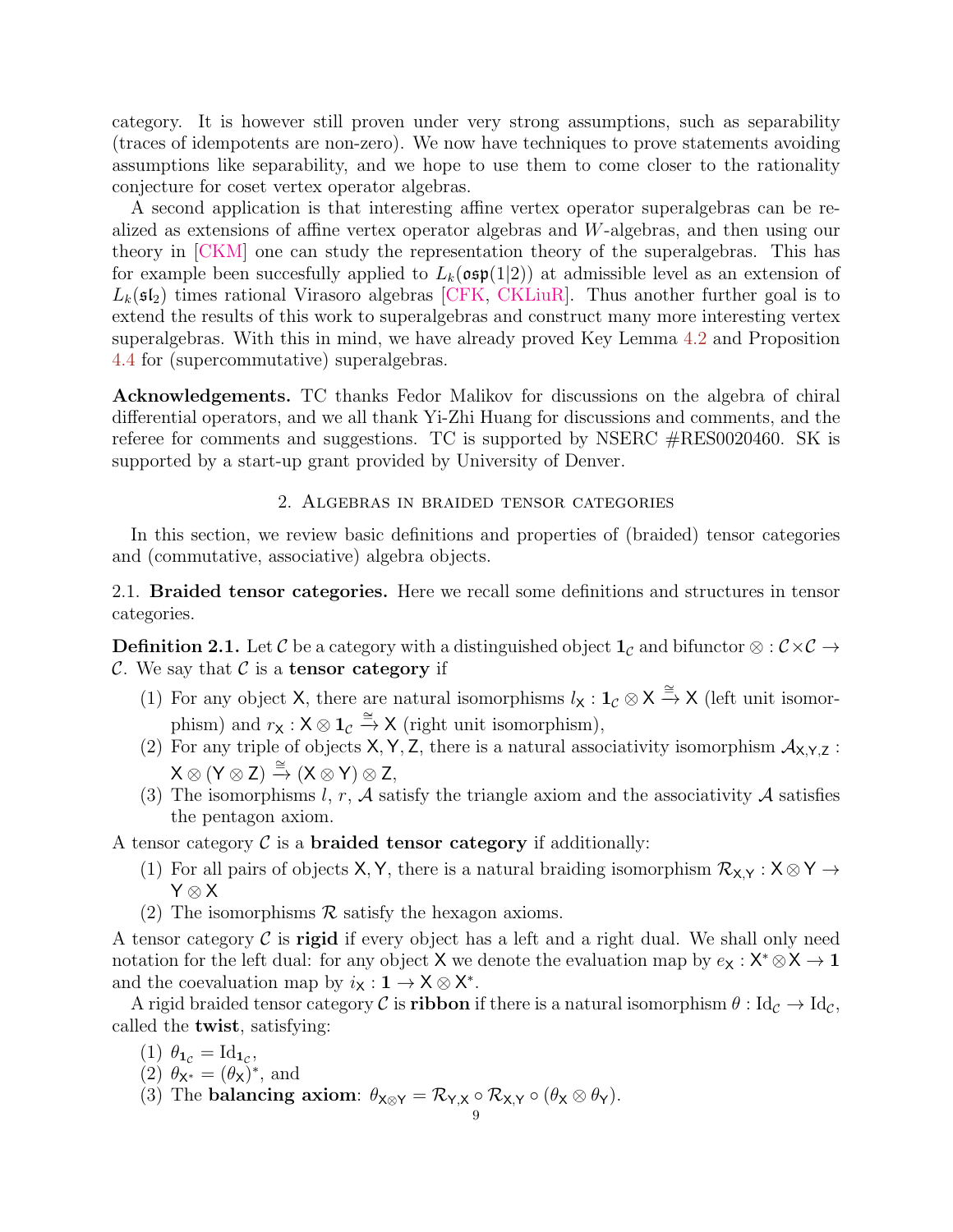We will sometimes need to consider tensor categories that are not or are not known to be rigid, since they may lack coevaluations. In these cases, however, some consequences of rigidity still hold when C has a weaker structure (called weak rigidity in  $[KL4]$ ): we say that a contravariant functor  $C \to C$ , which we shall denote by  $X \mapsto X'$ ,  $f \mapsto f'$ , is a **contragredient** functor if it permutes the simple objects of  $\mathcal C$  and there are natural isomorphisms

 $\Gamma_{X,Y} : \text{Hom}_{\mathcal{C}}(X \otimes Y, 1) \to \text{Hom}_{\mathcal{C}}(X, Y'),$ 

natural in the sense that for morphisms  $f: X_1 \to X_2$  and  $g: Y_1 \to Y_2$  in C, the diagram

$$
\operatorname{Hom}_{\mathcal{C}}(\mathsf{X}_2 \otimes \mathsf{Y}_2, \mathbf{1}) \xrightarrow{\Gamma_{\mathsf{X}_2, \mathsf{Y}_2}} \operatorname{Hom}_{\mathcal{C}}(\mathsf{X}_2, \mathsf{Y}_2') \qquad (2.1)
$$
\n
$$
\downarrow_{F \mapsto F \circ (f \otimes g)} \qquad \qquad \downarrow_{G \mapsto g' \circ G \circ f} \qquad \qquad \operatorname{Hom}_{\mathcal{C}}(\mathsf{X}_1 \otimes \mathsf{Y}_1, \mathbf{1}) \xrightarrow{\Gamma_{\mathsf{X}_1, \mathsf{Y}_1}} \operatorname{Hom}_{\mathcal{C}}(\mathsf{X}_1, \mathsf{Y}_1')
$$

commutes. Given a contragredient functor, we shall denote the morphism  $\Gamma_{X' \otimes X}^{-1}(Id_{X'})$ :  $X' \otimes X \to 1$  by  $e_X$  and call it the evaluation for X. Note that if C is rigid and braided, the duality functor  $*$  is a contragredient functor with the natural isomorphisms  $\Gamma_{\mathsf{X},\mathsf{Y}}$  obtained using  $i_{\Upsilon}$ . An example of a non-rigid category with a contragredient functor is the category of all vector spaces over a field.

<span id="page-9-0"></span>**Remark 2.2.** If C is braided, we have a natural transformation  $\psi_{\mathsf{X}} : \mathsf{X} \to (\mathsf{X}')'$  given by

$$
\psi_{\mathsf{X}} = \Gamma_{\mathsf{X},\mathsf{X}'}(e_{\mathsf{X}} \circ \mathcal{R}_{\mathsf{X},\mathsf{X}'}).
$$

If C is rigid, then  $\psi$  is a natural isomorphism (see for instance [\[BK,](#page-54-4) Section 2.2]), and it follows automatically that the contragredient functor permutes the simple objects of  $\mathcal{C}$ . If  $\mathcal{C}$ is a ribbon category, then the natural isomorphisms  $\delta_{\mathsf{X}} : \mathsf{X} \to \mathsf{X}^{**}$  defined by

$$
\delta_{\mathsf{X}} = \Gamma_{\mathsf{X},\mathsf{X}^*}(e_{\mathsf{X}} \circ \mathcal{R}_{\mathsf{X},\mathsf{X}^*} \circ (\theta_{\mathsf{X}} \otimes \mathrm{Id}_{\mathsf{X}^*}))
$$

have better properties (again see [\[BK,](#page-54-4) Section 2.2]).

**Definition 2.3.** Let C be a tensor category. A triple  $(A, \mu_A, \iota_A)$  with A an object of C and  $\mu_A : A \otimes A \to A$ ,  $\iota_A : 1_{\mathcal{C}} \to A$  morphisms in C is called an associative algebra if:

- (1) Multiplication is associative:  $\mu_A \circ (Id_A \otimes \mu_A) = \mu_A \circ (\mu_A \otimes Id_A) \circ A_{A,A,A} : A \otimes (A \otimes A) \to A$
- (2) Multiplication is unital:  $\mu_A \circ (\iota_A \otimes \text{Id}_A) = l_A : \mathbf{1}_{\mathcal{C}} \otimes A \to A$  and  $\mu_A \circ (\text{Id}_A \otimes \iota_A) = r_A :$  $A \otimes 1_{\mathcal{C}} \rightarrow A$ .

If C is braided, we say that  $(A, \mu_A, \iota_A)$  is a **commutative algebra** if additionally:

(3) Multiplication is commutative:  $\mu_A \circ \mathcal{R}_{A,A} = \mu_A : A \otimes A \rightarrow A$ .

We will sometimes drop the qualifiers "associative" and "commutative" when the context is clear.

**Remark 2.4.** In a commutative associative algebra, the right unit property  $\mu_A \circ (Id_A \otimes \iota_A) =$  $r_A$  is a consequence of the left unit property and the commutativity.

We shall need the definition of "multiplication rules" and the corresponding multiplication algebra: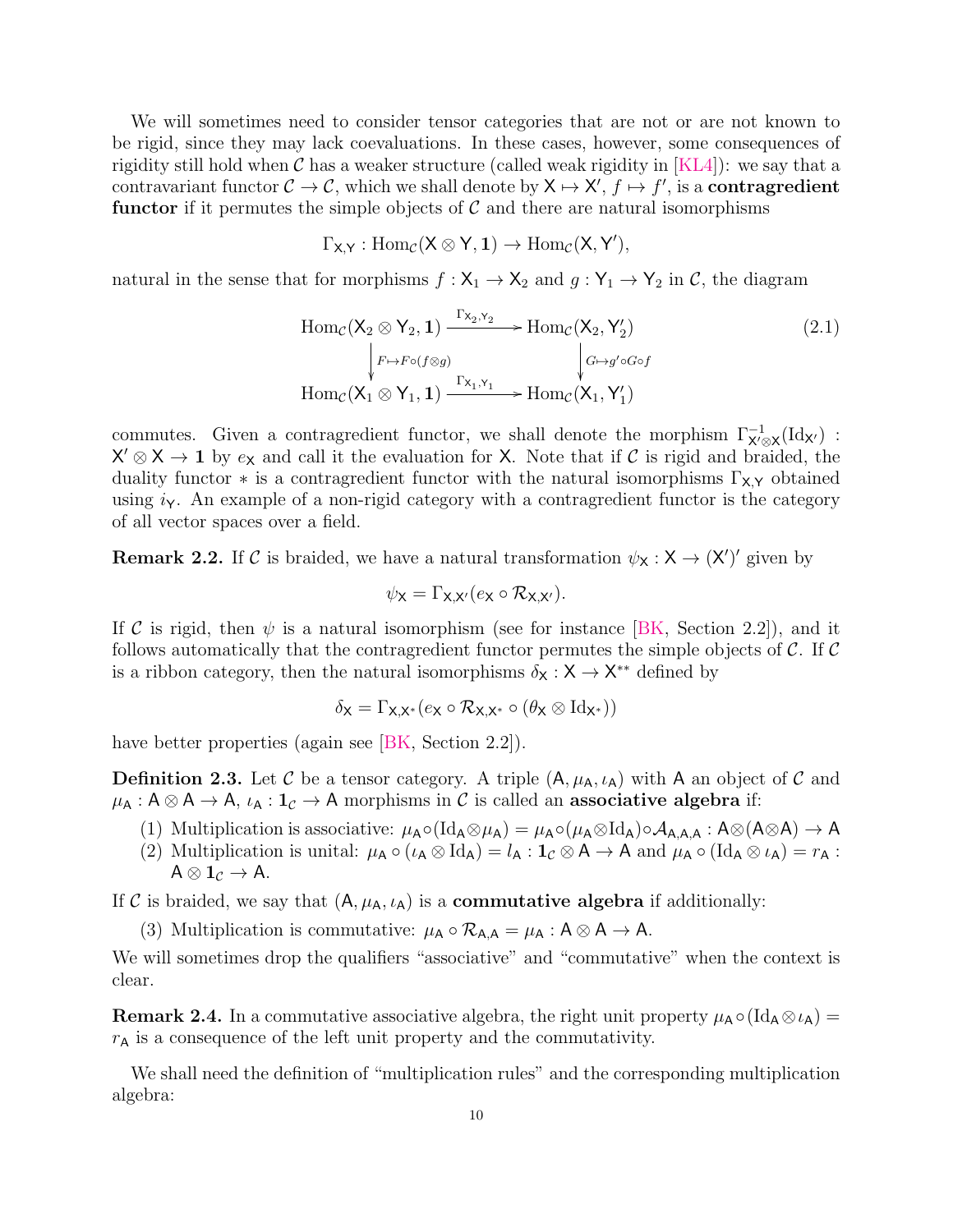**Definition 2.5.** Let  $(A, \mu_A, \iota_A)$  be an algebra in a tensor category C and suppose A is completely reducible in  $\mathcal{C}$ . For simple  $\mathcal{C}$ -subobjects  $X, Y, Z$  of A we define the **multiplication**  $rule~M_{\mathsf{X},\mathsf{Y}}^{\mathsf{Z}}$  to be

$$
M_{\mathsf{X},\mathsf{Y}}^{\mathsf{Z}} := \begin{cases} 1 & \text{if } \mathsf{Z} \subseteq \operatorname{Image}\left(\mu|_{\mathsf{X} \otimes \mathsf{Y}} \to \mathsf{A}\right), \\ 0 & \text{otherwise} \end{cases}.
$$

and the unital **multiplication algebra** of A to be the free  $\mathbb{Z}$ -module with the set B of inequivalent simple  $C$ -subobjects of  $A$  as basis and product

$$
X \cdot Y := \sum_{Z \in B} M_{X,Y}^Z Z.
$$

<span id="page-10-0"></span>2.2. Direct sum completion. We would like to work with algebras A that are infinite direct sums of objects in  $\mathcal{C}$ , and thus may not be objects of  $\mathcal{C}$  itself. The most natural setting for this is the direct sum completion of the (ribbon) category  $\mathcal C$  as in [\[AR\]](#page-54-7). The idea is to construct an extended category  $\mathcal{C}_{\oplus}$  whose objects are direct sums  $\bigoplus_{s\in S}\mathsf{X}_s$  of objects in C, where S is an arbitrary index set, and whose morphisms  $f: \bigoplus_{s \in S} X_s \to \bigoplus_{t \in T} Y_t$  are such that for any  $s \in S$ ,  $f|_{\mathsf{X}_s}$  maps to  $\bigoplus_{t \in T'} \mathsf{Y}_t$  for some finite subset  $\widetilde{T'} \subseteq T$ .

It was shown in  $[AR]$  that if C is a tensor category, possibly with additional structure such as braiding, then  $\mathcal{C}_{\oplus}$  can be naturally endowed with the same structures, essentially defining all structure isomorphisms "componentwise." Moreover there is a braided monoidal functor  $C \to C_{\oplus}$  which is fully faithful, that is, bijective on morphisms. In effect, if we start with a braided tensor category  $\mathcal C$  with a balancing isomorphism, we can enlarge it to contain arbitrary direct sums.

There are three caveats:

- (1) First, if C is abelian, then  $C_{\oplus}$  is not in general abelian. However, this complication does not arise if C is semisimple, since in this case  $\mathcal{C}_{\oplus}$  is the category of arbitrary direct sums of simple objects in  $\mathcal{C}$ , which is closed under subobjects and quotients (see for instance [\[Ja,](#page-56-7) Section 3.5]). More generally, one could work with the smallest category that contains  $\mathcal C$  and is closed under direct sums, kernels, and cokernels; however, we will not need this here.
- (2) Second, we will be working with representation categories of vertex operator algebras, where morphism spaces  $Hom(X_1 \otimes X_2, Y)$  are naturally isomorphic to spaces of intertwining operators of type  $\begin{pmatrix} Y \\ Y \end{pmatrix}$  $\mathbf{X}_{1}^{\mathbf{Y}}(\mathbf{x}_{2})$ . We will need this same correspondence to hold in the direct sum completion.
- (3) Third, even if C is rigid, one can not define a coevaluation on  $\mathcal{C}_{\oplus}$ . However, for our purposes, we will only need a contragredient functor on a subcategory of  $\mathcal{C}_{\oplus}$ , as we now explain.

Assume that C is a semisimple tensor category with a contragredient functor. Let  $\mathcal{C}_{\oplus}^{fin}$ ⊕ denote the full subcategory of  $\mathcal{C}_{\oplus}$  whose objects contain any simple object in  $\mathcal C$  with at most finite multiplicity. Note that  $\mathcal{C}_{\oplus}^{fin}$  is not a tensor subcategory of  $\mathcal{C}_{\oplus}$  unless  $\mathcal C$  has finitely many equivalence classes of simple objects (in which case  $\mathcal{C}_{\oplus}^{fin} = \mathcal{C}$ ). However,  $\mathcal{C}_{\oplus}^{fin}$ ⊕ admits a contragredient functor in a suitable sense. If  $X = \bigoplus_{s \in S} X_s$  is an object of  $\mathcal{C}_{\oplus}^{fin}$ , then so is  $X' = \bigoplus_{s \in S} X'_s$  because the contragredient functor permutes the simple objects of C. Moreover, if  $F: X = \bigoplus_{s \in S} X_s \to Y = \bigoplus_{t \in T} Y_t$  is a morphism in  $\mathcal{C}_{\oplus}^{fin}$ , we can define  $F': \mathsf{Y}' \to \mathsf{X}'$  as follows: For any  $s \in S$ ,  $t \in T$ , let  $F_{s,t} : \mathsf{X}_s \to \mathsf{Y}_t$  denote the projection onto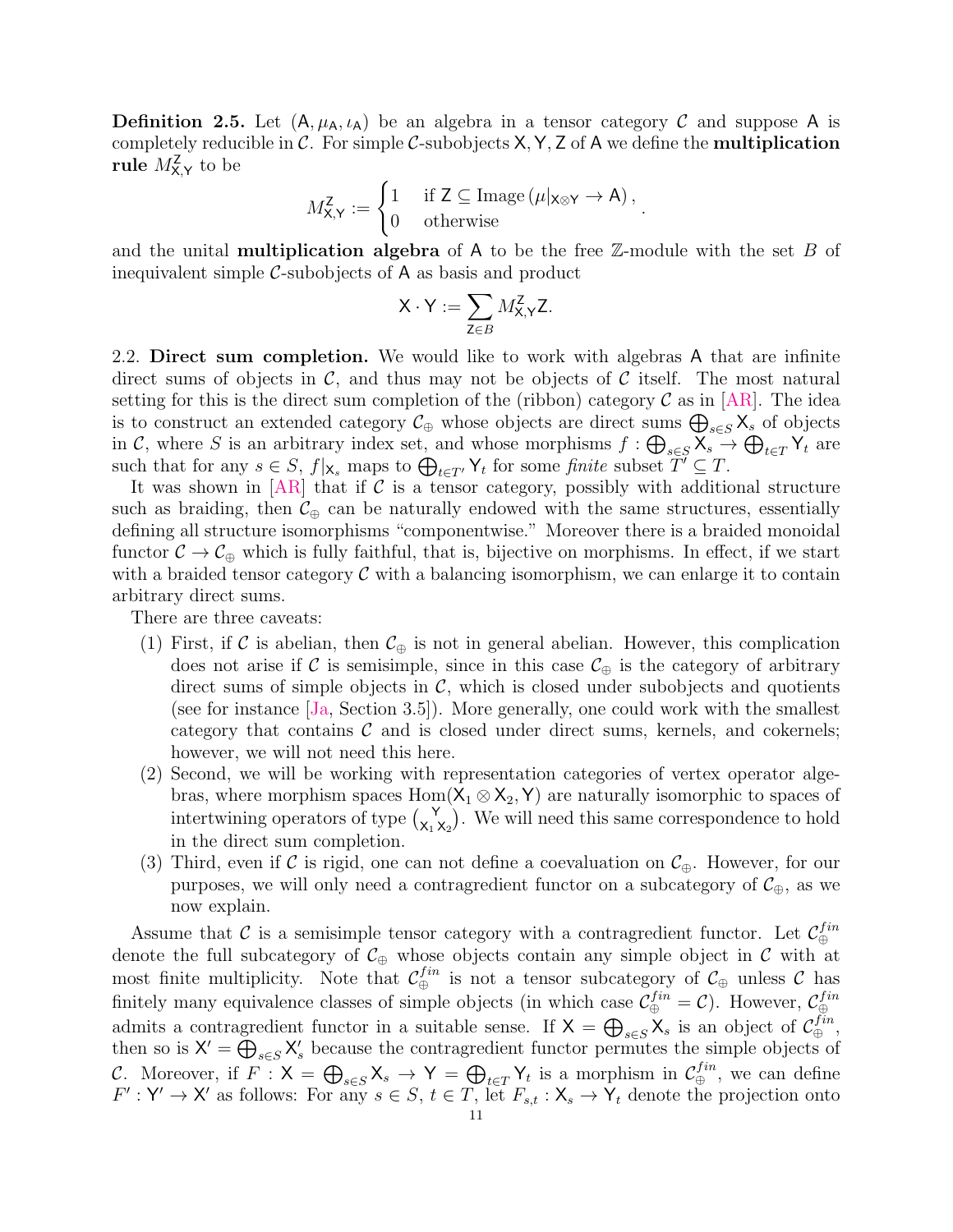$Y_t$  of the restriction of F to  $X_s$ . Then we define F' by

$$
F'|_{\mathsf{Y}'_t} = \sum_{s \in S} F'_{s,t}.
$$

To see why this sum is well defined, note that  $Y_t$ , as an object of C, is the direct sum of finitely many simple objects of C with finite multiplicity. Then since X is an object of  $\mathcal{C}_{\oplus}^{fin}$ , these finitely many simple objects can occur in only finitely many  $\mathsf{X}_s$ , and so  $F_{s,t} = 0$  for all but finitely many  $s \in S$ .

<span id="page-11-1"></span>**Proposition 2.6.** If C is a semisimple tensor category with a contragredient functor, then there are natural isomorphisms

$$
\Gamma_{X,Y}:\operatorname{Hom}_{\mathcal{C}_\oplus}(X\otimes Y,1)\to \operatorname{Hom}_{\mathcal{C}_\oplus}(X,Y')
$$

for X any object of  $\mathcal{C}_{\oplus}$  and Y an object of  $\mathcal{C}_{\oplus}^{fin}$ .

*Proof.* Suppose  $X = \bigoplus_{s \in S} X_s$  and  $Y = \bigoplus_{t \in T} Y_t$ . Then because

$$
\mathsf{X} \otimes \mathsf{Y} = \bigoplus_{(s,t) \in S \times T} \mathsf{X}_s \otimes \mathsf{Y}_t,
$$

we have natural isomorphisms

$$
\mathrm{Hom}_{\mathcal{C}_{\oplus}}(\mathsf{X} \otimes \mathsf{Y}, \mathbf{1}) \cong \prod_{(s,t) \in S \times T} \mathrm{Hom}_{\mathcal{C}}(\mathsf{X}_s \otimes \mathsf{Y}_t, \mathbf{1}) \cong \prod_{(s,t) \in S \times T} \mathrm{Hom}_{\mathcal{C}}(\mathsf{X}_s, \mathsf{Y}_t').
$$

Now, for any tuple  ${F_{s,t}}_{s \in S, t \in T} \in \prod_{(s,t) \in S \times T} \text{Hom}_{\mathcal{C}}(X_s, Y_t)$  and  $s \in S$ , we must have  $F_{s,t} = 0$ for all but finitely many  $t \in T$  since the finitely many simple objects occurring in  $X_s$  can occur in only finitely many  $Y'_t$ , given that Y is an object of  $\mathcal{C}_{\oplus}^{fin}$ . This shows that in fact

$$
\prod_{(s,t)\in S\times T} \text{Hom}_{\mathcal{C}}(\mathsf{X}_s,\mathsf{Y}'_t) \cong \text{Hom}_{\mathcal{C}_{\oplus}}(\mathsf{X},\mathsf{Y}'),
$$

as required.  $\square$ 

The details of the definitions and structures in  $\mathcal{C}_{\oplus}$  are gathered in Appendix [A.](#page-52-0) Since most arguments in the following sections do not change when  $\mathcal C$  is a semisimple ribbon category and A is an algebra in  $\mathcal{C}_{\oplus}$  rather than in C, we shall frequently omit references to  $\mathcal{C}_{\oplus}$ .

<span id="page-11-0"></span>2.3. Representation categories of an algebra object. Now we define representations of an algebra in a tensor category and recall some important theorems from [\[KO\]](#page-57-3), [\[HKL\]](#page-56-0) and [\[CKM\]](#page-55-7). From now on, we will assume that the tensoring functors  $X \otimes \bullet$  and  $\bullet \otimes X$  for an object  $X$  in a tensor category  $\mathcal C$  are right exact (so that in particular, these functors preserve surjections). This is needed to guarantee that the category of representations of an algebra object, defined below, has a tensor product bifunctor.

**Definition 2.7.** Suppose that  $(A, \mu_A, \iota_A)$  is an associative algebra in C. Define Rep A to be the category of pairs  $(X, \mu_X)$  where  $X \in Obj(\mathcal{C})$  and  $\mu_X \in Hom_{\mathcal{C}}(A \otimes X, X)$  satisfy the following:

- (1) Unit property:  $l_{\mathsf{X}} = \mu_{\mathsf{X}} \circ (\iota_{\mathsf{A}} \otimes \mathrm{Id}_{\mathsf{X}}) : \mathbf{1}_{\mathcal{C}} \otimes \mathsf{X} \to \mathsf{X},$
- (2) Associativity:  $\mu_X \circ (\text{Id}_A \otimes \mu_X) = \mu_X \circ (\mu_A \otimes \text{Id}_X) \circ \mathcal{A}_{A,A,X} : A \otimes (A \otimes X) \to X.$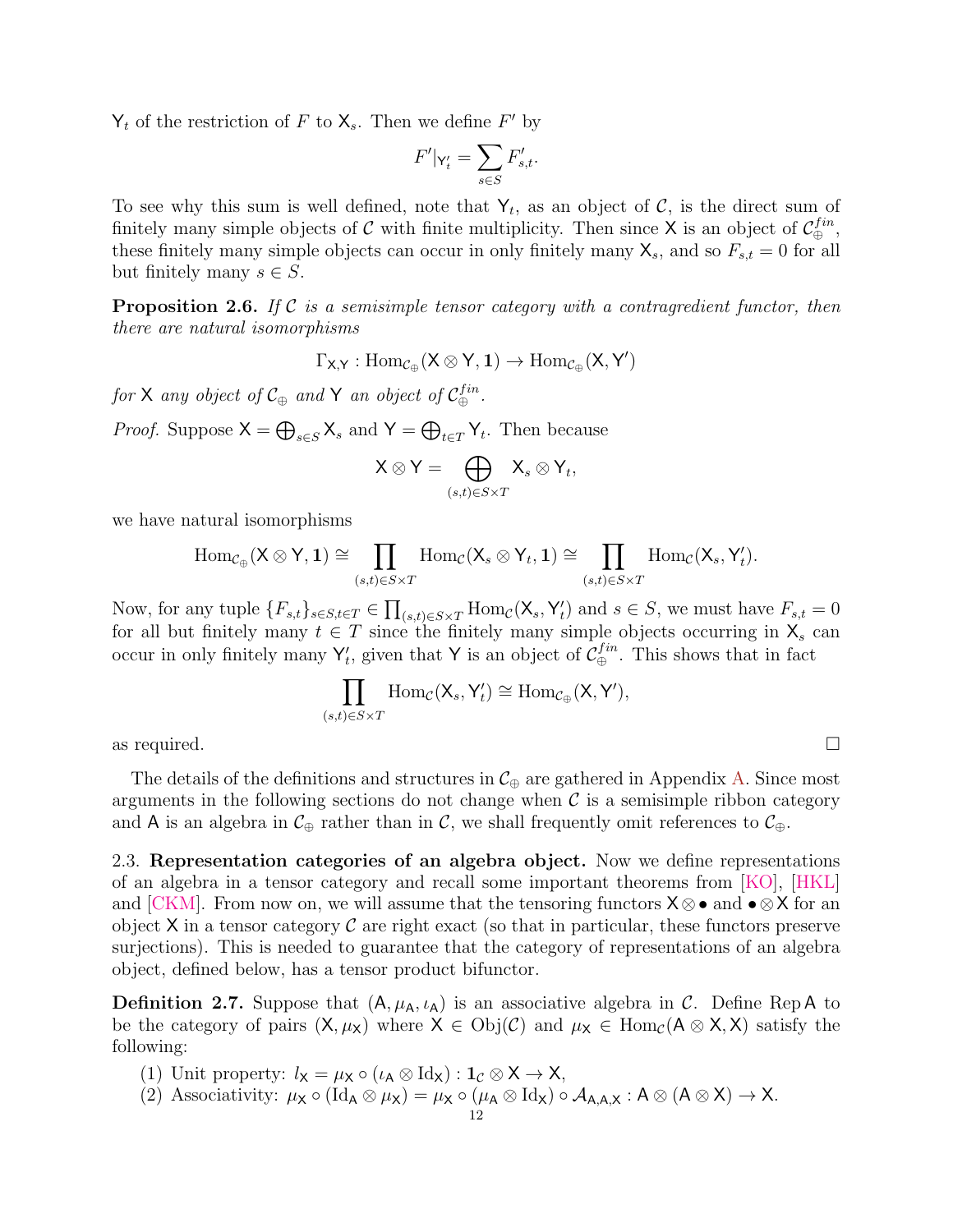A morphism  $f \in \text{Hom}_{\text{Rep }A}((X_1,\mu_{X_1}), (X_2,\mu_{X_2}))$  is a morphism  $f \in \text{Hom}_{\mathcal{C}}(X_1,X_2)$  such that  $\mu_{\mathsf{X}_2} \circ (\mathrm{Id}_{\mathsf{A}} \otimes f) = f \circ \mu_{\mathsf{X}_1}.$ 

When A is commutative, we define  $\text{Rep}^0 A$  to be the full subcategory of  $\text{Rep} A$  containing "dyslectic" objects: those  $(X, \mu_X)$  such that  $\mu_X \circ \mathcal{R}_{X,A} \circ \mathcal{R}_{A,X} = \mu_X$ .

Note that Rep A is the category of left A-modules. One may define the category of right A-modules analogously. It is easy to show that if  $(X, \mu_X)$  is in Rep A, then  $(X, \mu_X \circ \mathcal{R}_{X,A})$ and  $(X, \mu_X \circ \mathcal{R}_{A,X}^{-1})$  are right modules for the opposite algebras  $(A, \mu_A \circ \mathcal{R}_{A,A}, \iota_A)$  and  $(A, \mu_A \circ \mathcal{R}_{A,B})$  $\mathcal{R}_{A,A}^{-1}, \iota_A$ , respectively. Note that when A is commutative, both opposite algebras are equal to A and the dyslectic modules  $X$  (objects of  $\text{Rep}^0 A$ ) are precisely those for which the two right A-module structures on X coincide.

Clearly,  $(A, \mu_A)$  is both a left and a right A-module, and an object of Rep<sup>0</sup> A, when A is commutative.

We have an induction functor

$$
\mathcal{F}:\mathcal{C}\to\operatorname{Rep} A
$$

given on objects by  $\mathcal{F}(\mathsf{W}) = \mathsf{A} \otimes \mathsf{W}$  for objects W in C and on morphisms by  $\mathcal{F}(f) = \mathrm{Id}_{\mathsf{A}} \otimes f$ for  $f: W_1 \to W_2$  in C. Note that if A is an algebra in  $\mathcal{C}_{\oplus}$ , we will still take C as the domain of our induction functor to Rep A. Critically, the induction functor  $\mathcal F$  satisfies **Frobenius reciprocity** [\[KO,](#page-57-3) [CKM\]](#page-55-7), that is, it is left adjoint to the forgetful functor  $\mathcal{G}$  from Rep A to  $C:$  there is a natural isomorphism

$$
\operatorname{Hom}_{\operatorname{Rep} A} \left( \mathcal{F}(W), X \right) \cong \operatorname{Hom}_{\mathcal{C}} \left( W, \mathcal{G}(X) \right) \tag{2.2}
$$

for objects W in C and X in Rep A. Under this isomorphism,  $f \in \text{Hom}_{\text{Rep }A}(\mathcal{F}(W), X)$  maps to the composition

$$
W\to {\bf 1}\otimes W\xrightarrow{\iota_A\otimes\mathrm{Id}_W} A\otimes W\xrightarrow{f} X,
$$

and  $g \in \text{Hom}_{\mathcal{C}}(\mathsf{W}, \mathcal{G}(\mathsf{X}))$  maps to the composition

$$
A\otimes W\xrightarrow{\mathrm{Id}_A\otimes g}A\otimes X\xrightarrow{\mu_X}X.
$$

When A is commutative, the category Rep A is a tensor category with tensor product  $\otimes_A$ and unit object A, and the subcategory  $\text{Rep}^0$  A is a braided tensor category (see for example [\[KO,](#page-57-3) [CKM\]](#page-55-7)). Since  $\otimes_A$  is defined as the cokernel of a certain morphism in C, if A is an algebra in  $\mathcal{C}_{\oplus}$ , we assume that C is semisimple to guarantee  $\mathcal{C}_{\oplus}$  is abelian. Crucially, the induction functor is monoidal [\[KO,](#page-57-3) [CKM\]](#page-55-7), that is, there are natural Rep A-isomorphisms

$$
f_{W_1,W_2}: \mathcal{F}(W_1 \otimes W_2) \xrightarrow{\sim} \mathcal{F}(W_1) \otimes_A \mathcal{F}(W_2)
$$
 (2.3)

which together with the Rep A-isomorphism  $r_A : \mathcal{F}(1) \overset{\sim}{\to} A$  are suitably compatible with the unit and associativity isomorphisms in  $\mathcal C$  and Rep A.

The following lemma in the case that C is rigid amounts to part of [\[KO,](#page-57-3) Theorem 1.15]. but here we assume only that  $\mathcal C$  has a contragredient functor because we will need to apply the result in  $\mathcal{C}_{\oplus}$ .

**Lemma 2.8.** If C has a contragredient functor and  $(X, \mu_X)$  is an object of Rep A, then  $(X', \mu_{X'})$  is a right A-module, where  $\mu_{X'} : X' \otimes A \rightarrow X'$  is given by

$$
\mu_{\mathsf{X}'} = \Gamma_{\mathsf{X}' \otimes \mathsf{A}, \mathsf{X}} \left( e_{\mathsf{X}} \circ (\mathrm{Id}_{\mathsf{X}'} \otimes \mu_{\mathsf{X}}) \circ \mathcal{A}_{\mathsf{X}',\mathsf{A},\mathsf{X}}^{-1} \right).
$$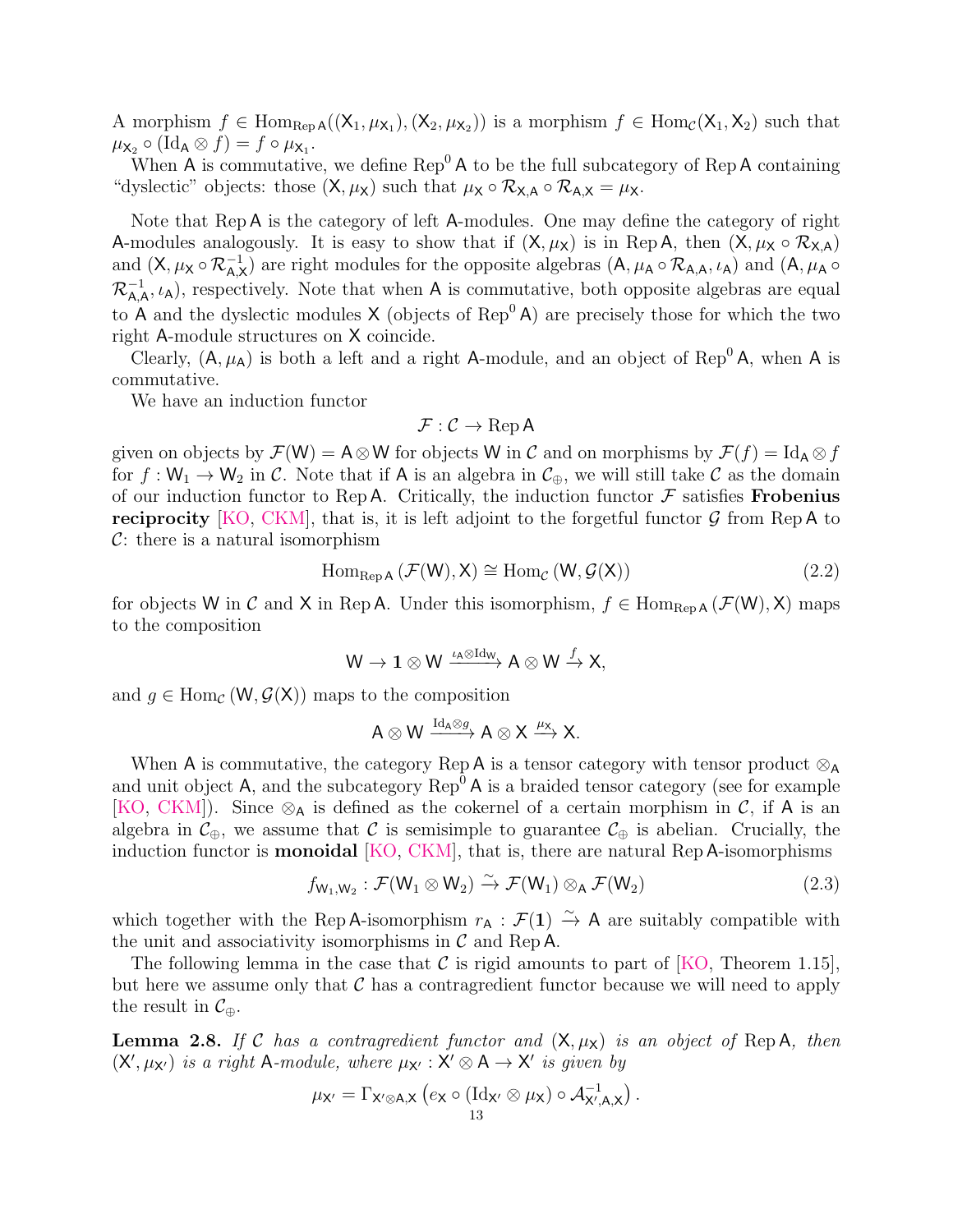*Proof.* To prove the unit property of  $\mu_{X'}$ , we use the commutative diagram

$$
\operatorname{Hom}_{\mathcal C}((X'\otimes A)\otimes X,1)\xleftarrow{\Gamma^{-1}_{X'\otimes A,X}}\operatorname{Hom}_{\mathcal C}(X'\otimes A,X')\\ \downarrow^{F\mapsto F\circ((\operatorname{Id}_X'\otimes\iota_A)r_{X'}^{-1}\otimes\operatorname{Id}_X)}\Biggl\vert\begin{matrix}G\mapsto G\circ(\operatorname{Id}_X\iota\otimes\iota_A)\circ r_{X'}^{-1}\\ \downarrow^{G\mapsto G\circ(\operatorname{Id}_X\iota\otimes\iota_A)\circ r_{X'}^{-1}\\ \downarrow^{F\mapsto F\circ((\operatorname{Id}_X'\otimes\iota_A)\circ r_{X'}^{-1}\otimes\operatorname{Id}_X)}\end{matrix}\right\}
$$

given by the naturality of Γ. Applying both compositions to  $\mu_{\mathbf{X}'}$ , and then using the definition of  $\mu_{\chi}$ , the naturality of the associativity isomorphisms, the triangle axiom, and the unit property for X, we get

$$
\Gamma_{X',X}^{-1}(\mu_{X'} \circ (\text{Id}_{X'} \otimes \iota_A) \circ r_{X'}^{-1}) = \Gamma_{X' \otimes A,X}^{-1}(\mu_{X'}) \circ ((\text{Id}_{X'} \otimes \iota_A) \otimes \text{Id}_X) \circ (r_{X'}^{-1} \otimes \text{Id}_X)
$$
  
\n
$$
= e_X \circ (\text{Id}_{X'} \otimes \mu_X) \circ \mathcal{A}_{X',A,X}^{-1} \circ ((\text{Id}_{X'} \otimes \iota_A) \otimes \text{Id}_X) \circ (r_{X'}^{-1} \otimes \text{Id}_X)
$$
  
\n
$$
= e_X \circ (\text{Id}_{X'} \otimes \mu_X) \circ (\text{Id}_{X'} \otimes (\iota_A \otimes \text{Id}_X)) \circ \mathcal{A}_{X',1,X}^{-1} \circ (r_{X'}^{-1} \otimes \text{Id}_X)
$$
  
\n
$$
= e_X \circ (\text{Id}_{X'} \otimes \mu_X) \circ (\text{Id}_{X'} \otimes (\iota_A \otimes \text{Id}_X)) \circ (\text{Id}_{X'} \otimes l_X^{-1})
$$
  
\n
$$
= e_X.
$$

We conclude that

<span id="page-13-0"></span>
$$
\mu_{\mathsf{X}'}\circ (\mathrm{Id}_{\mathsf{X}'}\otimes \iota_\mathsf{A})\circ r_{\mathsf{X}'}^{-1}=\Gamma_{\mathsf{X}',\mathsf{X}}(e_\mathsf{X})=\mathrm{Id}_{\mathsf{X}'}
$$

as required.

To prove the associativity of  $\mu_{X}$ , we first use the commutative diagram

$$
\begin{array}{ccc}\n\operatorname{Hom}_{\mathcal{C}}(X'\otimes A,X') @>{\Gamma_{X'\otimes A,X}^{-1}}>> \operatorname{Hom}_{\mathcal{C}}((X'\otimes A)\otimes X,1)\\ \nG\mapsto &\text{Hom}_{\mathcal{C}}((\mu_{X'}\otimes \operatorname{Id}_A)\Bigg| & & F\mapsto F\circ ((\mu_{X'}\otimes \operatorname{Id}_A)\otimes \operatorname{Id}_X)\\ \operatorname{Hom}_{\mathcal{C}}((X'\otimes A)\otimes A,X') @>{\Gamma_{(X'\otimes A)\otimes A,X}^{-1}}>> \operatorname{Hom}_{\mathcal{C}}(((X'\otimes A)\otimes A)\otimes X,1) \end{array}
$$

given by the naturality of Γ. Applying both compositions to  $\mu_X$  and then using the definition of  $\mu_{X'}$  and the naturality of the associativity isomorphisms, we get

$$
\Gamma^{-1}_{(X'\otimes A)\otimes A,X}(\mu_{X'}\circ (\mu_{X'}\otimes \text{Id}_A)) = \Gamma^{-1}_{X'\otimes A,X}(\mu_{X'})\circ ((\mu_{X'}\otimes \text{Id}_A)\otimes \text{Id}_X)
$$
  
\n
$$
= e_X\circ (\text{Id}_{X'}\otimes \mu_X)\circ \mathcal{A}_{X',A,X}^{-1}\circ ((\mu_{X'}\otimes \text{Id}_A)\otimes \text{Id}_X)
$$
  
\n
$$
= e_X\circ (\mu_{X'}\otimes \text{Id}_X)\circ (\text{Id}_{X'\otimes A}\otimes \mu_X)\circ \mathcal{A}_{X'\otimes A,A,X}^{-1}.
$$
 (2.4)

Now, the naturality of  $\Gamma$  implies

$$
e_{\mathsf{X}} \circ (\mu_{\mathsf{X}'} \otimes \mathrm{Id}_{\mathsf{X}}) = \Gamma_{\mathsf{X}',\mathsf{X}}^{-1}(\mathrm{Id}_{\mathsf{X}'}) \circ (\mu_{\mathsf{X}'} \otimes \mathrm{Id}_{\mathsf{X}})
$$
  
=  $\Gamma_{\mathsf{X}' \otimes \mathsf{A},\mathsf{X}}^{-1}(\mathrm{Id}_{\mathsf{X}'} \circ \mu_{\mathsf{X}'}) = e_{\mathsf{X}} \circ (\mathrm{Id}_{\mathsf{X}'} \otimes \mu_{\mathsf{X}}) \circ \mathcal{A}_{\mathsf{X}',\mathsf{A},\mathsf{X}}^{-1}.$ 

Putting this back into [\(2.4\)](#page-13-0) and using the naturality of the associativity isomorphisms, the associativity of  $\mu_X$  the pentagon axiom, the definition of  $\mu_{X'}$ , and the naturality of Γ, we get

$$
\begin{aligned} \Gamma^{-1}_{(X'\otimes A)\otimes A,X}(\mu_{X'}\circ (\mu_{X'}\otimes \mathrm{Id}_A)) \\ &=e_X\circ (\mathrm{Id}_{X'}\otimes \mu_X)\circ \mathcal{A}^{-1}_{X',A,X}\circ (\mathrm{Id}_{X'\otimes A}\otimes \mu_X)\circ \mathcal{A}^{-1}_{X'\otimes A,A,X} \\ &=e_X\circ (\mathrm{Id}_{X'}\otimes \mu_X)\circ (\mathrm{Id}_{X'}\otimes (\mathrm{Id}_A\otimes \mu_X))\circ \mathcal{A}^{-1}_{X',A,A\otimes X}\circ \mathcal{A}^{-1}_{X'\otimes A,A,X} \\ &=e_X\circ (\mathrm{Id}_{X'}\otimes \mu_X)\circ (\mathrm{Id}_{X'}\otimes (\mu_A\otimes \mathrm{Id}_X))\circ (\mathrm{Id}_{X'}\otimes \mathcal{A}_{A,A,X})\circ \mathcal{A}^{-1}_{X',A,A\otimes X}\circ \mathcal{A}^{-1}_{X'\otimes A,A,X} \end{aligned}
$$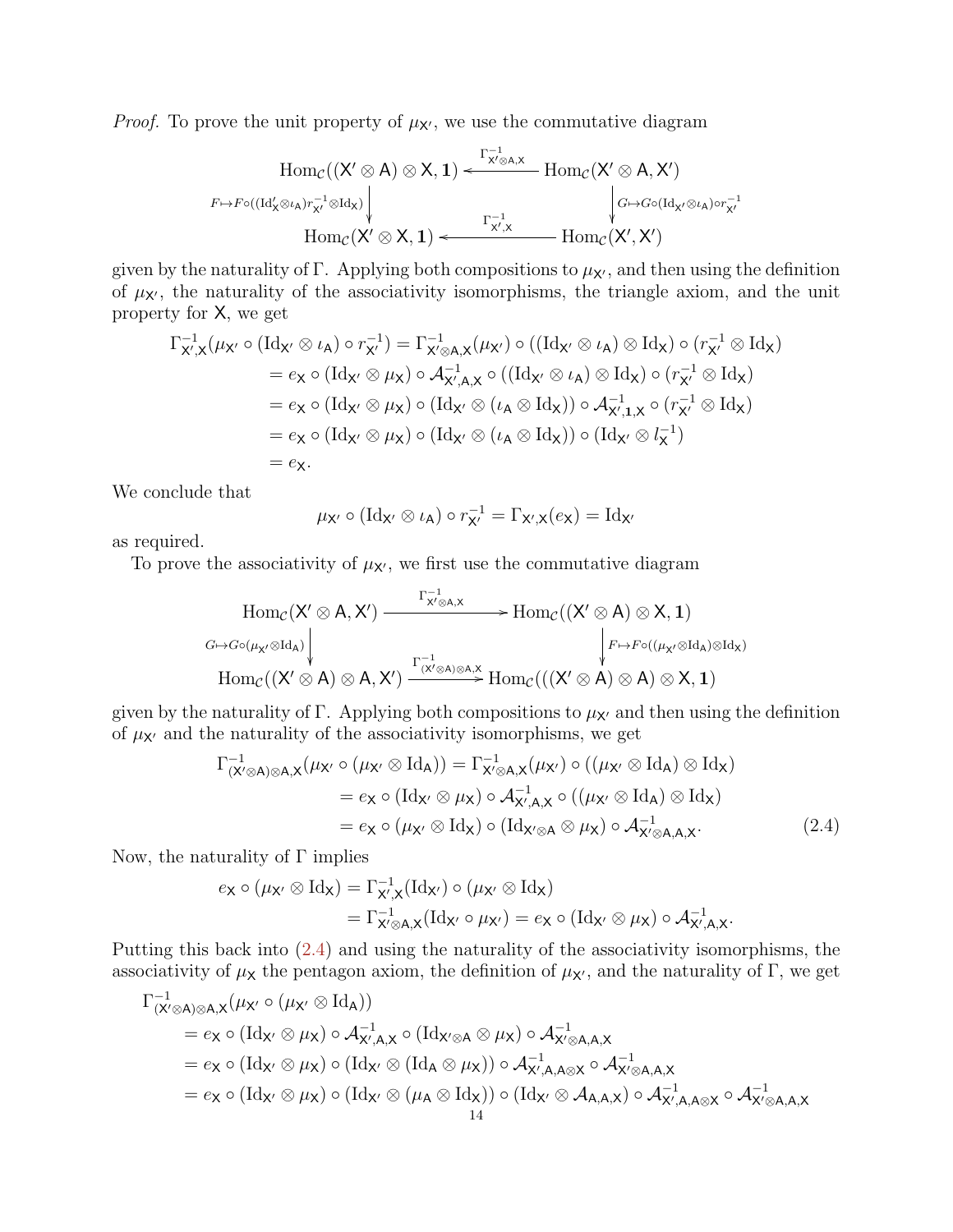$$
= e_{X} \circ (\mathrm{Id}_{X'} \otimes \mu_{X}) \circ (\mathrm{Id}_{X'} \otimes (\mu_{A} \otimes \mathrm{Id}_{X})) \circ \mathcal{A}_{X',A \otimes A,X}^{-1} \circ (\mathcal{A}_{X',A,A}^{-1} \otimes \mathrm{Id}_{X})
$$
  
\n
$$
= e_{X} \circ (\mathrm{Id}_{X'} \otimes \mu_{X}) \circ \mathcal{A}_{X',A,X}^{-1} \circ ((\mathrm{Id}_{X'} \otimes \mu_{A}) \otimes \mathrm{Id}_{X}) \circ (\mathcal{A}_{X',A,A}^{-1} \otimes \mathrm{Id}_{X})
$$
  
\n
$$
= \Gamma_{X' \otimes A,X}^{-1}(\mu_{X'}) \circ ((\mathrm{Id}_{X'} \otimes \mu_{A}) \otimes \mathrm{Id}_{X}) \circ (\mathcal{A}_{X',A,A}^{-1} \otimes \mathrm{Id}_{X})
$$
  
\n
$$
= \Gamma_{(X' \otimes A) \otimes A,X}^{-1}(\mu_{X'} \circ (\mathrm{Id}_{X'} \otimes \mu_{A}) \circ \mathcal{A}_{X',A,A}^{-1}).
$$

Applying  $\Gamma_{(X'\otimes A)\otimes A,X}$  to both sides, we conclude

$$
\mu_{\mathsf{X}'}\circ (\mu_{\mathsf{X}'}\otimes \mathrm{Id}_{\mathsf{A}})=\mu_{\mathsf{X}'}\circ (\mathrm{Id}_{\mathsf{X}'}\otimes \mu_{\mathsf{A}})\circ \mathcal{A}_{\mathsf{V}',\mathsf{A},\mathsf{A}}^{-1},
$$

which is the associativity of  $\mu_{\mathbf{X}'}$ .

Although in this paper we are mostly concerned with commutative algebras, we will prove some results for superalgebras, which are associative algebras that in particular satisfy  $\mu_A \circ$  $\mathcal{R}^2_{\mathsf{A},\mathsf{A}} = \mu_\mathsf{A}$ . For such an associative algebra, we have a single opposite algebra  $\mathsf{A}^{\mathrm{op}}$  =  $(A, \mu_A \circ R_{A,A}, \iota_A)$ . Thus in light of the preceding lemma and Proposition [2.6,](#page-11-1) we immediately have:

**Corollary 2.9.** Assume that  $\mathcal C$  is a braided tensor category with contragredient functor and that either:

- (1) A is an associative algebra in  $\mathcal{C}$ , or
- (2) C is semisimple and A is an associative algebra in  $C_{\oplus}^{fin}$ .

If  $\mu_A \circ \mathcal{R}^2_{A,A} = \mu_A$ , then  $(A', \mu_{A'}^+ = \mu_{A'} \circ \mathcal{R}_{A,A'})$  and  $(A', \mu_{A'}^- = \mu_{A'} \circ \mathcal{R}_{A',A}^{-1})$  are objects of Rep A<sup>op</sup>.

Now the following lemma in the case that  $A$  is an algebra in  $C$  is essentially a special case of [\[KO,](#page-57-3) Theorem 1.17.3], but again we will need the result for algebras in  $\mathcal{C}_{\oplus}^{fin}$ :

**Lemma 2.10.** Assume that  $\mathcal{C}$  is a rigid braided tensor category and that either:

- (1) A is an associative algebra in  $\mathcal{C}$ , or
- (2) C is semisimple and A is an associative algebra in  $C_{\oplus}^{fin}$ .

If  $\mu_A \circ R_{A,A}^2 = \mu_A$ , then the morphism  $\psi_A$  of Remark [2.2](#page-9-0) is an isomorphism in Rep A from  $(A, \mu_A)$  to  $(A^{**}, \mu_{A^{**}} \circ R_{A,A^{**}})$ , where the right  $A^{op}\text{-module}$  structure  $\mu_{A^{**}}$  is obtained using the left  $A^{op}\text{-}module structure \mu^+_{A^*}$  on  $A^*$ .

*Proof.* First observe that  $(A^{**}, \mu_{A^{**}} \circ R_{A,A^{**}})$  is indeed an object of Rep A because our assumption  $\mu_A \circ \mathcal{R}_{A,A}^2 = \mu_A$  implies that  $(A^{\text{op}})^{\text{op}} = A$ .

If A is an algebra in C, then  $\psi_A$  is an isomorphism in C because C is rigid. If on the other hand  $A = \bigoplus_{s \in S} A_s$  is an algebra in  $\mathcal{C}_{\oplus}^{fin}$ , then using the definition

$$
\psi_{\mathsf{A}} = \Gamma_{\mathsf{A},\mathsf{A}^*}(e_{\mathsf{A}} \circ \mathcal{R}_{\mathsf{A},\mathsf{A}^*}),
$$

where  $\Gamma_{AA^*}$  is the natural isomorphism of Proposition [2.6,](#page-11-1) together with the natural isomorphism

$$
\operatorname{Hom}_{\mathcal{C}_{\oplus}}(A, A^{**}) \cong \prod_{(s,t) \in S \times S} \operatorname{Hom}_{\mathcal{C}}(A_s, A_t^{**}),
$$

we can identify  $\psi_\mathsf{A}$  with the tuple

$$
\{\delta_{s,t}\psi_{\mathsf{A}_s}\}_{(s,t)\in S\times S}\in \prod_{\substack{(s,t)\in S\times S\\15}}\text{Hom}_{\mathcal{C}}(\mathsf{A}_s,\mathsf{A}_t^{**}).
$$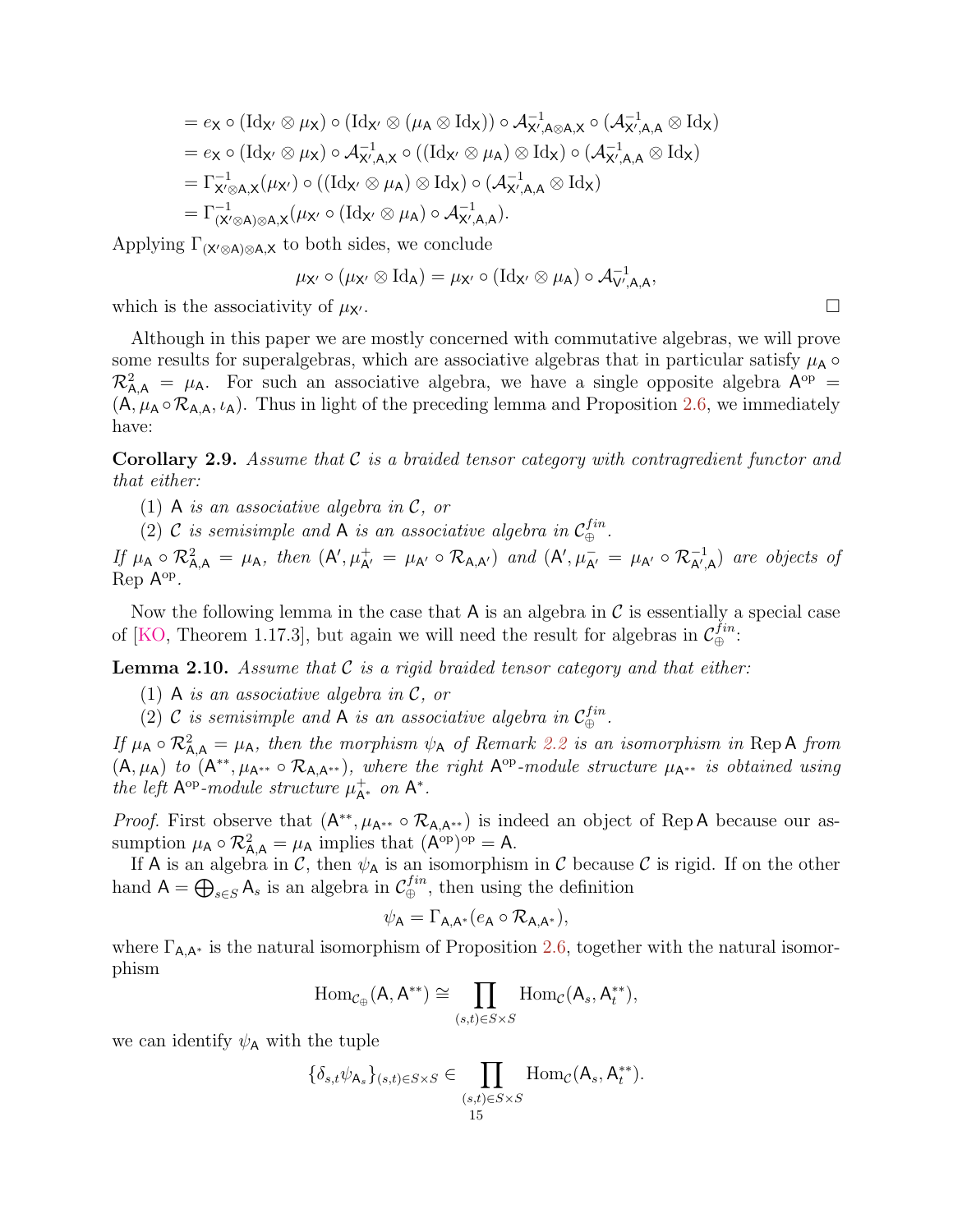Now since C is rigid, each  $\psi_{A_s}$  is an isomorphism in C, and so  $\psi_A$  is an isomorphism in  $\mathcal{C}_{\oplus}$ . It remains to show that  $\psi_A$  is actually a morphism in Rep A. We need to show that

$$
\mu_{A^{**}} \circ \mathcal{R}_{A,A^{**}} \circ (\mathrm{Id}_A \otimes \psi_A) = \psi_A \circ \mu_A.
$$

By the naturality of the braiding isomorphisms and the assumption  $\mu_A \circ \mathcal{R}^2_{A,A} = \mu_A$ , this is equivalent to showing

$$
\mu_{\mathsf{A}^{**}} \circ (\psi_\mathsf{A} \otimes \mathrm{Id}_\mathsf{A}) = \psi_\mathsf{A} \circ \mu_\mathsf{A} \circ \mathcal{R}_{\mathsf{A},\mathsf{A}}
$$

(that is,  $\psi_A$  is a homomorphism of right  $A^{op}$ -modules). For this, we first note a general fact about contragredient functors: if  $f : W \otimes X \to \mathbf{1}$  is a morphism in C, then  $\Gamma_{W,X}(f)$  is the unique morphism in  $\text{Hom}_{\mathcal{C}}(\mathsf{W}, \mathsf{X}')$  such that  $e_{\mathsf{X}} \circ (\Gamma_{\mathsf{W}, \mathsf{X}}(f) \otimes \text{Id}_{\mathsf{X}}) = f$ . This follows from applying both compositions in the commutative diagram

$$
\operatorname{Hom}_{\mathcal{C}}(X' \otimes X, 1) \xrightarrow{\Gamma_{X',X}} \operatorname{Hom}_{\mathcal{C}}(X', X')
$$
\n
$$
\downarrow_{F \mapsto F \circ (\Gamma(f) \otimes \operatorname{Id}_X)} \qquad \qquad \downarrow_{G \mapsto G \circ \Gamma(f)}
$$
\n
$$
\operatorname{Hom}_{\mathcal{C}}(W \otimes X, 1) \xrightarrow{\Gamma_{W,X}} \operatorname{Hom}_{\mathcal{C}}(W, X')
$$

to  $e_X = \Gamma_{X',X}^{-1}(\mathrm{Id}_{X'})$ . In the cases  $\Gamma_{W,X}(f) = \mu_{A^{**}}$  and  $\Gamma_{W,X}(f) = \psi_A$ , we see that  $\mu_{A^{**}}$ :  $A^{**} \otimes A \rightarrow A^{**}$  is the unique morphism such that

$$
e_{\mathsf{A}^*} \circ (\mu_{\mathsf{A}^{**}} \otimes \mathrm{Id}_{\mathsf{A}^*}) = e_{\mathsf{A}^*} \circ (\mathrm{Id}_{\mathsf{A}^{**}} \otimes \mu_{\mathsf{A}^*}^+) \circ \mathcal{A}_{\mathsf{A}^{**},\mathsf{A},\mathsf{A}^*}^{-1}
$$

and  $\psi_{\mathsf{A}} : \mathsf{A} \to \mathsf{A}^{**}$  is the unique morphism such that

$$
e_{\mathsf{A}^*} \circ (\psi_\mathsf{A} \otimes \mathrm{Id}_{\mathsf{A}^*}) = e_\mathsf{A} \circ \mathcal{R}_{\mathsf{A},\mathsf{A}^*}.
$$

Using these relations together with the naturality of the associativity isomorphisms, we obtain the commutative diagram



Now we can use the naturality of the braiding isomorphisms and the hexagon axioms to rewrite the outer composition on the top and right sides of the diagram as

$$
(A\otimes A)\otimes A^{*}\xrightarrow{\mathcal{A}_{A,A,A^{*}}^{-1}}A\otimes (A\otimes A^{*})\xrightarrow{\mathrm{Id}_{A}\otimes \mathcal{R}_{A,A^{*}}}\mathcal{A}\otimes (A^{*}\otimes A)\xrightarrow{\mathcal{A}_{A,A^{*},A}}(A\otimes A^{*})\otimes A\xrightarrow{\mathcal{R}_{A,A^{*}}\otimes \mathrm{Id}_{A}}(A^{*}\otimes A)\otimes A\xrightarrow{\mathcal{A}_{A^{*},A,A}^{-1}}A^{*}\otimes (A\otimes A)\xrightarrow{\mathcal{A}_{A^{*},A,A}}A^{*}\otimes (A\otimes A)\xrightarrow{\mathcal{A}_{A^{*},A,A}}(A^{*}\otimes A)\otimes A\xrightarrow{\mu_{A^{*}}\otimes \mathrm{Id}_{A}}A^{*}\otimes A\xrightarrow{e_{A}}1.
$$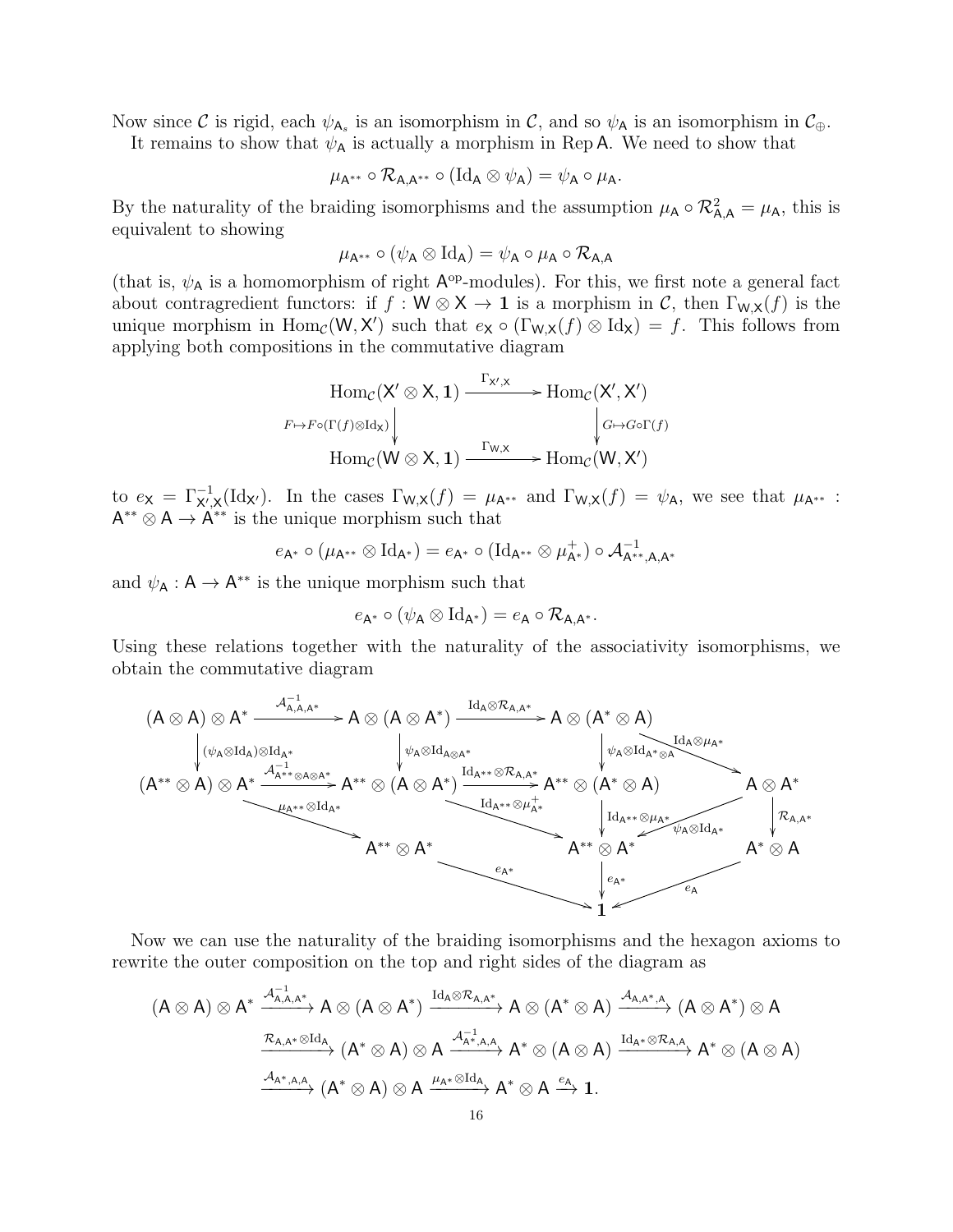Next we use the hexagon axioms to rewrite the first five arrows and use the relation

$$
e_{\mathsf{A}} \circ (\mu_{\mathsf{A}^*} \otimes \mathrm{Id}_{\mathsf{A}}) = e_{\mathsf{A}} \circ (\mathrm{Id}_{\mathsf{A}^*} \otimes \mu_{\mathsf{A}}) \circ \mathcal{A}_{\mathsf{A}^*,\mathsf{A},\mathsf{A}}^{-1}
$$

to obtain

$$
(A\otimes A)\otimes A^*\xrightarrow{\mathcal{R}_{A\otimes A,A^*}}A^*\otimes (A\otimes A)\xrightarrow{\mathrm{Id}_{A^*}\otimes \mathcal{R}_{A,A}}A^*\otimes (A\otimes A)\xrightarrow{\mathrm{Id}_{A^*}\otimes \mu_A}A^*\otimes A\xrightarrow{e_A}1.
$$

The naturality of the braiding now implies this is

$$
(A\otimes A)\otimes A^*\xrightarrow{\mathcal{R}_{A,A}\otimes \operatorname{Id}_{A^*}}(A\otimes A)\otimes A^*\xrightarrow{\mu_A\otimes \operatorname{Id}_{A^*}}A\otimes A^*\xrightarrow{\mathcal{R}_{A,A^*}}A^*\otimes A\xrightarrow{e_A}1,
$$

which is  $\Gamma_{\mathsf{A},\mathsf{A}^*}^{-1}(\psi_{\mathsf{A}}) \circ ((\mu_{\mathsf{A}} \circ \mathcal{R}_{\mathsf{A},\mathsf{A}}) \otimes \mathrm{Id}_{\mathsf{A}^*}).$ 

Our calculations have now shown that

$$
\begin{aligned} e_{\mathsf{A}^*} \circ (\mu_{\mathsf{A}^{**}} \circ (\psi_\mathsf{A} \otimes \mathrm{Id}_\mathsf{A}) \otimes \mathrm{Id}_{\mathsf{A}^*}) &= \Gamma_{\mathsf{A},\mathsf{A}^*}^{-1}(\psi_\mathsf{A}) \circ ((\mu_\mathsf{A} \circ \mathcal{R}_{\mathsf{A},\mathsf{A}}) \otimes \mathrm{Id}_{\mathsf{A}^*}) \\ &= \Gamma_{\mathsf{A} \otimes \mathsf{A},\mathsf{A}^*}^{-1}(\psi_\mathsf{A} \circ \mu_\mathsf{A} \circ \mathcal{R}_{\mathsf{A},\mathsf{A}}), \end{aligned}
$$

where we have used the naturality of  $\Gamma$  for the second equality. Applying  $\Gamma_{A\otimes A,A^*}$  to both sides then yields the desired equality  $\mu_{A^{**}} \circ (\psi_A \otimes \mathrm{Id}_A) = \psi_A \circ \mu_A \circ \mathcal{R}_{A,A}.$ 

The main reason we need the preceding lemma is the following corollary:

<span id="page-16-1"></span>**Corollary 2.11.** Assume that  $\mathcal C$  is a rigid braided tensor category and that either:

- (1) A is an associative algebra in  $\mathcal{C}$ , or
- (2) C is semisimple and A is an associative algebra in  $C_{\oplus}^{fin}$ .

If  $\mu_A \circ \mathcal{R}_{A,A}^2 = \mu_A$  and A is simple as an object of Rep A, then  $(A^*, \mu_{A^*})$  is a simple right A-module.

*Proof.* We need to show that any right A-module inclusion (equivalently, Rep  $A^{op}\text{-}inclusion$ )  $i: X \to A^*$  is either 0 or an isomorphism. In fact, the cokernel  $c: A^* \to \text{coker } i$  is also a morphism in Rep  $A^{op}$  (see for instance [\[KO,](#page-57-3) Lemma 1.4] or [\[CKM,](#page-55-7) Theorem 2.9]). It is straightforward to show that the dual

$$
c^*: (\mathrm{coker}\, i)^* \to \mathsf{A}^{**}
$$

is then a right  $A^{op}$ -module homomorphism (equivalently, a morphism in Rep A), and it is injective. But  $A^{**}$  is simple in Rep A since it is isomorphic to A. Therefore  $c^*$  is either 0 or an isomorphism, and the same then holds for c and i.

<span id="page-16-0"></span>2.4. The center of a tensor category. The center  $\mathcal{Z}(\mathcal{C})$  of a tensor category  $\mathcal C$  is an important construction we will use for studying the commutativity of algebras in  $\mathcal{C}$ .

**Definition 2.12.** Let C be a tensor category. The **center**  $\mathcal{Z}(\mathcal{C})$  is the category whose objects are pairs  $(X, \gamma^X)$  where  $X \in Obj(\mathcal{C})$  and  $\gamma^X = {\gamma_M^X : M \otimes X \to X \otimes M \mid M \in \mathcal{C}}$  is a family of isomorphisms in  $\mathcal{C}$ , called a **half-braiding**, that are natural in the sense that

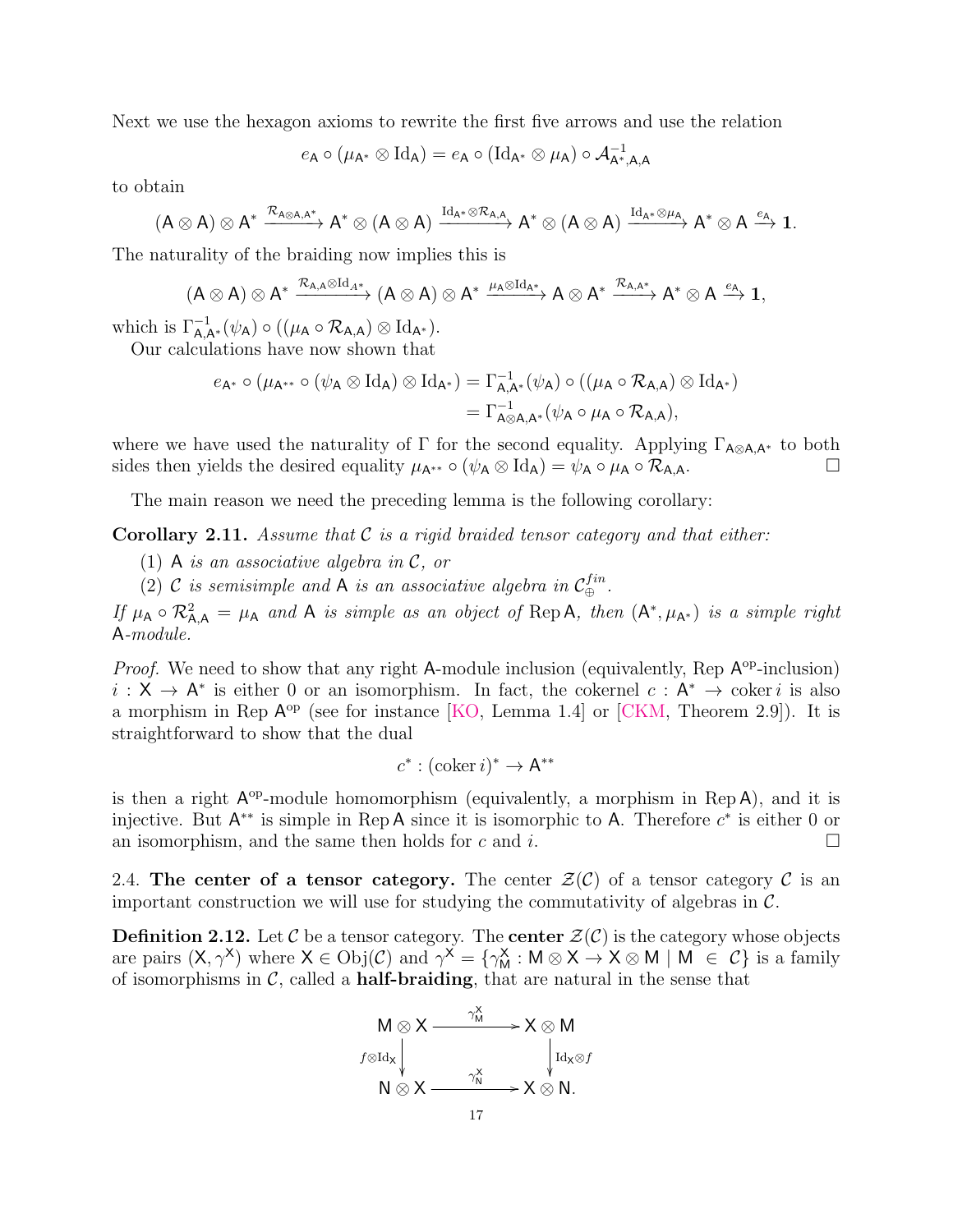commutes for all f in  $\text{Hom}_{\mathcal{C}}(\mathsf{M},\mathsf{N})$  and such that



commutes for all objects Y, Z. A morphism in  $\mathcal{Z}(\mathcal{C})$  from  $(X, \gamma^X)$  to  $(Y, \gamma^Y)$  is a C-morphism f from X to Y satisfying commutativity of the following diagram for all  $M \in Obj(\mathcal{C})$ .

$$
M \otimes X \xrightarrow{\text{Id}_{M} \otimes f} M \otimes Y
$$
  
\n
$$
\gamma_{M}^{\times}
$$
\n
$$
\gamma_{M}^{\times}
$$
\n
$$
X \otimes M \xrightarrow{f \otimes \text{Id}_{M}} Y \otimes M.
$$
\n(2.5)

We have a forgetful functor  $\mathcal{I}: \mathcal{Z}(\mathcal{C}) \to \mathcal{C}$  with  $\mathcal{I}(X, \gamma^X) = X$  for an object  $(X, \gamma^X)$  and  $\mathcal{I}(f) = f$  for a morphism f.

A basic property of half-braidings that we will use is the following:

<span id="page-17-0"></span>**Lemma 2.13.** If  $\gamma^{\mathsf{X}}$  is a half-braiding, then  $\gamma_1^{\mathsf{X}} = r_{\mathsf{X}}^{-1}$  $\overline{x}^1 \circ l_{\mathsf{X}}$ .

*Proof.* Using the naturality of  $\gamma^{\mathsf{X}}$ , Hexagon 1, and properties of the unit in C, the following diagram commutes:

$$
\frac{1 \otimes X \xrightarrow{\gamma_1^X} X \otimes 1}{\text{Id}_{\chi \otimes (l_1 = r_1) \otimes \text{Id}_X}
$$
\n
$$
1 \otimes (1 \otimes X) \xrightarrow{\mathcal{A}_{1,1,X}} (1 \otimes 1) \otimes X \xrightarrow{\gamma_1^X \otimes 1} X \otimes (1 \otimes 1) \xrightarrow{\mathcal{A}_{X,1,1}} (X \otimes 1) \otimes 1
$$
\n
$$
\xrightarrow{\text{Id}_1 \otimes \gamma_1^X} 1 \otimes (X \otimes 1) \xrightarrow{\mathcal{A}_{1,X,1}} (1 \otimes X) \otimes 1
$$

That is,

<span id="page-17-1"></span>
$$
\gamma_1^X = r_{X \otimes 1} \circ (\gamma_1^X \otimes \mathrm{Id}_1) \circ \mathcal{A}_{1,X,1} \circ (\mathrm{Id}_1 \otimes \gamma_1^X) \circ l_{1 \otimes X}^{-1}
$$
  
=  $\gamma_1^X \circ r_{1 \otimes X} \circ \mathcal{A}_{1,X,1} \circ l_{X \otimes 1}^{-1} \circ \gamma_1^X$ ,

using also the naturality of the unit isomorphisms. So

 $\gamma_1^\mathsf{X} = l_{\mathsf{X}\otimes\mathbf{1}} \circ \mathcal{A}_{\mathbf{1},\mathsf{X},\mathbf{1}}^{-1} \circ r_{\mathbf{1}\otimes\mathsf{X}}^{-1} = l_{\mathsf{X}\otimes\mathbf{1}} \circ (\mathrm{Id}_\mathbf{1}\otimes r_\mathsf{X}^{-1})$  $f_{\mathsf{X}}^{-1}$ ) =  $r_{\mathsf{X}}^{-1}$  $\bar{x}^{-1} \circ l_{\mathsf{X}},$ 

by properties of the unit isomorphisms.

The center is a tensor category with tensor product  $(X, \gamma^X) \otimes (Y, \gamma^Y) = (X \otimes Y, \gamma^{X \otimes Y}), \qquad \gamma^{X \otimes Y} := \mathcal{A}_{X,Y,\bullet} (\mathrm{Id}_X \otimes \gamma^Y) \mathcal{A}_{X,\bullet}^{-1}$  $_{\mathsf{X},\bullet,\mathsf{Y}}^{-1}\left(\gamma^{\mathsf{X}}\otimes\mathrm{Id}_{\mathsf{Y}}\right)\mathcal{A}_{\bullet,\mathsf{X},\mathsf{Y}}.$ (2.6)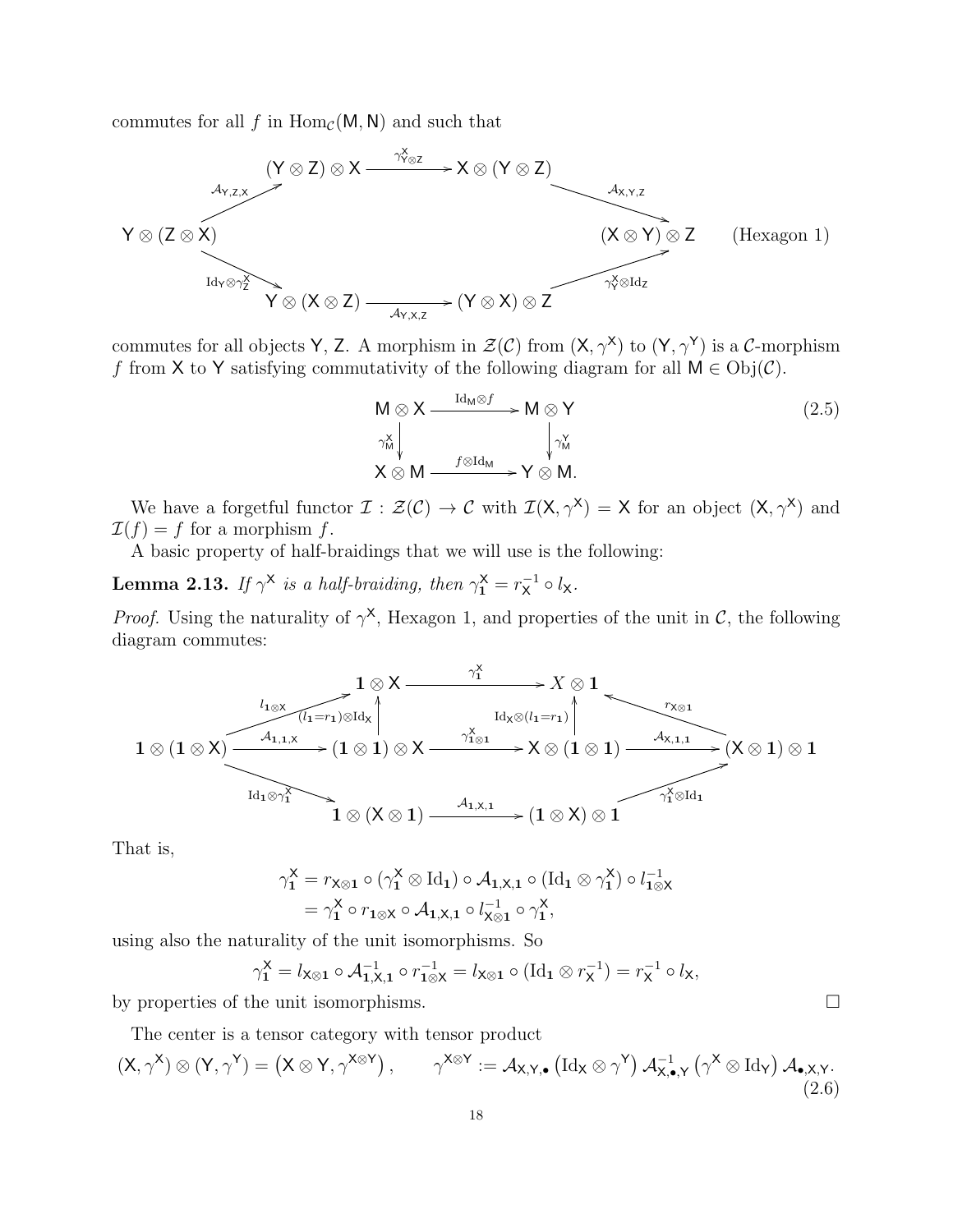The definition of  $\gamma^{\mathsf{X} \otimes \mathsf{Y}}$  is precisely saying that the diagram



commutes for all objects M in C. The unit of the center is  $\mathbf{1}_{\mathcal{Z}(\mathcal{C})} = (\mathbf{1}_{\mathcal{C}}, r^{-1} \circ l)$  with r and l the right and left unit constraints in  $\mathcal{C}$ .

The two commutative diagrams (Hexagon 1 and 2) together with the naturality of halfbraidings ensure that for objects  $(X, \gamma^X)$  and  $(Y, \gamma^Y)$  in  $\mathcal{Z}(\mathcal{C})$ , the C-isomorphism

$$
\mathcal{R}_{(\mathsf{X},\gamma^{\mathsf{X}}),(\mathsf{Y},\gamma^{\mathsf{Y}})}:=\gamma_{\mathsf{X}}^{\mathsf{Y}}:(\mathsf{X}\otimes \mathsf{Y},\gamma^{\mathsf{X}\otimes \mathsf{Y}})\to (\mathsf{Y}\otimes \mathsf{X},\gamma^{\mathsf{Y}\otimes \mathsf{X}})
$$

is actually a morphism in  $\mathcal{Z}(\mathcal{C})$  and defines a braiding on the center. If  $\mathcal{C}$  is already a braided tensor category, then we have two tensor functors from  $\mathcal{C}$  to  $\mathcal{Z}(\mathcal{C})$ :

$$
\mathcal{F}: X \mapsto (X, \mathcal{R}_{\bullet, X}), f \mapsto f
$$
 and  $\mathcal{F}^{\text{rev}}: X \mapsto (X, \mathcal{R}_{X, \bullet}^{-1}), f \mapsto f.$ 

Note that composing either F or  $\mathcal{F}^{\text{rev}}$  with the forgetful functor  $\mathcal{I} : \mathcal{Z}(\mathcal{C}) \to \mathcal{C}$  yields the identity functor on C. In fact, F is an example of a central functor structure on  $\mathrm{Id}_{\mathcal{C}}$ . In general, a tensor functor  $\mathcal{F}: \mathcal{C} \to \mathcal{M}$  where  $\mathcal{C}$  is a braided tensor category is a **central functor** if there is a braided tensor functor  $\mathcal{G}: \mathcal{C} \to \mathcal{Z}(\mathcal{M})$  such that the diagram



commutes. In the above example,  $\mathcal{F}^{\text{rev}}$  is a central functor structure on Id<sub>C</sub><sup>rev</sup>, where  $\mathcal{C}^{\text{rev}}$ equals C as a tensor category but has reversed braidings:  $\mathcal{R}_{X,Y}^{\text{rev}} = \mathcal{R}_{Y,X}^{-1}$ .

We can slightly generalize the above central functor structures on the identity of a braided tensor category in the following way. Suppose we have a fully faithful tensor functor  $\mathcal{F} : \mathcal{C} \to$ M, with C braided, so that F is an equivalence of tensor categories between C and  $\mathcal{F}(\mathcal{C})$  (the full subcategory of M consisting of objects isomorphic to some  $\mathcal{F}(X)$  for X an object of C). Then we can choose a functor  $\mathcal{F}': \mathcal{F}(\mathcal{C}) \to \mathcal{C}$  and natural isomorphisms  $\eta: \mathrm{Id}_{\mathcal{F}(\mathcal{C})} \to \mathcal{F} \circ \mathcal{F}',$  $h: \mathcal{F}' \circ \mathcal{F} \to \mathrm{Id}_{\mathcal{C}}$  which satisfy

$$
\mathcal{F}(h_{\mathsf{X}}) = \eta_{\mathcal{F}(\mathsf{X})}^{-1}
$$

for any object X in C (see for instance the proof of [\[Ka,](#page-56-8) Proposition XI.1.5]). Then  $\mathcal{F} : \mathcal{C} \to$  $\mathcal{F}(\mathcal{C})$  is a central functor with extension  $\mathcal{G}: \mathcal{C} \to \mathcal{Z}(\mathcal{F}(\mathcal{C}))$  defined as follows:

$$
\mathcal{G}: \mathsf{X} \mapsto (\mathcal{F}(\mathsf{X}), \gamma^{\mathcal{F}(\mathsf{X})}), \ f \mapsto \mathcal{F}(f)
$$

where for an object Y of  $\mathcal{F}(\mathcal{C})$ ,  $\gamma_{\mathbf{Y}}^{\mathcal{F}(\mathsf{X})}$  $Y^{(\lambda)}$  is the composition

$$
\mathsf{Y} \otimes \mathcal{F}(\mathsf{X}) \xrightarrow{\eta_{\mathsf{Y}} \otimes \operatorname{Id}_{\mathcal{F}(\mathsf{X})}} \mathcal{F}(\mathcal{F}'(\mathsf{Y})) \otimes \mathcal{F}(\mathsf{X}) \xrightarrow{\cong} \mathcal{F}(\mathcal{F}'(\mathsf{Y}) \otimes \mathsf{X})
$$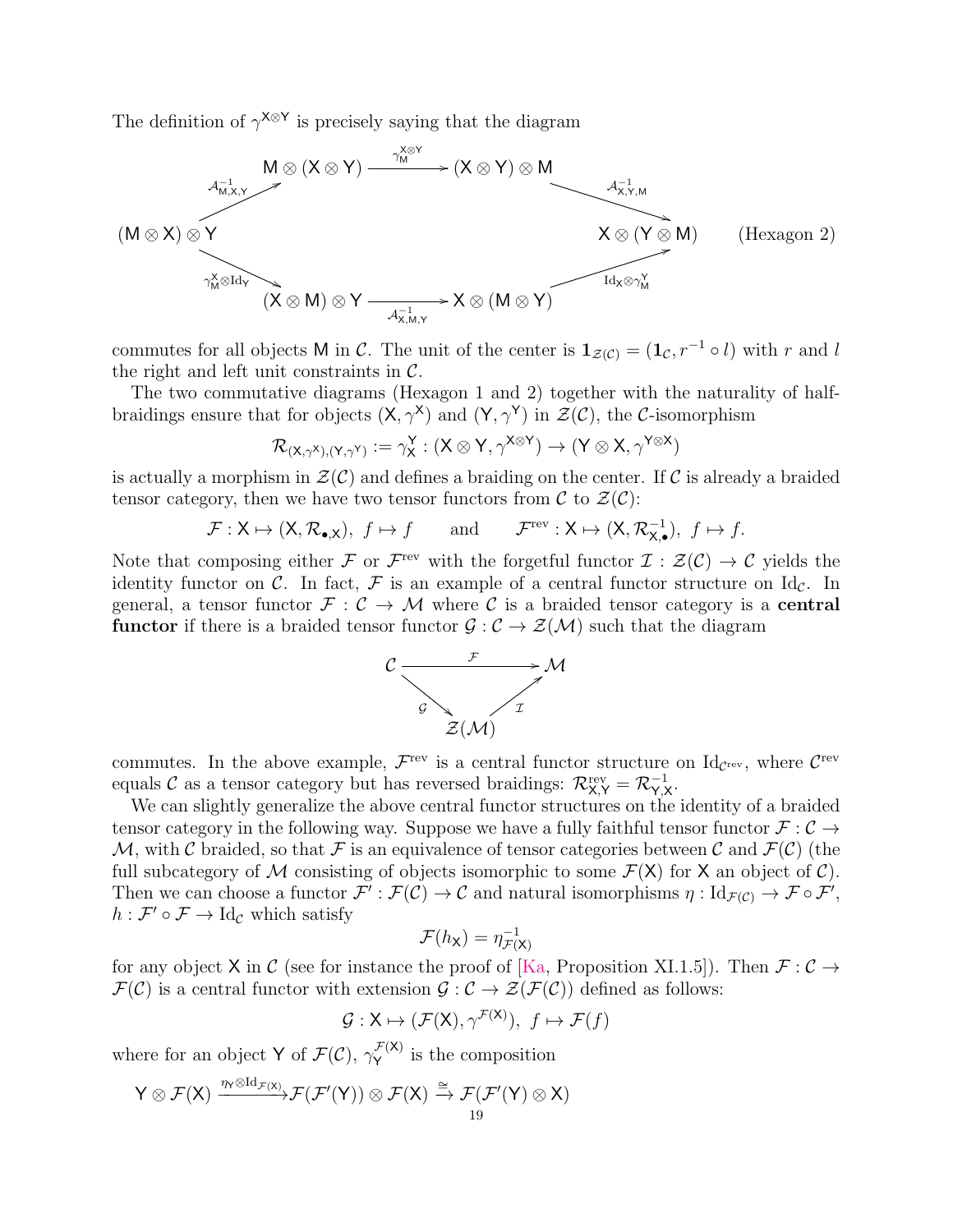$$
\xrightarrow{\mathcal{F}(\mathcal{R}_{\mathcal{F}'(Y),X})} \mathcal{F}(X \otimes \mathcal{F}'(Y)) \xrightarrow{\cong} \mathcal{F}(X) \otimes \mathcal{F}(\mathcal{F}'(Y)) \xrightarrow{\mathrm{Id}_X \otimes \eta_Y^{-1}} \mathcal{F}(X) \otimes Y.
$$

The tensor functor  $\mathcal{F}: C^{\text{rev}} \to \mathcal{F}(\mathcal{C})$  is also central with a braided extension given by

$$
\mathcal{G}^{\mathrm{rev}}:\mathsf{X}\mapsto (\mathcal{F}(\mathsf{X}),(\gamma^{\mathrm{rev}})^{\mathcal{F}(\mathsf{X})}),\ f\mapsto \mathcal{F}(f),
$$

where  $(\gamma^{\text{rev}})_Y^{\mathcal{F}(X)}$  $\mathcal{F}^{(\mathsf{X})}_{\mathsf{Y}}$  is defined similarly to  $\gamma_{\mathsf{Y}}^{\mathcal{F}(\mathsf{X})}$  $\mathcal{F}_{\mathsf{Y}}^{(\mathsf{X})}$ , except that we use  $\mathcal{R}_{\mathsf{X},\mathcal{F}'(\mathsf{Y})}^{-1}$  instead of  $\mathcal{R}_{\mathcal{F}'(\mathsf{Y}),\mathsf{X}}$ .

**Definition 2.14.** Given a braided tensor category  $\mathcal{C}$ , and a full braided tensor subcategory B, the centralizer B' is the full subcategory of C such that  $X \in Obj(\mathcal{C})$  is an object of B' if and only if  $\mathcal{R}_{Y,X} \circ \mathcal{R}_{X,Y} = \mathrm{Id}_{X \otimes Y}$  for all  $Y \in \mathrm{Obj}(\mathcal{B})$ .

It is easy to see from the hexagon axioms that  $\mathcal{B}'$  is a braided tensor subcategory of  $\mathcal{C}$ . The following proposition is essentially  $[M\ddot{u}, Proposition 7.3]$ ; although it is only stated there for fusion categories, it is clear from the proof that no finiteness or semisimplicity conditions are necessary.

<span id="page-19-0"></span>**Proposition 2.15.** Let C be a braided tensor category and suppose  $\mathcal{F}: \mathcal{C} \to \mathcal{M}$  is a fully faithful tensor functor. Then with the braided tensor functors  $\mathcal{G}: \mathcal{C} \to \mathcal{Z}(\mathcal{F}(\mathcal{C}))$  and  $\mathcal{G}^{\text{rev}}$ :  $\mathcal{C}^{\text{rev}} \to \mathcal{Z}(\mathcal{F}(\mathcal{C}))$  defined as above, we have

$$
\mathcal{G}(\mathcal{C})' = \mathcal{G}^{\text{rev}}(\mathcal{C}^{\text{rev}}) \qquad and \qquad \mathcal{G}^{\text{rev}}(\mathcal{C}^{\text{rev}})' = \mathcal{G}(\mathcal{C}).
$$

*Proof.* An object  $(\mathcal{F}(\mathsf{X}), g^{\mathcal{F}(\mathsf{X})})$  of  $\mathcal{Z}(\mathcal{F}(\mathcal{C}))$  is an object of  $\mathcal{G}(\mathcal{C})'$  precisely when

$$
g_{\mathcal{F}(\mathsf{Y})}^{\mathcal{F}(\mathsf{X})} \circ \gamma_{\mathcal{F}(\mathsf{X})}^{\mathcal{F}(\mathsf{Y})} = \mathrm{Id}_{\mathcal{F}(\mathsf{X}) \otimes \mathcal{F}(\mathsf{Y})}
$$

for all objects Y in C. Since  $g^{\mathcal{F}(X)}$  is natural, this occurs precisely when, for all objects Z in  $\mathcal{F}(\mathcal{C}),$ 

$$
g_{\mathsf{Z}}^{\mathcal{F}(\mathsf{X})} = (\mathrm{Id}_{\mathcal{F}(\mathsf{X})} \otimes \eta_{\mathsf{Z}}^{-1}) \circ g_{\mathcal{F}(\mathcal{F}'(\mathsf{Z}))}^{\mathcal{F}(\mathsf{X})} \circ (\eta_{\mathsf{Z}} \otimes \mathrm{Id}_{\mathcal{F}(\mathsf{X})}) = (\mathrm{Id}_{\mathcal{F}(\mathsf{X})} \otimes \eta_{\mathsf{Z}}^{-1}) \circ (\gamma_{\mathcal{F}(\mathsf{X})}^{\mathcal{F}(\mathcal{F}'(\mathsf{Z}))})^{-1} \circ (\eta_{\mathsf{Z}} \otimes \mathrm{Id}_{\mathcal{F}(\mathsf{X})}).
$$

By definition, this means  $g_{\mathbf{z}}^{\mathcal{F}(\mathsf{X})}$  $\sum_{\mathsf{Z}}^{(\lambda)}$  is the composition

$$
\begin{array}{c}\displaystyle Z\otimes \mathcal{F}(X) \xrightarrow{\eta_{Z}\otimes \eta_{\mathcal{F}(X)}} \mathcal{F}(\mathcal{F}'(Z))\otimes \mathcal{F}(\mathcal{F}'(\mathcal{F}(X)))\xrightarrow{\cong} \mathcal{F}(\mathcal{F}'(Z)\otimes \mathcal{F}'(\mathcal{F}(X)))\\ \xrightarrow{\mathcal{F}(\mathcal{R}_{\mathcal{F}'(\mathcal{F}(X)),\mathcal{F}'(Z)})} \mathcal{F}(\mathcal{F}'(\mathcal{F}(X))\otimes \mathcal{F}'(Z))\xrightarrow{\cong} \mathcal{F}(\mathcal{F}'(\mathcal{F}(X)))\otimes \mathcal{F}(\mathcal{F}'(Z))\xrightarrow{\eta_{\mathcal{F}(X)}^{-1}\otimes \eta_{Z}^{-1}} \mathcal{F}(X)\otimes Z.\end{array}
$$

However, because  $\eta_{\mathcal{F}(X)}^{-1} = \mathcal{F}(h_X)$  and because the central isomorphisms in the composition are natural, we actually have  $g_{\mathbf{Z}}^{\mathcal{F}(\mathsf{X})}$  $\zeta^{(k)}$  equal to the composition

$$
\begin{aligned} Z \otimes \mathcal{F}(X) \xrightarrow{\eta_Z \otimes \mathrm{Id}_{\mathcal{F}(X)}} & \mathcal{F}(\mathcal{F}'(Z)) \otimes \mathcal{F}(X) \xrightarrow{\cong} \mathcal{F}(\mathcal{F}'(Z) \otimes X) \\ & \xrightarrow{\mathcal{F}(\mathcal{R}_{X,\mathcal{F}'(Z)}^{-1})} \mathcal{F}(X \otimes \mathcal{F}'(Z)) \xrightarrow{\cong} \mathcal{F}(X) \otimes \mathcal{F}(\mathcal{F}'(Z)) \xrightarrow{\mathrm{Id}_X \otimes \eta_Z^{-1}} \mathcal{F}(X) \otimes Z, \end{aligned}
$$

which is precisely  $(\gamma^{\text{rev}})_{7}^{\mathcal{F}(X)}$  $Z_Z^{\mathcal{F}(X)}$ . This shows that  $\mathcal{G}(\mathcal{C})' = \mathcal{G}^{\text{rev}}(\mathcal{C}^{\text{rev}})$ , and the proof that  $\mathcal{G}^{\text{rev}}(\mathcal{C}^{\text{rev}})$  $\mathcal{G}(\mathcal{C})$  is the same.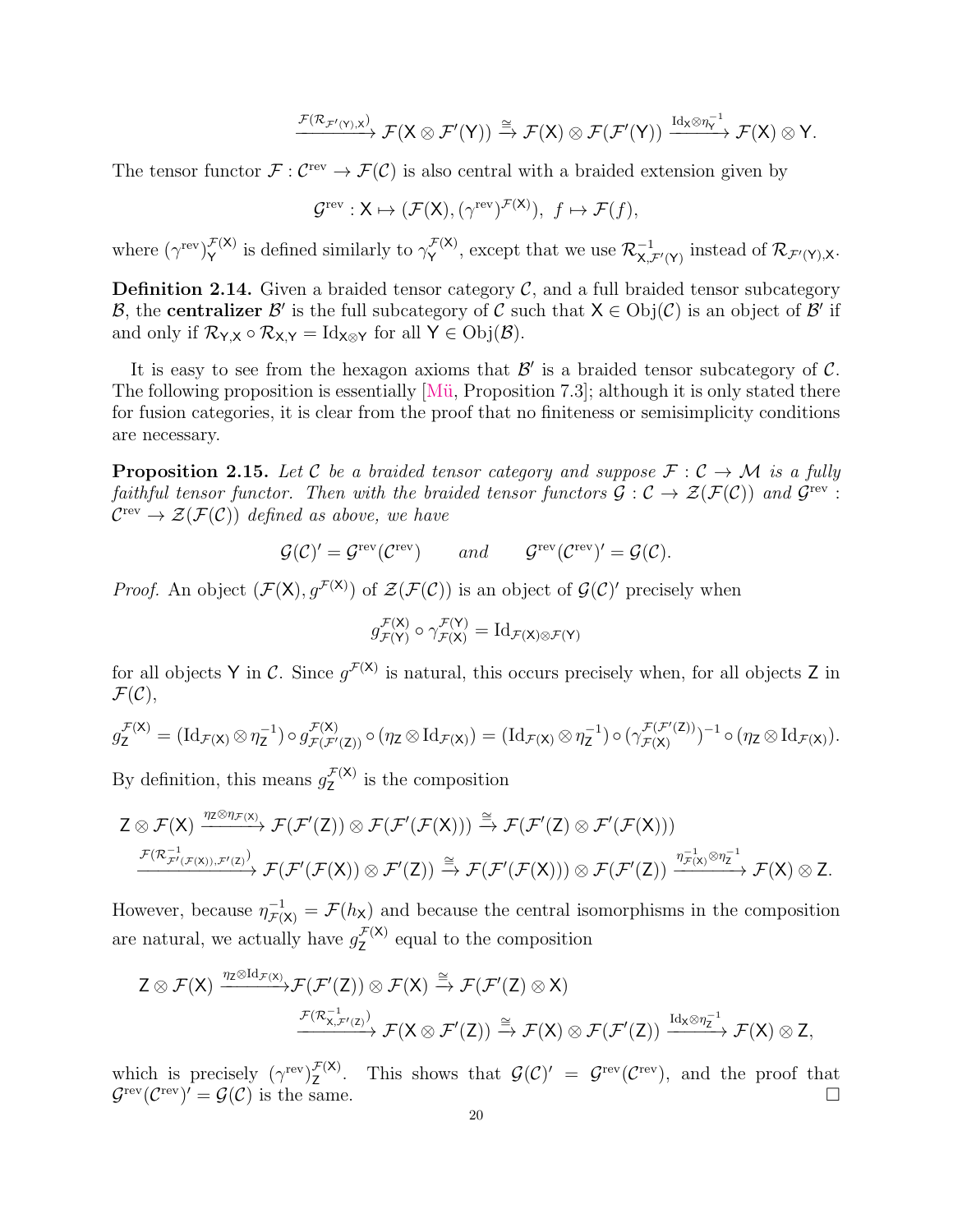#### 3. From braid-reversed equivalences to algebras

<span id="page-20-0"></span>In this section we construct the canonical algebra associated to a tensor category  $\mathcal{C}$ , paying close attention to the assumptions on  $\mathcal C$  needed to ensure the existence and commutativity of this algebra. In particular, we will see that when  $\mathcal C$  is rigid, braided, and semisimple but has infinitely many equivalence classes of simple objects, then the canonical algebra may be constructed in  $\mathcal{C}_{\oplus}$ .

<span id="page-20-1"></span>3.1. Associative algebras. For this subsection, we take C to be an F-linear (abelian) tensor category, not necessarily braided or finite, where F is a field. (For our purposes in this paper, we may take  $\mathbb{F} = \mathbb{C}$ .) We will construct associative algebras in C associated to a C-module category  $M$ . Although this construction seems to be well known (see for example  $[EGNO,$ Exercise 7.9.9]), we could not find a complete proof in the literature.

Recall that in a  $\mathcal{C}\text{-module category }\mathcal{M}$  we have natural associativity isomorphisms

$$
\mathcal{A}_{X_1,X_2,M}:X_1\otimes (X_2\otimes M)\to (X_1\otimes X_2)\otimes M.
$$

for  $X_1, X_2 \in Obj(\mathcal{C}), M \in Obj(\mathcal{M})$ . For every pair  $M_1, M_2 \in Obj(\mathcal{M})$ , we have a contravariant functor

$$
G_{\mathsf{M}_1,\mathsf{M}_2}: C \to \mathcal{V}ec_{\mathbb{F}}
$$
  

$$
\mathsf{X} \mapsto \text{Hom}_{\mathcal{M}} (\mathsf{X} \otimes \mathsf{M}_1, \mathsf{M}_2) \quad \text{for} \quad \mathsf{X} \in \text{Obj}(\mathcal{C})
$$
  

$$
f \mapsto (g \mapsto g \circ (f \otimes \text{Id}_{\mathsf{M}_1})) \quad \text{for} \quad f \in \text{Hom}_{\mathcal{C}}(\mathsf{X}, \mathsf{Y}), g \in \text{Hom}_{\mathcal{M}}(\mathsf{Y} \otimes \mathsf{M}_1, \mathsf{M}_2).
$$

Assume that  $\mathcal{G}_{M_1,M_2}$  is representable, which means that there exists  $\underline{\text{Hom}}(M_1, M_2)$ , perhaps in a suitable completion of  $\mathcal{C}$ , called the internal Hom of  $M_1$  and  $M_2$  such that there are natural isomorphisms

<span id="page-20-2"></span>
$$
\lambda_X(M_1,M_2): \operatorname{Hom}_{\mathcal{M}}\left(X \otimes M_1, M_2\right) \xrightarrow{\cong} \operatorname{Hom}_{\mathcal{C}}\left(X, \underline{\operatorname{Hom}}(M_1, M_2)\right). \tag{3.1}
$$

So, for  $f : X \to Y$  with  $X, Y \in Obj(\mathcal{C})$ , we have the following commuting diagram:

$$
\operatorname{Hom}_{\mathcal{M}} (\mathsf{X} \otimes \mathsf{M}_1, \mathsf{M}_2) \xrightarrow{\lambda_{\mathsf{X}}} \operatorname{Hom}_{\mathcal{C}} (\mathsf{X}, \underline{\operatorname{Hom}}(\mathsf{M}_1, \mathsf{M}_2))
$$
\n
$$
g \mapsto g \circ (f \otimes \operatorname{Id}_{\mathsf{M}_1}) \uparrow \qquad \qquad \qquad \uparrow h \mapsto h \circ f
$$
\n
$$
\operatorname{Hom}_{\mathcal{M}} (\mathsf{Y} \otimes \mathsf{M}_1, \mathsf{M}_2) \xrightarrow{\lambda_{\mathsf{Y}}} \operatorname{Hom}_{\mathcal{C}} (\mathsf{Y}, \underline{\operatorname{Hom}}(\mathsf{M}_1, \mathsf{M}_2)) \, .
$$

<span id="page-20-3"></span>**Remark 3.1.** By [\[EGNO,](#page-55-1) Corollary 1.8.11, Section 7.9],  $\mathcal{G}_{M_1,M_2}$  is representable if  $\mathcal{C}$  is a finite (multi)tensor category. If  $\mathcal C$  is not finite, then [\[EGNO,](#page-55-1) Section 7.9] states that internal Homs still exist as ind-objects of the completion  $ind - C$ . In the setting of vertex operator algebras, certain internal Homs were constructed in [\[Li2\]](#page-57-9) as weak modules (and thus not necessarily objects of  $\mathcal C$  itself).

Fix an object  $M \in Obj(\mathcal{M})$  and abbreviate  $\lambda_X := \lambda_X(M, M)$  and  $A := \underline{Hom}(M, M)$ . For  $i = 1, 2, 3$ , we will be using the notation  $\varphi_i$  for a morphism in  $\text{Hom}_{\mathcal{M}}(\mathsf{X}_i \otimes \mathsf{M}, \mathsf{M})$ , where  $X_i \in \mathrm{Obj}(\mathcal{C})$ . For  $X_1, X_2 \in \mathrm{Obj}(\mathcal{C})$ , we have a linear map

$$
\nu_{X_1,X_2}:\mathrm{Hom}_{\mathcal{M}}\left(X_1\otimes M,M\right)\otimes_{\mathbb{F}}\mathrm{Hom}_{\mathcal{M}}\left(X_2\otimes M,M\right)\rightarrow \mathrm{Hom}_{\mathcal{M}}\left(\left(X_1\otimes X_2\right)\otimes M,M\right)
$$

under which  $\varphi_1 \otimes_{\mathbb{F}} \varphi_2$  is sent to the composition

$$
(X_1\otimes X_2)\otimes M\xrightarrow{\mathcal{A}_{X_1,X_2,M}^{-1}}X_1\otimes(X_2\otimes M)\xrightarrow{\mathrm{Id}_{X_1}\otimes\varphi_2}X_1\otimes M\xrightarrow{\phi_1}M.
$$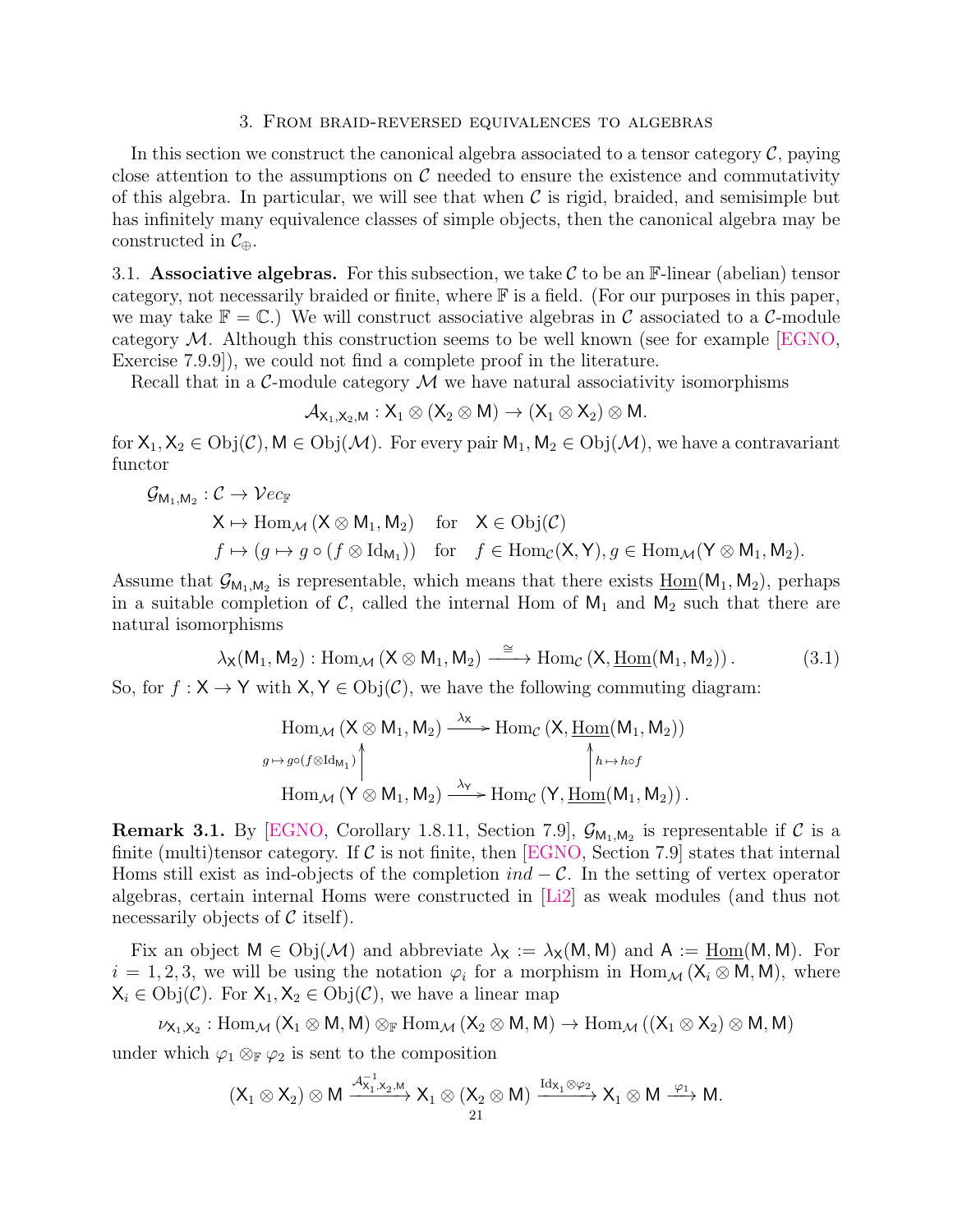Then the natural family of isomorphisms  $\{\lambda_{\mathsf{X}}\}$  induces a natural family of linear maps

$$
\mu_{X_1,X_2}: \text{Hom}_{\mathcal{C}}\left(X_1,A\right) \otimes_{\mathbb{F}} \text{Hom}_{\mathcal{C}}\left(X_2,A\right) \to \text{Hom}_{\mathcal{C}}\left(\left(X_1 \otimes X_2\right),A\right),\\ \lambda_{X_1}(\varphi_1) \otimes_{\mathbb{F}} \lambda_{X_2}(\varphi_2) \mapsto \lambda_{X_1 \otimes X_2}(\nu_{X_1,X_2}(\varphi_1 \otimes_{\mathbb{F}} \varphi_2)).
$$

Note that  $\nu$  is a natural transformation of contravariant bifunctors  $\mathcal{M} \times \mathcal{M} \to \mathcal{V}ec_{\mathbb{F}}$  and  $\mu$  is a natural transformation of contravariant bifunctors  $C \times C \rightarrow \mathcal{V}ec_{\mathbb{F}}$ . By definition, we have:

$$
\lambda_{\mathsf{X}_1 \otimes \mathsf{X}_2} \circ \nu_{\mathsf{X}_1, \mathsf{X}_2} = \mu_{\mathsf{X}_1, \mathsf{X}_2} \circ (\lambda_{\mathsf{X}_1} \otimes_{\mathbb{F}} \lambda_{\mathsf{X}_2}). \tag{3.2}
$$

Consider the diagram

<span id="page-21-0"></span>
$$
\begin{array}{c}\n((X_1 \otimes X_2) \otimes X_3) \otimes M \xrightarrow{\mathcal{A}_{X_1,X_2,X_3}^{-1} \otimes Id_M} (X_1 \otimes (X_2 \otimes X_3)) \otimes M \\
&\downarrow \mathcal{A}_{X_1 \otimes X_2,X_3,M}^{-1} \downarrow \downarrow \mathcal{A}_{X_1,X_2 \otimes X_3,M}^{-1} \\
(X_1 \otimes X_2) \otimes (X_3 \otimes M) \xrightarrow{\mathcal{A}_{X_1,X_2,X_3 \otimes M}^{-1}} (X_1 \otimes X_2) \otimes M \\
&\downarrow \mathcal{A}_{X_1,X_2 \otimes X_3,M}^{-1} \\
(X_1 \otimes X_2) \otimes M \xrightarrow{\mathcal{A}_{X_1,X_2,M}^{-1}} (X_1 \otimes (X_2 \otimes X_3) \otimes M) \\
&\downarrow \text{Id}_{X_1} \otimes \mathcal{A}_{X_2,X_3,M}^{-1} \\
&\downarrow \text{Id}_{X_1} \otimes \mathcal{A}_{X_2,X_3,M}^{-1} \\
&\downarrow \text{Id}_{X_1} \otimes \mathcal{A}_{X_2,X_3,M}^{-1} \\
&\downarrow \text{Id}_{X_1} \otimes \mathcal{A}_{X_2,X_3,M}^{-1} \\
&\downarrow \text{Id}_{X_1} \otimes \mathcal{A}_{X_2,X_3,M}^{-1} \\
&\downarrow \text{Id}_{X_1} \otimes \mathcal{A}_{X_2,X_3,M}^{-1} \\
&\downarrow \text{Id}_{X_1} \otimes \mathcal{A}_{X_2,X_3,M}^{-1} \\
&\downarrow \text{Id}_{X_1} \otimes \mathcal{A}_{X_2,X_3,M}^{-1} \\
&\downarrow \text{Id}_{X_1} \otimes \mathcal{A}_{X_2,X_3,M}^{-1} \\
&\downarrow \text{Id}_{X_1} \otimes \mathcal{A}_{X_2,X_3,M}^{-1} \\
&\downarrow \text{Id}_{X_1} \otimes \mathcal{A}_{X_2,X_3,M}^{-1} \\
&\downarrow \text{Id}_{X_1} \otimes \mathcal{A}_{X_2,X_3,M}^{-1} \\
&\downarrow \text{Id}_{X_1} \otimes \mathcal{A}_{X_2,X_3,M}^{-1} \\
&\downarrow \text{Id}_{X_1} \otimes \mathcal{A}_{X_2,X_3,M}
$$

which commutes due to naturality of associativity and the pentagon axiom for  $M$ . By naturality of both  $\lambda$  and associativity we then have the corresponding commutative diagram

$$
(X_1 \otimes X_2) \otimes X_3 \xrightarrow{\mathcal{A}_{X_1, X_2, X_3}^{-1}} X_1 \otimes (X_2 \otimes X_3)
$$
  
LHS $(\varphi_1, \varphi_2, \varphi_3)$ 

where (leaving out identity morphisms for readability)

$$
\begin{split} \mathrm{LHS}(\varphi_1, \varphi_2, \varphi_3) &= \lambda_{(\mathsf{X}_1 \otimes \mathsf{X}_2) \otimes \mathsf{X}_3} \left( \varphi_1 \circ \varphi_2 \circ \varphi_3 \circ \mathcal{A}_{\mathsf{X}_1, \mathsf{X}_2, \mathsf{X}_3 \otimes \mathsf{M}}^{-1} \circ \mathcal{A}_{\mathsf{X}_1 \otimes \mathsf{X}_2, \mathsf{X}_3, \mathsf{M}}^{-1} \right) \\ &= \lambda_{(\mathsf{X}_1 \otimes \mathsf{X}_2) \otimes \mathsf{X}_3} \left( \varphi_1 \circ \varphi_2 \circ \mathcal{A}_{\mathsf{X}_1, \mathsf{X}_2, \mathsf{M}}^{-1} \circ \varphi_3 \circ \mathcal{A}_{\mathsf{X}_1 \otimes \mathsf{X}_2, \mathsf{X}_3, \mathsf{M}}^{-1} \right), \\ \mathrm{RHS}(\varphi_1, \varphi_2, \varphi_3) &= \lambda_{\mathsf{X}_1 \otimes (\mathsf{X}_2 \otimes \mathsf{X}_3)} \left( \varphi_1 \circ \varphi_2 \circ \varphi_3 \circ \mathcal{A}_{\mathsf{X}_2, \mathsf{X}_3 \otimes \mathsf{M}}^{-1} \circ \mathcal{A}_{\mathsf{X}_1, \mathsf{X}_2 \otimes \mathsf{X}_3, \mathsf{M}}^{-1} \right). \end{split}
$$

We now define

$$
m := \mu_{\mathsf{A},\mathsf{A}} \left( \mathrm{Id}_{\mathsf{A}} \otimes_{\mathbb{C}} \mathrm{Id}_{\mathsf{A}} \right) = \lambda_{\mathsf{A} \otimes \mathsf{A}} \left( \lambda_{\mathsf{A}}^{-1} (\mathrm{Id}_{\mathsf{A}}) \circ \lambda_{\mathsf{A}}^{-1} (\mathrm{Id}_{\mathsf{A}}) \circ \mathcal{A}_{\mathsf{A},\mathsf{A},\mathsf{M}}^{-1} \right). \tag{3.4}
$$

Given any  $f_1: X_1 \to A$  and  $f_2: X_2 \to A$ , we get the following commuting diagram:

$$
\text{Hom}(X_1 \otimes X_2, A) \leftarrow \text{Hom}(A \otimes A, A)
$$
\n
$$
\xrightarrow{\mu_{X_1, X_2}} \uparrow
$$
\n
$$
\text{Hom}(X_1, A) \otimes_{\mathbb{F}} \text{Hom}(X_2, A) \leftarrow \text{Hom}(A, A) \otimes_{\mathbb{F}} \text{Hom}(A, A)
$$
\n
$$
(3.5)
$$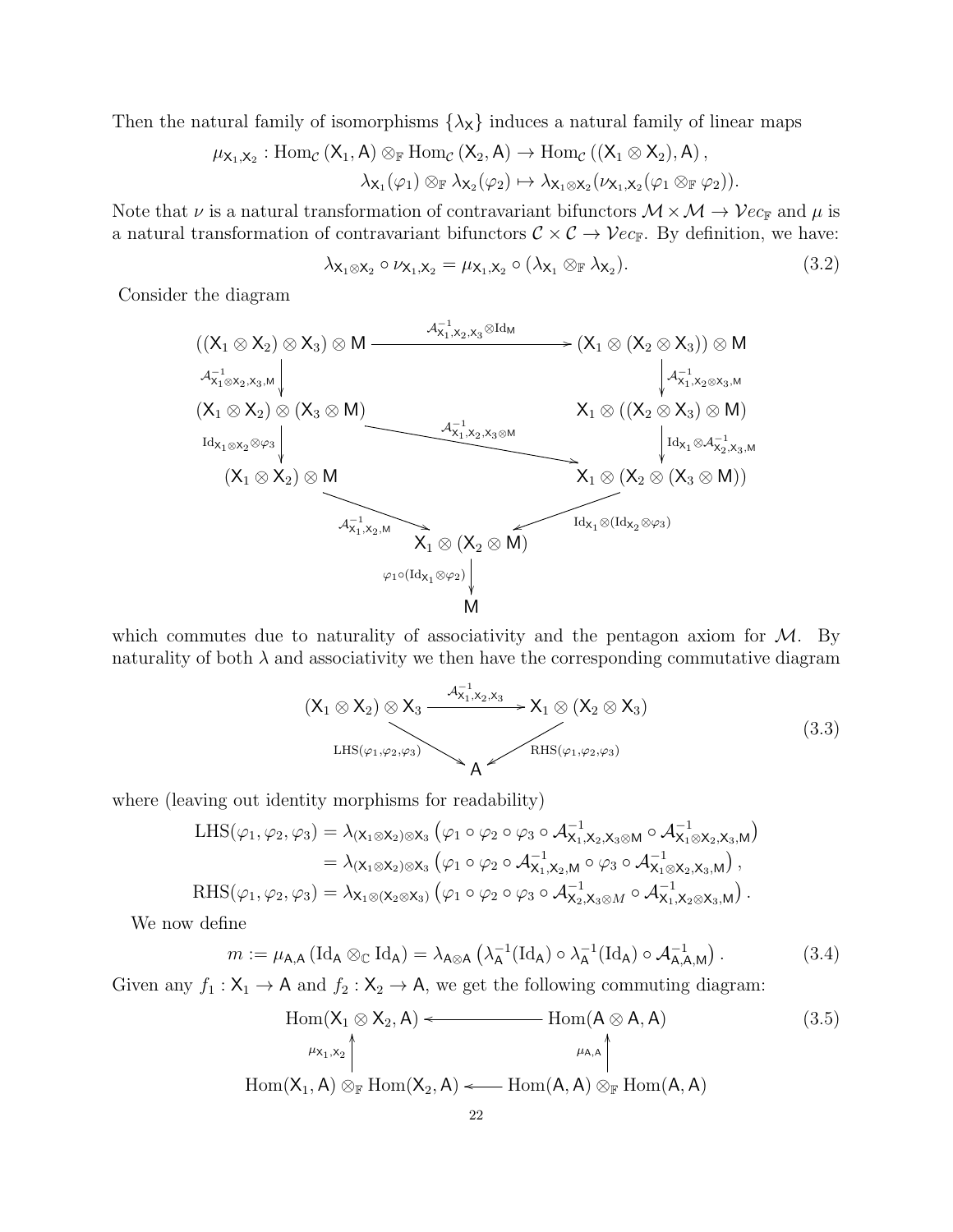Tracing the image of Id<sub>A</sub>⊗<sub>F</sub>Id<sub>A</sub> ∈ Hom(A, A)⊗<sub>F</sub>Hom(A, A) gets us the following commutative diagram:

<span id="page-22-1"></span>
$$
X_1 \otimes X_2 \xrightarrow{ \mu_{X_1, X_2}(f_1 \otimes_{\mathbb{C}} f_2) } A .
$$
\n
$$
f_1 \otimes f_2 \xrightarrow{\qquad \qquad } A \otimes A
$$
\n(3.6)

Taking  $X_1 = A \otimes A$ ,  $X_2 = A$ ,  $f_1 = m$ ,  $f_2 = Id_A$ , this diagram implies that  $m \circ (m \otimes \text{Id}_{A}) = \mu_{A \otimes A, A} (m \otimes_{\mathbb{F}} \text{Id}_{A})$  $=\mu_\mathsf{A\otimes A,A}\left(\lambda_\mathsf{A\otimes A}\left(\lambda_\mathsf{A}^{-1}\right)\right)$  $_{\mathsf{A}}^{-1}(\mathrm{Id}_{\mathsf{A}})\circ \lambda_{\mathsf{A}}^{-1}$  $\mathsf{A}^{-1}(\mathrm{Id}_\mathsf{A}) \circ \mathcal{A}_{\mathsf{A},\mathsf{A},\mathsf{M}}^{-1}\big) \otimes_\mathbb{F} \mathrm{Id}_\mathsf{A}$  $= \lambda_{\sf (A\otimes A)\otimes A}\left(\lambda^{-1}_{\sf A\otimes A}\right)$  $_{\mathsf{A}\otimes\mathsf{A}}^{-1}\left(\lambda_{\mathsf{A}\otimes\mathsf{A}}\left(\lambda_{\mathsf{A}}^{-1}\right.\right)$  $_{\mathsf{A}}^{-1}(\mathrm{Id}_{\mathsf{A}})\circ \lambda_{\mathsf{A}}^{-1}$  $\lambda_A^{-1}(\mathrm{Id}_A)\circ \mathcal{A}_{\mathsf{A},\mathsf{A},\mathsf{M}}^{-1}\big)\big)\circ \lambda_\mathcal{A}^{-1}(\mathrm{Id}_A)\circ \mathcal{A}_{\mathsf{A}\otimes \mathsf{A},\mathsf{A},\mathsf{M}}^{-1}\big)$  $= \lambda_{\sf (A\otimes A)\otimes A}\left(\lambda_{\sf A}^{-1}\right)$  $_{\mathsf{A}}^{-1}(\mathrm{Id}_{\mathsf{A}})\circ \lambda_{\mathsf{A}}^{-1}$  $\mathcal{A}^{-1}(\mathrm{Id}_\mathsf{A}) \circ \mathcal{A}^{-1}_{\mathsf{A},\mathsf{A},\mathsf{M}} \circ \lambda^{-1}_\mathsf{A}$  $\mathcal{A}^{-1}(\mathrm{Id}_\mathsf{A}) \circ \mathcal{A}^{-1}_{\mathsf{A} \otimes \mathsf{A}, \mathsf{A}, \mathsf{M}}$  $=$  LHS( $\lambda_{\mathsf{A}}^{-1}$  $\lambda_A^{-1}(\mathrm{Id}_A), \lambda_A^{-1}(\mathrm{Id}_A), \lambda_A^{-1}(\mathrm{Id}_A)).$ 

Analogously

$$
m \circ (\mathrm{Id}_{A} \otimes m) = \mu_{A, A \otimes A} (\mathrm{Id}_{A} \otimes_{\mathbb{F}} m)
$$
  
\n
$$
= \mu_{A, A \otimes A} (\mathrm{Id}_{A} \otimes_{\mathbb{F}} \lambda_{A \otimes A} (\lambda_{A}^{-1} (\mathrm{Id}_{A}) \circ \lambda_{A}^{-1} (\mathrm{Id}_{A}) \circ \mathcal{A}_{A, A, M}^{-1}))
$$
  
\n
$$
= \lambda_{A \otimes (A \otimes A)} (\lambda_{A}^{-1} (\mathrm{Id}_{A}) \circ \lambda_{A}^{-1} (\mathrm{Id}_{A}) \circ \lambda_{A}^{-1} (\mathrm{Id}_{A}) \circ \mathcal{A}_{A, A, M}^{-1} \circ \mathcal{A}_{A, A \otimes A, M}^{-1})
$$
  
\n
$$
= \mathrm{RHS}(\lambda_{A}^{-1} (\mathrm{Id}_{A}), \lambda_{A}^{-1} (\mathrm{Id}_{A}), \lambda_{A}^{-1} (\mathrm{Id}_{A})),
$$

so that this computation together with [\(3.3\)](#page-21-0) implies that all triangles of the diagram commute:



with LHS = LHS( $\lambda_A^{-1}$  $\lambda_A^{-1}(\mathrm{Id}_A), \lambda_A^{-1}(\mathrm{Id}_A), \lambda_A^{-1}(\mathrm{Id}_A)), \text{ RHS} = \text{RHS}(\lambda_A^{-1})$  $\lambda_A^{-1}(\mathrm{Id}_A), \lambda_A^{-1}(\mathrm{Id}_A), \lambda_A^{-1}(\mathrm{Id}_A)).$ Thus the multiplication  $m : A \otimes A \rightarrow A$  is associative.

The natural candidate for a unit morphism is  $\iota_A : \mathbf{1} \to A$  is  $\lambda_1(l_M)$ , where  $l_M : \mathbf{1} \otimes M \to M$ is the left unit isomorphism for M. We have:

$$
m \circ (\iota_{A} \otimes \mathrm{Id}_{A}) = \mu_{1,A}(\iota_{A} \otimes_{\mathbb{F}} \mathrm{Id}_{A}) = \lambda_{1 \otimes A} \left( \lambda_{1}^{-1} \left( \lambda_{1}(l_{M}) \right) \circ \lambda_{A}^{-1} (\mathrm{Id}_{A}) \circ \mathcal{A}_{1,A,M}^{-1} \right)
$$
  
=  $\lambda_{1 \otimes A} \left( l_{M} \circ \lambda_{A}^{-1} (\mathrm{Id}_{A}) \circ \mathcal{A}_{1,A,M}^{-1} \right) = \lambda_{1 \otimes A} \left( \lambda_{A}^{-1} (\mathrm{Id}_{A}) \circ (l_{A} \otimes \mathrm{Id}_{M}) \right) = \mathrm{Id}_{A} \circ l_{A} = l_{A}, \quad (3.8)$ 

where the first equality follows by  $(3.6)$ , fourth by properties of unit isomorphisms and fifth by naturality of  $\lambda$ . We conclude

<span id="page-22-0"></span>**Theorem 3.2.** Let  $C$  be a multitensor category,  $M$  a left  $C$ -module category, and  $M$  an object of M such that the functor  $\mathcal{G}_{M,M}$  is representable. Then with the natural isomorphisms  $\lambda$ defined by [\(3.1\)](#page-20-2),  $A := \underline{\text{Hom}}(M, M)$  together with left unit  $\iota_A = \lambda_1(l_M)$  and multiplication  $m = \lambda_\mathsf{A\otimes A}\, \bigl( \lambda_\mathsf{A}^{-1}$  $\overline{A}^1(\mathrm{Id}_A) \circ \lambda^{-1}_A$  $\mathcal{A}_{\mathsf{A}}^{-1}(\mathrm{Id}_{\mathsf{A}}) \circ \mathcal{A}_{\mathsf{A},\mathsf{A},\mathsf{M}}^{-1}$  is a left-unital associative algebra in C.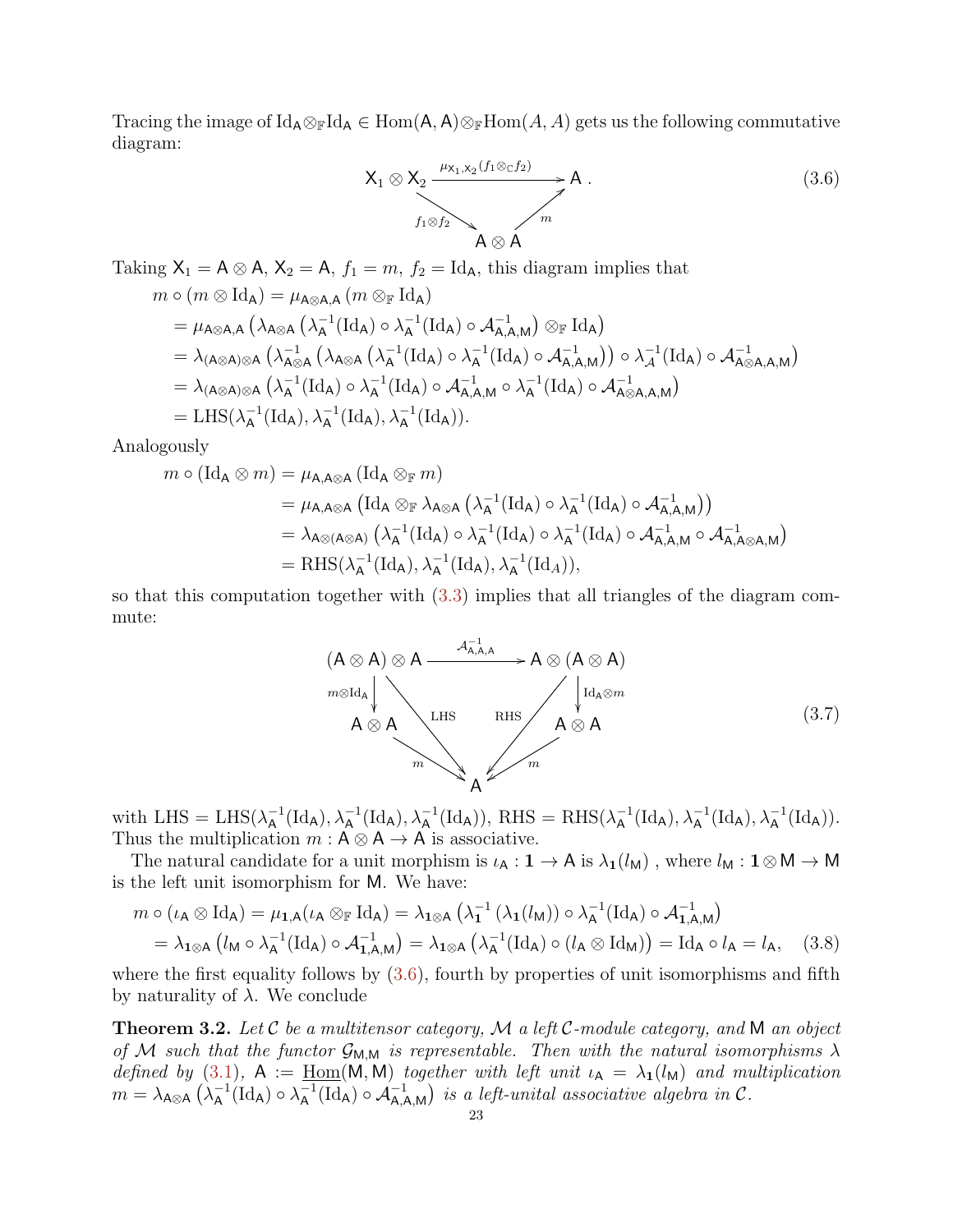<span id="page-23-0"></span>3.2. Commutative algebras. Now taking  $\mathcal C$  to be a braided tensor category, we will find conditions under which the algebra A of the previous subsection is commutative. For this, we will take M of the previous subsection to be itself a tensor category with tensor unit  $1_M$ , and we will consider the algebra  $A = \underline{\text{Hom}}(1_{\mathcal{M}}, 1_{\mathcal{M}})$ .

We assume there are natural associativity isomorphisms

<span id="page-23-2"></span>
$$
\mathcal{A}_{X,M_1,M_2}: X \otimes (M_1 \otimes_M M_2) \to (X \otimes M_1) \otimes_M M_2 \tag{3.9}
$$

for objects  $X \in Obj(\mathcal{C})$  and  $M_1, M_2 \in Obj(\mathcal{M})$ , and that all associativity and unit isomorphisms are compatible in the sense that all triangle and pentagon diagrams commute. Let

$$
\mathcal{F}:\mathcal{C}\to\mathcal{M},\qquad X\mapsto X\otimes 1_{\mathcal{M}}
$$

be the induction functor, which is in fact a tensor functor with functorial isomorphisms

$$
\mathcal{F}(\mathsf{X}_1 \otimes X_2) \xrightarrow{\cong} \mathcal{F}(X_1) \otimes \mathcal{F}(X_2)
$$

given by the composition

$$
(X_1\otimes X_2)\otimes 1_{\mathcal M} \xrightarrow{\mathcal A^{-1}_{X_1,X_2,1_{\mathcal M}}}_{X_1\otimes (X_2\otimes 1_{\mathcal M})} X_1\otimes (X_2\otimes 1_{\mathcal M}) \xrightarrow{\mathrm{Id}_{X_1}\otimes I_{X_2\otimes 1_{\mathcal M}}}_{X_1\otimes (1_{\mathcal M}\otimes (X_2\otimes 1_{\mathcal M}))} (X_1\otimes 1_{\mathcal M})\otimes (X_2\otimes 1_{\mathcal M}).
$$

Assume that F is a central functor, so that there is a braided tensor functor  $\mathcal{G}: \mathcal{C} \to \mathcal{Z}(\mathcal{M})$ such that  $\mathcal{F} = \mathcal{I} \circ \mathcal{G}$ , where  $\mathcal{I} : \mathcal{Z}(\mathcal{M}) \to \mathcal{M}$  is the forgetful functor.

The following theorem is [\[DMNO,](#page-55-2) Lemma 3.5], but we add details and observe that neither finiteness nor semisimplicity is needed in the argument:

<span id="page-23-1"></span>**Theorem 3.3.** In the setting of Theorem [3.2,](#page-22-0) assume that  $M$  is a tensor category, the natural associativity isomorphisms [\(3.9\)](#page-23-2) exist, and that the functor  $\mathcal{G}_{1_{M},1_{M}}$  of the previous subsection is representable. Assume in addition that  $C$  is a braided tensor category and induction  $\mathcal{F}: \mathcal{C} \to \mathcal{M}$  is a central functor. Then the multiplication on  $A = \underline{\text{Hom}}(\mathbf{1}_{\mathcal{M}}, \mathbf{1}_{\mathcal{M}})$ is commutative.

*Proof.* We need to show that the multiplication map  $m \in \text{Hom}_{\mathcal{C}}(\mathsf{A} \otimes \mathsf{A}, \mathsf{A})$  is commutative. Recalling that

$$
m = \lambda_{A \otimes A} \left( \lambda_A^{-1} (\mathrm{Id}_A) \circ \lambda_A^{-1} (\mathrm{Id}_A) \circ \mathcal{A}_{A,A,1_{\mathcal{M}}}^{-1} \right),
$$

we consider the image of m under  $\lambda_{A\alpha}^{-1}$  $\lambda_{\text{A}\otimes A}^{-1}$  in  $\text{Hom}_{\mathcal{M}}(\mathcal{F}(\text{A}\otimes\text{A}),1_{\mathcal{M}})$ . By naturality of  $\lambda_{\text{A}\otimes A}$  we have that

$$
\lambda_{\mathsf{A}\otimes\mathsf{A}}^{-1}(m\circ \mathcal{R}_{\mathsf{A}\otimes\mathsf{A}})=\lambda_{\mathsf{A}\otimes\mathsf{A}}^{-1}(m)\circ (\mathcal{R}_{\mathsf{A}\otimes\mathsf{A}}\otimes \mathrm{Id}_{\mathbf{1}_{\mathcal{M}}})=\lambda_{\mathsf{A}\otimes\mathsf{A}}^{-1}(m)\circ \mathcal{F}(\mathcal{R}_{\mathsf{A}\otimes\mathsf{A}}),
$$

so we must show that  $\lambda_{\mathbf{A}\alpha}^{-1}$  $\frac{-1}{\mathsf{A}\otimes\mathsf{A}}(m)=\lambda^{-1}_{\mathsf{A}\otimes\mathsf{A}}$  $\overline{\mathcal{A}}_{\otimes A}(m) \circ \mathcal{F}(\mathcal{R}_{A \otimes A})$ . To show this, we will use the diagram

$$
\mathcal{F}(A\otimes A)\stackrel{\cong}{\longrightarrow} \mathcal{F}(A)\otimes \mathcal{F}(A) \stackrel{\lambda_A^{-1}(\mathrm{Id}_A)\otimes \mathrm{Id}_{\mathcal{F}(A)}}{\longrightarrow} 1_\mathcal{M}\otimes \mathcal{F}(A) \stackrel{\mathrm{Id}_{1_\mathcal{M}}\otimes \lambda_A^{-1}(\mathrm{Id}_A)}{\longrightarrow} 1_\mathcal{M}\otimes 1_\mathcal{M} \stackrel{\iota_{1_\mathcal{M}}}{\longrightarrow} 1_\mathcal{M}
$$
\n
$$
\downarrow_{\mathcal{F}(A)}^{\mathcal{F}(A)}\downarrow_{\mathcal{F}(A)}^{\mathcal{F}(A)}\downarrow_{\mathcal{F}(A)}^{\mathcal{F}(A)}\downarrow_{\mathcal{F}(A)}^{\mathcal{F}(A)}\downarrow_{\mathcal{F}(A)}^{\mathcal{F}(A)}\downarrow_{\mathcal{F}(A)}^{\mathcal{F}(A)}\downarrow_{\mathcal{F}(A)}^{\mathcal{F}(A)}\downarrow_{\mathcal{F}(A)}^{\mathcal{F}(A)}\downarrow_{\mathcal{F}(A)}^{\mathcal{F}(A)}\downarrow_{\mathcal{F}(A)}^{\mathcal{F}(A)}\downarrow_{\mathcal{F}(A)}^{\mathcal{F}(A)}\downarrow_{\mathcal{F}(A)}^{\mathcal{F}(A)}\downarrow_{\mathcal{F}(A)}^{\mathcal{F}(A)}\downarrow_{\mathcal{F}(A)}^{\mathcal{F}(A)}\downarrow_{\mathcal{F}(A)}^{\mathcal{F}(A)}\downarrow_{\mathcal{F}(A)}^{\mathcal{F}(A)}\downarrow_{\mathcal{F}(A)}^{\mathcal{F}(A)}\downarrow_{\mathcal{F}(A)}^{\mathcal{F}(A)}\downarrow_{\mathcal{F}(A)}^{\mathcal{F}(A)}\downarrow_{\mathcal{F}(A)}^{\mathcal{F}(A)}\downarrow_{\mathcal{F}(A)}^{\mathcal{F}(A)}\downarrow_{\mathcal{F}(A)}^{\mathcal{F}(A)}\downarrow_{\mathcal{F}(A)}^{\mathcal{F}(A)}\downarrow_{\mathcal{F}(A)}^{\mathcal{F}(A)}\downarrow_{\mathcal{F}(A)}^{\mathcal{F}(A)}\downarrow_{\mathcal{F}(A)}^{\mathcal{F}(A)}\downarrow_{\mathcal{F}(A)}^{\mathcal{F}(A)}\downarrow_{\mathcal{F}(A)}^{\mathcal
$$

The left square commutes because  $\mathcal F$  lifts to the braided tensor functor  $\mathcal G$  and because the braiding isomorphism  $\mathcal{R}_{(\mathcal{F}(A), \gamma^{\mathcal{F}(A)}), (\mathcal{F}(A), \gamma^{\mathcal{F}(A)})}$  in  $\mathcal{Z}(\mathcal{M})$  is given by  $\gamma^{\mathcal{F}(A)}_{\mathcal{F}(A)}$  $\mathcal{F}^{(A)}_{(\mathcal{A})}$ . The square in the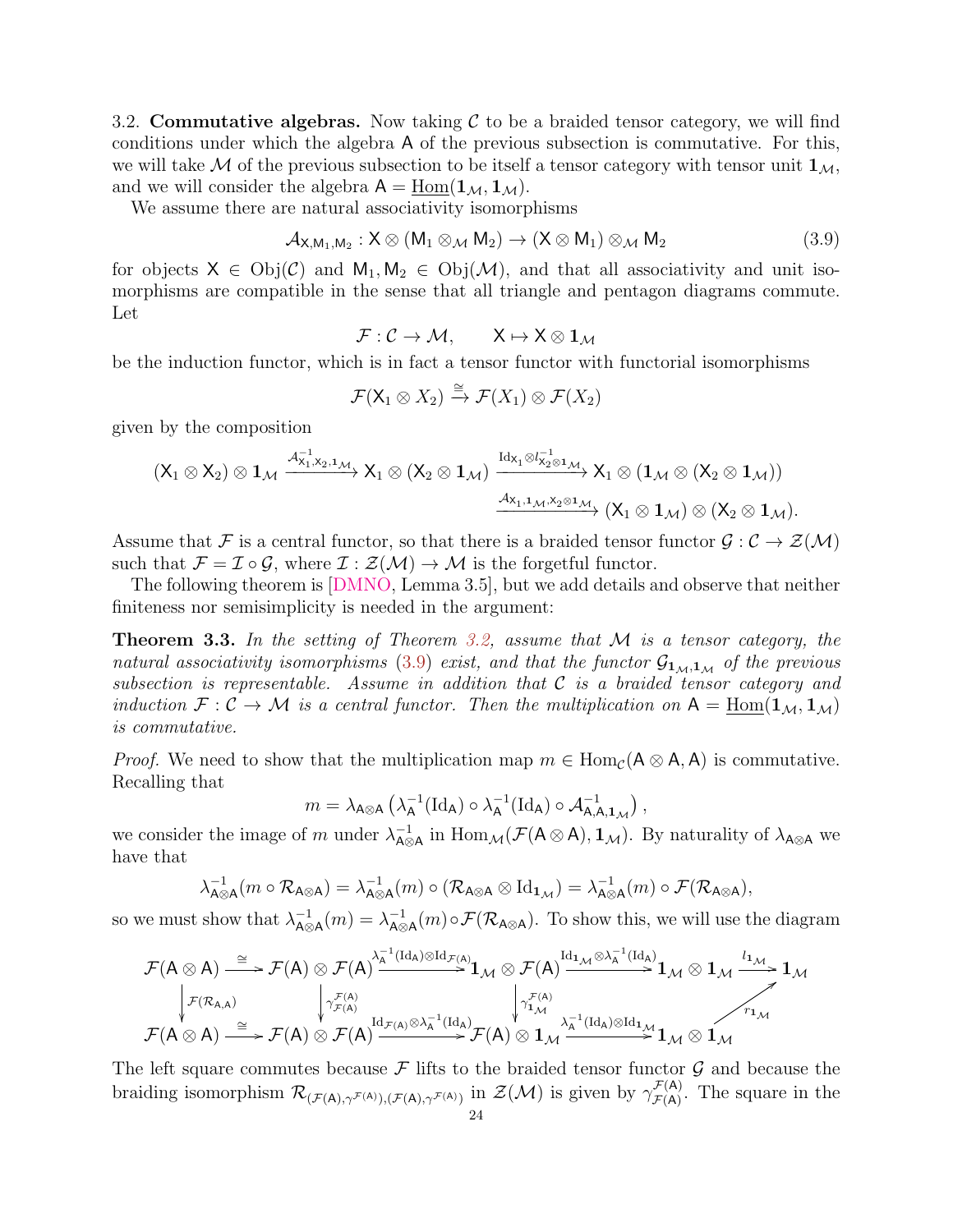middle commutes by the naturality of  $\gamma^{\mathcal{F}(A)}$ , and the pentagon commutes by Lemma [2.13](#page-17-0) and naturality of the unit isomorphisms.

Because  $l_{1_{\mathcal{M}}} = r_{1_{\mathcal{M}}}$  we now see that it suffices to show that  $\lambda_{A\otimes}^{-1}$  $\overline{A}^{-1}_{A\otimes A}(m)$  is given by the top (equivalently the bottom) row of the diagram. Since by definition

$$
\lambda_{\mathsf{A}\otimes\mathsf{A}}^{-1}(m)=\lambda_{\mathsf{A}}^{-1}(\mathrm{Id}_{\mathsf{A}})\circ(\mathrm{Id}_{\mathsf{A}}\otimes\lambda_{\mathsf{A}}^{-1}(\mathrm{Id}_{\mathsf{A}}))\circ\mathcal{A}_{\mathsf{A},\mathsf{A},\mathsf{1}_{\mathcal{M}}}^{-1},
$$

this will follow from commutativity of the diagram

$$
\mathcal{F}(A\otimes A)\xrightarrow{\mathcal{A}^{-1}_{A,A,1_{\mathcal{M}}}}A\otimes \mathcal{F}(A)\xrightarrow{\mathrm{Id}_{A}\otimes \lambda_{A}^{-1}(\mathrm{Id}_{A})}\mathcal{F}(A)\xrightarrow{\lambda_{A}^{-1}(\mathrm{Id}_{A})}\mathbb{1}_{\mathcal{M}}\\ \cong\qquad \qquad \downarrow\mathcal{F}(A)\otimes \mathcal{F}(A)\xrightarrow{\mathrm{Id}_{\mathcal{F}(A)}\otimes \lambda_{A}^{-1}(\mathrm{Id}_{A})}\mathcal{F}(A)\otimes 1_{\mathcal{M}}\xrightarrow{r_{1_{\mathcal{M}}}}\mathbb{1}_{\mathcal{M}}\otimes 1_{\mathcal{M}}
$$

In fact, the right square commutes by naturality of the unit isomorphisms, and recalling the definition of the functorial isomorphism  $\mathcal{F}(\mathsf{A} \otimes \mathsf{A}) \to \mathcal{F}(\mathsf{A}) \otimes \mathcal{F}(\mathsf{A})$ , we see that the triangle commutes if the vertical isomorphism is  $(\text{Id}_A \otimes l_{A\otimes 1_M}) \circ A_{A,1_M,A\otimes 1_M}^{-1}$ . Then commutativity of the square in the middle follows from the commutative diagram

$$
(A\otimes 1_{\mathcal{M}})\otimes (A\otimes 1_{\mathcal{M}})\xrightarrow{ \mathcal{A}_{A,1_{\mathcal{M}},A\otimes 1_{\mathcal{M}} }^{1_{\mathcal{A}}}\mathcal{A}\otimes (1_{\mathcal{M}}\otimes (A\otimes 1_{\mathcal{M}}))}\xrightarrow{Id_{A\otimes I_{A\otimes 1_{\mathcal{M}}}}A\otimes (A\otimes 1_{\mathcal{M}})\atop \downarrow \mathrm{Id}_{A\otimes 1_{\mathcal{M}}}\otimes \lambda_{A}^{-1}(\mathrm{Id}_{A})}\xrightarrow[\mathrm{Id}_{A\otimes 1_{\mathcal{M}}}\mathrm{Id}_{A\otimes 1_{\mathcal{M}}}] \underset{Id_{A}\otimes \lambda_{A}^{-1}(\mathrm{Id}_{A})}{\downarrow \mathrm{Id}_{A\otimes 1_{\mathcal{M}}}}\mathcal{A}\otimes (A\otimes 1_{\mathcal{M}})\xrightarrow{\mathrm{Id}_{A\otimes \mathcal{A}_{A}}^{-1}(\mathrm{Id}_{A})}\xrightarrow[\mathrm{Id}_{A}\otimes I_{\mathcal{M}}] \longrightarrow A\otimes 1_{\mathcal{M}}
$$

together with the unit triangle constraint

$$
(\mathrm{Id}_{\mathsf{A}} \otimes l_{1_{\mathcal{M}}}) \circ \mathcal{A}_{\mathsf{A},1_{\mathcal{M}},1_{\mathcal{M}}}^{-1} = (\mathrm{Id}_{\mathsf{A}} \otimes r_{1_{\mathcal{M}}}) \circ \mathcal{A}_{\mathsf{A},1_{\mathcal{M}},1_{\mathcal{M}}}^{-1} = r_{\mathsf{A} \otimes 1_{\mathcal{M}}}.
$$
\nwhere  $\mathsf{A} \otimes l_{\mathcal{M}}$  is the proof that  $m \circ \mathcal{R}_{\mathsf{A},\mathsf{A}} = m$ .

This completes the proof that  $m \circ \mathcal{R}_{A,A}$ 

<span id="page-24-0"></span>3.3. Canonical algebras. We will now construct commutative algebras more concretely: we will see that what is called the canonical algebra associated to a suitable braided tensor category is always commutative.

**Definition 3.4.** Let  $\mathcal C$  be a monoidal category. The **opposite category**  $\mathcal C^{\rm op}$  is the same as  $\mathcal C$  as a category but has monoidal structure

$$
X\otimes_{\mathrm{op}} Y:=Y\otimes X,
$$

associativity isomorphisms  $\mathcal{A}_{X,Y,Z}^{\text{op}} = \mathcal{A}_{Z,Y}^{-1}$  $z_{\mathsf{X}}^{-1}$ , and unit isomorphisms  $l_{\mathsf{X}}^{\mathrm{op}} = r_{\mathsf{X}}, r_{\mathsf{X}}^{\mathrm{op}} = l_{\mathsf{X}}$ .

By [\[EGNO,](#page-55-1) Example 7.4.2], a multitensor category  $\mathcal C$  is a module category for the Deligne product  $\mathcal{C} \boxtimes \mathcal{C}^{\mathrm{op}}$  with module map

$$
(X \boxtimes Y) \otimes Z := (X \otimes Z) \otimes Y.
$$

If we assume in addition that  $\mathcal C$  is braided, then  $\mathcal C^{op}$  also has a braiding given by

$$
\mathcal{R}^{\mathrm{op}}_{X,Y} = \mathcal{R}^{-1}_{X,Y} : X \otimes_{\mathrm{op}} Y \to Y \otimes_{\mathrm{op}} X.
$$

Recalling the braid-reversed category  $\mathcal{C}^{\text{rev}}$  from Section [2.4,](#page-16-0) the identity functor on  $\mathcal{C}$  gives a braided tensor equivalence between  $\mathcal{C}^{\text{rev}}$  and  $\mathcal{C}^{\text{op}}$ , with functorial isomorphisms

$$
\mathcal{R}_{Y,X}^{-1} : \mathrm{Id}_{\mathcal{C}}(X \otimes Y) \to \mathrm{Id}_{\mathcal{C}}(X) \otimes_{\mathrm{op}} \mathrm{Id}_{\mathcal{C}}(Y).
$$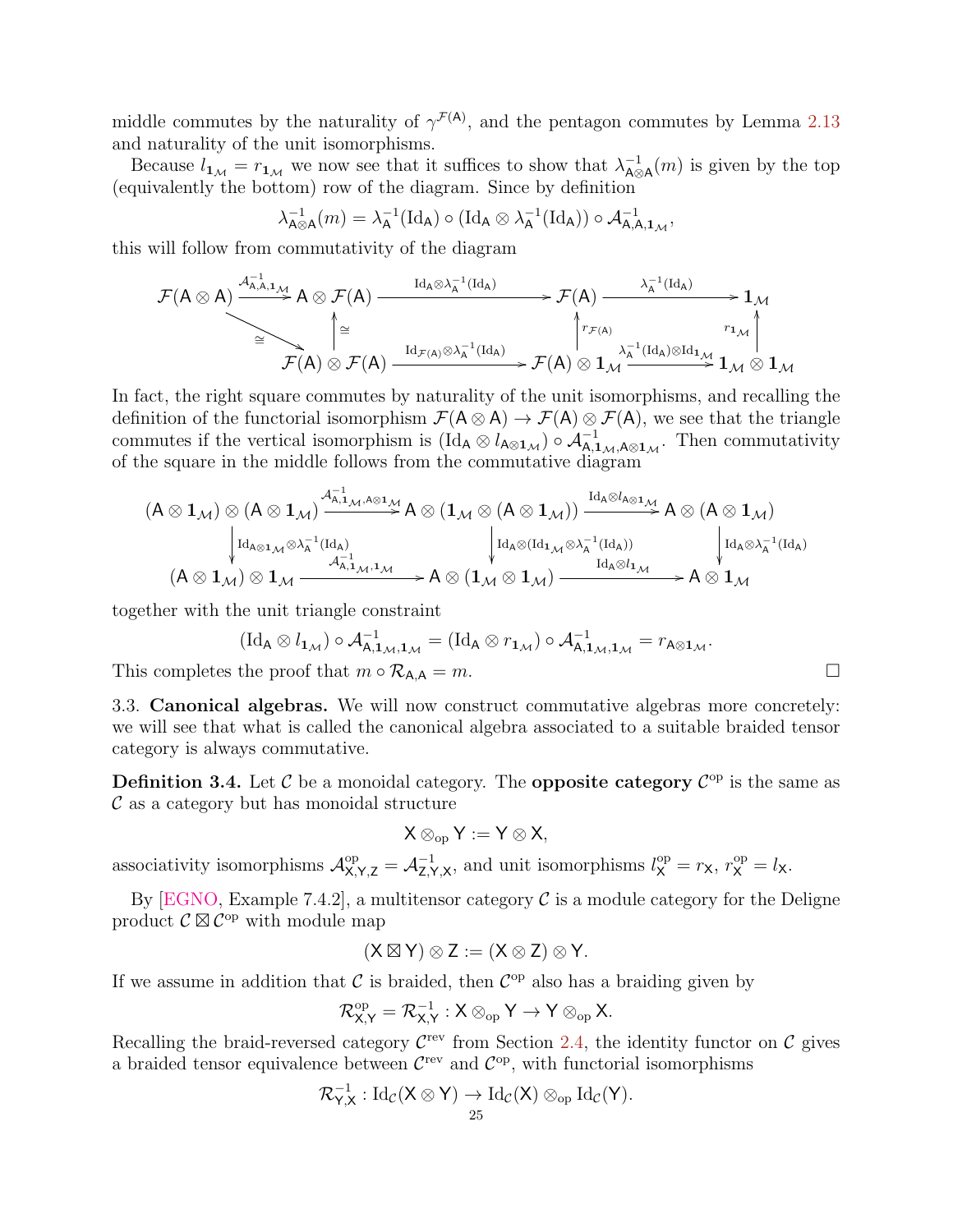Thus we may view C as a module category for either  $\mathcal{C} \boxtimes \mathcal{C}^{\mathrm{op}}$  or  $\mathcal{C} \boxtimes \mathcal{C}^{\mathrm{rev}}$ . In this setting, the natural associativity isomorphism

$$
\mathcal{A}_{X\boxtimes Y,Z_1,Z_2}:(X\boxtimes Y)\otimes (Z_1\otimes Z_2)\rightarrow ((X\boxtimes Y)\otimes Z_1)\otimes Z_2
$$

amounts to an isomorphism

$$
(X\otimes (Z_1\otimes Z_2))\otimes Y\to ((X\otimes Z_1)\otimes Y)\otimes Z_2,
$$

which is given by an appropriate combination of associativity isomorphisms together with  $\mathcal{R}_{\mathsf{Y},\mathsf{Z}_2}^{-1}.$ 

To see that the induction functor  $\mathcal{F}: \mathcal{C} \boxtimes \mathcal{C}^{\text{rev}} \to \mathcal{C}$  is a central functor, we note that  $\mathcal{F}$  is naturally isomorphic via the unit isomorphisms to the functor

$$
\mathsf{X} \boxtimes \mathsf{Y} \mapsto \mathsf{X} \otimes \mathsf{Y}, \quad f \boxtimes g \mapsto f \otimes g.
$$

That is, F amounts to the extension to  $\mathcal{C} \boxtimes \mathcal{C}^{\text{rev}}$  of the identity functors from C and  $\mathcal{C}^{\text{rev}}$  into C, both of which are central functors lifting to  $\mathcal{Z}(\mathcal{C})$  via  $X \to (X, \mathcal{R}_{\bullet,X})$  and  $Y \to (Y, \mathcal{R}_{Y,\bullet}^{-1})$ , respectively. Since the images of these two functors in  $\mathcal{Z}(\mathcal{C})$  centralize each other (recall Proposition [2.15,](#page-19-0) or [Mü, Proposition 7.3]), the extension to  $\mathcal{C} \boxtimes \mathcal{C}^{\text{rev}}$  is also central. To be more specific, F lifts to the functor  $\mathcal{G}: \mathcal{C} \boxtimes \mathcal{C}^{\text{rev}} \to \mathcal{Z}(\mathcal{C})$  given on objects by  $X \boxtimes Y \to$  $(X \otimes Y, \gamma^{X \otimes Y})$  where  $\gamma_Z^{X \otimes Y}$  $\frac{\lambda}{2}^{\infty}$  is given by the composition

$$
\begin{array}{c}\displaystyle Z\otimes (X\otimes Y)\xrightarrow{\mathcal{A}_{Z,X,Y}}(Z\otimes X)\otimes Y\xrightarrow{\mathcal{R}_{Z,X}\otimes \mathrm{Id}_Y}(X\otimes Z)\otimes Y\\ \xrightarrow{\mathcal{A}_{X,Z,Y}^{-1}}\displaystyle X\otimes (Z\otimes Y)\xrightarrow{\mathrm{Id}_X\otimes \mathcal{R}_{Y,Z}^{-1}}\displaystyle X\otimes (Y\otimes Z)\xrightarrow{\mathcal{A}_{X,Y,Z}}(X\otimes Y)\otimes Z,\end{array}
$$

as in [\(2.6\)](#page-17-1).

It now follows from Theorem [3.3](#page-23-1) that if the functor  $\mathcal{G}_{1,1} : \mathcal{C} \boxtimes \mathcal{C}^{\text{rev}} \to \mathcal{V}ec$  given on objects by

$$
X \boxtimes Y \mapsto \operatorname{Hom}_{\mathcal{C}}\left( (X \otimes 1) \otimes Y, 1 \right) \cong \operatorname{Hom}_{\mathcal{C}}\left( X \otimes Y, 1 \right)
$$

is representable, then  $A = \underline{\text{Hom}}(1, 1)$  is a commutative associative algebra in  $\mathcal{C} \boxtimes \mathcal{C}^{\text{rev}}$ . We have two situations in which  $G_{1,1}$  is representable. First, recalling Remark [3.1,](#page-20-3) this holds when  $\mathcal C$  is a finite (in particular, rigid) braided tensor category. Secondly, when  $\mathcal C$  is not necessarily finite or rigid but is semisimple and has a contragredient functor, then  $\mathcal{G}_{1,1}$  is representable if we replace C and  $\mathcal{C} \boxtimes \mathcal{C}^{\text{rev}}$  with their direct sum completions. In this case we can take

$$
A=\bigoplus_{X\in \mathrm{Irr}(\mathcal{C})}X'\boxtimes X
$$

where Irr( $\mathcal{C}$ ) is a set of equivalence class representatives for the simple objects in  $\mathcal{C}$ . Note that when  $\mathcal C$  has infinitely many equivalence classes of simple objects, then  $A$  is not an object of  $\mathcal{C} \boxtimes \mathcal{C}^{\text{rev}}$  but is an object of  $(\mathcal{C} \boxtimes \mathcal{C}^{\text{rev}})_\oplus^{fin}$ . For the braided tensor category structure on such completions, we refer again to [\[CGR\]](#page-55-21) and especially [\[AR\]](#page-54-7); see also Appendix [A.](#page-52-0)

To describe the algebra structure on A more concretely, let us assume  $\mathcal C$  is rigid and take simple objects X, Y of C. We would like to determine the  $Z \in \text{Irr}(\mathcal{C})$  for which  $m((X^* \boxtimes X) \otimes$  $(Y^* \boxtimes Y)$   $\cap$   $(Z^* \boxtimes Z) \neq 0$ . We first observe that by the definition of m and the naturality of λ,

$$
m|_{(\mathsf{X}^*\boxtimes \mathsf{X})\otimes (\mathsf{Y}^*\boxtimes \mathsf{Y})} = \lambda_{(\mathsf{X}^*\boxtimes \mathsf{X})\otimes (\mathsf{Y}^*\boxtimes \mathsf{Y})} \left(\lambda_{\mathsf{A}\otimes \mathsf{A}}^{-1}(m)|_{((\mathsf{X}^*\boxtimes \mathsf{X})\otimes (\mathsf{Y}^*\boxtimes \mathsf{Y}))\otimes \mathbf{1}}\right).
$$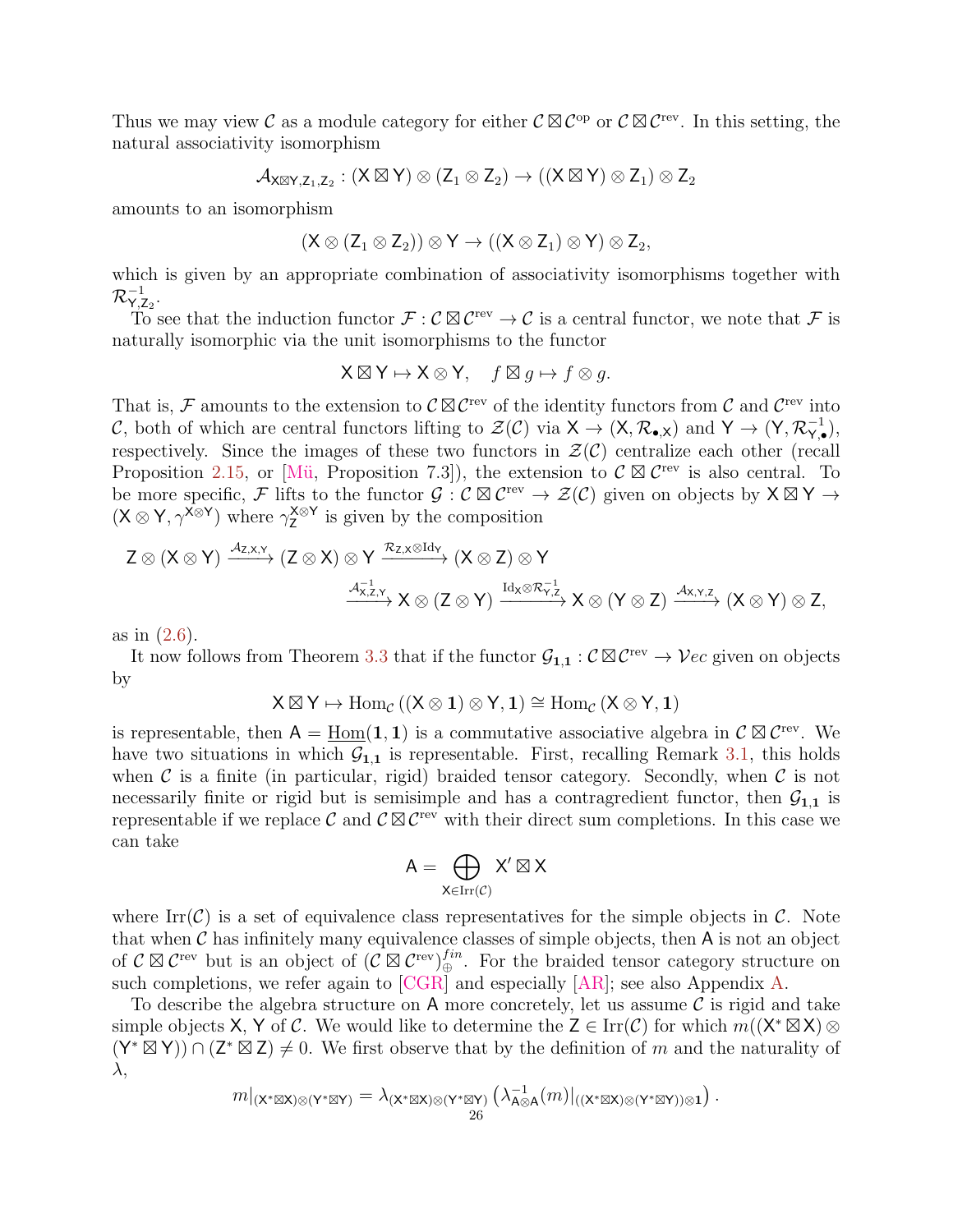The morphism inside parentheses here is the right-side composition in the diagram

$$
\begin{array}{c}\left((X^{*}\boxtimes X)\otimes (Y^{*}\boxtimes Y)\right)\otimes 1\xrightarrow[]{(i_{X}\otimes i_{Y})\otimes \mathrm{Id}_{1}}(A\otimes A)\otimes 1\\ &\downarrow \mathcal{A}_{X^{*}\boxtimes X,Y^{*}\boxtimes Y,1}^{-1} \qquad \qquad \downarrow \mathcal{A}_{A,A,1}^{-1}\\ &\downarrow \mathcal{A}_{X^{*}\boxtimes X,Y^{*}\boxtimes Y,1}^{-1}\qquad \qquad \downarrow \mathcal{A}_{A,A,1}^{-1}\\ &\downarrow \mathrm{Id}_{X^{*}\boxtimes X}\otimes \lambda_{Y^{*}\boxtimes Y}^{-1}(i_{Y})} \qquad \qquad \downarrow \mathrm{Id}_{A}\otimes \lambda_{A}^{-1}(\mathrm{Id}_{A})\\ &\downarrow \mathrm{Id}_{X^{*}\boxtimes X}\otimes 1\xrightarrow[]{i_{X}\otimes \mathrm{Id}_{1}} A\otimes 1\\ &\downarrow \lambda_{X^{*}\boxtimes X}^{-1}(i_{X})\qquad \qquad \downarrow \mathrm{Id}_{A}\otimes \lambda_{A}^{-1}(\mathrm{Id}_{A})\\ &\downarrow 1\xrightarrow[]{\downarrow \lambda_{X^{*}\boxtimes X}^{-1}(i_{X})}\qquad \qquad \lambda_{A}^{-1}(\mathrm{Id}_{A})\end{array}
$$

where  $i_{\mathsf{X}}$  and  $i_{\mathsf{Y}}$  represent the obvious inclusions. The diagram commutes by naturality of associativity and  $\lambda$ . Moreover, because  $\lambda$  is an isomorphism,  $\lambda_{\mathbf{X}^* \boxtimes \mathbf{X}}^{-1}(i_{\mathbf{X}})$  is a non-zero morphism in

$$
\operatorname{Hom}_{\mathcal C}((X^*\otimes 1)\otimes X,1),
$$

a one-dimensional space spanned by

$$
d_{\mathsf{X}}:({\mathsf{X}}^*\otimes \mathbf{1})\otimes {\mathsf{X}}\xrightarrow{r_{\mathsf{X}}^*\otimes \operatorname{Id}_{{\mathsf{X}}}}{\mathsf{X}}^*\otimes {\mathsf{X}}\xrightarrow{e_{{\mathsf{X}}}}\mathbf{1},
$$

where  $e_X$  is the evaluation morphism. Hence  $\lambda_{X^* \boxtimes X}^{-1}(i_X) = a_X d_X$  for some  $a_X \neq 0$ , and similarly  $\lambda_{\mathsf{Y}^* \boxtimes \mathsf{Y}}^{-1}(i_{\mathsf{Y}}) = a_{\mathsf{Y}} d_{\mathsf{Y}}$  for non-zero  $a_{\mathsf{Y}}$ .

From this discussion, it follows that

$$
m|_{(\mathsf{X}^*\boxtimes \mathsf{X})\otimes (\mathsf{Y}^*\boxtimes \mathsf{Y})}=a_{\mathsf{X}}a_{\mathsf{Y}}\lambda_{(\mathsf{X}^*\boxtimes \mathsf{X})\otimes (\mathsf{Y}^*\boxtimes \mathsf{Y})}\left(d_{\mathsf{X}}\circ (\mathrm{Id}_{\mathsf{X}^*\boxtimes \mathsf{X}}\otimes d_{\mathsf{Y}})\circ \mathcal{A}_{\mathsf{X}^*\boxtimes \mathsf{X},\mathsf{Y}^*\boxtimes \mathsf{Y},\mathbf{1}}^{-1}\right),
$$

and now the morphism inside parentheses is a morphism from

$$
((X^*\boxtimes X)\otimes (Y^*\boxtimes Y))\otimes 1=((X^*\otimes Y^*)\boxtimes (X\otimes_{\mathrm{op}} Y))\otimes 1=((X^*\otimes Y^*)\otimes 1)\otimes (Y\otimes X)
$$

to 1. In fact, we can identify  $X^* \otimes Y^* = (Y \otimes X)^*$ , and then this morphism is simply  $d_{\mathsf{Y} \otimes \mathsf{X}} = e_{\mathsf{Y} \otimes \mathsf{X}} \circ (r_{\mathsf{X}^* \otimes \mathsf{Y}^*} \otimes \mathrm{Id}_{\mathsf{Y} \otimes \mathsf{X}})$  (see for instance [\[BK,](#page-54-4) [Tu,](#page-57-10) [EGNO\]](#page-55-1)). Now since  $\mathcal C$  is semisimple, we have an isomorphism  $\overline{Y} \otimes X \cong \bigoplus_{i \in I} Z_i$  where the  $Z_i$  are simple objects of C and I is a finite index set. Under this isomorphism,  $d_{\mathsf{Y} \otimes \mathsf{X}}$  is identified with the direct sum of the  $d_{\mathsf{Z}_i}$ which in turn is identified with non-zero multiples of the inclusions  $\mathsf{Z}_{i}^{*} \otimes \mathsf{Z}_{i} \hookrightarrow \mathsf{A}$  under  $\lambda_{\mathsf{Z}_{i}}$ . Hence under the natural isomorphism

$$
\mathrm{Hom}_{\mathcal{C}\boxtimes \mathcal{C}^{\mathrm{rev}}}\left((X^*\boxtimes X)\otimes (Y^*\boxtimes Y),A\right)\cong \prod_{i,j\in I}\mathrm{Hom}_{\mathcal{C}\boxtimes \mathcal{C}^{\mathrm{rev}}}\left(Z_i^*\boxtimes Z_j,A\right),
$$

 $m|_{(X^*\boxtimes X)\otimes (Y^*\boxtimes Y)}$  is sent to the product over  $i\in I$  of non-zero multiples of the inclusions of  $Z_i^* \boxtimes Z_i$  into A. We conclude that  $Z^* \boxtimes Z$  is included in  $m((X^* \boxtimes X) \otimes (Y^* \boxtimes Y))$  precisely when Z occurs as a direct summand of  $Y \otimes X$  (or equivalently  $X \otimes Y$  since C is braided). A slightly different explanation for this observation is given in [\[EGNO,](#page-55-1) Example 7.9.14].

We have shown that if C is rigid, then the multiplication rules of A satisfy  $M_{\mathbf{X}^*\boxtimes\mathbf{X},\mathbf{Y}^*\boxtimes\mathbf{Y}}^{\mathbf{Z}^*\boxtimes\mathbf{Z}} = 1$ if and only if Z is a summand of  $X \otimes Y$ . We can use this to show that A is a simple algebra: suppose  $I \hookrightarrow A$  is a non-zero ideal of A. Because A is semisimple in  $(\mathcal{C} \boxtimes \mathcal{C}^{\text{rev}})_\oplus$  and all simple subobjects of A occur with multiplicity 1, any subobject such as I is also semisimple and a direct sum of certain  $X^* \boxtimes X$ . For such X, we have  $X \cong X^{**}$  because C is braided (recall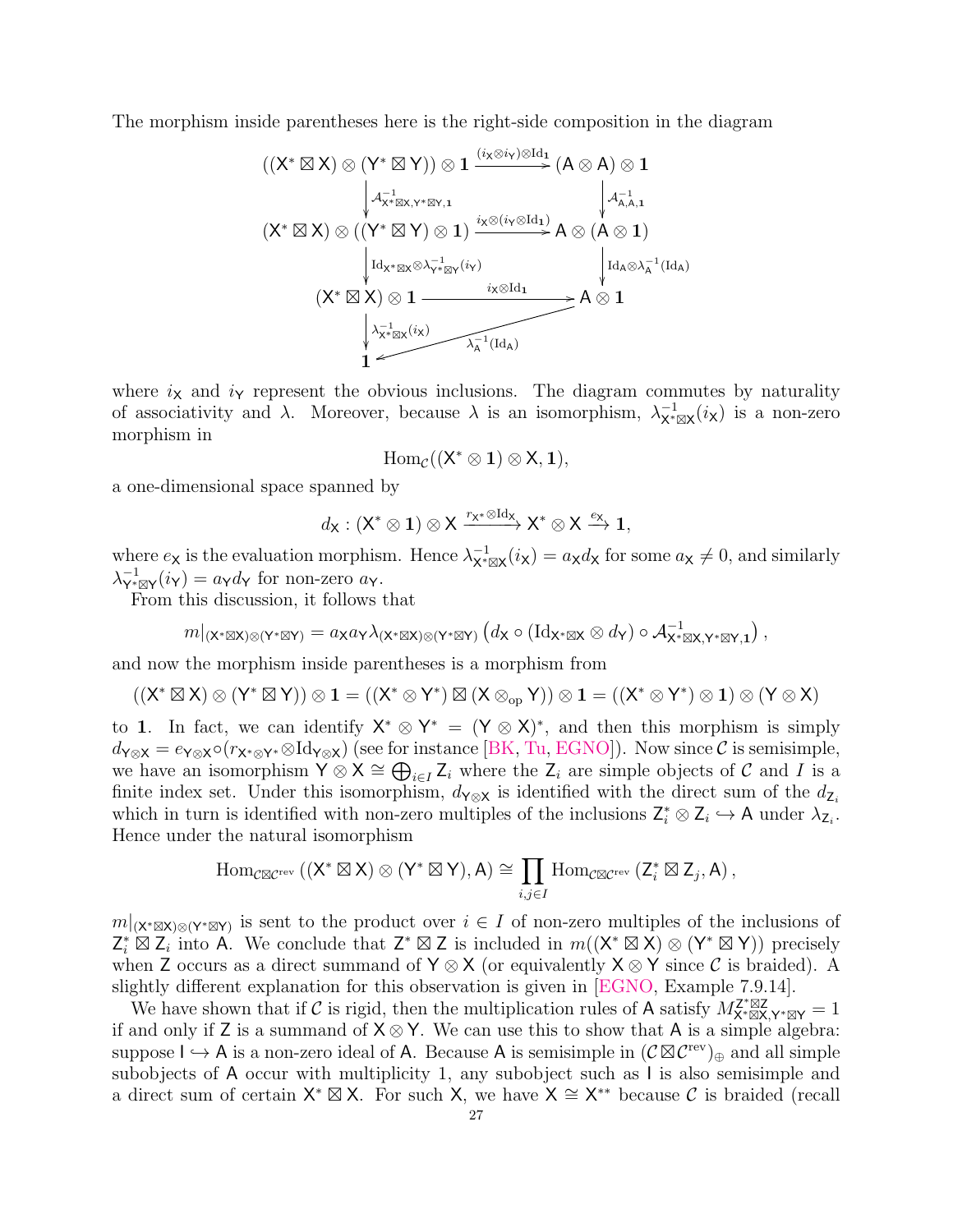Remark [2.2\)](#page-9-0) and therefore  $M_{\mathsf{X}^{**}\boxtimes \mathsf{X}^*,\mathsf{X}^*\boxtimes \mathsf{X}}^{\mathbf{1}\boxtimes \mathbf{1}} = 1$ . This means  $\mathbf{1} \boxtimes \mathbf{1} \subseteq \mathsf{I}$ , and then  $M_{\mathsf{Y}^*\boxtimes \mathsf{Y},\mathbf{1}\boxtimes \mathbf{1}}^{\mathsf{Y}^*\boxtimes \mathsf{Y}} = 1$ for any  $Y \in \text{Irr}(\mathcal{C})$  implies  $I = A$ .

We summarize the results of this section:

<span id="page-27-2"></span>**Theorem 3.5.** Let C be a (not necessarily finite) semisimple braided tensor category with a contragredient functor. Then

$$
A=\bigoplus_{X\in \mathrm{Irr}(\mathcal{C})} X'\boxtimes X
$$

is a commutative associative algebra in  $(C \boxtimes C^{\text{rev}})_\oplus^{fin}$ . If C is rigid, then A is simple and for simple objects X, Y, Z of C, the multiplication rules are given by  $M_{X^* \boxtimes X,Y^* \boxtimes Y^*}^{Z^* \boxtimes Z} = 1$  if and only if Z is a summand of  $X \otimes Y$ .

Definition 3.6. The algebra constructed in this subsection is called the canonical algebra in  $\mathcal{C} \boxtimes \mathcal{C}^{\text{rev}}$  (equivalently, in  $\mathcal{C} \boxtimes \mathcal{C}^{\text{op}}$ ).

<span id="page-27-3"></span>Remark 3.7. Since commutative algebras are preserved by braided tensor equivalences, we can restate Theorem [3.5](#page-27-2) as follows. Let  $\mathcal C$  be a semisimple braided tensor category with a contragredient functor, and suppose  $\tau : \mathcal{C} \to \mathcal{D}$  is a braid-reversed tensor equivalence (so that  $\tau : C^{\text{rev}} \to \mathcal{D}$  is a braided equivalence). Then

$$
A=\bigoplus_{X\in \operatorname{Irr}(\mathcal{C})}X'\boxtimes \tau(X)
$$

is a commutative associative algebra in  $(C \boxtimes \mathcal{D})_{\oplus}^{fin}$ , and if C is rigid, then A is simple.

## 4. From algebras to braid-reversed equivalences

<span id="page-27-0"></span>In the previous section, we showed how to construct a commutative associative algebra from a braid-reversed tensor equivalence. In this section, we consider the converse problem: given a simple algebra A in the Deligne product of two braided tensor categories, obtain a braid-reversed equivalence between the two factors of the Deligne product. Such a braidreversed equivalence was obtained in [\[Lin\]](#page-57-2) under the strong assumptions that the two braided tensor categories are modular (in particular, finite) and that Rep A is semisimple. Here we obtain the equivalence without any finiteness assumptions and without any semisimplicity assumption on Rep A.

<span id="page-27-1"></span>4.1. Mirror equivalence. In this section, we work in the following setting:

- (1) U is a (not necessarily finite) semisimple ribbon category, and  $\{U_i\}_{i\in I}$  is a subset of distinct simple objects in U that includes  $1_{\mathcal{U}}$ . We use the notation  $U_0 = 1_{\mathcal{U}}$ .
- (2) V is a ribbon category. In particular, both  $\mathcal U$  and  $\mathcal V$  are rigid.
- (3) We have a (commutative, associative, unital) algebra

$$
\mathsf{A}=\bigoplus_{i\in I} \mathsf{M}_{ii}=\bigoplus_{i\in I} \mathsf{U}_i\boxtimes \mathsf{V}_i.
$$

in  $\mathcal{C} = \mathcal{U} \boxtimes \mathcal{V}$ , or  $\mathcal{C}_{\oplus}$  if I is infinite, where the  $V_i$  are objects of  $\mathcal{V}$ , not all assumed to be simple, with  $V_0 = 1_V$ . Thus  $M_{00} = 1_U \boxtimes 1_V = 1_C$ , which we will denote by 1.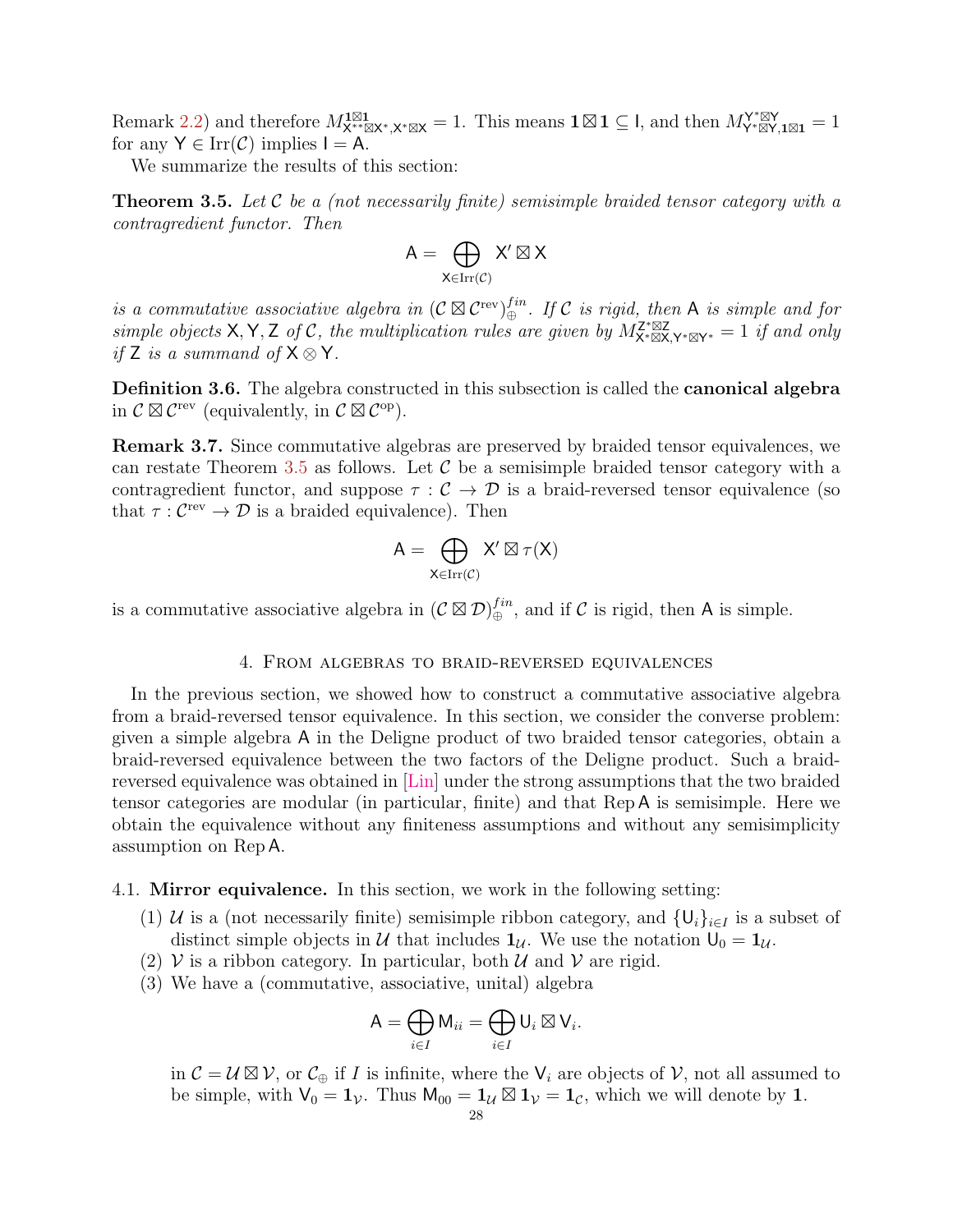(4) The tensor units  $\mathbf{1}_{\mathcal{U}} = \mathsf{U}_0, \mathbf{1}_{\mathcal{V}} = \mathsf{V}_0$  form a mutually commuting (or dual) pair in A, in the sense that

dim Hom<sub>U</sub> ( $U_0, U_i$ ) =  $\delta_{i,0}$  = dim Hom<sub>V</sub> ( $V_0, V_i$ ).

Note that the first equality is automatic because the  $U_i$  are simple and distinct.

- (5) There is a partition  $I = I^0 \sqcup I^1$  of the index set with  $0 \in I^0$  such that for each  $i \in I^j$ ,
	- $j = 0, 1$ , the twist satisfies  $\theta_{\mathsf{A}}|_{\mathsf{M}_{ii}} = (-1)^{j} \mathrm{Id}_{\mathsf{M}_{ii}}$ . In particular,  $\theta_{\mathsf{A}}^2 = \mathrm{Id}_{\mathsf{A}}$ .
- (6) Finally, A is simple as an object of Rep A.

Note that although we are not assuming  $\mathcal{C} = \mathcal{U} \boxtimes \mathcal{V}$  is semisimple or finite, the conclusion of Proposition [2.6](#page-11-1) still holds for the cases  $Y = A$ ,  $A^*$  because we are assuming U is semisimple and the  $U_i$  are distinct. This means that we can use Corollary [2.11](#page-16-1) together with the final assumption on  $A$  to conclude that  $A^*$  is also simple as a right A-module (and in fact simple in Rep A since A is commutative).

As a consequence of the assumption that  $1_{\mathcal{U}}$  and  $1_{\mathcal{V}}$  form a dual pair in A, we have

$$
\begin{aligned} \text{Hom}_{\mathcal{C}_{\oplus}}(\mathbf{1}, \mathsf{A}) &= \bigoplus_{i \in I} \text{Hom}_{\mathcal{C}}(\mathbf{1}_{\mathcal{U}} \boxtimes \mathbf{1}_{\mathcal{V}}, \mathsf{U}_{i} \boxtimes \mathsf{V}_{i}) \\ &= \bigoplus_{i \in I} \text{Hom}_{\mathcal{U}}(\mathbf{1}_{\mathcal{U}}, \mathsf{U}_{i}) \otimes_{\mathbb{F}} \text{Hom}_{\mathcal{V}}(\mathbf{1}_{\mathcal{V}}, \mathsf{V}_{i}) \\ &= \text{Hom}_{\mathcal{C}}(\mathbf{1}, \mathsf{U}_{0} \boxtimes \mathsf{V}_{0}), \end{aligned}
$$

which is the one-dimensional space  $\mathbb{F} = \text{End}_{\mathcal{C}}(1)$ . Thus we may take  $\iota_A$  to be the canonical injection of  $1 = U_0 \boxtimes V_0$  into the direct sum. We then define  $\varepsilon_A : A \to 1$  to be the canonical projection with respect to the direct sum decomposition of A, so that  $\varepsilon_A \circ \iota_A = Id_1$ .

Let  $U_A \subseteq U$  and  $V_A \subseteq V$  denote the full subcategories consisting of objects isomorphic to direct sums of objects appearing in the decomposition of A, that is, of the  $U_i$  and  $V_i$ , respectively. Our main theorem will be a braid-reversed tensor equivalence between  $\mathcal{U}_A$  and  $V_A$ , although we have not yet shown that they are tensor categories. The key idea is to use the induction functor  $\mathcal{F}:\mathcal{U}\boxtimes\mathcal{V}\to{\rm Rep}\,\mathsf{A}$  to identify  $\mathcal{U}_\mathsf{A}$  and  $\mathcal{V}_\mathsf{A}$  with a common subcategory of Rep A. More specifically, we will use the two tensor functors

$$
\mathcal{F}_\mathcal{U}: \mathcal{U} \rightarrow \text{Rep } \mathsf{A} \qquad \qquad \mathcal{F}_\mathcal{V}: \mathcal{V} \rightarrow \text{Rep } \mathsf{A} \qquad \qquad \mathcal{K} \mapsto \mathcal{F}(\mathsf{X} \boxtimes \mathbf{1}_\mathcal{V}) \qquad \qquad \mathsf{Y} \mapsto \mathcal{F}(\mathbf{1}_\mathcal{U} \boxtimes \mathsf{Y}) \qquad \qquad \mathcal{F} \mapsto \mathcal{F}(\mathsf{Id}_{\mathbf{1}_\mathcal{U}} \boxtimes \mathsf{g}) \qquad \qquad \mathcal{G} \mapsto \mathcal{F}(\mathsf{Id}_{\mathbf{1}_\mathcal{U}} \boxtimes \mathsf{g})
$$

First we show that  $\mathcal{F}_{\mathcal{U}}$  and  $\mathcal{F}_{\mathcal{V}}$  are fully faithful, so that  $\mathcal{U}$  and  $\mathcal{V}$  are tensor equivalent to subcategories of Rep A:

<span id="page-28-0"></span>**Lemma 4.1.** The functors  $\mathcal{F}_{\mathcal{U}}$  and  $\mathcal{F}_{\mathcal{V}}$  are fully faithful.

*Proof.* We prove that  $\mathcal{F}_{\mathcal{U}}$  is fully faithful; the proof for  $\mathcal{F}_{\mathcal{V}}$  is the same (in particular, the proof does not use semisimplicity). We need to show that for any objects  $X_1$ ,  $X_2$  in U, the linear map

$$
\mathcal{F}_{\mathcal{U}}: \mathrm{Hom}_{\mathcal{U}}\left(X_1, X_2\right) \rightarrow \mathrm{Hom}_{\mathrm{Rep} \,A}\left(A \otimes \left(X_1 \boxtimes \mathbf{1}_{\mathcal{V}}\right), A \otimes \left(X_2 \boxtimes \mathbf{1}_{\mathcal{V}}\right)\right)
$$

is an isomorphism. We first observe that since in the Deligne product  $\mathcal{C} = \mathcal{U} \boxtimes \mathcal{V}$  we have the isomorphism

$$
\operatorname{Hom}_{\mathcal{U}}\left(X_1,X_2\right)\otimes_{\mathbb{F}}\operatorname{Hom}_{\mathcal{V}}\left(\mathbf{1}_{\mathcal{V}},\mathbf{1}_{\mathcal{V}}\right)\xrightarrow{\cong}\operatorname{Hom}_{\mathcal{C}}\left(X_1\boxtimes \mathbf{1}_{\mathcal{V}},X_2\boxtimes \mathbf{1}_{\mathcal{V}}\right)
$$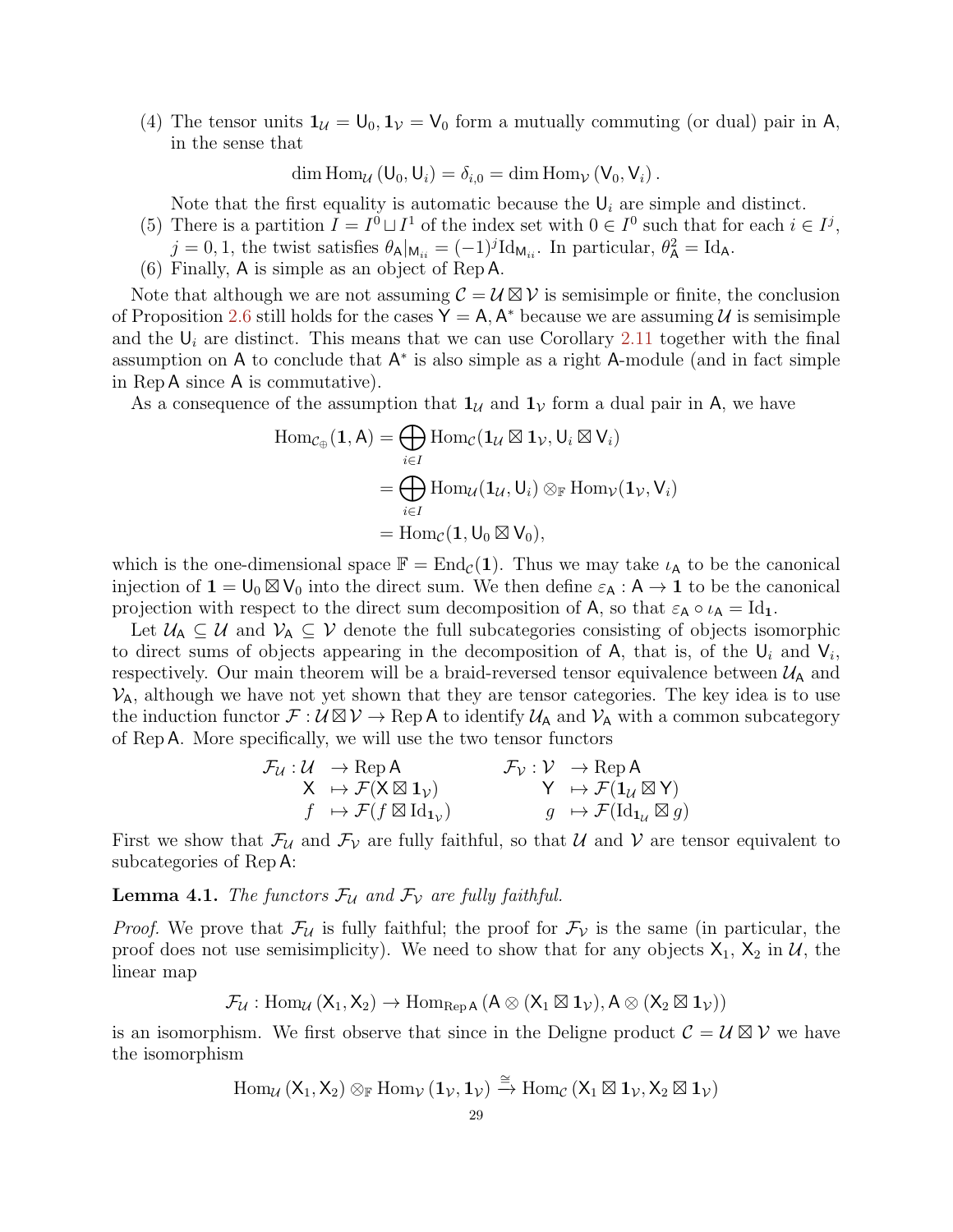given by  $f \otimes_{\mathbb{F}} g \mapsto f \boxtimes g$ , and since  $\text{Hom}_{\mathcal{V}}(\mathbf{1}_{\mathcal{V}}, \mathbf{1}_{\mathcal{V}}) = \mathbb{F} \text{Id}_{\mathbf{1}_{\mathcal{V}}}$ , it is sufficient to show that

 $\mathcal{F}: \text{Hom}_{\mathcal{C}}(\mathsf{X}_1 \boxtimes \mathbf{1}_{\mathcal{V}}, \mathsf{X}_2 \boxtimes \mathbf{1}_{\mathcal{V}}) \to \text{Hom}_{\text{Rep A}}(\mathsf{A} \otimes (\mathsf{X}_1 \boxtimes \mathbf{1}_{\mathcal{V}}), \mathsf{A} \otimes (\mathsf{X}_2 \otimes \mathbf{1}_{\mathcal{V}}))$ 

is an isomorphism.

We show that F is an isomorphism by constructing an inverse: given  $F: A \otimes (X_1 \boxtimes 1_V) \rightarrow$  $A \otimes (X_2 \otimes 1_{\mathcal{V}})$  in Rep A, we define  $\mathcal{G}(F) : X_1 \boxtimes 1_{\mathcal{V}} \to X_2 \boxtimes 1_{\mathcal{V}}$  in C to be the composition

$$
\mathsf{X}_1\boxtimes \mathbf{1}_{\mathcal{V}}\xrightarrow[]{l_{X_1\boxtimes 1_{\mathcal{V}}^{\negthinspace -1}}\mathbf{1}\otimes (\mathsf{X}_1\boxtimes \mathbf{1}_{\mathcal{V}})} \xrightarrow[]{\iota_{\mathsf{A}}\otimes \mathrm{Id}_{\mathsf{X}_1\boxtimes \mathbf{1}_{\mathcal{V}}}} \mathsf{A}\otimes (\mathsf{X}_1\boxtimes \mathbf{1}_{\mathcal{V}})\xrightarrow[]{F} \mathsf{A}\otimes (\mathsf{X}_2\boxtimes \mathbf{1}_{\mathcal{V}})\\xrightarrow[]{\iota_{\mathsf{A}}\otimes \mathrm{Id}_{\mathsf{X}_2\boxtimes \mathbf{1}_{\mathcal{V}}}} \mathbf{1}\otimes (\mathsf{X}_2\boxtimes \mathbf{1}_{\mathcal{V}})\xrightarrow[]{l_{X_2\boxtimes \mathbf{1}_{\mathcal{V}}}} \mathsf{X}_2\boxtimes \mathbf{1}_{\mathcal{V}}.
$$

For  $f \in \text{Hom}_{\mathcal{C}} (\mathsf{X}_1 \boxtimes \mathsf{1}_{\mathcal{V}}, \mathsf{X}_2 \boxtimes \mathsf{1}_{\mathcal{V}})$ , it is easy to see that  $\mathcal{G}(\mathcal{F}(f)) = f$ : in fact,  $\mathcal{G}(\mathcal{F}(f))$  is the composition

$$
\mathsf{X}_1\boxtimes \mathbf{1}_{\mathcal{V}}\xrightarrow{l_{\chi_1\boxtimes \mathbf{1}_{\mathcal{V}}}} \mathbf{1}\otimes (\mathsf{X}_1\boxtimes \mathbf{1}_{\mathcal{V}})\xrightarrow{(\varepsilon_A\circ \iota_A)\otimes f} \mathbf{1}\otimes (\mathsf{X}_2\boxtimes \mathbf{1}_{\mathcal{V}})\xrightarrow{l_{\chi_2\boxtimes \mathbf{1}_{\mathcal{V}}}} \mathsf{X}_2\boxtimes \mathbf{1}_{\mathcal{V}}.
$$

Using  $\varepsilon_A \circ \iota_A = Id_1$  and the naturality of the left unit isomorphisms, this reduces to f.

On the other hand, given  $F : \mathcal{F}(\mathsf{X}_1 \otimes \mathsf{1}_\mathcal{V}) \to \mathcal{F}(\mathsf{X}_2 \otimes \mathsf{1}_\mathcal{V})$  in Rep A,  $\mathcal{F}(\mathcal{G}(F))$  is the composition

$$
A \otimes (X_1 \boxtimes 1_{\mathcal{V}}) \xrightarrow{\mathrm{Id}_A \otimes I_{X_1 \boxtimes 1_{\mathcal{V}}}} A \otimes (1 \otimes (X_1 \boxtimes 1_{\mathcal{V}})) \xrightarrow{\mathrm{Id}_A \otimes (\iota_A \otimes \mathrm{Id}_{X_1 \boxtimes 1_{\mathcal{V}}})} A \otimes (A \otimes (X_1 \boxtimes 1_{\mathcal{V}}))
$$

$$
\xrightarrow{\mathrm{Id}_A \otimes F} A \otimes (A \otimes (X_2 \boxtimes 1_{\mathcal{V}})) \xrightarrow{\mathrm{Id}_A \otimes (\varepsilon_A \otimes \mathrm{Id}_{X_2 \boxtimes 1_{\mathcal{V}}})} A \otimes (1 \otimes (X_2 \boxtimes 1_{\mathcal{V}}))
$$

$$
\xrightarrow{\mathrm{Id}_A \otimes I_{X_2 \boxtimes 1_{\mathcal{V}}}} A \otimes (X_2 \boxtimes 1_{\mathcal{V}}).
$$
(4.1)

We first use the triangle axiom, the right unit property of A, and the naturality of the associativity isomorphisms to rewrite

<span id="page-29-0"></span>
$$
\mathrm{Id}_{A}\otimes l_{X_{2}\boxtimes 1_{\mathcal{V}}}=(r_{A}\otimes \mathrm{Id}_{X_{2}\boxtimes 1_{\mathcal{V}}})\circ \mathcal{A}_{A,1,X_{2}\boxtimes 1_{\mathcal{V}}}\\ =(\mu_{A}\boxtimes \mathrm{Id}_{X_{2}\boxtimes 1_{\mathcal{V}}})\circ ((\mathrm{Id}_{A}\otimes \iota_{A})\otimes \mathrm{Id}_{X_{2}\boxtimes 1_{\mathcal{V}}})\circ \mathcal{A}_{A,1,X_{2}\boxtimes 1_{\mathcal{V}}}\\ =(\mu_{A}\boxtimes \mathrm{Id}_{X_{2}\boxtimes 1_{\mathcal{V}}})\circ \mathcal{A}_{A,A,X_{2}\boxtimes 1_{\mathcal{V}}}\circ (\mathrm{Id}_{A}\otimes (\iota_{A}\otimes \mathrm{Id}_{X_{2}\boxtimes 1_{\mathcal{V}}})).
$$

Thus [\(4.1\)](#page-29-0) becomes

$$
A \otimes (X_1 \boxtimes \mathbf{1}_{\mathcal{V}}) \xrightarrow{\mathrm{Id}_A \otimes \widetilde{F}} A \otimes (A \otimes (X_2 \boxtimes \mathbf{1}_{\mathcal{V}})) \xrightarrow{\mathrm{Id}_A \otimes ((\iota_A \circ \varepsilon_A) \otimes \mathrm{Id}_{X_2 \boxtimes \mathbf{1}_{\mathcal{V}}})} A \otimes (A \otimes (X_2 \boxtimes \mathbf{1}_{\mathcal{V}}))
$$
  

$$
\xrightarrow{\mathcal{A}_{A,A,X_2 \boxtimes \mathbf{1}_{\mathcal{V}}}} (A \otimes A) \otimes (X_2 \boxtimes \mathbf{1}_{\mathcal{V}}) \xrightarrow{\mu_A \otimes \mathrm{Id}_{X_2 \boxtimes \mathbf{1}_{\mathcal{V}}}} A \otimes (X_2 \boxtimes \mathbf{1}_{\mathcal{V}})
$$
(4.2)

where  $\widetilde{F} = F \circ (\iota_A \otimes \mathrm{Id}_{X_1 \boxtimes \mathbf{1}_{\mathcal{V}}})) \circ l_{X_1 \boxtimes \mathbf{1}_{\mathcal{V}}}^{-1}$ . Now we use the assumption that  $\mathbf{1}_{\mathcal{U}}$  and  $\mathbf{1}_{\mathcal{V}}$  form a dual pair inside A to observe that

<span id="page-29-1"></span>
$$
\widetilde{F} \in \text{Hom}_{\mathcal{C}} (\mathsf{X}_1 \boxtimes \mathbf{1}_{\mathcal{V}}, A \otimes (\mathsf{X}_2 \boxtimes \mathbf{1}_{\mathcal{V}}))
$$
\n
$$
\cong \text{Hom}_{\mathcal{C}} \left( \mathsf{X}_1 \boxtimes \mathbf{1}_{\mathcal{V}}, \bigoplus_{i \in I} (\mathsf{U}_i \boxtimes \mathsf{V}_i) \otimes (\mathsf{X}_2 \boxtimes \mathbf{1}_{\mathcal{V}}) \right)
$$
\n
$$
\cong \bigoplus_{i \in I} \text{Hom}_{\mathcal{C}} (\mathsf{X}_1 \boxtimes \mathbf{1}_{\mathcal{V}}, (\mathsf{U}_i \otimes \mathsf{X}_2) \boxtimes (\mathsf{V}_i \otimes \mathbf{1}_{\mathcal{V}}))
$$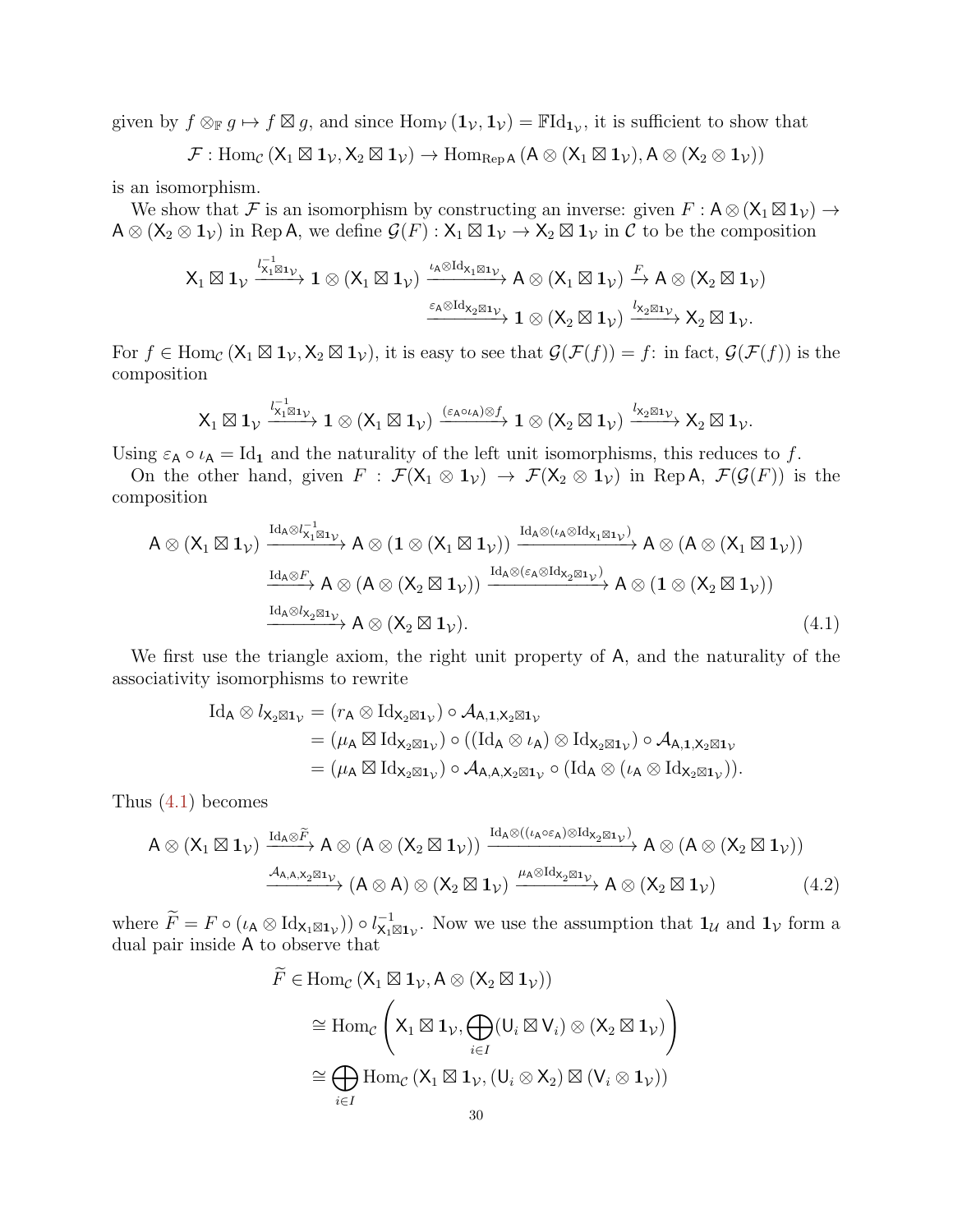$$
\cong \bigoplus_{i \in I} \text{Hom}_{\mathcal{U}} (\mathsf{X}_1, \mathsf{U}_i \otimes \mathsf{X}_2) \otimes_{\mathbb{F}} \text{Hom}_{\mathcal{V}} (\mathbf{1}_{\mathcal{V}}, \mathsf{V}_i)
$$
  

$$
\cong \text{Hom}_{\mathcal{U}} (\mathsf{X}_1, \mathbf{1}_{\mathcal{U}} \otimes \mathsf{X}_2) \otimes_{\mathbb{F}} \text{Hom}_{\mathcal{V}} (\mathbf{1}_{\mathcal{V}}, \mathbf{1}_{\mathcal{V}})
$$
  

$$
\cong \text{Hom}_{\mathcal{C}} (\mathsf{X}_1 \boxtimes \mathbf{1}_{\mathcal{V}}, \mathbf{1} \otimes (\mathsf{X}_2 \boxtimes \mathbf{1}_{\mathcal{V}})).
$$

In other words, the image of  $\widetilde{F}$  inside  $A \otimes (X_2 \boxtimes \mathbf{1}_V)$  is contained in  $\iota_A(\mathbf{1}) \otimes (X_2 \boxtimes \mathbf{1}_V)$ . Since  $\iota_{\mathsf{A}} \circ \varepsilon_{\mathsf{A}}$  is the projection from A to  $\iota_{\mathsf{A}}(1) \subseteq \mathsf{A}$ , it follows that  $((\iota_{\mathsf{A}} \circ \varepsilon_{\mathsf{A}}) \boxtimes \mathrm{Id}_{\mathsf{X}_2 \boxtimes \mathsf{1}_W}) \circ \widetilde{F} = \widetilde{F}$ . Consequently, [\(4.2\)](#page-29-1) becomes

$$
A\otimes(X_1\boxtimes 1_{\mathcal{V}})\xrightarrow{\mathrm{Id}_A\otimes I_{X_1\boxtimes 1_{\mathcal{V}}^{\negthinspace-1}}}A\otimes (1\otimes (X_1\boxtimes 1_{\mathcal{V}}))\xrightarrow{\mathrm{Id}_A\otimes (\iota_A\otimes \mathrm{Id}_{X_1\boxtimes 1_{\mathcal{V}}})}A\otimes (A\otimes (X_1\boxtimes 1_{\mathcal{V}}))\xrightarrow{\mathrm{Id}_A\otimes F}A\otimes (A\otimes (X_2\boxtimes 1_{\mathcal{V}}))\xrightarrow{\mathcal{A}_{A,A,X_2\boxtimes 1_{\mathcal{V}}}}(A\otimes A)\otimes (X_2\boxtimes 1_{\mathcal{V}})\xrightarrow{\mu_A\otimes \mathrm{Id}_{X_2\boxtimes 1_{\mathcal{V}}}}A\otimes (X_2\boxtimes 1_{\mathcal{V}}).
$$

Now because F is a morphism in Rep A and because  $\mu_{\mathcal{F}(\mathsf{X}_i \boxtimes \mathbf{1}_{\mathcal{V}})} = (\mu_{\mathsf{A}} \otimes \mathrm{Id}_{\mathsf{X}_i \boxtimes \mathbf{1}_{\mathcal{V}}}) \circ \mathcal{A}_{\mathsf{A},\mathsf{A},\mathsf{X}_i \boxtimes \mathbf{1}_{\mathcal{V}}}$ for  $i = 1, 2$ , we get

$$
A\otimes(X_1\boxtimes\mathbf{1}_{\mathcal{V}})\xrightarrow{\mathrm{Id}_A\otimes l_{X_1\boxtimes 1_{\mathcal{V}}}}A\otimes(\mathbf{1}\otimes(X_1\boxtimes\mathbf{1}_{\mathcal{V}}))\xrightarrow{\mathrm{Id}_A\otimes(\iota_A\otimes\mathrm{Id}_{X_1\boxtimes 1_{\mathcal{V}}})}A\otimes(A\otimes(X_1\boxtimes\mathbf{1}_{\mathcal{V}}))\xrightarrow{A_{A,A,X_1\boxtimes 1_{\mathcal{V}}}}(A\otimes A)\otimes(X_1\boxtimes\mathbf{1}_{\mathcal{V}})\xrightarrow{\mu_A\otimes\mathrm{Id}_{X_1\boxtimes 1_{\mathcal{V}}}}A\otimes(X_1\boxtimes\mathbf{1}_{\mathcal{V}})\xrightarrow{F}A\otimes(X_2\boxtimes\mathbf{1}_{\mathcal{V}}).
$$

Finally, the naturality of the associativity isomorphisms, the triangle axiom, and the right unit property of  $\mu_A$  imply that this composition equals F, as required.

Now the following result is key for showing that  $U_A$  and  $V_A$  are tensor subcategories and  $\mathcal{F}_{\mathcal{U}}(\mathcal{U}_{A}) = \mathcal{F}_{\mathcal{V}}(\mathcal{V}_{A})$ . It was proved in [\[Lin\]](#page-57-2) under the assumption that  $\mathcal{U}, \mathcal{V}$ , and Rep A are all semisimple; but even if  $U$  and  $V$  are modular tensor categories, Rep A is not guaranteed to be semisimple. By [\[KO,](#page-57-3) Theorem 3.3], Rep A is semisimple when A is a rigid algebra in  $\mathcal{C}$ , which by [\[KO,](#page-57-3) Lemma 1.20] means A is simple and dim<sub>C</sub>  $A \neq 0$ . Here we remove the assumption  $\dim_{\mathcal{C}} A \neq 0$ . Because the proof is lengthy and requires some preparatory lemmas, we will defer it to Section [4.2.](#page-31-0)

<span id="page-30-0"></span>**Key Lemma 4.2.** If  $\bigcup_i$  is simple and  $\dim_{\mathcal{U}} \bigcup_i \neq 0$ , then  $\mathcal{F}(\mathsf{M}_{i0}) \cong \mathcal{F}(\mathsf{M}_{0i}^*)$  in Rep A.

**Remark 4.3.** In the setting of this section, with the  $U_i$  simple objects in a semisimple tensor category,  $\dim_{\mathcal{U}} \mathsf{U}_i \neq 0$  is automatic by [\[EGNO,](#page-55-1) Proposition 4.8.4]. But as the proof of Key Lemma [4.2](#page-30-0) does not use the semisimplicity of  $U$ , we have chosen to specify more precisely what conditions are needed for the result to hold.

As a consequence of the Key Lemma, we will also prove the following in Section [4.2:](#page-31-0)

<span id="page-30-1"></span>**Proposition 4.4.** The categories  $U_A \subseteq U$  and  $V_A \subseteq V$  are ribbon subcategories. Moreover,  $V_A$  is semisimple with distinct simple objects  $\{V_i\}_{i\in I}$ .

Key Lemma [4.2](#page-30-0) and Proposition [4.4](#page-30-1) already show that  $\mathcal{F}_{\mathcal{U}}(\mathcal{U}_{A}) = \mathcal{F}_{\mathcal{V}}(\mathcal{V}_{A})$ , so that by Lemma [4.1,](#page-28-0)  $U_A$  and  $V_A$  are tensor equivalent. However, to show that  $U_A$  and  $V_A$  are braidreversed equivalent, we will need to lift to the center. Let  $\mathcal{F}_{\mathcal{U}_A}$  and  $\mathcal{F}_{\mathcal{V}_A}$  denote the restrictions of  $\mathcal{F}_{\mathcal{U}}$  and  $\mathcal{F}_{\mathcal{V}}$  to  $\mathcal{U}_{\mathsf{A}}$  and  $\mathcal{V}_{\mathsf{A}}$ , respectively, and let  $\mathcal{M} = \mathcal{F}_{\mathcal{U}_{\mathsf{A}}}(\mathcal{U}_{\mathsf{A}}) \subseteq \text{Rep } \mathsf{A}$ . By Key Lemma [4.2](#page-30-0) and Proposition [4.4,](#page-30-1) we also have  $\mathcal{M} = \mathcal{F}_{V_A}(V_A)$ . Then Lemma [4.1](#page-28-0) and the discussion in Section [2.4](#page-16-0) show that  $\mathcal{F}_{\mathcal{U}_{A}}$  and  $\mathcal{F}_{\mathcal{V}_{A}}$  are central functors that lift to braided tensor functors

$$
\mathcal{G}_{\mathcal{U}_A}: \mathcal{U}_A \to \mathcal{Z}(\mathcal{M}), \quad \mathcal{G}_{\mathcal{V}_A}: \mathcal{V}_A \to \mathcal{Z}(\mathcal{M}),
$$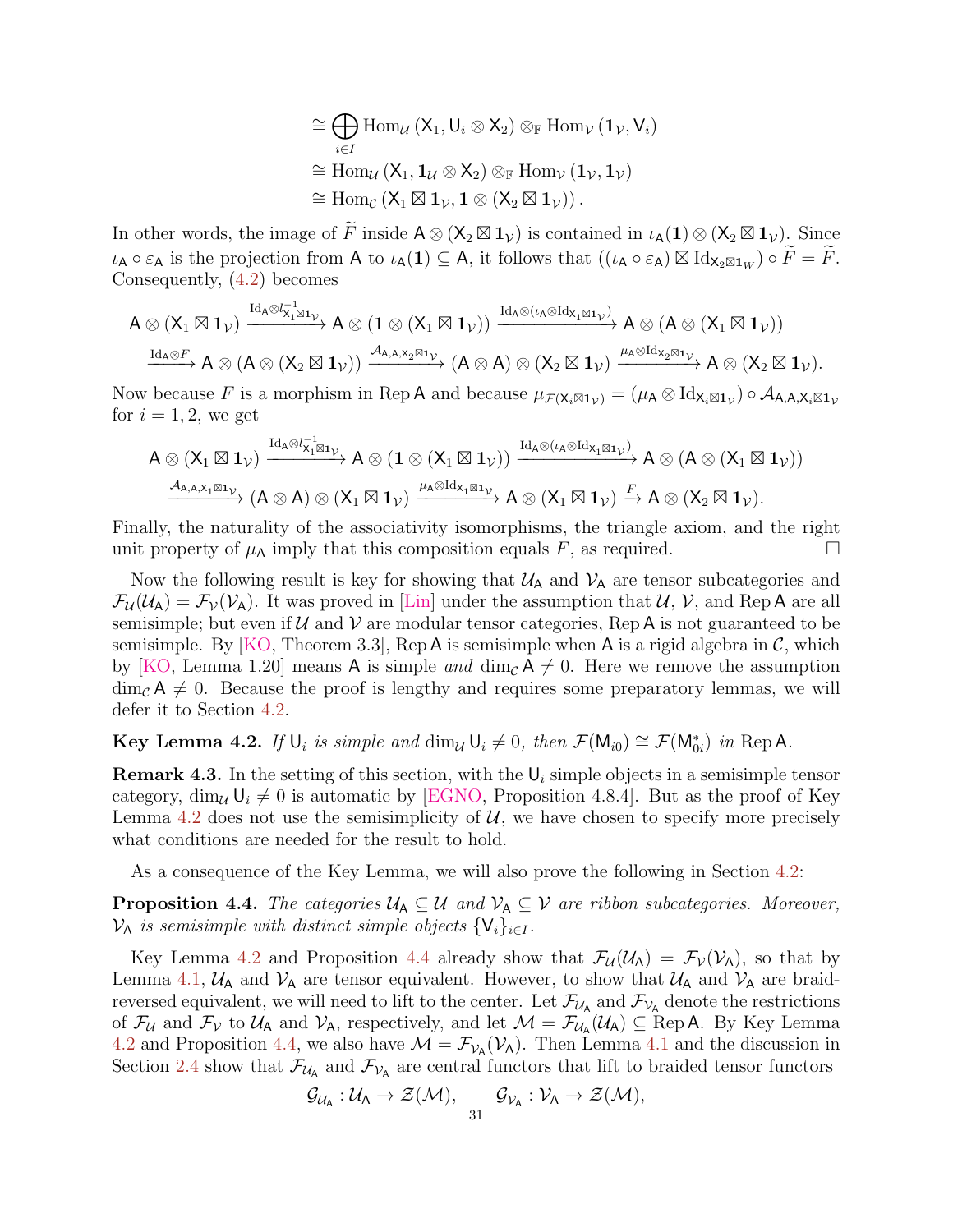using the braidings on  $U_A$  and  $V_A$  (see Section [2.4](#page-16-0) for the precise definitions), as well as

$$
\mathcal{G}^{\mathrm{rev}}_{\mathcal{U}_A}:\mathcal{U}_A^{\mathrm{rev}}\to \mathcal{Z}(\mathcal{M}), \qquad \mathcal{G}^{\mathrm{rev}}_{\mathcal{V}_A}:\mathcal{V}_A^{\mathrm{rev}}\to \mathcal{Z}(\mathcal{M})
$$

using the inverse braidings.

With this setup, we can now conclude our main theorem:

<span id="page-31-1"></span>**Theorem 4.5.** In the setting of this section, there is a braid-reversed tensor equivalence  $\tau: \mathcal{U}_{\mathsf{A}} \to \mathcal{V}_{\mathsf{A}}$  such that  $\tau(\mathsf{U}_i) \cong \check{\mathsf{V}}_i^*$  for  $i \in I$ .

Proof. By the universal property of Deligne products, the four fully faithful braided tensor functors  $\mathcal{G}_{\mathcal{U}_{\Lambda}}^{\text{(rev)}}$  $\overset{\mathrm{(rev)}}{\nu_\mathsf{A}},\ \mathcal{G}^\mathrm{(rev)}_{\mathcal{V}_\mathsf{A}}$  $v_A^{\text{(rev)}}$  combine into braided tensor functors

$$
\mathcal{G}_{\mathcal{U}_A \boxtimes \mathcal{V}_A} : \mathcal{U}_A \boxtimes \mathcal{V}_A \to \mathcal{Z}(\mathcal{M}), \qquad \mathcal{G}^{\mathrm{rev}}_{\mathcal{U}_A \boxtimes \mathcal{V}_A} : \mathcal{U}_A^{\mathrm{rev}} \boxtimes \mathcal{V}_A^{\mathrm{rev}} \to \mathcal{Z}(\mathcal{M}).
$$

Now because  $\bigcup \boxtimes \mathbf{1}_{\mathcal{V}}$  for  $\bigcup \in \mathrm{Obj}(\mathcal{U}_{\mathsf{A}})$  and  $\mathbf{1}_{\mathcal{U}} \boxtimes \mathsf{V}$  for  $\mathsf{V} \in \mathrm{Obj}(\mathcal{V}_{\mathsf{A}})$  centralize each other in  $\mathcal{U}_{\mathsf{A}} \boxtimes \mathcal{V}_{\mathsf{A}}$  (this follows from  $\mathcal{R}_{\mathsf{U} \boxtimes \mathbf{1}_{\mathcal{V}},\mathbf{1}_{\mathcal{U}} \boxtimes \mathcal{V}} = \mathcal{R}_{\mathsf{U},\mathbf{1}_{\mathcal{U}}} \boxtimes \mathcal{R}_{\mathbf{1}_{\mathcal{V}},\mathcal{V}}$ ), so do their images in  $\mathcal{Z}(\mathcal{M})$  under  $\mathcal{G}^{(\text{rev})}_{\mathcal{U}_A \boxtimes \mathcal{V}_A}$ . Thus

$$
\begin{aligned} \mathcal{G}_{\mathcal{U}_\text{A}}(\mathcal{U}_\text{A})&=\mathcal{G}_{\mathcal{U}_\text{A}\boxtimes\mathcal{V}_\text{A}}(\mathcal{U}_\text{A})\subseteq\mathcal{G}_{\mathcal{U}_\text{A}\boxtimes\mathcal{V}_\text{A}}(\mathcal{V}_\text{A})'=\mathcal{G}_{\mathcal{V}_\text{A}}(\mathcal{V}_\text{A})',\\ \mathcal{G}_{\mathcal{V}_\text{A}}(\mathcal{V}_\text{A})&=\mathcal{G}_{\mathcal{U}_\text{A}\boxtimes\mathcal{V}_\text{A}}(\mathcal{V}_\text{A})\subseteq\mathcal{G}_{\mathcal{U}_\text{A}\boxtimes\mathcal{V}_\text{A}}(\mathcal{U}_\text{A})'=\mathcal{G}_{\mathcal{U}_\text{A}}(\mathcal{U}_\text{A})',\\ \mathcal{G}^{\text{rev}}_{\mathcal{U}_\text{A}}(\mathcal{U}^{\text{rev}}_\text{A})&=\mathcal{G}^{\text{rev}}_{\mathcal{U}_\text{A}\boxtimes\mathcal{V}_\text{A}}(\mathcal{U}^{\text{rev}}_\text{A})\subseteq\mathcal{G}^{\text{rev}}_{\mathcal{U}_\text{A}\boxtimes\mathcal{V}_\text{A}}(\mathcal{V}^{\text{rev}}_\text{A})'= \mathcal{G}^{\text{rev}}_{\mathcal{V}_\text{A}}(\mathcal{V}^{\text{rev}}_\text{A})',\\ \mathcal{G}^{\text{rev}}_{\mathcal{V}_\text{A}}(\mathcal{V}^{\text{rev}}_\text{A})&=\mathcal{G}^{\text{rev}}_{\mathcal{U}_\text{A}\boxtimes\mathcal{V}_\text{A}}(\mathcal{V}^{\text{rev}}_\text{A})\subseteq\mathcal{G}^{\text{rev}}_{\mathcal{U}_\text{A}\boxtimes\mathcal{V}_\text{A}}(\mathcal{U}^{\text{rev}}_\text{A})'=\mathcal{G}^{\text{rev}}_{\mathcal{U}_\text{A}}(\mathcal{U}^{\text{rev}}_\text{A})'. \end{aligned}
$$

It follows using Proposition [2.15,](#page-19-0) that is, [\[M¨u,](#page-57-8) Proposition 7.3], that

$$
\mathcal{G}_{\mathcal{U}_A}(\mathcal{U}_A) \subseteq \mathcal{G}_{\mathcal{V}_A}(\mathcal{V}_A)' = \mathcal{G}^{\mathrm{rev}}_{\mathcal{V}_A}(\mathcal{V}_A^{\mathrm{rev}}) \qquad \mathrm{and} \qquad \mathcal{G}^{\mathrm{rev}}_{\mathcal{V}_A}(\mathcal{V}_A^{\mathrm{rev}}) \subseteq \mathcal{G}^{\mathrm{rev}}_{\mathcal{U}_A}(\mathcal{U}_A^{\mathrm{rev}})' = \mathcal{G}_{\mathcal{U}_A}(\mathcal{U}_A),
$$

that is,  $\mathcal{G}_{\mathcal{U}_{\mathsf{A}}}(\mathcal{U}_{\mathsf{A}}) = \mathcal{G}_{\mathcal{V}_{\mathsf{A}}}^{\text{rev}}(\mathcal{V}_{\mathsf{A}}^{\text{rev}})$ . Hence we can get a braided tensor equivalence  $\tau : \mathcal{U}_{\mathsf{A}} \to \mathcal{V}_{\mathsf{A}}^{\text{rev}}$ by composing  $\mathcal{G}_{\mathcal{U}_{\mathsf{A}}}$  with an inverse to  $\mathcal{G}_{\mathcal{V}_{\mathsf{A}}}^{\text{rev}}$ . This is the same thing as a braid-reversed tensor equivalence  $\tau : U_A \to V_A$ , and  $\tau(U_i) \cong V_i^*$  follows directly from Key Lemma [4.2.](#page-30-0)

<span id="page-31-0"></span>[4.2](#page-30-0). Proof of Key Lemma 4.2 and Proposition [4.4.](#page-30-1) We use the same notation as in the previous subsection. For future use, we shall prove Key Lemma [4.2](#page-30-0) and Proposition [4.4](#page-30-1) in a slightly more general setting than that of the previous subsection: we allow A to be a superalgebra in  $\mathcal{C}_{\oplus}$ . More specifically, suppose that  $I = I^0 \sqcup I^1$  is a partition of the index set with  $0 \in I^0$ , and set  $A^0 = \bigoplus_{i \in I^0} M_{ii}$  and  $A^1 = \bigoplus_{i \in I^1} M_{ii}$ ; assume that  $\mu_A$  is an even morphism, that is,

$$
\mu_\mathsf{A} (\mathsf{A}^i \otimes \mathsf{A}^j) \subseteq \mathsf{A}^{i+j}
$$

for  $i, j \in \{0, 1\}$ , interpreting  $i + j \mod 2\mathbb{Z}$ . Following [\[CKL\]](#page-55-22), we say that A is:

- (1) An algebra of correct statistics if A is a commutative algebra and the twist satisfies  $\theta_{\mathsf{A}} = \mathrm{Id}_{\mathsf{A}}$  (in this case we may assume  $I^1 = \emptyset$ ),
- (2) An algebra of wrong statistics if A is a commutative algebra and  $\theta_A = Id_{A^0} \oplus$  $(-Id_{A^1}),$
- (3) A superalgebra of correct statistics if  $\mu_A|_{A^j \otimes A^i} \circ \mathcal{R}_{A^i, A^j} = (-1)^{ij} \mu_A|_{A^i \otimes A^j}$  for  $i, j \in \{0, 1\}$  and  $\theta_{\mathsf{A}} = \mathrm{Id}_{\mathsf{A}^0} \oplus (-\mathrm{Id}_{\mathsf{A}^1})$ , and
- (4) A superalgebra of wrong statistics if  $\mu_A|_{A^j \otimes A^i} \circ \mathcal{R}_{A^i, A^j} = (-1)^{ij} \mu_A|_{A^i \otimes A^j}$  for  $i, j \in$  $\{0,1\}$  and  $\theta_{\mathsf{A}} = \mathrm{Id}_{\mathsf{A}}$ .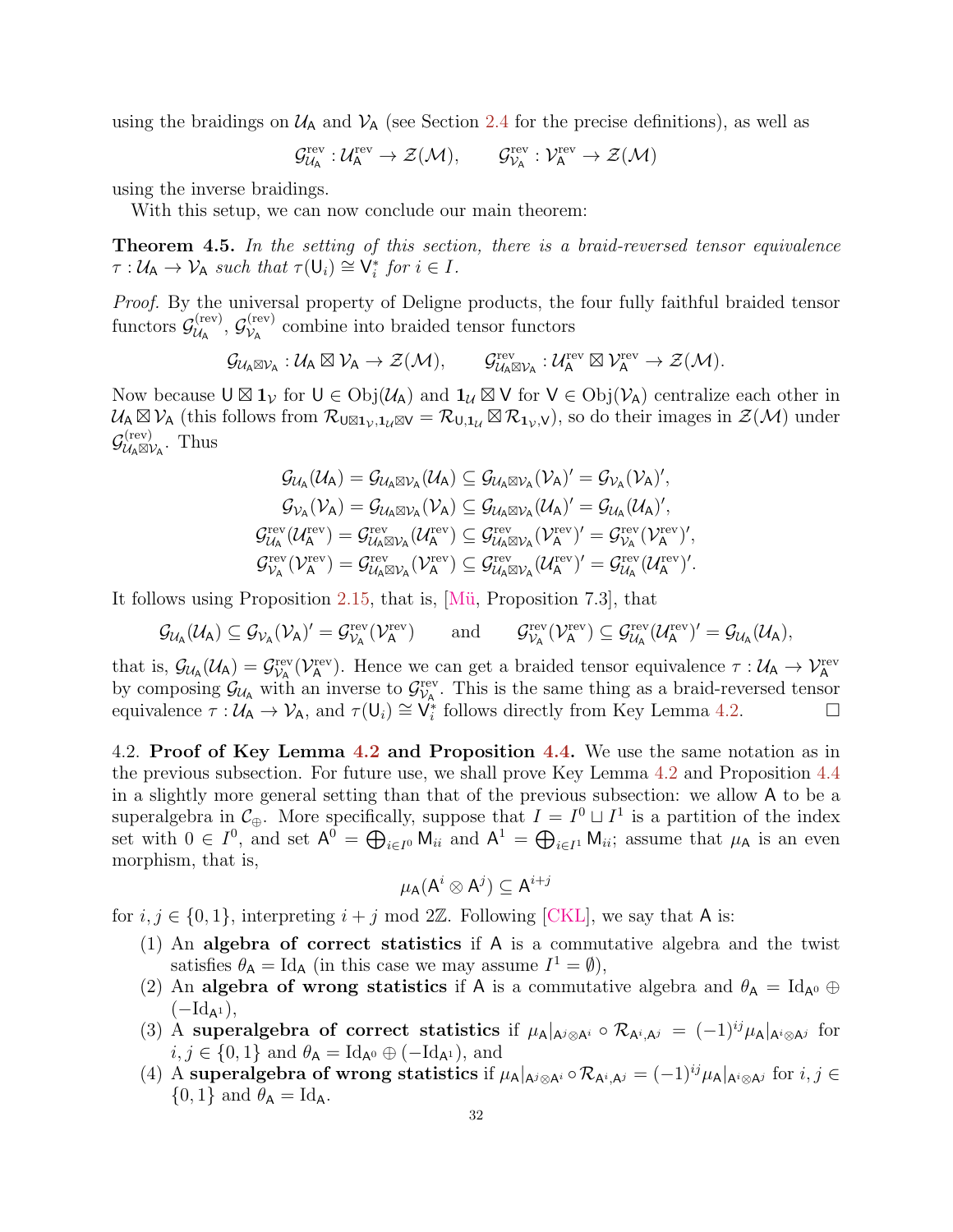Note that both commutative algebras and superalgebras are monodromy-free:  $\mu_A \circ \mathcal{R}^2_{A,A} =$  $\mu_A$ . While in the previous subsection we only needed to assume A simple as an object of Rep A, here we will also assume A is simple as a right A-module.

<span id="page-32-1"></span>Lemma 4.6. Assume A is simple both as a left and right A-module. Then there is an involution  $i \mapsto i'$  of the index set I such that  $\bigcup_{i'}^{\infty} \cong \bigcup_{i}^*$  and  $\bigvee_{i'} \cong \bigvee_{i}^*$ . Moreover, there is a unique isomorphism  $\varphi_i : \mathsf{M}_{i'i'} \to \mathsf{M}_{ii}^*$  for each  $i \in I$  such that the diagram



commutes, where  $e_{\mathsf{M}_{ii}} = e_{\mathsf{U}_i} \boxtimes e_{\mathsf{V}_i}$  is the coevaluation in  $\mathcal{C}$ .

*Proof.* The morphism  $\varepsilon_A \circ \mu_A : A \otimes A \to 1$  induces  $\varphi = \Gamma_{A,A}(\varepsilon_A \circ \mu_A)$ , the unique morphism in  $\text{Hom}_{\mathcal{C}}(\mathsf{A}, \mathsf{A}^*)$  making the diagram

<span id="page-32-0"></span>
$$
A \otimes A \longrightarrow A
$$
  
\n
$$
\downarrow \varphi \otimes \text{Id}
$$
  
\n
$$
A^* \otimes A \longrightarrow e_A
$$
  
\n
$$
\downarrow \varepsilon_A
$$
  
\n
$$
(4.3)
$$

commute. Since  $\varepsilon_A \circ \mu_A$  is non-zero by the unit property of A,  $\varphi$  is also non-zero. We will show that  $\varphi$  is a homomorphism of right A-modules. Then since A is simple in Rep A, A<sup>\*</sup> is a simple right A-module by Corollary [2.11](#page-16-1) and it will follow that  $\varphi$  is an isomorphism of right A-modules.

To show that  $\varphi$  is a right A-module homomorphism, we use the diagram



which commutes as a consequence of the definitions of  $\mu_{A^*}$  and  $\varphi$ , the naturality of the associativity isomorphisms, and the associativity of  $\mu_A$ . Using the outer compositions of the diagram and the naturality of  $\Gamma$ , we get

$$
e_{\mathsf{A}} \circ ((\mu_{\mathsf{A}^*} \circ (\varphi \otimes \mathrm{Id}_{\mathsf{A}})) \otimes \mathrm{Id}_{\mathsf{A}}) = \Gamma_{\mathsf{A},\mathsf{A}}^{-1}(\varphi) \circ (\mu_{\mathsf{A}} \otimes \mathrm{Id}_{\mathsf{A}}) = \Gamma_{\mathsf{A} \otimes \mathsf{A},\mathsf{A}}^{-1}(\varphi \circ \mu_{\mathsf{A}}).
$$

Applying  $\Gamma_{A\otimes A,A}$  to both sides then yields the desired equality  $\mu_{A^*} \circ (\varphi \otimes \text{Id}_A) = \varphi \circ \mu_A$ .

Now we have  $A^* = \bigoplus M_{ii}^*$ , and the factors  $M_{ii}^* = U_i^* \boxtimes V_i^*$  are inequivalent since the  $U_i$  are i∈I inequivalent. Thus if we consider  $\varphi|_{\mathsf{M}_{ii}}$  for any i, we see that the image must be contained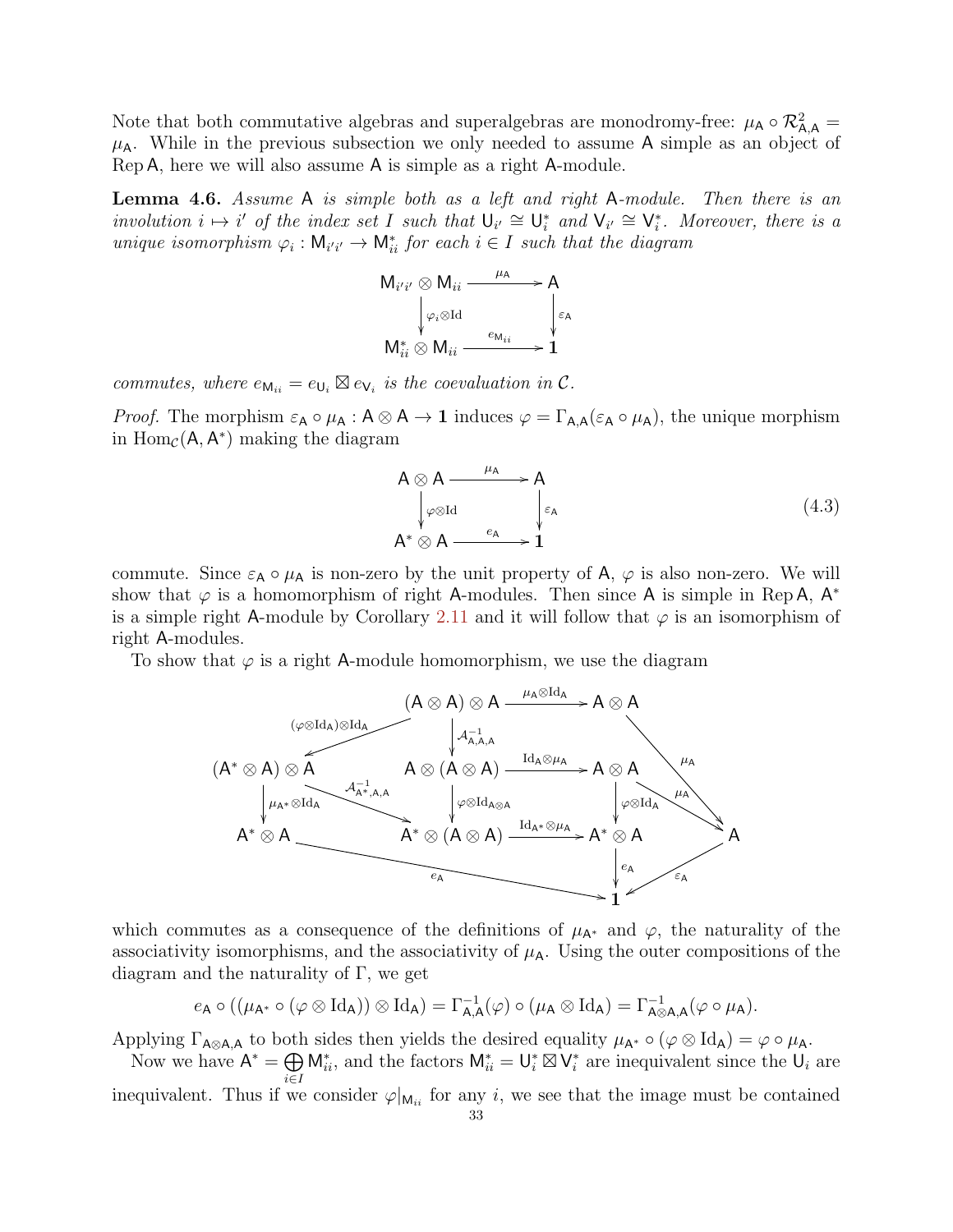in a unique  $\mathsf{M}_{jj}^* = \mathsf{U}_j^* \boxtimes \mathsf{V}_j^*$ , and  $\mathsf{U}_j^* \cong \mathsf{U}_i$ . Thus if we set  $j = i'$ , we get the involution  $i \mapsto i'$ of the index set I such that  $\bigcup_{i'} \cong \bigcup_{i'}^*$ . Moreover,

$$
\varphi_i:=\varphi|_{\mathsf{M}_{i'i'}}=\varphi|_{\mathsf{U}_{i'}\boxtimes\mathsf{V}_{i'}}:\mathsf{M}_{i'i'}=\mathsf{U}_{i'}\boxtimes\mathsf{V}_{i'}\to\mathsf{U}_{i}^*\boxtimes\mathsf{V}_{i}^*=\mathsf{M}_{ii}^*
$$

must be an isomorphism. Since  $\mathsf{U}_{i'}$  is a simple object in  $\mathcal{U}$ , we can identify  $\varphi_i = f_i \boxtimes g_i$ where  $f_i: \mathsf{U}_{i'} \to \mathsf{U}_i^*$  is a fixed (and unique up to scale) isomorphism and  $g_i: \mathsf{V}_{i'} \to \mathsf{V}_i^*$  is a morphism. But in fact  $g_i$  must be an isomorphism as well because  $\varphi_i$  is an isomorphism. Thus  $V_{i'} \cong V_i^*$  as well.

Now we restrict the commutative diagram [\(4.3\)](#page-32-0) to

$$
M_{i'i'} \otimes M_{ii} = (U_{i'} \boxtimes V_{i'}) \otimes (U_i \boxtimes V_i) \subseteq A \otimes A.
$$

If we identify

$$
\mathsf{A}^* \otimes \mathsf{A} = \bigoplus_{i,j \in I} (\mathsf{U}_i^* \boxtimes \mathsf{V}_i^*) \otimes (\mathsf{U}_j \boxtimes \mathsf{V}_j) = \bigoplus_{i,j \in I} \mathsf{M}_{ii}^* \otimes \mathsf{M}_{jj},
$$

then under this identification,

$$
e_{\mathsf{A}} = \sum_{i \in I} e_{\mathsf{M}_{ii}} \circ p_{i,i},
$$

where  $p_{i,j} : A \otimes A \to \mathsf{M}_{ii}^* \otimes \mathsf{M}_{jj}$  denotes the projection. Consequently,

$$
e_{\mathsf{A}} \circ (\varphi \otimes \mathrm{Id}_{\mathsf{A}})|_{\mathsf{M}_{i'i'} \otimes \mathsf{M}_{ii}} = \sum_{j \in I} e_{\mathsf{M}_{jj}} \circ p_{j,j} \circ (\varphi_i \otimes \mathrm{Id}_{\mathsf{M}_{ii}}) = e_{\mathsf{M}_{ii}} \circ (\varphi_i \otimes 1_{\mathsf{M}_{ii}}),
$$
  
as desired.

<span id="page-33-1"></span>**Remark 4.7.** Note that if A is a (super)algebra with  $I^1 \neq \emptyset$  (and  $0 \in I^0$ ), Lemma [4.6](#page-32-1) together with the evenness of  $\mu_A$  imply that  $i \in I^1$  if and only if  $i' \in I^1$ .

Let us use the notation  $e_{ij}$ :  $\mathsf{M}_{ij}^* \otimes \mathsf{M}_{ij} \to \mathbf{1}$  to denote the evaluation  $e_{\mathsf{U}_i} \boxtimes e_{\mathsf{V}_j}$  in  $\mathcal{C}$ , and similarly for coevaluations. As usual in a rigid tensor category, we identify  $\mathbf{1}^* = \mathbf{1}$  with evaluation and coevaluation given by unit isomorphisms and their inverses (and similarly for  $1_{\mathcal{U}}$  and  $1_{\mathcal{V}}$ ). We will need the following simple lemma:

<span id="page-33-0"></span>**Lemma 4.8.** For  $i, j \in I$ , the composition

$$
\begin{CD} M_{ij}^* \otimes M_{ij} & \xrightarrow{(l_{U_i^*}^{-1} \boxtimes r_{V_j^*}^{-1}) \otimes (r_{U_i}^{-1} \boxtimes l_{V_j}^{-1})} (M_{0j}^* \otimes M_{i0}^*) \otimes (M_{i0} \otimes M_{0j}) \\ & \xrightarrow{\mathcal{A}_{M_{0j}^* \otimes M_{i0}^*, M_{i0}, M_{0j}}} ((M_{0j}^* \otimes M_{i0}^*) \otimes M_{i0}) \otimes M_{0j} \xrightarrow{\mathcal{A}_{M_{0j}^*, M_{i0}^*, M_{i0}^* \otimes \mathrm{Id}_{M_{0j}}} (M_{0j}^* \otimes M_{i0})) \otimes M_{0j} \\ & \xrightarrow{(Id_{M_{0j}^*} \otimes \varepsilon_{i0}) \otimes \mathrm{Id}_{M_{0j}}} (M_{0j}^* \otimes 1) \otimes M_{0j} \xrightarrow{r_{M_{0j}^*} \otimes \mathrm{Id}_{M_{0j}}} M_{0j}^* \otimes M_{0j} \xrightarrow{e_{0j}} 1 \end{CD}
$$

is equal to  $e_{ij} = e_{\mathsf{U}_i} \boxtimes e_{\mathsf{V}_j}$ .

*Proof.* This composition in  $U \boxtimes V$  is the Deligne product of a morphism in U with a morphism in  $\mathcal V$ . On the  $\mathcal U$  side we get

$$
U_i^* \otimes U_i \xrightarrow{l_{U_i^*}^{-1} \otimes r_{U_i}^{-1}} (1_{\mathcal{U}} \otimes U_i^*) \otimes (U_i \otimes 1_{\mathcal{U}}) \xrightarrow{\mathcal{A}_{1_{\mathcal{U}} \otimes U_i^*, U_i, 1_{\mathcal{U}}}} ((1_{\mathcal{U}} \otimes U_i^*) \otimes U_i) \otimes 1_{\mathcal{U}} \xrightarrow{\mathcal{A}_{1_{\mathcal{U}}, U_i^*, U_i} \otimes \mathrm{Id}_{1_{\mathcal{U}}}} (1_{\mathcal{U}} \otimes (U_i^* \otimes U_i)) \otimes 1_{\mathcal{U}} \xrightarrow{\mathrm{(Id_{1_{\mathcal{U}}} \otimes e_{U_i}) \otimes \mathrm{Id}_{1_{\mathcal{U}}}}} (1_{\mathcal{U}} \otimes 1_{\mathcal{U}}) \otimes 1_{\mathcal{U}}
$$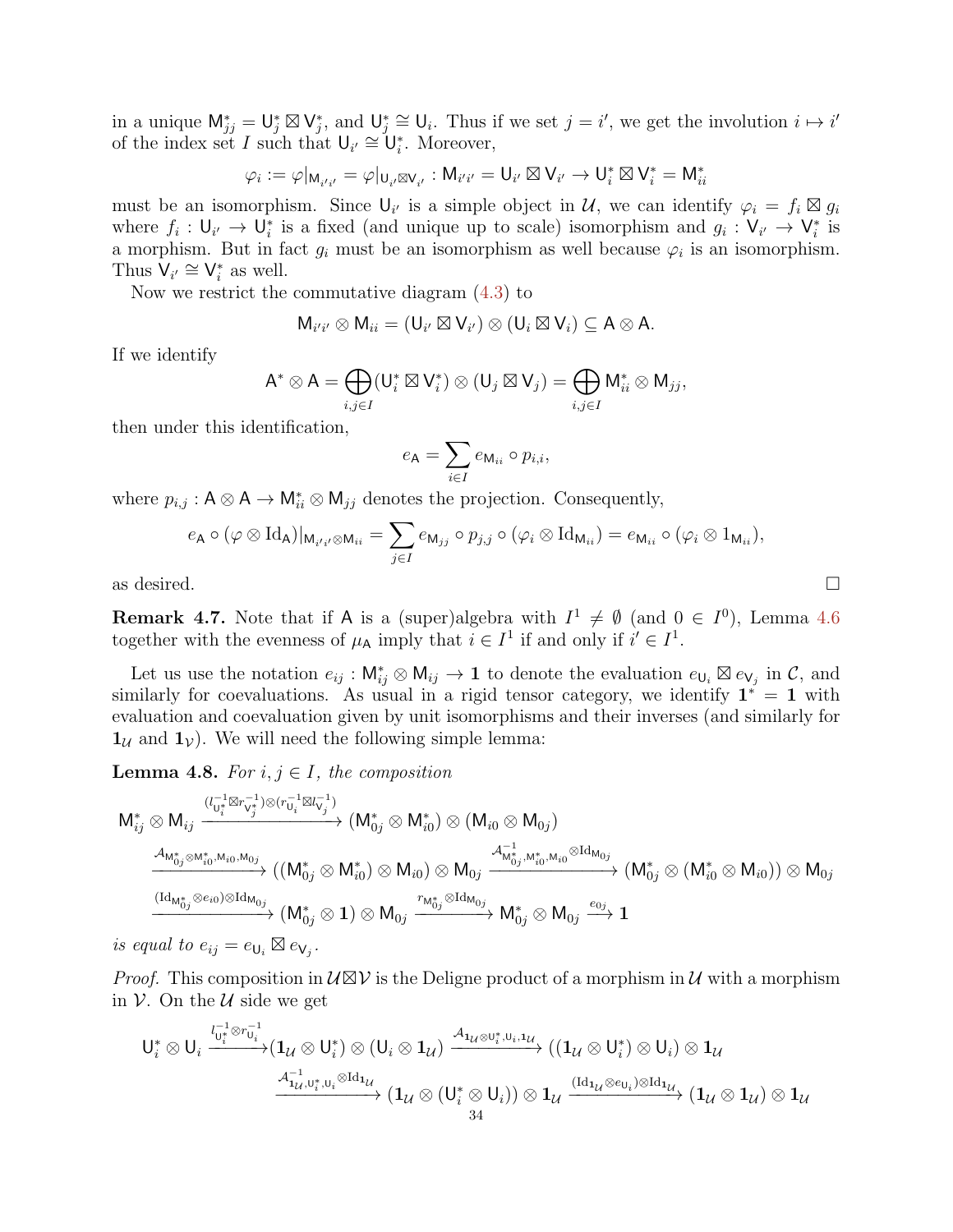$$
\xrightarrow{r_{1\mathcal{U}}\otimes \mathrm{Id}_{1_{\mathcal{U}}}} 1_{\mathcal{U}}\otimes 1_{\mathcal{U}}\xrightarrow{l_{1\mathcal{U}}=r_{1_{\mathcal{U}}}} 1_{\mathcal{U}}.
$$

By properties of unit isomorphisms, the first two arrows here equal  $r_{(1_\mathcal{U} \otimes U_i^*) \otimes U_i}^{-1} \circ (l_{U_i^*}^{-1} \otimes \mathrm{Id}_{U_i}),$ and then we can use naturality to move this inverse right unit isomorphism to the end of the composition, where it cancels with  $r_{1u}$ . Thus we get

$$
\mathsf{U}_i^* \otimes \mathsf{U}_i \xrightarrow{l_{\mathsf{U}_i^*}^{1-1}} (\mathbf{1}_{\mathcal{U}} \otimes \mathsf{U}_i^*) \otimes \mathsf{U}_i \xrightarrow{\mathcal{A}_{\mathbf{1}_{\mathcal{U}}, \mathsf{U}_i^*, \mathsf{U}_i}} \mathbf{1}_{\mathcal{U}} \otimes (\mathsf{U}_i^* \otimes \mathsf{U}_i) \xrightarrow{\mathrm{Id}_{\mathbf{1}_{\mathcal{U}} \otimes e_{\mathsf{U}_i}}} \mathbf{1}_{\mathcal{U}} \otimes \mathbf{1}_{\mathcal{U}} \xrightarrow{r_{\mathbf{1}_{\mathcal{U}}=l_{\mathbf{1}_{\mathcal{U}}}}} \mathbf{1}_{\mathcal{U}}.
$$

Now the first two arrows are  $l_{\mathsf{U}_i^*\otimes\mathsf{U}_i}^{-1}$ , and naturality of the left unit isomorphisms implies the composition reduces to  $e_{\mathsf{U}_i}$ , as required.

The  $V$  side of the composition is similar:

$$
V_{j}^{*} \otimes V_{j} \xrightarrow{r_{V_{j}^{*}}^{-1} \otimes l_{V_{j}^{*}}^{-1}} (V_{j}^{*} \otimes 1_{\mathcal{V}}) \otimes (1_{\mathcal{V}} \otimes V_{j}) \xrightarrow{A_{V_{j}^{*} \otimes 1_{\mathcal{V}}, 1_{\mathcal{V}}, V_{j}^{*}} (V_{j}^{*} \otimes 1_{\mathcal{V}}) \otimes V_{j} \xrightarrow{A_{V_{j}^{*}, 1_{\mathcal{V}}, 1_{\mathcal{V}}} \otimes Id_{V_{j}}}
$$
\n
$$
\xrightarrow{A_{V_{j}^{*}, 1_{\mathcal{V}}, 1_{\mathcal{V}}} \otimes Id_{V_{j}}} (V_{j}^{*} \otimes (1_{\mathcal{V}} \otimes 1_{\mathcal{V}})) \otimes V_{j} \xrightarrow{Id_{V_{j}^{*}} \otimes (l_{1_{\mathcal{V}}} = r_{1_{\mathcal{V}}})) \otimes Id_{V_{j}}} (V_{j}^{*} \otimes 1_{\mathcal{V}}) \otimes V_{j}
$$
\n
$$
\xrightarrow{r_{V_{j}^{*}} \otimes Id_{V_{j}}} V_{j}^{*} \otimes V_{j} \xrightarrow{e_{V_{j}}} 1_{\mathcal{V}}.
$$
\n
$$
(4.4)
$$

We can use the triangle axiom to rewrite the first two arrows as  $(r_{V_j^* \otimes 1_V}^{-1} \otimes \text{Id}_{V_j}) \circ (r_{V_j^*}^{-1} \otimes \text{Id}_{V_j}),$ and then the automorphism of  $\mathsf{V}_j^*$  resulting from the first five arrows is

V ∗ j r −1 V∗ <sup>j</sup> −−→ V ∗ <sup>j</sup> ⊗ 1<sup>V</sup> r −1 V∗ j ⊗1V −−−−→ (V ∗ <sup>j</sup> ⊗ 1V) ⊗ 1<sup>V</sup> A −1 V∗ j ,1V ,1V −−−−−−→ V ∗ <sup>j</sup> ⊗ (1<sup>V</sup> ⊗ 1V) IdV<sup>∗</sup> j ⊗r1<sup>V</sup> −−−−−→ V ∗ <sup>j</sup> ⊗ 1<sup>V</sup> rV<sup>∗</sup> <sup>j</sup> −−→ V ∗ j

But the middle three arrows are  $\text{Id}_{\mathsf{V}_j^*\otimes \mathsf{1}_{\mathcal{V}}}$  by properties of the right unit isomorphisms, so the whole composition is  $\text{Id}_{\mathsf{V}_{j}^{*}}$ . Thus  $(4.4)$  is simply  $e_{\mathsf{V}_{j}}$ .

<span id="page-34-0"></span>.

Now we can begin the proof of Key Lemma [4.2:](#page-30-0)

Proof. Frobenius reciprocity and properties of duals show that we have natural isomorphisms

$$
\begin{aligned} \operatorname{Hom}_{\operatorname{Rep} A}\left(\mathcal{F}(M_{i0}), \mathcal{F}(M_{0i}^*)\right) &\cong \operatorname{Hom}_{\mathcal{C}}\left(M_{i0}, A \otimes M_{0i}^*\right) \\ &\cong \operatorname{Hom}_{\mathcal{C}}\left(M_{i0} \otimes M_{0i}, A\right) \\ &\cong \operatorname{Hom}_{\mathcal{C}}\left(U_i \boxtimes V_i, A\right), \end{aligned}
$$

and similarly

$$
\mathrm{Hom}_{\mathrm{Rep} \,}(\mathcal{F}(M_{0i}^*), \mathcal{F}(M_{i0})) \cong \mathrm{Hom}_{\mathcal{C}} \left(U_{i'} \boxtimes V_{i'}, A\right).
$$

Specifically, the inclusion  $\mathsf{U}_i \boxtimes \mathsf{V}_i \hookrightarrow \mathsf{A}$  induces a Rep A-homomorphism

$$
\Phi : \mathcal{F}(\mathsf{M}_{i0}) \to \mathcal{F}(\mathsf{M}_{0i}^*)
$$

given by the composition

$$
A\otimes M_{i0}\xrightarrow{r_{A\otimes M_{i0}}^{-1}} (A\otimes M_{i0})\otimes 1\xrightarrow{\mathrm{Id}_A\otimes i_{M_{0i}}}(A\otimes M_{i0})\otimes (M_{0i}\otimes M_{0i}^*)\\ \xrightarrow{assoc.}(A\otimes (M_{i0}\otimes M_{0i}))\otimes M_{0i}^*\xrightarrow{(\mathrm{Id}_A\otimes (r_{U_i}\boxtimes l_{V_i}))\otimes \mathrm{Id}_{M_{0i}^*}} (A\otimes M_{ii})\otimes M_{0i}^*
$$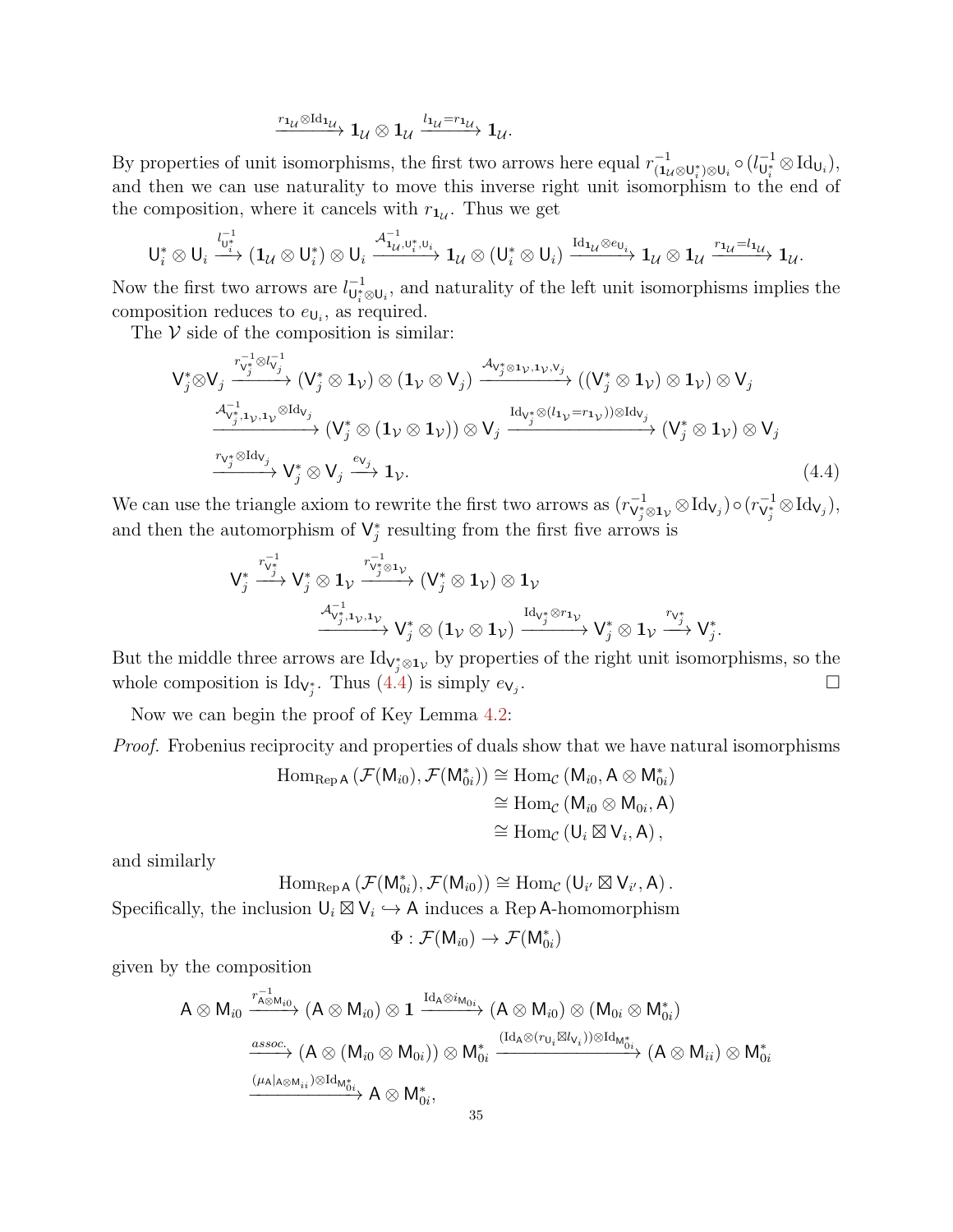where *assoc.* indicates the obvious composition of associativity isomorphisms in  $\mathcal{C}$ . Similarly, the inclusion  $\mathsf{U}_{i'} \otimes \mathsf{V}_{i'} \hookrightarrow \mathsf{A}$  induces a Rep A-morphism

$$
\Psi: \mathcal{F}(\mathsf{M}_{0i}^*) \to \mathcal{F}(\mathsf{M}_{i0})
$$

given by the composition

$$
A\otimes M_{0i}^*\xrightarrow{r_{A\otimes M_{0i}^*}^{-1}} (A\otimes M_{0i}^*)\otimes 1\xrightarrow{{\rm Id}_A\otimes \widetilde{i}_{M_{i0}^*}^{-1}} (A\otimes M_{0i}^*)\otimes (M_{i0}^*\otimes M_{i0})\\ \xrightarrow{assoc.} (A\otimes (M_{0i}^*\otimes M_{i0}^*))\otimes M_{i0}\xrightarrow{({\rm Id}_A\otimes \varphi_i^{-1}\circ (l_{U_i^*}\boxtimes r_{V_i^*}))\otimes {\rm Id}_{M_{i0}}}(A\otimes M_{i'i'})\otimes M_{i0}\\ \xrightarrow{\mu_A|_{A\otimes M_{i'i'}}\otimes {\rm Id}_{M_{i0}}} A\otimes M_{i0},
$$

where we have identified  $M_{i0}$  as the dual of  $M_{i0}^*$  using the coevaluation

$$
\widetilde{i}_{\mathsf{M}_{i0}^*} = \mathcal{R}_{\mathsf{M}_{i0},\mathsf{M}_{i0}^*} \circ (\theta_{\mathsf{M}_{i0}} \otimes \mathrm{Id}_{\mathsf{M}_{i0}^*}) \circ i_{\mathsf{M}_{i0}};
$$

the corresponding evaluation is

$$
\widetilde{e}_{\mathsf{M}_{i0}^*}=e_{\mathsf{M}_{i0}}\circ \mathcal{R}_{\mathsf{M}_{i0}^*,\mathsf{M}_{i0}}^{-1}\circ (\theta_{\mathsf{M}_{i0}}^{-1}\otimes \mathrm{Id}_{\mathsf{M}_{i0}^*}).
$$

We represent  $\Phi$  and  $\Psi$  diagrammatically as follows:



We will show that

$$
\Phi \circ \Psi = (\dim_{\mathcal{U}} \mathsf{U}_i) \cdot \mathrm{Id}_{\mathcal{F}(\mathsf{M}_{0i}^*)}
$$

and

$$
\Psi \circ \Phi = \pm (\dim_{\mathcal{V}} V_i) \cdot \mathrm{Id}_{\mathcal{F}(M_{i0})},
$$

where the minus sign in the second equation occurs precisely when A is a (super)algebra of wrong statistics and  $i \in I^1$ . This will mean that

$$
(\dim_{\mathcal{U}}\mathsf{U}_i)\cdot \Phi = \Phi \circ \Psi \circ \Phi = \pm(\dim_{\mathcal{V}}\mathsf{V}_i)\cdot \Phi,
$$

and since  $\Phi \neq 0$  (it is induced by the non-zero inclusion  $\mathsf{U}_i \boxtimes \mathsf{V}_i \hookrightarrow \mathsf{A}$ ), we will get

$$
\dim_{\mathcal{U}}\mathsf{U}_i=\pm(\dim_{\mathcal{V}}\mathsf{V}_i).
$$

Since  $\dim_{\mathcal{U}} \mathsf{U}_i \neq 0$  by assumption, it will then follow that  $\Phi$  is an isomorphism in Rep A with inverse  $(\dim_{\mathcal{U}} \mathsf{U}_i)^{-1} \cdot \Psi.$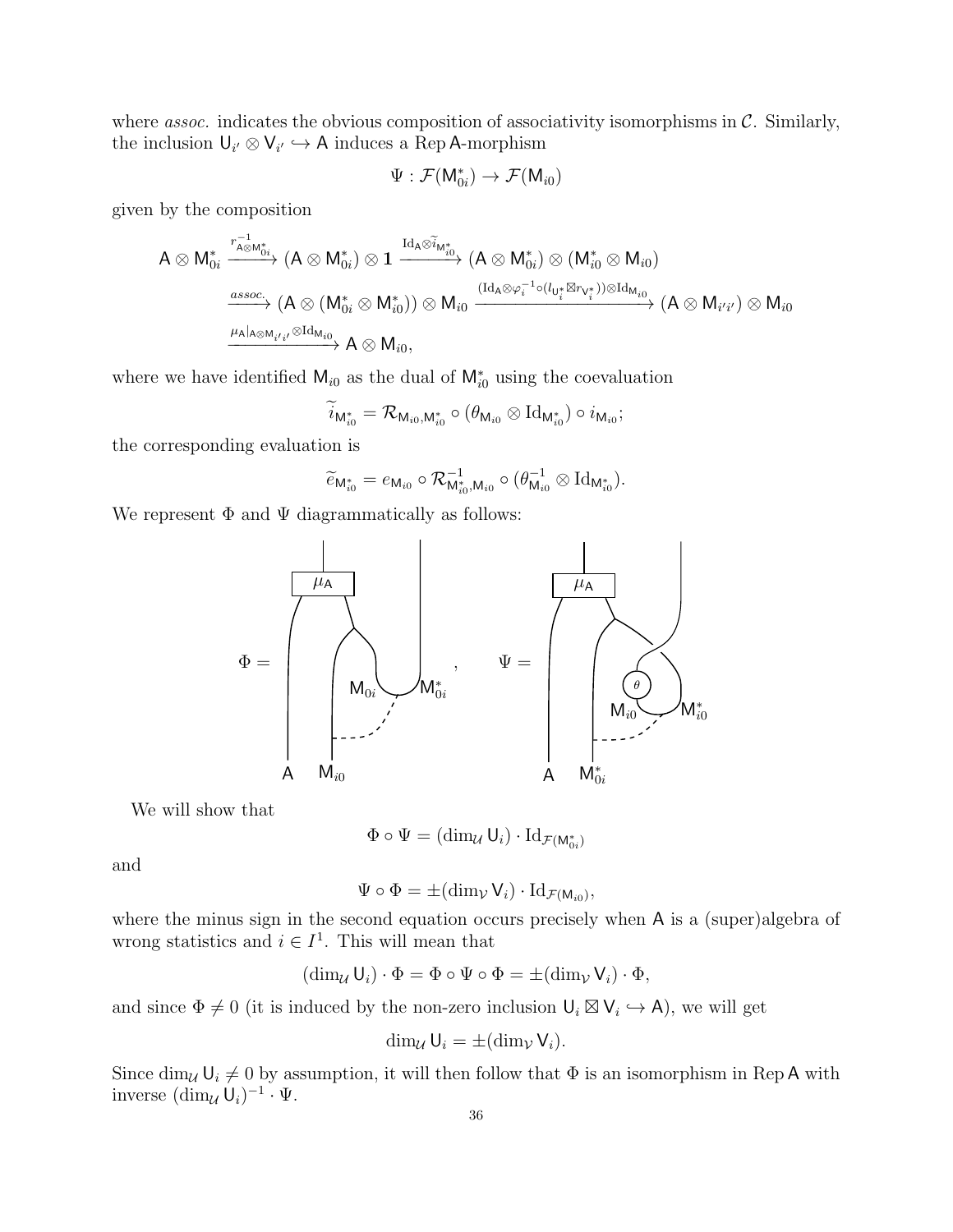In order to calculate  $\Phi \circ \Psi$ , we first observe that by Frobenius reciprocity and properties of duals, we have natural isomorphisms

$$
\operatorname{Hom}_{\operatorname{Rep} A}\left(\mathcal{F}(M_{0i}^*), \mathcal{F}(M_{0i}^*)\right) \cong \operatorname{Hom}_{\mathcal{C}}\left(M_{0i}^*, A \otimes M_{0i}^*\right) \cong \operatorname{Hom}_{\mathcal{C}}\left(M_{0i}^* \otimes M_{0i}, A\right).
$$

Under these identifications, a morphism  $F \in \text{Hom}_{\text{Rep }A}(\mathcal{F}(\mathsf{M}_{0i}^*), \mathcal{F}(\mathsf{M}_{0i}^*))$  corresponds to the composition

$$
M_{0i}^{*} \otimes M_{0i} \xrightarrow{l_{M_{0i}}^{-1} \otimes Id_{M_{0i}}} (\mathbf{1} \otimes M_{0i}^{*}) \otimes M_{0i} \xrightarrow{( \iota_{A} \otimes Id_{M_{0i}} ) \otimes Id_{M_{0i}}} (A \otimes M_{0i}^{*}) \otimes M_{0i}
$$

$$
\xrightarrow{F \otimes Id_{M_{0i}}} (A \otimes M_{0i}^{*}) \otimes M_{0i} \xrightarrow{A_{A,M_{0i}^{*},M_{0i}}^{-1}} A \otimes (M_{0i}^{*} \otimes_{\mathcal{C}} M_{0i}) \xrightarrow{Id_{A} \otimes e_{M_{0i}}} A \otimes \mathbf{1} \xrightarrow{r_{A}} A. (4.5)
$$

Thus to show  $\Phi \circ \Psi = (\dim_{\mathcal{U}} \mathsf{U}_i) \cdot \mathrm{Id}_{\mathcal{F}(\mathsf{M}_{0i}^*)}$ , it follows from properties of the unit isomorphisms that it suffices to show [\(4.5\)](#page-36-0) with  $F = \Phi \circ \Psi$  reduces to  $(\dim_{\mathcal{U}} \mathsf{U}_i) \cdot (\iota_A \circ e_{\mathsf{M}_{0i}})$ .

Similarly, we have a natural isomorphism

<span id="page-36-1"></span><span id="page-36-0"></span>
$$
\operatorname{Hom}_{\operatorname{Rep} A}\left(\mathcal{F}(M_{i0}), \mathcal{F}(M_{i0})\right) \cong \operatorname{Hom}_{\mathcal{C}}\left(M_{i0} \otimes M_{i0}^*, A\right)
$$

under which  $G \in \text{Hom}_{\text{Rep }A}(\mathcal{F}(\mathsf{M}_{i0}), \mathcal{F}(\mathsf{M}_{i0}))$  corresponds to the composition

$$
M_{i0}\otimes M_{i0}^*\xrightarrow{l_{M_{i0}}^{-1}\otimes Id_{M_{i0}^*}}(1\otimes M_{i0})\otimes M_{i0}^*\xrightarrow{( \iota_A\otimes Id_{M_{i0}})\otimes Id_{M_{i0}^*} }\left(A\otimes M_{i0}\right)\otimes M_{i0}^*\xrightarrow{G\otimes Id_{M_{i0}^*}}(A\otimes M_{i0})\otimes M_{i0}^*\xrightarrow{G\otimes Id_{M_{i0}^*}}(A\otimes M_{i0})\otimes M_{i0}^*\xrightarrow{G\otimes Id_{M_{i0}^*}}(A\otimes M_{i0})\otimes M_{i0}^*\xrightarrow{G\otimes Id_{M_{i0}^*}}(A\otimes M_{i0})\otimes M_{i0}^*\xrightarrow{G\otimes Id_{M_{i0}^*}}(A\otimes M_{i0})\otimes M_{i0}^*\xrightarrow{G\otimes Id_{M_{i0}^*}}(A\otimes M_{i0})\otimes M_{i0}^*\xrightarrow{G\otimes Id_{M_{i0}^*}}(A\otimes M_{i0})\otimes M_{i0}^*\xrightarrow{G\otimes Id_{M_{i0}^*}}(A\otimes M_{i0})\otimes M_{i0}^*\xrightarrow{G\otimes Id_{M_{i0}^*}}(A\otimes M_{i0})\otimes M_{i0}^*\xrightarrow{G\otimes Id_{M_{i0}^*}}(A\otimes M_{i0})\otimes M_{i0}^*\xrightarrow{G\otimes Id_{M_{i0}^*}}(A\otimes M_{i0})\otimes M_{i0}^*\xrightarrow{G\otimes Id_{M_{i0}^*}}(A\otimes M_{i0})\otimes M_{i0}^*\xrightarrow{G\otimes Id_{M_{i0}^*}}(A\otimes M_{i0})\otimes M_{i0}^*\xrightarrow{G\otimes Id_{M_{i0}^*}}(A\otimes M_{i0})\otimes M_{i0}^*\xrightarrow{G\otimes Id_{M_{i0}^*}}(A\otimes M_{i0})\otimes M_{i0}^*\xrightarrow{G\otimes Id_{M_{i0}^*}}(A\otimes M_{i0})\otimes M_{i0}^*\xrightarrow{G\otimes Id_{M_{i0}^*}}(A\otimes M_{i0})\otimes M_{i0}^*\xrightarrow{G\otimes Id_{M_{i0}^*}}(A\
$$

Again by properties of the unit isomorphisms, we need to show that the above composition for  $G = \Psi \circ \Phi$  reduces to  $(\pm \dim_{\mathcal{V}} V_i) \cdot (\iota_A \circ \widetilde{e}_{M_{i0}^*}).$ <br>We now calculate  $(4.5)$  with E replaced by  $\Phi \circ \widetilde{e}_{M_{i0}}$ .

We now calculate [\(4.5\)](#page-36-0) with F replaced by  $\Phi \circ \Psi$ , manipulating according to the following template:

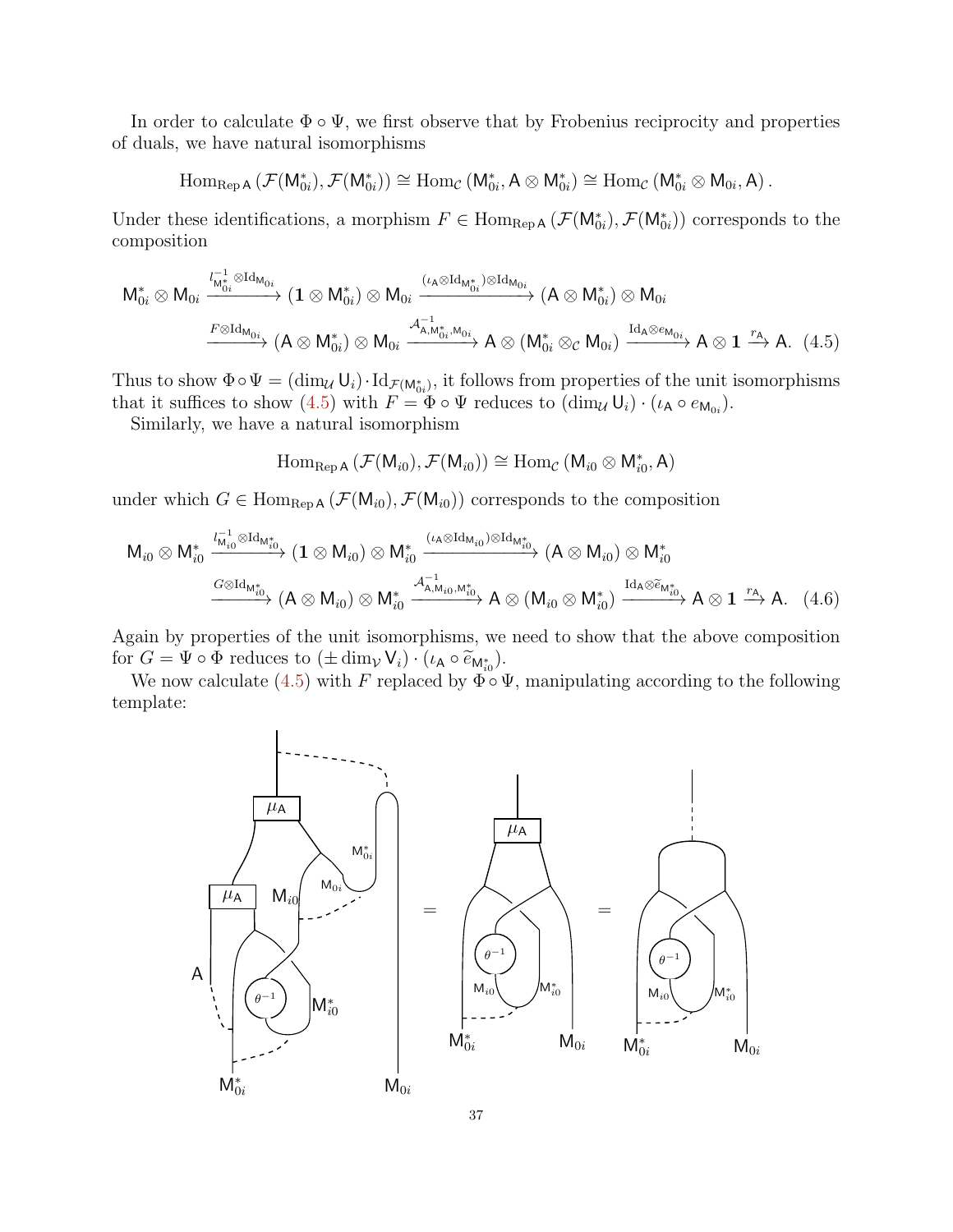

We start with the following map in  $\text{Hom}_{\mathcal{C}}(\mathsf{M}_{0i}^* \otimes \mathsf{M}_{0i}, \mathsf{A})$ , omitting subscripts from identity morphisms to save space:

$$
\begin{array}{l} M^*_{0i}\otimes M_{0i}\stackrel{I^{-1}_{M^*_{0i}}\otimes Id}{\longrightarrow}(1\otimes M^*_{0i})\otimes M_{0i}\stackrel{(\iota_{A}\otimes Id)\otimes Id}{\longrightarrow}(A\otimes M^*_{0i})\otimes M_{0i}\\ \stackrel{\pi^{-1}_{A\otimes M^*_{0i}}\otimes Id}{\longrightarrow}((A\otimes M^*_{0i})\otimes 1)\otimes M_{0i}\stackrel{(\mathrm{Id}\otimes \widetilde{\imath}_{M^*_{i0}})\otimes Id}{\longrightarrow}((A\otimes M^*_{0i})\otimes (M^*_{i0}\otimes M_{i0}))\otimes M_{0i}\\ \stackrel{assoc.}{\longrightarrow}((A\otimes (M^*_{0i}\otimes M^*_{i0}))\otimes M_{i0})\otimes M_{0i}\stackrel{(\mathrm{(Id}\otimes \varphi_i^{-1}\circ (l_{U^*_{i}}\boxtimes r_{V^*_{i}}))\otimes Id)\otimes Id}{\longrightarrow}((A\otimes M_{i'i'})\otimes M_{i0})\otimes M_{0i}\\ \stackrel{(\mu_{A}\otimes Id)\otimes Id}{\longrightarrow}(A\otimes M_{i0})\otimes M_{0i}\stackrel{\pi^{-1}_{A\otimes M_{i0}}\otimes Id}{\longrightarrow}((A\otimes M_{i0})\otimes 1)\otimes M_{0i}\\ \stackrel{(\mathrm{Id}\otimes \imath_{M_{0i}})\otimes Id}{\longrightarrow}((A\otimes M_{i0})\otimes (M_{0i}\otimes M^*_{0i}))\otimes M_{0i}\stackrel{assoc.}{\longrightarrow}((A\otimes (M_{i0}\otimes M_{0i}))\otimes M^*_{0i})\otimes M_{0i}\\ \stackrel{(\mathrm{(Id}\otimes (r_{U_{i}}\boxtimes l_{V_{i}}))\otimes Id)\otimes Id}{\longrightarrow}((A\otimes M_{i i})\otimes M^*_{0i})\otimes M_{0i}\stackrel{(\mu_{A}\otimes Id)\otimes Id}{\longrightarrow}(A\otimes M^*_{0i})\otimes M_{0i}\\ \stackrel{\pi^{-1}_{A,M^*_{0i},M_{0i}}}{\longrightarrow}A\otimes (M^*_{0i}\otimes M_{0i})\stackrel{\mathrm{Id}\otimes \varepsilon_{M_{0i}}}{\longrightarrow}A\otimes 1\stackrel{r_{A}}{\longrightarrow}A.\end{array}
$$

The first two simplifications to this composition come from the unit property of  $\mu$ <sup>A</sup> and the rigidity of  $M_{0i}$ . To achieve these simplifications, we first apply naturalities move  $(\iota_A \otimes Id) \circ l_{M_0^*}^{-1}$ over several arrows in the composition before applying the unit property. We also apply the triangle axiom to  $r_{A\alpha}^{-1}$  $\overline{A}^{\square}_{\mathsf{A}\otimes\mathsf{M}_{i0}}$  and then naturality of associativity to collect all associativity isomorphisms from the latter half of the composition:

$$
\begin{array}{l}M^*_{0i}\otimes M_{0i}\xrightarrow{r^{-1}_{M^*_{0i}}\otimes Id}\left(M^*_{0i}\otimes 1\right)\otimes M_{0i}\xrightarrow{(Id\otimes \widetilde{i}_{M^*_{i0}})\otimes Id}\left(M^*_{0i}\otimes (M^*_{i0}\otimes M_{i0})\right)\otimes M_{0i}\\ \xrightarrow{\mathcal{A}_{M^*_{0i},M^*_{i0},M_{i0}}\otimes Id}\left((M^*_{0i}\otimes M^*_{i0})\otimes M_{i0}\right)\otimes M_{0i}\xrightarrow{((\mathcal{C}_{M^*_{0i}}\otimes Id)\otimes Id)\otimes Id}\left((\mathcal{C}_{M^*_{0i}}\otimes M_{i0})\otimes M_{i0}\right)\otimes M_{0i}\\ \xrightarrow{(A_{1,M^*_{0i},M^*_{i0}}\otimes Id)\otimes Id}\left((1\otimes (M^*_{0i}\otimes M^*_{i0}))\otimes M_{i0}\right)\otimes M_{0i}\\ \xrightarrow{((Id\otimes \varphi_i^{-1}\circ (l_{U^*_{i}}\boxtimes r_{V^*_{i}}))\otimes Id)\otimes Id}\left((1\otimes M_{i'i'}\otimes M_{i0})\otimes M_{0i}\xrightarrow{(l_{M_{i'i'}}\otimes Id)\otimes Id}\left(M_{i'i'}\otimes M_{i0}\right)\otimes M_{0i}\\ \xrightarrow{Id\otimes l^{-1}_{M_{0i}}}\left(M_{i'i'}\otimes M_{i0}\right)\otimes (1\otimes M_{0i})\xrightarrow{Id\otimes (i_{M_{0i}}\otimes Id)}\left(M_{i'i'}\otimes M_{i0}\right)\otimes \left(M_{0i}\otimes M^*_{0i}\right)\otimes M_{0i}\right)\\ \xrightarrow{Id\otimes l_{M_{0i}}^{-1}}\left(M_{i'i'}\otimes M_{i0}\right)\otimes (1\otimes M_{0i})\xrightarrow{Id\otimes (i_{M_{0i}}\otimes Id)}\left(M_{i'i'}\otimes M_{i0}\right)\otimes \left((M_{0i}\otimes M^*_{0i})\otimes M_{0i}\right)\\ \xrightarrow{38}\end{array}
$$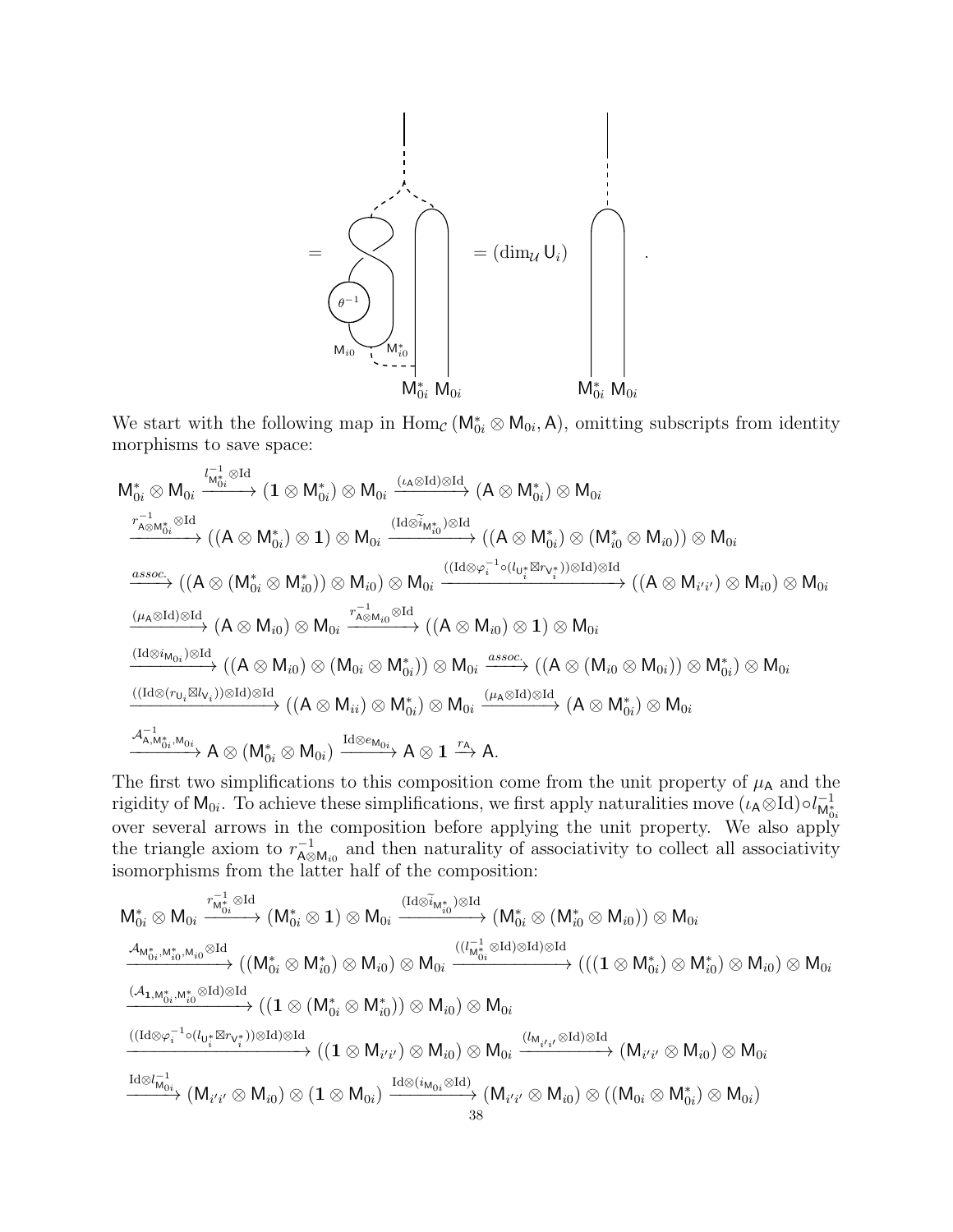$$
\xrightarrow{assoc.} (M_{i'i'} \otimes (M_{i0} \otimes M_{0i})) \otimes (M_{0i}^* \otimes M_{0i}) \xrightarrow{\mu_A \circ (Id \otimes (r_{U_i} \boxtimes l_{V_i})) \otimes e_{M_{0i}}} A \otimes 1 \xrightarrow{r_A} A.
$$

Now, the fourth and fifth arrows here are simply  $l_{M_{0i}^* \otimes M_{i0}^*}^{-1}$ , and then we can use naturality to cancel  $l_{\mathsf{M}_{i'i'}}$  with its inverse. Meanwhile, the pentagon axiom allows us to choose the first isomorphism in the arrow marked *assoc*. to be  $(\text{Id} \otimes \text{Id}) \otimes \mathcal{A}_{\mathsf{M}_{0i},\mathsf{M}_{0i},\mathsf{M}_{0i}}^{-1}$ , with the remaining associativity isomorphisms respecting the factor of  $\mathsf{M}_{0i}^* \otimes \mathsf{M}_{0i}$  so that we can applying naturality of associativity to  $e_{\mathsf{M}_{0i}}$ :

$$
\begin{array}{l} M^*_{0i}\otimes M_{0i}\stackrel{r_{M^*_{0i}}\otimes \operatorname{Id}}{\longrightarrow}(M^*_{0i}\otimes 1)\otimes M_{0i}\stackrel{(\operatorname{Id}\otimes \widetilde{i}_{M^*_{i0}})\otimes \operatorname{Id}}{\longrightarrow}(M^*_{0i}\otimes (M^*_{i0}\otimes M_{i0}))\otimes M_{0i}\\ \stackrel{\mathcal{A}_{M^*_{0i},M^*_{i0},M_{i0}}\otimes \operatorname{Id}}{\longrightarrow}((M^*_{0i}\otimes M^*_{i0})\otimes M_{i0})\otimes M_{0i}\stackrel{(\varphi_i^{-1}\circ (l_{U^*_{i}}\boxtimes r_{V^*_{i}}))\otimes \operatorname{Id})\otimes \operatorname{Id}}{\longrightarrow}(M_{i'i'}\otimes M_{i0})\otimes M_{0i}\\ \stackrel{\operatorname{Id}\otimes l_{M_{0i}}^{-1}}{\longrightarrow}(M_{i'i'}\otimes M_{i0})\otimes (1\otimes M_{0i})\stackrel{\operatorname{Id}\otimes (i_{M_{0i}}\otimes \operatorname{Id})}{\longrightarrow}(M_{i'i'}\otimes M_{i0})\otimes ((M_{0i}\otimes M^*_{0i})\otimes M_{0i})\\ \stackrel{\operatorname{Id}\otimes \mathcal{A}_{M_{0i},M^*_{0i},M_{0i}}^{-1}}{\longrightarrow}(M_{i'i'}\otimes M_{i0})\otimes (M_{0i}\otimes (M^*_{0i}\otimes M_{0i}))\stackrel{\operatorname{Id}\otimes (\operatorname{Id}\otimes e_{M_{0i}})}{\longrightarrow}(M_{i'i'}\otimes M_{i0})\otimes (M_{0i}\otimes 1)\\ \stackrel{assoc.}{\longrightarrow}(M_{i'i'}\otimes (M_{i0}\otimes M_{0i}))\otimes 1\xrightarrow{\mu_{A}\circ (\operatorname{Id}\otimes (r_{U_{i}}\boxtimes l_{V_{i}}))\otimes \operatorname{Id}}\rightarrow A\otimes 1\xrightarrow{r_{A}} A.\end{array}
$$

Now the rigidity of  $\mathsf{M}_{0i}$  implies that the fifth through eigth arrows above collapse to  $\text{Id} \otimes r_{\mathsf{M}_{0i}}^{-1}$  $_{\mathsf{M}_{0i}}^{-1},$ and further simplifications coming from properties of the right unit isomorphisms give:

$$
\begin{array}{l}M_{0i}^{*}\otimes M_{0i}\stackrel{r_{M_{0i}^{*}\otimes Id}}{\longrightarrow}(M_{0i}^{*}\otimes 1)\otimes M_{0i}\stackrel{(\mathrm{Id}\otimes \widetilde{i}_{M_{i0}^{*}})\otimes \mathrm{Id}}{\longrightarrow}(M_{0i}^{*}\otimes (M_{i0}^{*}\otimes M_{i0}))\otimes M_{0i}\\ \stackrel{\mathcal{A}_{M_{0i}^{*},M_{i0}^{*},M_{i0}}\otimes \mathrm{Id}}{\longrightarrow}((M_{0i}^{*}\otimes M_{i0}^{*})\otimes M_{i0})\otimes M_{0i}\stackrel{(\varphi_{i}^{-1}\circ (l_{U_{i}^{*}}\boxtimes r_{V_{i}^{*}}))\otimes \mathrm{Id})\otimes \mathrm{Id}}{\longrightarrow}(M_{i'i'}\otimes M_{i0})\otimes M_{0i}\\ \stackrel{\mathcal{A}_{M_{i'i'}^1,M_{i0},M_{0i}}}{\longrightarrow}M_{i'i'}\otimes (M_{i0}\otimes M_{0i})\stackrel{\mu_{A}\circ (\mathrm{Id}\otimes (r_{U_{i}}\boxtimes l_{V_{i}}))}{\longrightarrow}A.\end{array}
$$

Now observe that the entire composition is a morphism in

$$
\begin{aligned} \mathrm{Hom}_{\mathcal{C}}(M^*_{0i} \otimes M_{0i}, A) & \cong \mathrm{Hom}_{\mathcal{U} \boxtimes \mathcal{V}}(\mathbf{1}_{\mathcal{U}} \boxtimes (V_i^* \otimes V_i), A) \\ & \cong \bigoplus_{j \in I} \mathrm{Hom}_{\mathcal{U}}(\mathbf{1}_{\mathcal{U}}, U_j) \otimes \mathrm{Hom}_{\mathcal{V}}(V_i^* \otimes V_i, V_j). \end{aligned}
$$

Since dim  $\text{Hom}_{\mathcal{U}}(\mathbf{1}_{\mathcal{U}},\mathsf{U}_j) = \delta_{0,j}$ , it follows that the image must be contained in  $\mathsf{U}_0 \boxtimes \mathsf{V}_0 = 1$ . Consequently, post-composing with  $\iota_A \circ \varepsilon_A$  has no effect on the composition, and we may use Lemma [4.6](#page-32-1) and naturality of the associativity isomorphisms to reduce to

$$
\begin{array}{ccc} M^*_{0i}\otimes M_{0i} \xrightarrow{r_{M^*_{0i}}^{-1}\otimes \text{Id}} (M^*_{0i}\otimes 1)\otimes M_{0i} \xrightarrow{(\text{Id}\otimes \widetilde{i}_{M^*_{i0}})\otimes \text{Id}} (M^*_{0i}\otimes (M^*_{i0}\otimes M_{i0}))\otimes M_{0i} \\ \xrightarrow{assoc.} (M^*_{i0}\otimes M^*_{0i})\otimes (M_{i0}\otimes M_{0i}) \xrightarrow{(l_{U^*_{i}}\boxtimes r_{V^*_{i}})\otimes (r_{U_{i}}\otimes l_{V_{i}})} M^*_{ii}\otimes M_{ii} \xrightarrow{e_{M_{ii}}}\mathbf{1} \xrightarrow{l_{A}} A.\end{array}
$$

Now using Lemma [4.8,](#page-33-0) we get

$$
\begin{aligned} \mathsf{M}_{0i}^* \otimes \mathsf{M}_{0i} \xrightarrow{r_{\mathsf{M}_{0i}^*}^{-1} \otimes \mathrm{Id}} (\mathsf{M}_{0i}^* \otimes \mathbf{1}) \otimes \mathsf{M}_{0i} & \xrightarrow{(\mathrm{Id} \otimes \widetilde{i}_{\mathsf{M}_{i0}^*}) \otimes \mathrm{Id}} (\mathsf{M}_{0i}^* \otimes (\mathsf{M}_{i0}^* \otimes \mathsf{M}_{i0})) \otimes \mathsf{M}_{0i} \\ & \xrightarrow{(\mathrm{Id} \otimes \mathsf{e}_{\mathsf{M}_{i0}}) \otimes \mathrm{Id}} (\mathsf{M}_{0i}^* \otimes \mathbf{1}) \otimes \mathsf{M}_{0i} \xrightarrow{r_{\mathsf{M}_{0i}^*} \otimes \mathrm{Id}} \mathsf{M}_{0i}^* \otimes \mathsf{M}_{0i} \xrightarrow{\mathsf{e}_{\mathsf{M}_{0i}}} \mathbf{1} \xrightarrow{\iota_{\mathsf{A}}} \mathsf{A}. \end{aligned}
$$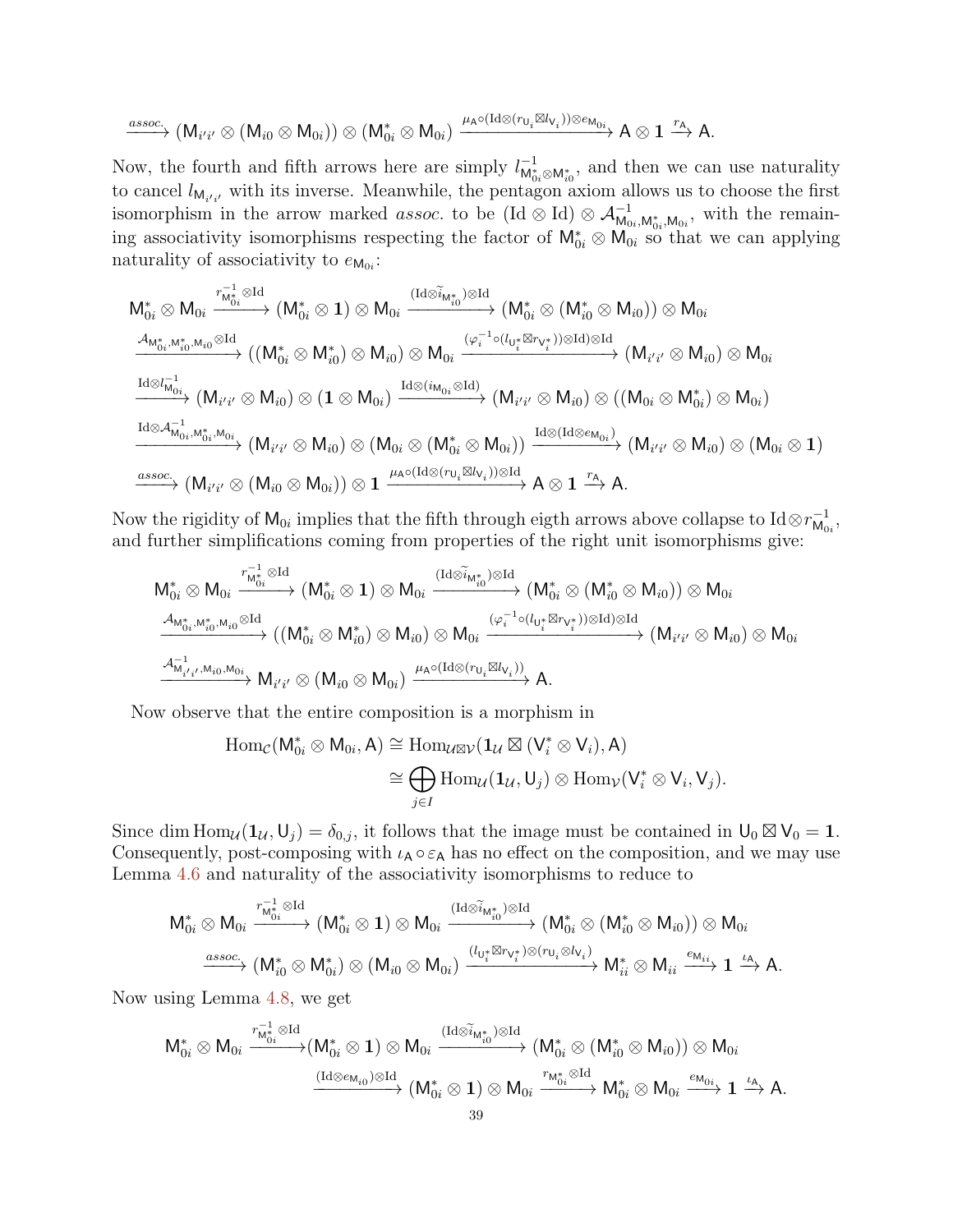Since by definition

$$
e_{\mathsf{M}_{i0}} \circ \widetilde{i}_{\mathsf{M}_{i0}^*} = \dim_{\mathcal{C}} \mathsf{M}_{i0},\tag{4.7}
$$

and since  $\dim_{\mathcal{U}} \mathsf{U}_i = \dim_{\mathcal{C}} \mathsf{M}_{0i}$ , it follows that we get  $(\dim_{\mathcal{U}} \mathsf{U}_i)(\iota_A \circ e_{\mathsf{M}_{0i}})$ , completing the proof that  $\Phi \circ \Psi = (\dim_{\mathcal{U}} \mathsf{U}_i) \cdot \mathrm{Id}_{\mathcal{F}(\mathsf{M}_{0i}^*)}$ .

Now we calculate  $\Psi \circ \Phi$  by considering equation [\(4.6\)](#page-36-1) with  $G = \Psi \circ \Phi$ . We use the following diagrams as a guide:



In this case, the relevant composition is:

$$
\begin{array}{l}M_{i0}\otimes M_{i0}^{*}\stackrel{ l_{M_{i0}}^{-1}\otimes \mathrm{Id} }{\longrightarrow}(1\otimes M_{i0})\otimes M_{i0}^{*}\stackrel{(\iota_{A}\otimes \mathrm{Id})\otimes \mathrm{Id} }{\longrightarrow}(A\otimes M_{i0})\otimes M_{i0}^{*}\\ \stackrel{r_{A\otimes M_{i0}}^{-1}\otimes \mathrm{Id} }{\longrightarrow}((A\otimes M_{i0})\otimes 1)\otimes M_{i0}^{*}\stackrel{(\mathrm{Id}\otimes i_{M_{0i}})\otimes \mathrm{Id} }{\longrightarrow}((A\otimes M_{i0})\otimes (M_{0i}\otimes M_{0i}^{*}))\otimes M_{i0}^{*}\\ \stackrel{assoc.}{\longrightarrow}((A\otimes (M_{i0}\otimes M_{0i}))\otimes M_{0i}^{*})\otimes M_{i0}^{*}\stackrel{((\mathrm{Id}\otimes (r_{U_{i}}\boxtimes l_{V_{i}}))\otimes \mathrm{Id})\otimes \mathrm{Id} }{\longrightarrow}((A\otimes M_{ii})\otimes M_{0i}^{*})\otimes M_{i0}^{*}\\ \end{array}
$$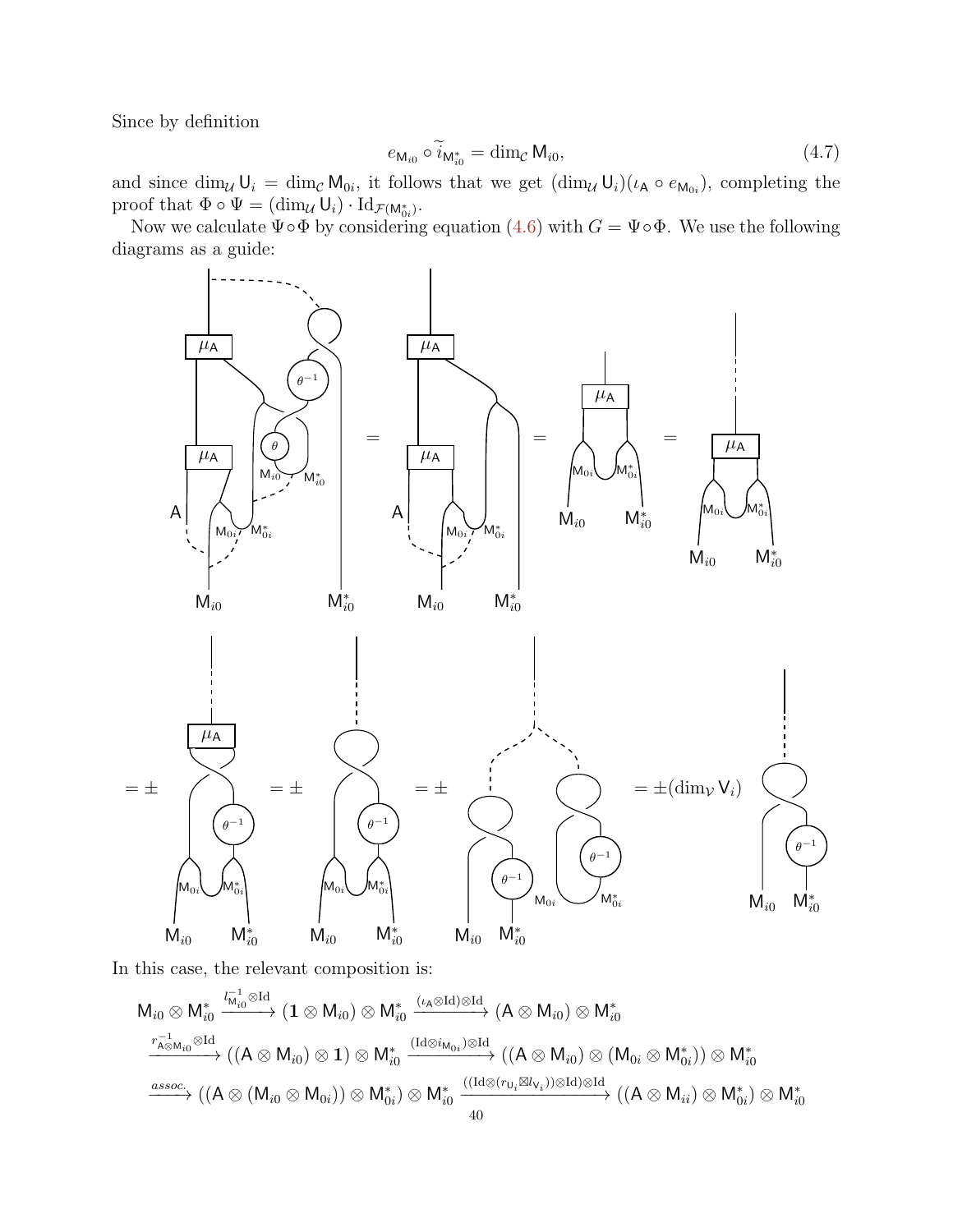$$
\xrightarrow{\left(\mu_{A}\otimes\text{Id}\right)\otimes\text{Id}}\left(A\otimes M_{0i}^{*}\right)\otimes M_{i0}^{*}\xrightarrow{r_{A\otimes M_{0i}}^{-1}\otimes\text{Id}}\left(\left(A\otimes M_{0i}^{*}\right)\otimes 1\right)\otimes M_{i0}^{*}\xrightarrow{\left(\text{Id}\otimes\widetilde{i}_{M_{i0}^{*}}\right)\otimes\text{Id}}\left(\left(A\otimes M_{0i}^{*}\right)\otimes M_{i0}^{*}\right)\otimes M_{i0}^{*}\xrightarrow{\left(\text{Id}\otimes\widetilde{i}_{M_{i0}^{*}}\right)\otimes\text{Id}}\left(\left(A\otimes M_{0i}^{*}\right)\otimes\left(M_{i0}^{*}\otimes M_{i0}\right)\right)\otimes M_{i0}^{*}\xrightarrow{\left(\text{Id}\otimes\varphi_{i}^{-1}\circ(r_{U_{i}^{*}}\boxtimes l_{V_{i}^{*}})\right)\otimes\text{Id}\right)\otimes\text{Id}}\left(\left(A\otimes M_{i'1'}\right)\otimes M_{i0}\right)\otimes M_{i0}^{*}\xrightarrow{\left(\mu_{A}\otimes\text{Id}\right)\otimes\text{Id}}\left(A\otimes M_{i0}\right)\otimes M_{i0}^{*}\xrightarrow{\left(\mu_{A}\otimes\text{Id}\otimes\text{Id}\right)}\left(A\otimes M_{i0}\right)\otimes M_{i0}^{*}\xrightarrow{\left(\mu_{A}\otimes\text{Id}\otimes\text{Id}\otimes\text{Id}\right)}\left(A\otimes M_{i0}\right)\otimes M_{i0}^{*}\xrightarrow{\left(\mu_{A}\otimes\text{Id}\otimes\text{Id}\otimes\text{Id}\right)}\left(A\otimes M_{i0}\right)\otimes M_{i0}^{*}\xrightarrow{\left(\mu_{A}\otimes\text{Id}\otimes\text{Id}\otimes\text{Id}\right)}\left(A\otimes M_{i0}\right)\otimes M_{i0}^{*}\xrightarrow{\left(\mu_{A}\otimes\text{Id}\otimes\text{Id}\otimes\text{Id}\right)}\left(A\otimes M_{i0}\otimes M_{i0}^{*}\right)\xrightarrow{\left(\mu_{A}\otimes\text{Id}\otimes\text{Id}\otimes\text{Id}\right)}\left(A\otimes M_{i0}\otimes M_{i0}\otimes M_{i0}\right)\otimes M_{i0}^{*}
$$

As before, we can simplify using the unit property of A and the rigidity of  $M_{i0}^*$  (with evaluation  $\widetilde{e}_{\mathsf{M}_{i0}^*}$  and coevaluation  $i_{\mathsf{M}_{i0}^*}$ ) to get:

$$
\begin{array}{c}\nM_{i0} \otimes M_{i0}^{*} \xrightarrow{r_{M_{i0}}^{-1} \otimes \text{Id}} (M_{i0} \otimes 1) \otimes M_{i0}^{*} \xrightarrow{(\text{Id} \otimes i_{M_{0i}}) \otimes \text{Id}} (M_{i0} \otimes (M_{0i} \otimes M_{0i}^{*})) \otimes M_{i0}^{*} \\
\xrightarrow{A_{M_{i0},M_{0i},M_{0i}^{*}} \otimes \text{Id}} ((M_{i0} \otimes M_{0i}) \otimes M_{0i}^{*}) \otimes M_{i0}^{*} \xrightarrow{(r_{U_{i}} \boxtimes l_{V_{i}}) \otimes \text{Id}) \otimes \text{Id}} (M_{ii} \otimes M_{0i}^{*}) \otimes M_{i0}^{*} \\
\xrightarrow{A_{M_{ii},M_{0i}^{*},M_{i0}^{*}}} M_{ii} \otimes (M_{i0}^{*} \otimes M_{0i}^{*}) \xrightarrow{\text{Id} \otimes \varphi_{i}^{-1} \circ (r_{U_{i}^{*}} \boxtimes l_{V_{i}^{*}})} M_{ii} \otimes M_{i'i'} \xrightarrow{\mu_{A}} A.\n\end{array}
$$

Also as before, we post-compose with  $\iota_A \circ \varepsilon_A$ , which does not change the above composition because dim  $\text{Hom}_{\mathcal{V}}(\mathbf{1}_{\mathcal{V}}, \mathsf{V}_j) = \delta_{0,j}$ .

Now we use the (super)commutativity of  $\mu_A$  and properties of the twist  $\theta_A$  to replace

$$
\mu_{\mathsf{A}}|_{\mathsf{M}_{ii}\otimes\mathsf{M}_{i'i'}}=\pm\mu_{\mathsf{A}}\circ\mathcal{R}_{\mathsf{M}_{i'i'},\mathsf{M}_{ii}}^{-1}\circ(\mathrm{Id}\otimes\theta_{\mathsf{M}_{i'i'}}^{-1}),
$$

where the minus sign occurs precisely when A is a (super)algebra of wrong statistics and  $i \in I^1$  (recall Remark [4.7\)](#page-33-1). Next applying naturality of  $\mathcal R$  and  $\theta$  to  $\varphi_i^{-1}$  $i^{-1}$ , and then using Lemma [4.6,](#page-32-1) our composition becomes, up to sign,

$$
\begin{array}{l}M_{i0}\otimes M_{i0}^{*}\stackrel{r_{M_{i0}}^{-1}\otimes \text{Id}}{\longrightarrow}(M_{i0}\otimes\mathbf{1})\otimes M_{i0}^{*}\stackrel{(\text{Id}\otimes i_{M_{0i}})\otimes \text{Id}}{\longrightarrow}(M_{i0}\otimes (M_{0i}\otimes M_{0i}^{*}))\otimes M_{i0}^{*}\\ \stackrel{\mathcal{A}_{M_{i0},M_{0i},M_{0i}^{*}\otimes \text{Id}}}{\longrightarrow}((M_{i0}\otimes M_{0i})\otimes M_{0i}^{*})\otimes M_{i0}^{*}\stackrel{((r_{U_{i}}\boxtimes l_{V_{i}})\otimes \text{Id})\otimes \text{Id}}{\longrightarrow}(M_{ii}\otimes M_{0i}^{*})\otimes M_{i0}^{*}\\ \stackrel{\mathcal{A}_{M_{i\bar{i}},M_{0\bar{i}}^{*},M_{i\bar{i}}^{*}}{\longrightarrow}M_{i\bar{i}}\otimes (M_{i0}^{*}\otimes M_{0\bar{i}}^{*})\stackrel{\text{Id}\otimes (r_{\mu_{\bar{i}}^{*}}\boxtimes l_{V_{\bar{i}}^{*}})}{\longrightarrow}M_{i\bar{i}}\otimes M_{i\bar{i}}^{*}\stackrel{r_{M_{i\bar{i}}^{*},M_{i\bar{i}}}\circ (\text{Id}\otimes \theta_{M_{i\bar{i}}^{*}})}{\longrightarrow}M_{i\bar{i}}\otimes M_{i\bar{i}}\stackrel{e_{M_{i\bar{i}}}}{\longrightarrow}1\stackrel{\iota_{A}}{\longrightarrow}}A.\end{array}
$$

We now have the Deligne product of two morphisms in  $\mathcal U$  and  $\mathcal V$ , which we can calculate individually. On the  $U$  side, we have

$$
\begin{array}{l} U_i\otimes U_i^*\stackrel{r_{U_i}^{-1}\otimes \text{Id}}{\longrightarrow}(U_i\otimes {\bf 1}_{\mathcal{U}})\otimes U_i^*\stackrel{(\mathrm{Id}\otimes (l_{1\mathcal{U}}^{-1}=r_{1\mathcal{U}}^{-1}))\otimes \text{Id}}{\longrightarrow}(U_i\otimes ({\bf 1}_{\mathcal{U}}\otimes {\bf 1}_{\mathcal{U}}))\otimes U_i^*\\ \stackrel{\mathcal{A}_{U_i,{\bf 1}_{\mathcal{U}},{\bf 1}_{\mathcal{U}}}\otimes \text{Id}}{\longrightarrow}((U_i\otimes {\bf 1}_{\mathcal{U}})\otimes {\bf 1}_{\mathcal{U}})\otimes U_i^*\stackrel{(r_{U_i}\otimes \text{Id})\otimes \text{Id}}{\longrightarrow}(U_i\otimes {\bf 1}_{\mathcal{U}})\otimes U_i^*\stackrel{\mathcal{A}_{U_i,{\bf 1}_{\mathcal{U}},{\bf 0}_i^*}}{\longrightarrow}U_i\otimes ({\bf 1}_{\mathcal{U}}\otimes U_i^*)\\ \stackrel{\mathrm{Id}\otimes l_{U_i^*}}{\longrightarrow}U_i\otimes U_i^*\stackrel{\mathcal{R}_{U_i^*,U_i}\circ (\mathrm{Id}\otimes \theta_{U_i^*})}{\longrightarrow}U_i^*\otimes U_i\stackrel{e_{U_i}}{\longrightarrow}{\bf 1}_{\mathcal{U}}\stackrel{\sim}{\longrightarrow}U_0. \end{array}
$$

Now, the first six arrows collapse to the identity using the triangle axiom, and then we can calculate the rest using properties of twists and duals:

$$
e_{\mathsf{U}_i} \circ \mathcal{R}_{\mathsf{U}_i^*,\mathsf{U}_i}^{-1} \circ (\mathrm{Id} \otimes \theta_{\mathsf{U}_i^*}^{-1}) = e_{\mathsf{U}_i} \circ (\theta_{\mathsf{U}_i^*}^{-1} \otimes \mathrm{Id}) \circ \mathcal{R}_{\mathsf{U}_i^*,\mathsf{U}_i}^{-1}
$$
  
=  $e_{\mathsf{U}_i} \circ ((\theta_{\mathsf{U}_i}^{-1})^* \otimes \mathrm{Id}) \circ \mathcal{R}_{\mathsf{U}_i^*,\mathsf{U}_i}^{-1}$   
= 41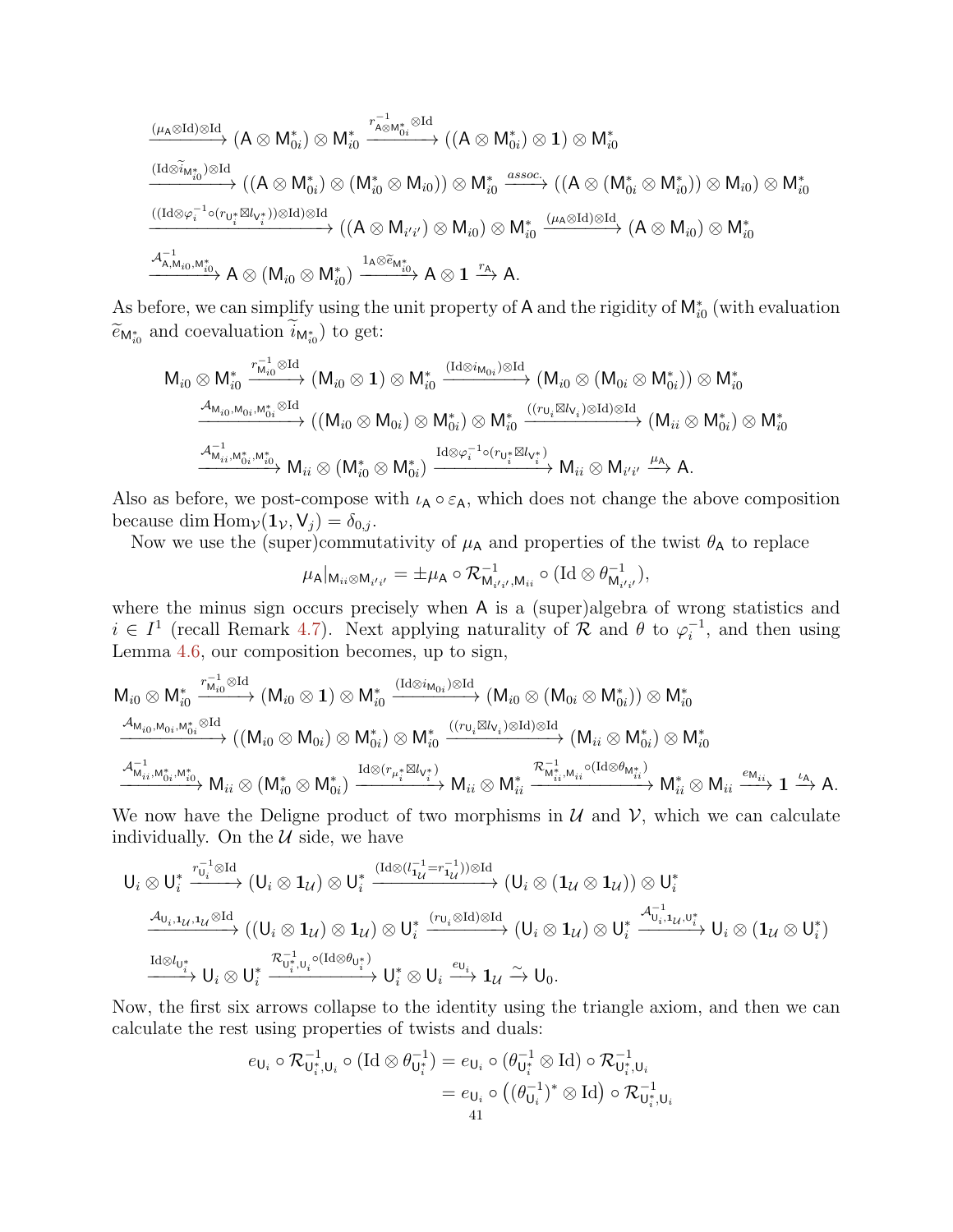$$
=e_{\mathsf{U}_i}\circ (\mathrm{Id}\otimes \theta_{\mathsf{U}_i}^{-1})\circ \mathcal{R}_{\mathsf{U}_i^*,\mathsf{U}_i}^{-1}=\widetilde{e}_{\mathsf{U}_i^*}.
$$

On the  $\mathcal V$  side, we have the composition:

$$
\begin{array}{l} \mathbf{1}_{\mathcal{V}}\otimes \mathbf{1}_{\mathcal{V}}\stackrel{r_{1\mathcal{V}}^{-1}\otimes \mathrm{Id}}{\longrightarrow} (\mathbf{1}_{\mathcal{V}}\otimes \mathbf{1}_{\mathcal{V}})\otimes \mathbf{1}_{\mathcal{V}}\stackrel{(\mathrm{Id}\otimes i_{V_{i}})\otimes \mathrm{Id}}{\longrightarrow} (\mathbf{1}_{\mathcal{V}}\otimes (V_{i}\otimes V_{i}^{*}))\otimes \mathbf{1}_{\mathcal{V}}\\ \stackrel{\mathcal{A}_{1_{\mathcal{V}},V_{i},V_{i}^{*}\otimes \mathrm{Id}}}{\longrightarrow} ((\mathbf{1}_{\mathcal{V}}\otimes V_{i})\otimes V_{i}^{*})\otimes \mathbf{1}_{\mathcal{V}}\stackrel{(\mathcal{U}_{i}\otimes \mathrm{Id})\otimes \mathrm{Id}}{\longrightarrow} (V_{i}\otimes V_{i}^{*})\otimes \mathbf{1}_{\mathcal{V}}\\ \stackrel{\mathcal{A}_{V_{i},V_{i}^{*},1_{\mathcal{V}}}}{\longrightarrow} V_{i}\otimes (V_{i}^{*}\otimes \mathbf{1}_{\mathcal{V}})\stackrel{\mathrm{Id}\otimes r_{V_{i}^{*}}}{\longrightarrow} V_{i}\otimes V_{i}^{*}\stackrel{\mathcal{R}_{V_{i}^{*},V_{i}}^{-1}\circ (\mathrm{Id}\otimes \theta_{V_{i}^{*}})}{\longrightarrow} V_{i}^{*}\otimes V_{i}\stackrel{e_{V_{i}}}{\longrightarrow} \mathbf{1}_{\mathcal{U}}\stackrel{\sim}{\longrightarrow} V_{0}.\end{array}
$$

The third and fourth arrows here simplify to  $l_{V_i \otimes V_i^*} \otimes Id$ , and then we can use naturality to cancel this left unit isomorphism with the first arrow of the composition. Moreover, the fifth and sixth arrows simplify to  $r_{\mathsf{V}_i\otimes\mathsf{V}_i^*}$ , and then we can use naturality to move this right unit isomorphism to the beginning of the composition:

$$
\mathbf{1}_{\mathcal{V}}\otimes \mathbf{1}_{\mathcal{V}}\xrightarrow{r_{\mathbf{1}_{\mathcal{V}}}=e_{\mathbf{1}_{\mathcal{V}}}} \mathbf{1}_{\mathcal{V}}\xrightarrow{i_{\mathcal{V}_{i}}}\mathsf{V}_{i}\otimes \mathsf{V}_{i}^{*}\xrightarrow{\mathcal{R}_{\mathcal{V}_{i}^{*},\mathcal{V}_{i}}^{-1}\circ (\mathrm{Id}\otimes \theta_{\mathcal{V}_{i}^{*}})} \mathsf{V}_{i}^{*}\otimes \mathsf{V}_{i}\xrightarrow{e_{\mathcal{V}_{i}}}\mathbf{1}_{\mathcal{U}}\xrightarrow{\sim} \mathsf{V}_{0}.
$$

Now using the balancing equation,  $\theta_{1v} = \text{Id}$ , and  $e_{1v} = \tilde{e}_{1v}$ , we calculate

$$
e_{\mathsf{V}_i} \circ \mathcal{R}_{\mathsf{V}_i^*, \mathsf{V}_i}^{-1} \circ (\mathrm{Id} \otimes \theta_{\mathsf{V}_i^*}^{-1}) \circ i_{\mathsf{V}_i} \circ e_{\mathsf{1}_{\mathsf{V}}} = e_{\mathsf{V}_i} \circ \theta_{\mathsf{V}_i^* \otimes \mathsf{V}_i}^{-1} \circ \mathcal{R}_{\mathsf{V}_i, \mathsf{V}_i^*} \circ (\theta_{\mathsf{V}_i} \otimes \mathrm{Id}) \circ i_{\mathsf{V}_i} \circ \widetilde{e}_{\mathsf{1}_{\mathsf{V}}} \\
= \theta_{\mathsf{1}_{\mathsf{V}}}^{-1} \circ e_{\mathsf{V}_i} \circ \widetilde{i}_{\mathsf{V}_i^*} \circ \widetilde{e}_{\mathsf{1}_{\mathsf{V}}} = (\dim_{\mathsf{V}} \mathsf{V}_i) \widetilde{e}_{\mathsf{1}_{\mathsf{V}}}.
$$

In conclusion, we have shown that the composition in [\(4.6\)](#page-36-1) with  $G = \Psi \circ \Phi$  equals

<span id="page-41-0"></span>
$$
\pm (\dim_{\mathcal{V}} V_i)(\iota_{\mathsf{A}} \circ \widetilde{e}_{\mathsf{M}_{i0}}).
$$

This completes the proof that  $\Phi$  and  $\Psi$  are both isomorphisms in Rep A.

Finally we prove Proposition [4.4:](#page-30-1)

*Proof.* Using Key Lemma [4.2,](#page-30-0) we have for  $i, j \in I$  the following isomorphisms in Rep A and/or  $C$ :

$$
\mathcal{F}(\mathsf{U}_{i} \boxtimes \mathsf{V}_{j}^{*}) \cong \mathsf{A} \otimes ((\mathsf{U}_{i} \boxtimes \mathsf{1}_{\mathcal{V}}) \otimes (\mathsf{1}_{\mathcal{U}} \boxtimes \mathsf{V}_{j}^{*}))
$$
\n
$$
\cong (\mathsf{A} \otimes (\mathsf{U}_{i} \boxtimes \mathsf{1}_{\mathcal{V}})) \otimes (\mathsf{1}_{\mathcal{U}} \boxtimes \mathsf{V}_{j}^{*})
$$
\n
$$
\cong (\mathsf{A} \otimes (\mathsf{1}_{\mathcal{U}} \boxtimes \mathsf{V}_{i}^{*})) \otimes (\mathsf{1}_{\mathcal{U}} \boxtimes \mathsf{V}_{j}^{*})
$$
\n
$$
\cong \mathsf{A} \otimes (\mathsf{1}_{\mathcal{U}} \boxtimes (\mathsf{V}_{i}^{*} \otimes \mathsf{V}_{j}^{*}))
$$
\n
$$
\cong \bigoplus_{k \in I} \mathsf{U}_{k} \boxtimes (\mathsf{V}_{k} \otimes (\mathsf{V}_{i}^{*} \otimes \mathsf{V}_{j}^{*})), \tag{4.8}
$$

as well as

<span id="page-41-1"></span>
$$
\mathcal{F}(\mathsf{U}_{i} \boxtimes \mathsf{V}_{j}^{*}) \cong \mathsf{A} \otimes ((\mathbf{1}_{\mathcal{U}} \boxtimes \mathsf{V}_{j}^{*}) \otimes (\mathsf{U}_{i} \boxtimes \mathbf{1}_{\mathcal{V}}))
$$
\n
$$
\cong (\mathsf{A} \otimes (\mathbf{1}_{\mathcal{U}} \boxtimes \mathsf{V}_{j}^{*})) \otimes (\mathsf{U}_{i} \boxtimes \mathbf{1}_{\mathcal{V}})
$$
\n
$$
\cong (\mathsf{A} \otimes (\mathsf{U}_{j} \boxtimes \mathbf{1}_{\mathcal{V}})) \otimes (\mathsf{U}_{i} \boxtimes \mathbf{1}_{\mathcal{V}})
$$
\n
$$
\cong \mathsf{A} \otimes ((\mathsf{U}_{j} \otimes \mathsf{U}_{i}) \boxtimes \mathbf{1}_{\mathcal{V}})
$$
\n
$$
\cong \bigoplus_{k \in I} (\mathsf{U}_{k} \otimes (\mathsf{U}_{j} \otimes \mathsf{U}_{i})) \boxtimes \mathsf{V}_{k}.
$$
\n(4.9)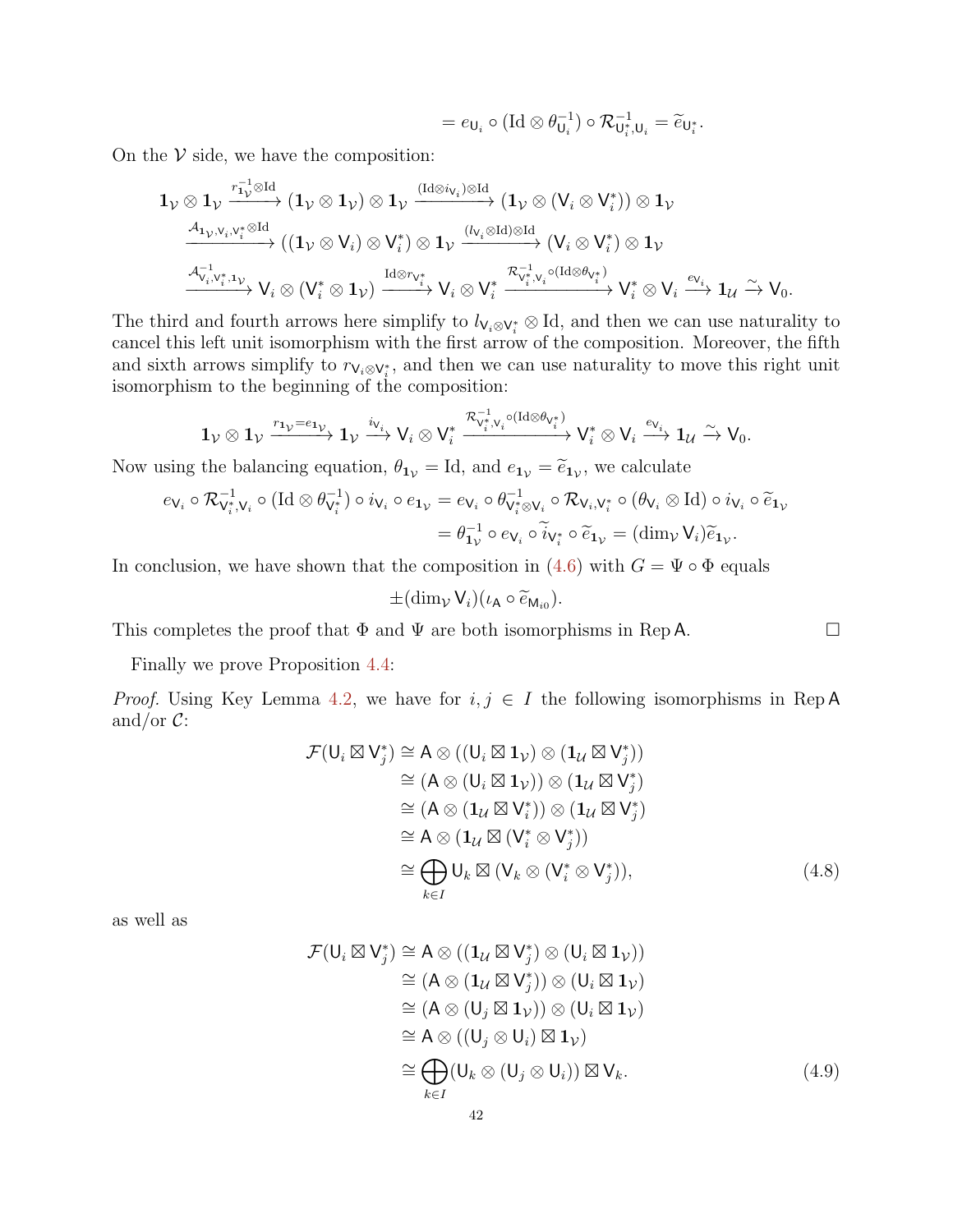The first sequence of isomorphisms shows that  $\mathcal{F}(\mathsf{U}_i \boxtimes \mathsf{V}_j^*)$  is an object of  $(\mathcal{U}_A \boxtimes \mathcal{V})_{\oplus}$ , and then taking  $k = 0$  in the second sequence of isomorphisms shows that  $\mathcal{F}(\mathsf{U}_i \boxtimes \mathsf{V}_j^*)$  contains  $(U_j \otimes U_i) \boxtimes \mathbf{1}_\mathcal{V}$  as a subobject. This means  $(U_j \otimes U_i) \boxtimes \mathbf{1}_\mathcal{V}$  is an object of  $\mathcal{U}_A \boxtimes \mathcal{V}$ , that is,  $\mathsf{U}_j \otimes \mathsf{U}_i$  is an object of  $\mathcal{U}_\mathsf{A}$  for all  $i, j \in I$ . This shows that  $\mathcal{U}_\mathsf{A}$  is a tensor subcategory of  $\mathcal{U}$ . Lemma [4.6](#page-32-1) then shows that  $U_A$  is closed under duals, and hence is a ribbon subcategory of  $\mathcal{U}.$ 

Now we examine the summand of  $\mathcal{F}(\mathsf{U}_i \boxtimes \mathsf{V}_j^*)$  corresponding to  $\mathbf{1}_{\mathcal{U}}$ . On the one hand, [\(4.8\)](#page-41-0) shows this is  $1_{\mathcal{U}} \boxtimes (V_i^* \otimes V_j^*)$ . On the other hand, [\(4.9\)](#page-41-1) combined with semisimplicity of  $\mathcal{U}$ implies it is isomorphic to  $\mathbf{1}_\mathcal{U} \boxtimes \bigoplus$ k∈I  $N_{j,i}^{k^*} \mathsf{V}_k$ , where  $N_{j,i}^{k^*}$  is the multiplicity of  $\mathsf{U}_k^*$  in  $\mathsf{U}_j \otimes \mathsf{U}_i$ . In other words, we have

$$
\mathsf{V}^*_i \otimes \mathsf{V}^*_j \cong \bigoplus_{k \in I} N^{k^*}_{j,i} \, \mathsf{V}_k
$$

in  $\mathcal V$ , or equivalently

<span id="page-42-2"></span>
$$
\mathsf{V}_{j} \otimes \mathsf{V}_{i} \cong \bigoplus_{k \in I} N_{j,i}^{k^{*}} \mathsf{V}_{k'}.
$$
\n(4.10)

This shows that  $V_A$  is closed under tensor products (and also duals by Lemma [4.6\)](#page-32-1) and thus is a ribbon subcategory of  $\mathcal V$ .

Now to show that  $V_A$  is semisimple with the  $V_i$  as distinct simple objects, we need to show that dim Hom<sub>V</sub>  $(V_i, V_j) = \delta_{i,j}$  for  $i, j \in I$ . For this, we calculate

$$
\dim \operatorname{Hom}_{\mathcal{V}}\left(V_{i}, V_{j}\right) = \dim \operatorname{Hom}_{\mathcal{V}}\left(\mathbf{1}_{\mathcal{V}} \otimes V_{i}, V_{j}\right) = \dim \operatorname{Hom}_{\mathcal{V}}\left(\mathbf{1}_{\mathcal{V}}, V_{j} \otimes V_{i'}\right)
$$
\n
$$
= \sum_{k \in I} N_{j,i'}^{k^{*}} \dim \operatorname{Hom}_{\mathcal{V}}\left(\mathbf{1}_{\mathcal{V}}, V_{k'}\right) = N_{j,i'}^{0} = \delta_{i,j},
$$

using properties of duals, equation [\(4.10\)](#page-42-2), the fact that  $1_U$  and  $1_V$  form a dual pair in A, and the simplicity and mutual inequivalence of the  $U_i$ . .

**Remark 4.9.** The above proof only shows that the  $V_i$  are simple in  $V_A$ , not that they are necessarily simple in the possibly larger category  $V$ . For example, it is conceivable that some  $V_i$  admits a non-trivial simple quotient  $V_i/\tilde{V}$ , provided that  $V_i/\tilde{V}$  does not occur as a submodule of any other  $V_j$ .

## 5. From tensor categories to vertex operator algebras

<span id="page-42-0"></span>Here we interpret the categorical theorems of the previous sections as theorems for vertex operator algebras.

<span id="page-42-1"></span>5.1. Vertex tensor categories. Here to establish notation and terminology, we recall some features and structures in the notion of vertex tensor category as formulated and developed in [\[HL1\]](#page-56-9), [\[HL2\]](#page-56-10)-[\[HL4\]](#page-56-11), [\[Hu1\]](#page-55-23), [\[HLZ1\]](#page-56-1)-[\[HLZ8\]](#page-56-2); see also the exposition in [\[CKM,](#page-55-7) Section 3.1]. In contrast to the preceding sections, here we will need to use the symbol ⊗ exclusively for vector space tensor products (over  $\mathbb{C}$ ).

We use the definitions of vertex operator algebra and module for a vertex operator algebra from  $[LL]$ , except that we typically allow the Virasoro operator  $L(0)$  to act non-semisimply on a module. Such modules are called grading-restricted generalized modules in [\[HLZ1\]](#page-56-1). To be more specific, a grading-restricted generalized module X has a C-grading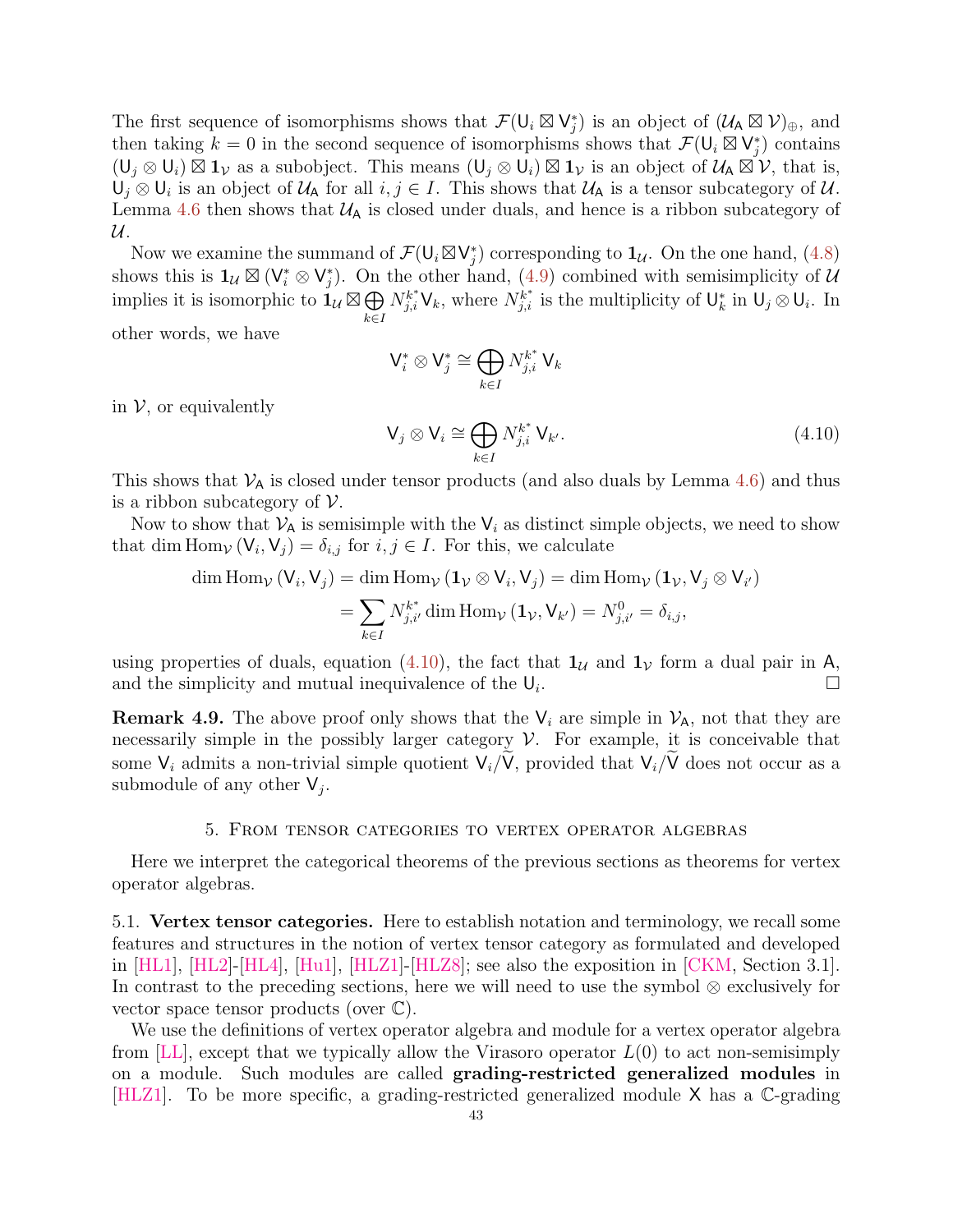$X = \bigoplus_{h \in \mathbb{C}} X_{[h]}$ , where  $X_{[h]}$  is the generalized  $L(0)$ -eigenspace with generalized eigenvalue h, satisfying the two grading restriction conditions:

- (1) Each  $X_{[h]}$  is finite-dimensional.
- (2) For any  $h \in \mathbb{C}$ ,  $\mathsf{X}_{[h-n]} = 0$  for  $n \in \mathbb{N}$  sufficiently large.

The (vector space) tensor product of two vertex operator algebras U and V is a vertex operator algebra [\[FHL\]](#page-55-3), and if X and Y are grading-restricted, generalized U- and V-modules, respectively, then  $X \otimes Y$  is a generalized  $U \otimes V$ -module with

$$
(\mathsf{X} \otimes \mathsf{Y})_{[h]} = \bigoplus_{h_{\mathsf{U}}+h_{\mathsf{V}}=h} \mathsf{X}_{[h_{\mathsf{U}}]} \otimes \mathsf{Y}_{[h_{\mathsf{V}}]}.
$$

The module  $X \otimes Y$  will also satisfy the grading-restriction conditions if at least one of X and Y is strongly grading-restricted in the sense that there are finitely many cosets  $\{h_i + \mathbb{Z}\}\$ in  $\mathbb{C}/\mathbb{Z}$  such that  $X_{[h]} \neq 0$  (or  $Y_{[h]} \neq 0$ ) only if  $h \in h_i + \mathbb{Z}$  for some i. From now on, we will refer to such strongly grading-restricted, generalized modules simply as modules.

A key feature of the tensor product theory of modules for a vertex operator algebra is a tensor product for each conformal equivalence class of spheres with two positively oriented punctures, one negatively oriented puncture, and local coordinates at the punctures. But to obtain braided tensor categories of vertex operator algebra modules, it is sufficient (see for instance [\[HLZ8\]](#page-56-2)) to focus on  $P(z)$ -tensor products, where  $P(z)$  is the sphere with positively-oriented punctures at 0 and  $z \in \mathbb{C}^{\times}$ , a negatively-oriented puncture at  $\infty$ , and local coordinates  $w \mapsto w$ ,  $w \mapsto w - z$ ,  $w \mapsto 1/w$ , respectively. Therefore, we shall here abuse terminology and use the term "vertex tensor category structure" to refer only to the tensor product functors and natural isomorphisms corresponding to the spheres  $P(z)$  for  $z \in \mathbb{C}^{\times}$ .

Given a vertex operator algebra V and a category C of V-modules, the  $P(z)$ -tensor product of modules in C is defined in terms of  $P(z)$ -intertwining maps. By [\[HLZ3,](#page-56-12) Proposition 4.8], these are precisely maps of the form  $\mathcal{Y}(\cdot, z)$ , where

$$
\mathcal{Y}: \mathsf{X}_1 \otimes \mathsf{X}_2 \to \mathsf{X}_3[\log x] \{x\}
$$

is a (logarithmic) intertwining operator of type  $\begin{pmatrix} x_3 \\ x_1 \end{pmatrix}$  $\mathsf{X}_{\mathsf{X}_1 \mathsf{X}_2}^{\mathsf{X}_3}$  for modules  $\mathsf{X}_1, \mathsf{X}_2, \mathsf{X}_3$  in  $\mathcal C$  and the formal variable x is specialized to  $z \in \mathbb{C}^\times$  using a choice of branch of logarithm. The range of a  $P(z)$ -intertwining map is the **algebraic completion**  $\overline{X_3}$ , defined as the direct product (rather than direct sum) of the homogeneous graded subspaces of the module  $X_3$ .

The  $P(z)$ -tensor product of two modules  $X_1, X_2$  in C is defined to be a representing object for the functor  $V[P(z)]^{\bullet}_{X_1,X_2}: \mathcal{C} \to \mathcal{V}ec_{\mathbb{C}}$ , where for a module X in  $\mathcal{C}, V[P(z)]^{\mathsf{X}}_{X_1,X_2}$  is the space of  $P(z)$ -intertwining maps of type  $\begin{pmatrix} x \\ y \end{pmatrix}$  $\mathbf{x}_{1}^{\mathbf{x}}$ ). That is, there are natural isomorphisms

$$
\mathcal{V}[P(z)]_{X_1,X_2}^{\mathsf{X}} \xrightarrow{\sim} \mathrm{Hom}_{\mathcal{C}}(X_1 \boxtimes_{P(z)} X_2, \mathsf{X}).
$$

for all objects X in C. In particular, there is a distinguished  $P(z)$ -intertwining map  $\cdot \boxtimes_{P(z)} \cdot$ of type  $\left(\begin{smallmatrix} \mathsf{X}_1 \boxtimes_{P(z)} \mathsf{X}_2 \\ \mathsf{Y}_1 & \mathsf{Y}_2 \end{smallmatrix}\right)$  $(X_{X_1 X_2} | X_1)$  (corresponding to  $\mathrm{Id}_{X_1 \boxtimes_{P(z)} X_2}$ ) such that if  $\mathcal Y$  is any intertwining operator of type  $\binom{x}{x}$  $\mathbf{X}_{1} \mathbf{X}_{2}$  for some V-module X in C, then there is a unique V-module homomorphism  $\eta_{\mathcal{Y}} : X_1 \boxtimes_{P(z)} X_2 \rightarrow X$  such that

$$
\overline{\eta_{\mathcal{Y}}}(w_1 \boxtimes_{P(z)} w_2) = \mathcal{Y}(w_1, z)w_2
$$

for  $w_1 \in X_1$ ,  $w_2 \in X_2$ , where  $\overline{\eta y}$  is the natural extension of  $\eta y$  to the algebraic completions of  $X_1 \boxtimes_{P(z)} X_2$  and X.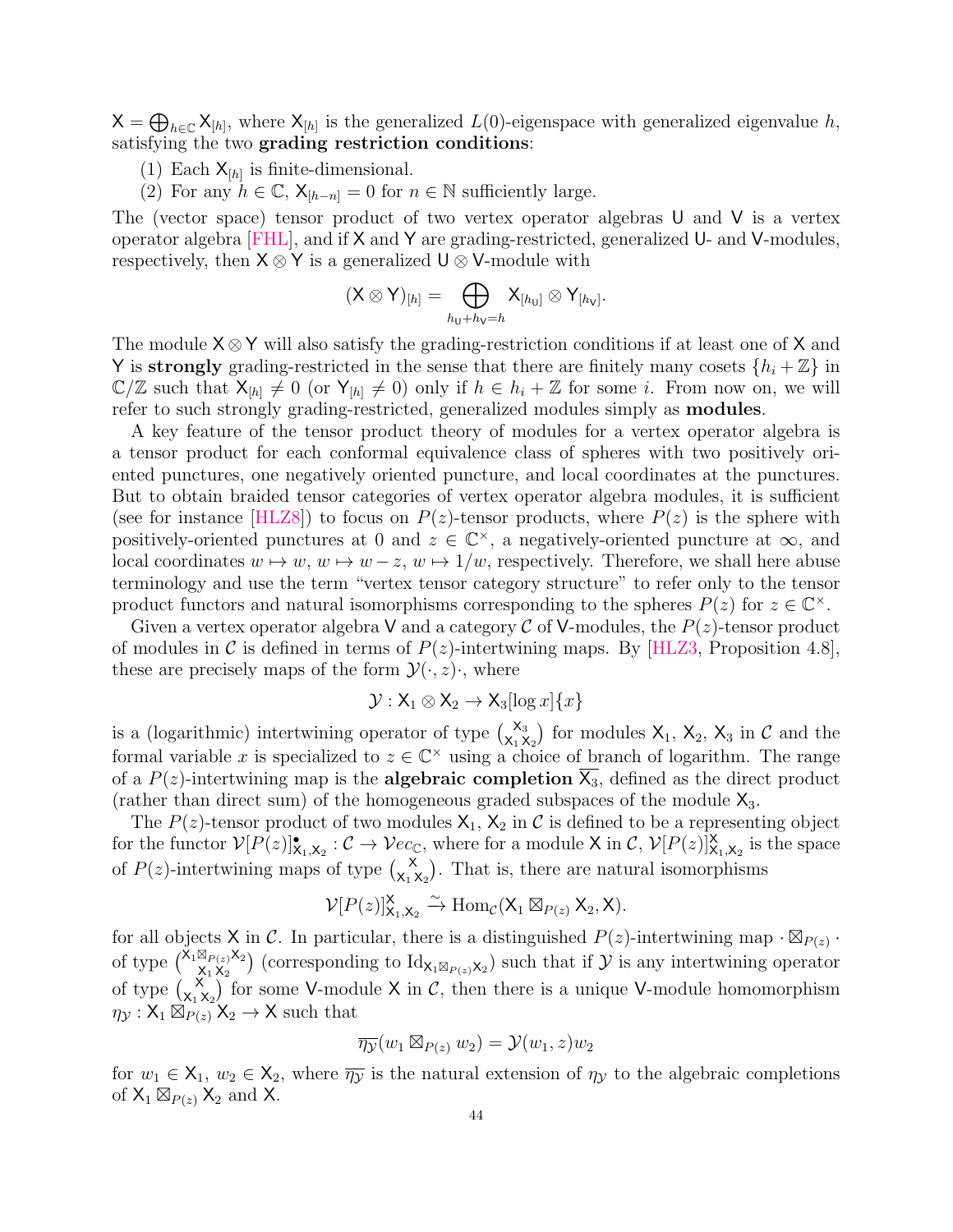In addition to the  $P(z)$ -tensor product functors on the category C of V-modules, vertex tensor category structure on  $\mathcal C$  includes the following natural isomorphisms:

- (1) For continuous paths  $\gamma$  in  $\mathbb{C}^{\times}$  beginning at  $z_1$  and ending at  $z_2$ , **parallel transport**  $\text{\tt isomorphisms} \ T_{\gamma;\mathsf X_1,\mathsf X_2}: \mathsf X_1 \boxtimes_{P(z_1)} \mathsf X_2 \to \mathsf X_1 \boxtimes_{P(z_2)} \mathsf X_2.$
- (2) For  $z \in \mathbb{C}^{\times}$ ,  $P(z)$ -unit isomorphisms  $l_{P(z),X} : V \boxtimes_{P(z)} X \to X$  and  $r_{P(z),X} : X \boxtimes_{P(z)}$  $V \rightarrow X$ .
- (3) For  $z_1, z_2 \in \mathbb{C}^\times$  satisfying  $|z_1| > |z_2| > |z_1 z_2| > 0$ ,  $P(z_1, z_2)$ -associativity isomorphisms

$$
\mathcal{A}_{P(z_1,z_2);X_1,X_2,X_3}:X_1\boxtimes_{P(z_1)}(X_2\boxtimes_{P(z_2)}X_3)\to (X_1\boxtimes_{P(z_1-z_2)}X_2)\boxtimes_{P(z_2)}X_3.
$$

(4) For  $z \in \mathbb{C}^{\times}$ ,  $P(z)$ -braiding isomorphisms  $\mathcal{R}_{P(z);X_1,X_2}: X_1 \boxtimes_{P(z)} X_2 \to X_2 \boxtimes_{P(-z)} X_1$ .

**Remark 5.1.** The sphere  $P(z_1, z_2)$  in the associativity isomorphisms has three positively oriented punctures at 0,  $z_1$ ,  $z_2$  and one negatively oriented puncture at  $\infty$ . It can be obtained either by sewing together  $P(z_1)$  and  $P(z_2)$  spheres at the punctures 0 and  $\infty$ , respectively, provided  $|z_1| > |z_2|$ , or by sewing together  $P(z_1 - z_2)$  and  $P(z_2)$  spheres at the punctures  $\infty$ and  $z_2$ , respectively, provided  $|z_2| > |z_1 - z_2|$ . Thus the natural associativity isomorphisms in a vertex tensor category reflect the fact that these two sewing procedures yield conformally equivalent spheres with punctures and local coordinates.

For conditions on  $\mathcal C$  guaranteeing the existence of these isomorphisms and details of their construction, see [\[HLZ1\]](#page-56-1)-[\[HLZ8\]](#page-56-2); see also the expository article [\[HL5\]](#page-56-13) and [\[CKM,](#page-55-7) Section 3.1]. In order to obtain a braided tensor category structure from the vertex tensor category structure, one selects a particular tensor product functor, typically  $\mathbb{Z}_{P(1)}$  which we shall denote simply by  $\boxtimes$  (it will be clear from the context when  $\boxtimes$  denotes a Deligne product category and when  $\boxtimes$  denotes a  $P(1)$ -tensor product). To obtain associativity and braiding isomorphisms for the single  $P(1)$ -tensor product, one needs to modify  $P(1)$ -braiding and  $P(z_1, z_2)$ -associativity isomorphisms using parallel transport. For details, see [\[HLZ8\]](#page-56-2).

In general, it is difficult to show that a vertex tensor category  $\mathcal C$  is rigid, but it will frequently have a contragredient functor. Given a V-module  $X = \bigoplus_{h \in \mathbb{C}} X_{[h]}$ , the graded dual vector space  $X' = \bigoplus_{h \in \mathbb{C}} X_{[h]}^*$  admits a V-module structure called the **contragredient** module [\[FHL\]](#page-55-3). If V is self-contragredient, that is,  $V \cong V'$  as a V-module, then  $X \mapsto X'$ defines a contragredient functor. By  $[FHL, Proposition 5.3.2]$ , X' is simple if and only if X is, and we have natural isomorphisms

$$
\begin{aligned} \operatorname{Hom}_{\mathcal{C}}(X \boxtimes Y, V) &\cong \mathcal{V}[P(1)]_{X,Y}^V \cong \mathcal{V}[P(1)]_{X,V'}^{Y'}\\ &\cong \mathcal{V}[P(1)]_{X,V}^{Y'} \cong \operatorname{Hom}_{\mathcal{C}}(X \boxtimes V, Y') \cong \operatorname{Hom}_{\mathcal{C}}(X, Y') \end{aligned}
$$

given by the definition of the  $P(1)$ -tensor product, symmetries of intertwining operators (see for example [\[FHL,](#page-55-3) Proposition 5.5.2]), the isomorphism  $V \cong V'$ , and the right unit isomorphisms.

The twist on a braided tensor category of modules is given by  $e^{2\pi i L(0)}$ . In particular,  $\theta_{\mathsf{X}}$  is a scalar precisely when  $X$  is graded by a single coset of  $\mathbb{C}/\mathbb{Z}$ .

<span id="page-44-0"></span>5.2. Deligne products of vertex algebraic tensor categories. In this section, we show that under mild conditions, the Deligne product of braided tensor categories of modules for two vertex operator algebras is a braided tensor category of modules for the tensor product vertex operator algebra. Let U and V be vertex operator algebras, and let  $\mathcal{U}$  and  $\mathcal{V}$  be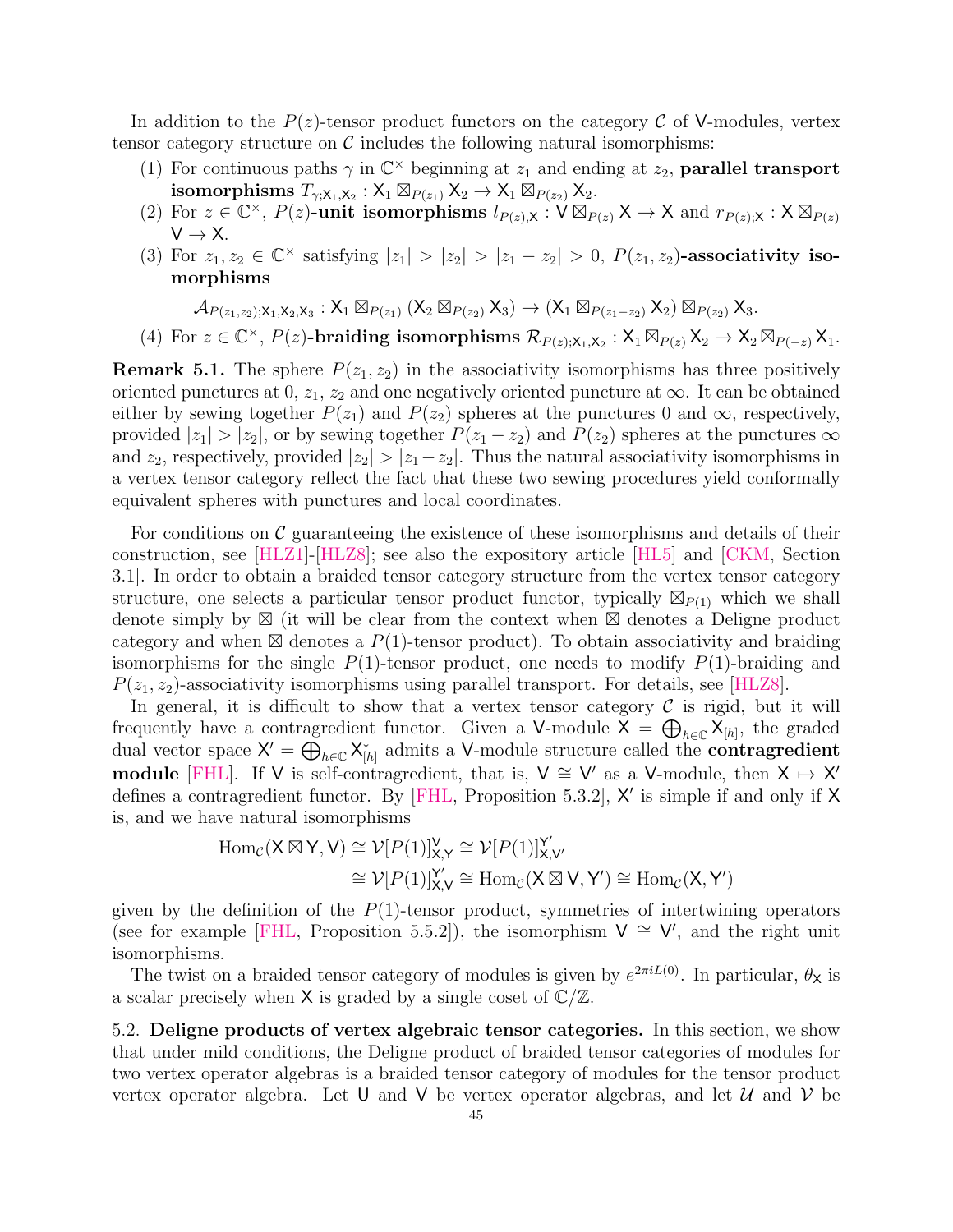module categories for U and V, respectively, that admit vertex tensor category structure. We first consider when we can obtain vertex tensor category structure on a suitable category of  $\mathsf{U} \otimes \mathsf{V}\text{-modules.}$ 

It is natural to consider the full subcategory  $\mathcal C$  of  $\mathsf{U} \otimes \mathsf{V}\text{-modules}$  whose objects are (isomorphic to) direct sums of modules  $X \otimes Y$  where X is a module in U and Y is a module in  $V$ . For the following theorem, we make fairly minimal assumptions on the vertex operator algebras U and V; for similar results along these lines see for instance [\[Lin,](#page-57-2) Lemma 2.16] and [\[CKLinR,](#page-55-24) Proposition 3.3].

<span id="page-45-0"></span>**Theorem 5.2.** If all fusion rules among modules in either  $U$  or  $V$  are finite, then the category C of  $\bigcup \otimes \bigvee$ -modules admits the vertex tensor category structure given in [\[HLZ1\]](#page-56-1)-[\[HLZ8\]](#page-56-2). Specifically, for modules  $\mathsf{U}_i$  in  $\mathcal{U}$  and  $\mathsf{V}_i$  in  $\mathcal{V}$ :

(1) For  $z \in \mathbb{C}^{\times}$ ,  $P(z)$ -tensor products in C are given by

$$
(\mathsf{U}_1 \otimes \mathsf{V}_1) \boxtimes_{P(z)} (\mathsf{U}_2 \otimes \mathsf{V}_2) = (\mathsf{U}_1 \boxtimes_{P(z)} \mathsf{U}_2) \otimes (\mathsf{V}_1 \boxtimes_{P(z)} \mathsf{V}_2),
$$

with tensor product  $P(z)$ -intertwining map

$$
\boxtimes_{P(z)} = \boxtimes_{P(z)} \otimes \boxtimes_{P(z)}.
$$

(2) For a continuous path  $\gamma$  in  $\mathbb{C}^{\times}$  beginning at  $z_1$  and ending at  $z_2$ , the parallel transport isomorphism is

$$
T_{\gamma;U_1\otimes V_1,U_2\otimes V_2}=T_{\gamma;U_1,U_2}\otimes T_{\gamma;V_1,V_2}.
$$

(3) For  $z \in \mathbb{C}^\times$ , the  $P(z)$ -unit isomorphisms are

$$
l_{P(z);U_i\otimes V_j}=l_{P(z);U_i}\otimes l_{P(z);V_j}
$$

and

$$
r_{P(z);\mathsf{U}_i\otimes\mathsf{V}_j}=r_{P(z);\mathsf{U}_i}\otimes r_{P(z);\mathsf{V}_j}.
$$

(4) For  $z_1, z_2 \in \mathbb{C}^\times$  such that  $|z_1| > |z_2| > |z_1 - z_2| > 0$ , the  $P(z_1, z_2)$ -associativity isomorphism is

.

$$
\mathcal{A}_{P(z_1,z_2); {\sf U}_1 \otimes {\sf V}_1, {\sf U}_2 \otimes {\sf V}_2, {\sf U}_3 \otimes {\sf V}_3} = \mathcal{A}_{P(z_1,z_2); {\sf U}_1, {\sf U}_2, {\sf U}_3} \otimes \mathcal{A}_{P(z_1,z_2); {\sf V}_1, {\sf V}_2, {\sf V}_3}
$$

(5) For  $z \in \mathbb{C}^{\times}$ , the  $P(z)$ -braiding isomorphism is

$$
\mathcal{R}_{P(z);\mathsf{U}_1\otimes \mathsf{V}_1,\mathsf{U}_2\otimes \mathsf{V}_2}=\mathcal{R}_{P(z);\mathsf{U}_1,\mathsf{U}_2}\otimes \mathcal{R}_{P(z);\mathsf{V}_1,\mathsf{V}_2}.
$$

Moreover, if one of the categories U or V is semisimple and the other is closed under submodules and quotients, the category  $\mathcal C$  is abelian and thus is a braided tensor category.

*Proof.* Since the parallel transport and  $P(z_1, z_2)$ -associativity isomorphisms in a vertex tensor category of modules for a vertex operator algebra are entirely characterized in terms of tensor product intertwining maps (see [\[HLZ8\]](#page-56-2) for details), the indicated formulas for these isomorphisms in C follow directly from the indicated identification of  $P(z)$ -tensor products and tensor product  $P(z)$ -intertwining maps in C. The formulas for the  $P(z)$ -unit isomorphisms and  $P(z)$ -braiding isomorphisms also follow from these identifications, together with the formulas  $Y_{U_i\otimes V_j} = Y_{U_i} \otimes Y_{V_j}$  (from the definition in [\[FHL,](#page-55-3) Section 4.6]) and  $e^{zL_{\text{U}\otimes \text{V}}(-1)} = e^{zL_{\text{U}}(-1)} \otimes e^{zL_{\text{V}}(-1)}$  (from the Leibniz formula). Moreover, all the isomorphisms indicated in the statement of the theorem are well defined; in particular, the convergence of compositions of intertwining maps in  $\mathcal C$  needed for the associativity isomorphisms follows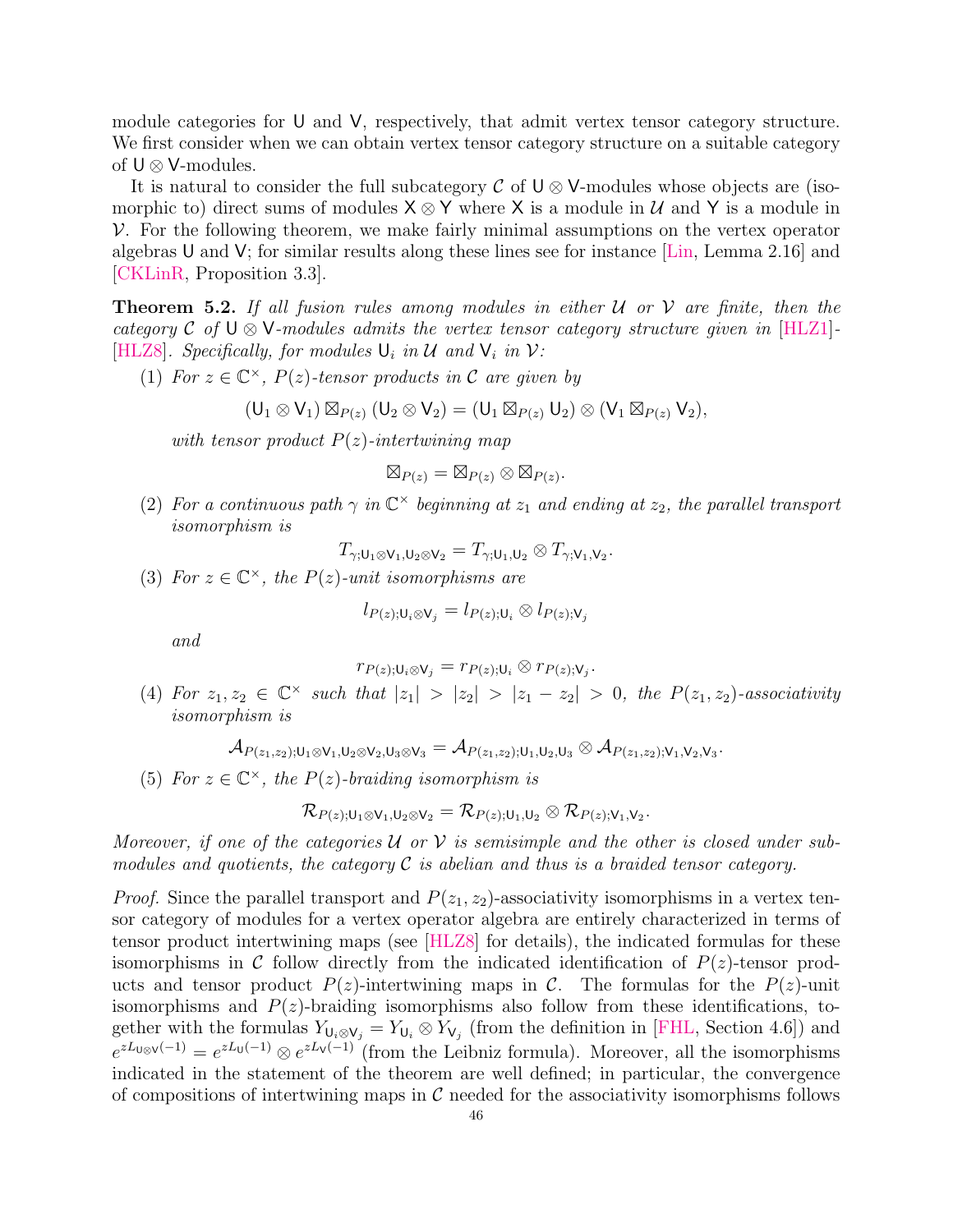from the convergence of intertwining maps in  $\mathcal U$  and  $\mathcal V$ . Moreover, all coherence properties needed for a vertex tensor category follow from the corresponding coherence properties satisfied in  $\mathcal U$  and  $\mathcal V$ .

To show that  $\mathcal C$  admits vertex tensor category structure, then, it remains to show that for modules  $U_1$ ,  $U_2$  in  $U$  and  $V_1$ ,  $V_2$  in  $V$ , the pair

$$
\big((U_1\boxtimes_{P(z)}U_2)\otimes(V_1\boxtimes_{P(z)}V_2),\boxtimes_{P(z)}\otimes\boxtimes_{P(z)}\big)
$$

indeed satisfies the the universal property of a  $P(z)$ -tensor product in C. For this, suppose X is any module in C and T is any  $P(z)$ -intertwining map of type  $\begin{pmatrix} x \\ y \end{pmatrix}$  $\mathcal{L}_{\mathsf{U}_1\otimes\mathsf{V}_1\mathsf{U}_2\otimes\mathsf{V}_2}$ . We may identify X with a (finite) direct sum  $X = \bigoplus_i U^{(i)} \otimes V^{(i)}$  where the  $U^{(i)}$  are modules in U and the  $V^{(i)}$  are modules in V. Under this identification, [\[ADL,](#page-54-8) Theorem 2.10] implies that the intertwining map  $\mathcal I$  may be identified with a (sum of) tensor products of intertwining maps: without loss of generality, we may assume that fusion rules in  $U$  are finite, so for any *i*,  $\{\mathcal{I}_{i,j}^{(1)}\}_{j=1}^{J_i}$  is a basis for the space of  $P(z)$ -intertwining maps of type  $\begin{pmatrix} 0^{(i)} \\ 0, 0 \end{pmatrix}$  $\bigcup_{\mathsf{U}_1\mathsf{U}_2}^{\mathsf{U}^{(i)}}$ . Then

$$
\mathcal{I} = \sum_i \sum_{j=1}^{J_i} \mathcal{I}_{i,j}^{(1)} \otimes \mathcal{I}_{i,j}^{(2)},
$$

where each  $\mathcal{I}_{i,j}^{(2)}$  is a  $P(z)$ -intertwining map of type  $\binom{V^{(i)}}{V_i V}$  $\frac{V^{(i)}}{V_1 V_2}$ .

Now the universal property of  $P(z)$ -tensor products in  $U$  and  $V$  imply that there are unique U-module homomorphisms

$$
\eta^{(1)}_{i,j}: \mathsf{U}_1\boxtimes_{P(z)}\mathsf{U}_2\rightarrow \mathsf{U}^{(i)}
$$

such that  $\mathcal{I}_{i,j}^{(1)} = \eta_{i,j}^{(1)} \circ \boxtimes_{P(z)},$  and there are unique V-module homomorphisms

$$
\eta_{i,j}^{(2)}: \mathsf{V}_1 \boxtimes_{P(z)} \mathsf{V}_2 \to \mathsf{V}^{(i)}
$$

such that  $\mathcal{I}_{i,j}^{(2)} = \eta_{i,j}^{(2)} \circ \boxtimes_{P(z)}$ . Then the U⊗V-module homomorphism  $\eta = \sum_{i} \sum_{j=1}^{J_i} \eta_{i,j}^{(1)} \otimes \eta_{i,j}^{(2)}$ i,j satisfies  $\mathcal{I} = \overline{\eta} \circ (\overline{\boxtimes}_{P(z)} \otimes \overline{\boxtimes}_{P(z)})$ .

To show that  $\eta$  is the unique U⊗V-module homomorphism with this property, it suffices to show that  $\mathbb{Z}_{P(z)} \otimes \mathbb{Z}_{P(z)}$  is a surjective intertwining map in the sense that the  $\mathsf{U} \otimes \mathsf{V}\text{-module}$  $(U_1 \boxtimes_{P(z)} U_2) \otimes (V_1 \boxtimes_{P(z)} V_2)$  is generated by projections to the conformal weight spaces of the form  $\pi_h((u_1 \boxtimes_{P(z)} u_2) \otimes (w_1 \boxtimes_{P(z)} w_2))$  for  $h \in \mathbb{C}$ ,  $u_1 \in \mathsf{U}_1$ ,  $u_2 \in \mathsf{U}_2$ ,  $v_1 \in \mathsf{V}_1$ , and  $v_2 \in \mathsf{V}_2$ . In fact,

$$
\pi_h((u_1 \boxtimes_{P(z)} u_2) \otimes (v_1 \boxtimes_{P(z)} v_2)) = \sum_{h_0 + h_1 = h} \pi_{h_0}(u_1 \boxtimes_{P(z)} u_2) \otimes \pi_{h_1}(v_1 \boxtimes_{P(z)} v_2),
$$

where the sum is finite. Since the U⊗V-module generated by such projections is stable under  $L_0(0)$  (and under  $L_v(0)$ ), this submodule contains each  $\pi_{h_v}(u_1 \boxtimes_{P(z)} u_2) \otimes \pi_{h_v}(w_1 \boxtimes_{P(z)} w_2)$ for  $h_U, h_V \in \mathbb{C}$ . Such vectors span  $(U_1 \boxtimes_{P(z)} U_2) \otimes (V_1 \boxtimes_{P(z)} V_2)$  by [\[HLZ3,](#page-56-12) Proposition 4.23], proving the desired the result. This completes the proof that  $\mathcal C$  admits the indicated vertex tensor category structure.

Now to show that C is abelian, we may assume that U is semisimple and that V is closed under submodules and quotients. Since  $\mathcal C$  by definition includes direct sums, we just need to show that every  $\bigcup \otimes \mathsf{V}\text{-module homomorphism between modules in } \mathcal{C}$  has kernel and cokernel in C. For this, it is sufficient to show that C is closed under submodules and quotients.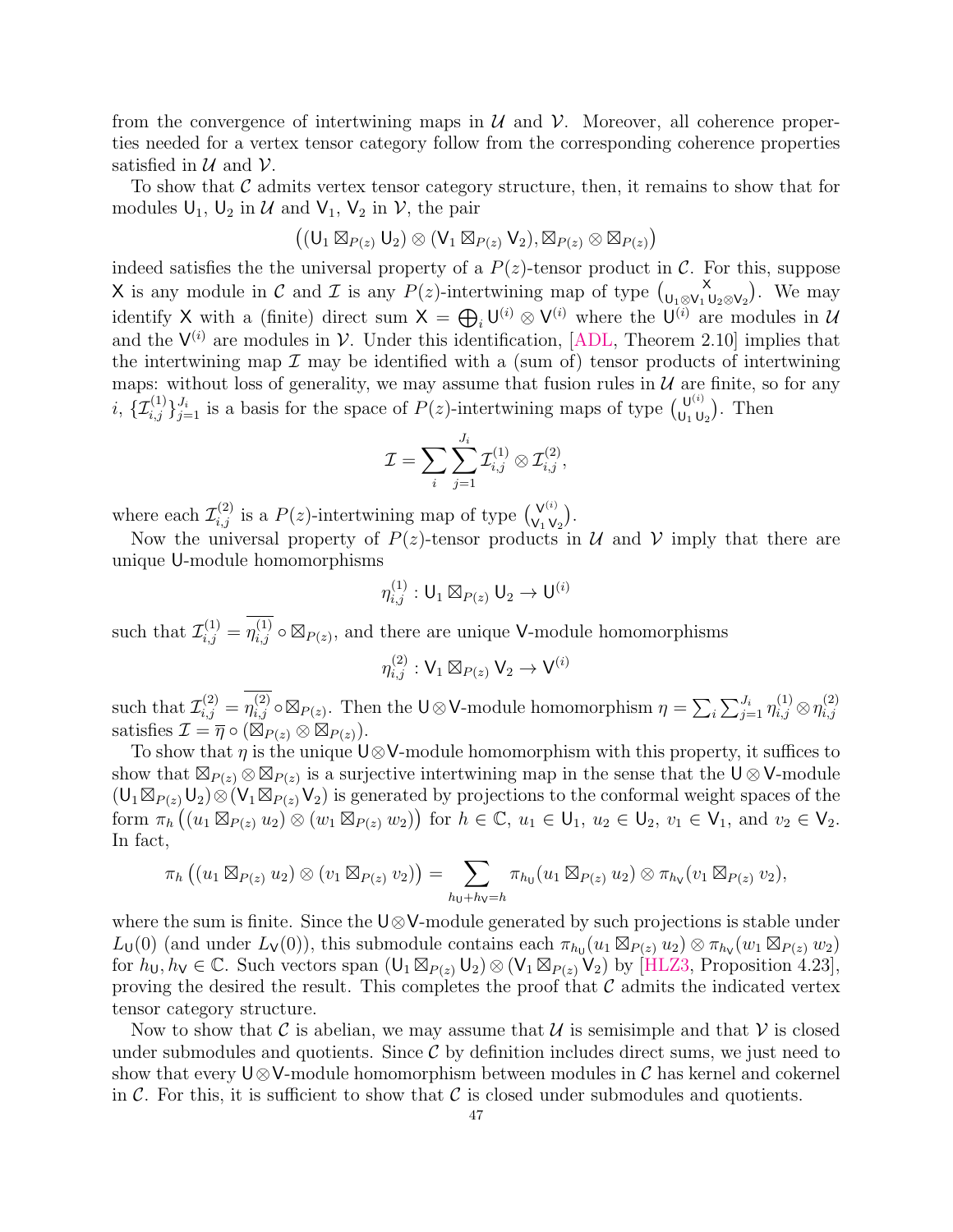First, we note that by definition of  $\mathcal C$  and semisimplicity of  $\mathcal U$ , every module in  $\mathcal C$  is completely reducible as a weak U-module, and every weak U-submodule of a module in  $\mathcal C$  is also completely reducible. Specifically, if X is a module in C, then  $\mathsf{X} \cong \bigoplus_i \mathsf{U}^{(i)} \otimes \mathsf{V}^{(i)}$  where the  $\mathsf{U}^{(i)}$  are distinct irreducible U-modules in U and the  $\mathsf{V}^{(i)}$  are V-modules in V. Then if  $X \subseteq X$  is a weak U-submodule.

$$
\widetilde{\mathsf{X}} \cong \bigoplus_i \mathsf{U}^{(i)} \otimes \widetilde{\mathsf{V}}^{(i)},
$$

where the  $V^{(i)} \subseteq V^{(i)}$  are subspaces (possibly equal to zero). If X is additionally a  $U \otimes V$ submodule, then the  $\widetilde{V}^{(i)}$  are V-submodules of  $V^{(i)}$ . Since V is closed under submodules, it follows that the  $\widetilde{V}^{(i)}$  are modules in V and  $\widetilde{X}$  is a module in C. Similarly, any quotient  $X/\widetilde{X}$ where X is a module in C and  $\widetilde{X}$  is an  $U \otimes V$ -submodule is isomorphic to

$$
\mathsf{X}/\widetilde{\mathsf{X}} \cong \bigoplus_i \mathsf{U}^{(i)} \otimes \left(\mathsf{V}^{(i)}/\widetilde{\mathsf{V}}^{(i)}\right),
$$

where the  $\mathsf{U}^{(i)}$  are distinct irreducible U-modules in U, the  $\mathsf{V}^{(i)}$  are V-modules in V, and the  $\widetilde{\mathsf{V}}^{(i)}$  are V-submodules. Since V is closed under quotients,  $\mathsf{X}/\widetilde{\mathsf{X}}$  is a module in C.

<span id="page-47-0"></span>**Remark 5.3.** Because the braided tensor category structure on  $\mathcal{C}$  derives from the vertex tensor category structure, we have the following identifications of structure isomorphisms in the braided tensor category structure:

(1) The unit isomorphisms are

$$
l_{\mathsf{U}_i\otimes\mathsf{V}_j}=l_{\mathsf{U}_i}\otimes l_{\mathsf{V}_j}
$$

and

$$
r_{\mathsf{U}_i\otimes\mathsf{V}_j}=r_{\mathsf{U}_i}\otimes r_{\mathsf{V}_j}.
$$

(2) The associativity isomorphisms are

$$
\mathcal{A}_{U_1\otimes V_1,U_2\otimes V_2,U_3\otimes V_3}=\mathcal{A}_{U_1,U_2,U_3}\otimes \mathcal{A}_{V_1,V_2,V_3}.
$$

(3) The braiding isomorphisms are

$$
\mathcal{R}_{U_1\otimes V_1,U_2\otimes V_2}=\mathcal{R}_{U_1,U_2}\otimes \mathcal{R}_{V_1,V_2}.
$$

**Remark 5.4.** The identification of structure isomorphisms in  $\mathcal{C}$  with tensor products of structure isomorphisms in  $\mathcal U$  and  $\mathcal V$  do not follow simply from the existence of an isomorphism

$$
(U_1 \otimes V_1) \boxtimes_{P(z)} (U_2 \otimes V_2) \cong (U_1 \boxtimes_{P(z)} U_2) \otimes (V_1 \boxtimes_{P(z)} V_2),
$$

but also from the identification

$$
\boxtimes_{P(z)} = \boxtimes_{P(z)} \otimes \boxtimes_{P(z)}
$$

under this isomorphism.

Now we can show that  $\mathcal C$  is actually the Deligne product of  $\mathcal U$  and  $\mathcal V$ :

<span id="page-47-1"></span>**Theorem 5.5.** Suppose U and V are locally finite abelian categories, one of U and V is semisimple, and the other is closed under submodules and quotients. Then C is braided tensor equivalent to the Deligne product category  $\mathcal{U} \boxtimes \mathcal{V}$ .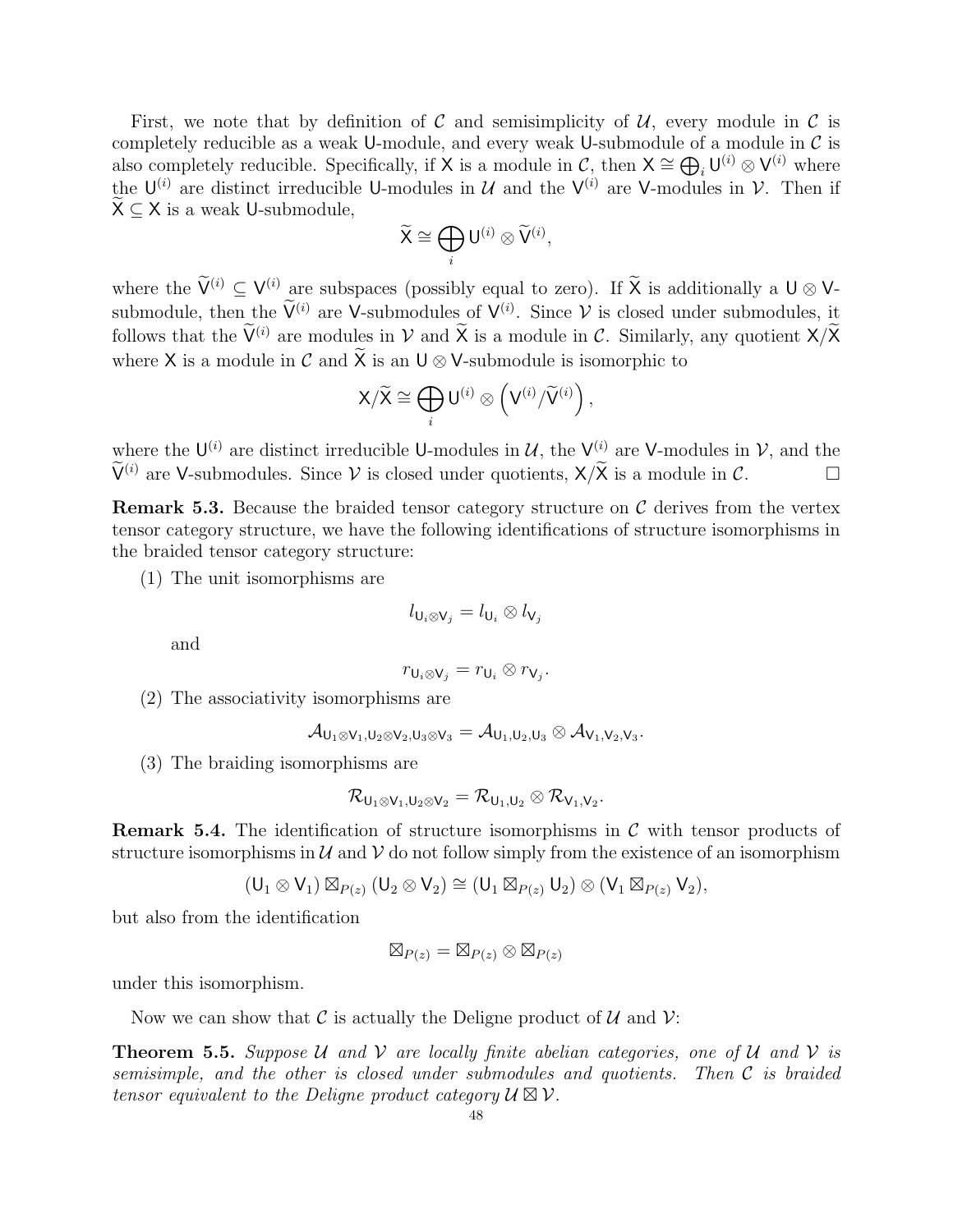*Proof.* The functor  $U \times V \to C$  given by  $(X, Y) \mapsto X \otimes Y$  on objects and  $(f, g) \mapsto f \otimes g$  on morphisms is right exact in both variables, so there is a unique functor

$$
\mathcal{F}:\mathcal{U}\boxtimes\mathcal{V}\to\mathcal{C}
$$

determined on objects by  $\mathcal{F}(X \boxtimes Y) = X \otimes Y$  and  $\mathcal{F}(f \boxtimes g) = f \otimes g$  on morphisms.

Conversely, we may assume that U is semisimple and define a functor  $\mathcal{G}: \mathcal{C} \to \mathcal{U} \boxtimes \mathcal{V}$ on objects by  $G(X \otimes Y) = X \boxtimes Y$  for a simple object X in U and any object Y in V. For morphisms, we observe that if  $X_1$  and  $X_2$  are simple in U, then every morphism in

$$
\operatorname{Hom}_{\mathcal{C}}(X_1\otimes Y_1,X_2\otimes Y_2)
$$

can be written as  $f \otimes g$  where  $f : X_1 \to X_2$  is fixed (and is either an isomorphism or 0) and  $g: Y_1 \to Y_2$  is some V-module homomorphism. Thus we can define G on morphisms by  $\mathcal{G}(f \otimes g) = f \boxtimes g$  for such f and g.

Now,  $\mathcal{F} \circ \mathcal{G}$  is naturally isomorphic to Id<sub>C</sub> because it is an additive functor that equals the identity on indecomposable objects of C. For the other direction, the functor  $\mathcal{G} \circ \mathcal{F} \circ \boxtimes$ :  $\mathcal{U} \times \mathcal{V} \to \mathcal{U} \boxtimes \mathcal{V}$  is right exact in both variables and sends  $(X, Y)$  to  $X \boxtimes Y$  when X is a simple module in U. Since the universal property of  $U \boxtimes V$  implies that the identity is the only endofunctor of  $\mathcal{U} \boxtimes \mathcal{V}$  with this property (up to natural isomorphism), we have  $\mathcal{G} \circ \mathcal{F} \cong \mathrm{Id}_{\mathcal{U} \boxtimes \mathcal{V}}$ .

Now because  $U$  and  $V$  are locally finite, spaces of intertwining operators are finite di-mensional, so Theorem [5.2](#page-45-0) applies showing  $\mathcal C$  is an (abelian) braided tensor category. Then Remark [5.3](#page-47-0) shows that  $\mathcal F$  is compatible with the braided tensor category structures on  $\mathcal{U} \boxtimes \mathcal{V}$ and  $\mathcal{C}$ , and thus is an equivalence of braided tensor categories.

<span id="page-48-0"></span>5.3. Algebras in vertex tensor categories. The foundational theorem for algebras in braided tensor categories of modules for a vertex operator algebra is the following result of Huang, Kirillov, and Lepowsky:

<span id="page-48-2"></span>**Theorem 5.6.** [\[HKL,](#page-56-0) Theorem 3.2, Remark 3.3] Let C be a category of modules for a vertex operator algebra  $V$  that admits the vertex tensor category structure given in  $[HLZ1]$ - $[HLZ8]$ , and thus also the braided tensor category structure of [\[HLZ8\]](#page-56-2). Then the following two notions are equivalent:

- (1) A vertex operator algebra  $(A, Y_A, 1, \omega)$  in C (with the same vacuum and conformal vectors as V).
- (2) A commutative associative algebra  $(A, \mu_A, \iota_A)$  in C with injective unit and trivial twist:  $\theta_{\mathsf{A}} = \mathrm{Id}_{\mathsf{A}}.$

Since we are also concerned with algebras in  $\mathcal{C}_{\oplus}$ , or more particularly algebras in  $\mathcal{C}_{\oplus}^{fin}$  when  $\mathcal C$  is semisimple, we need the generalization of this theorem to such algebras. We note that the conformal weight gradings of objects  $A = \bigoplus_{s \in S} A_s$  will not necessarily satisfy grading restriction conditions, but such an object can still be a conformal vertex algebra in the sense of  $[HLZ1]$ .

<span id="page-48-1"></span>**Theorem 5.7.** Let C be a semisimple category of modules for a vertex operator algebra  $V$ that admits the vertex tensor category structure given in [\[HLZ1\]](#page-56-1)-[\[HLZ8\]](#page-56-2), and thus also the braided tensor category structure of [\[HLZ8\]](#page-56-2). Then the following two notions are equivalent:

- (1) A conformal vertex algebra  $(A, Y_A, 1, \omega)$  in  $C_{\oplus}^{fin}$  with the same vacuum and conformal vectors as V.
- (2) A commutative associative algebra  $(A, \mu_A, \iota_A)$  in  $\mathcal{C}_{\oplus}^{fin}$  with injective unit and  $\theta_A = \text{Id}_A$ .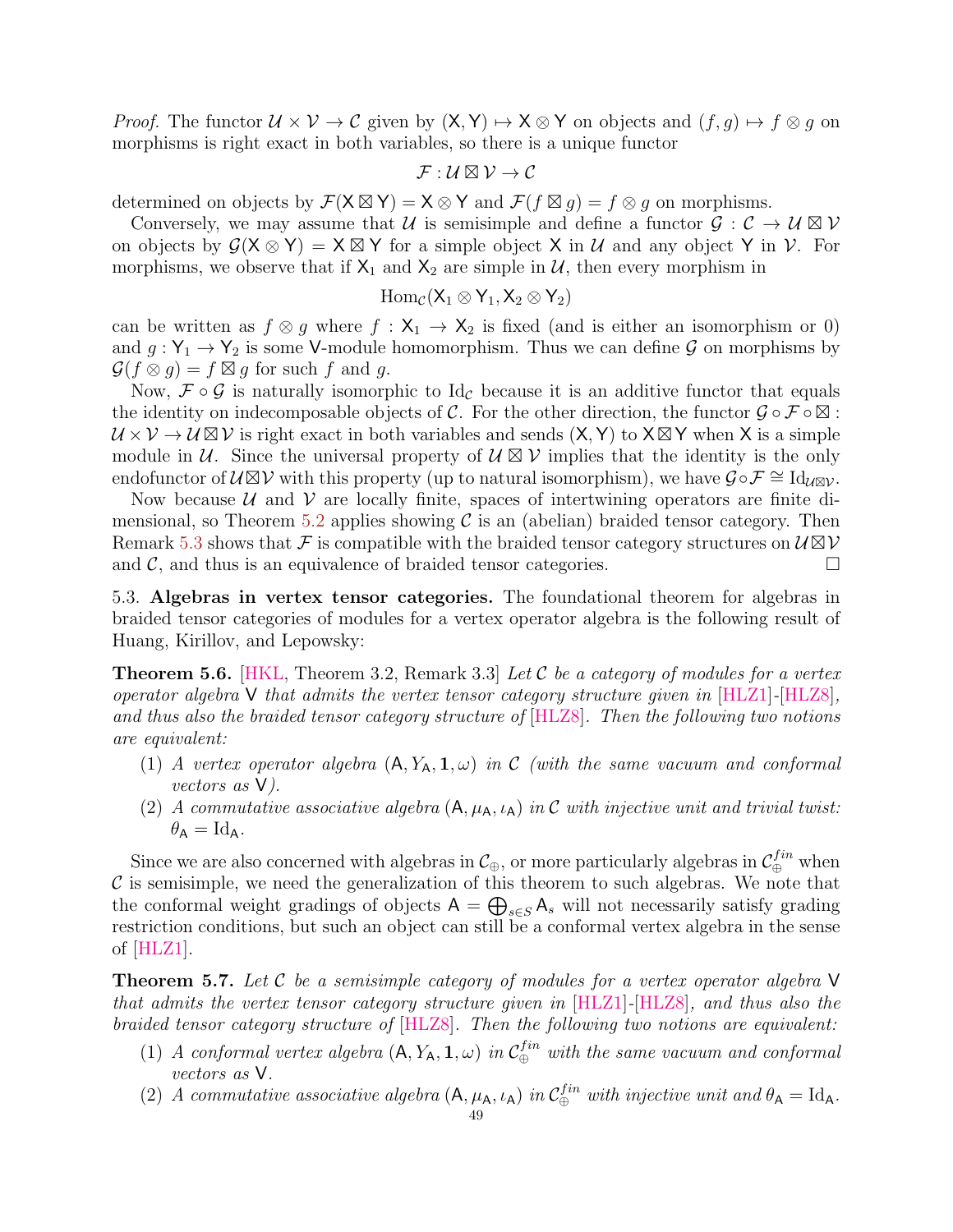Proof. Since the proof is the same as that of [\[HKL,](#page-56-0) Theorem 3.2] with minor changes, we only indicate how to obtain a vertex operator  $Y_A$  from an algebra multiplication  $\mu_A$ , and vice versa.

Given a commutative associative algebra  $A = \bigoplus_{s \in S} A_s$  with injective unit, trivial twist, and multiplication map

$$
\mu_{\mathsf{A}} = \{ (\mu_{\mathsf{A}})_{s_1, s_2, t} \}_{s_1, s_2, t \in S} \in \prod_{(s_1, s_2, t) \in S \times S \times S} \text{Hom}_{\mathcal{C}}(\mathsf{A}_{s_1} \boxtimes \mathsf{A}_{s_2}, \mathsf{A}_t),
$$

the vertex operator  $Y_A$  is defined to be unique the intertwining operator  $Y_A$  of (weak) Vmodules that satisfies

$$
Y_{\mathsf{A}}(a_1, 1)a_2 = \sum_{t \in S} \overline{(\mu_{\mathsf{A}})_{s_1, s_2, t}} (a_1 \boxtimes a_2)
$$

for  $a_1 \in A_{s_1}, a_2 \in A_{s_2}$ . The sum is well defined because  $\mu_A$  is a morphism in  $\mathcal{C}_{\oplus}$  and thus for fixed  $s_1, s_2 \in S$ ,  $(\mu_A)_{s_1, s_2,t} = 0$  for all but finitely many  $t \in S$ .

Conversely, given a conformal vertex algebra  $A = \bigoplus_{s \in S} A_s$  in  $\mathcal{C}_{\oplus}^{fin}$  with the same vacuum and conformal vector as V, we would like to define

$$
\mu_A \in \text{Hom}_{\mathcal{C}_{\oplus}}(A \boxtimes A, A) \subseteq \prod_{(s_1, s_2, t) \in S \times S \times S} \text{Hom}_{\mathcal{C}}(A_{s_1} \boxtimes A_{s_2}, A_t)
$$

to be the tuple  $\{(\mu_{\mathsf{A}})_{s_1,s_2,t}\}_{s_1,s_2,t\in S}$  where

$$
(\mu_{\mathsf{A}})_{s_1,s_2,t}:\mathsf{A}_{s_1}\boxtimes \mathsf{A}_{s_2}\to \mathsf{A}_t
$$

is the unique morphism such that

$$
\overline{(\mu_{\mathsf{A}})_{s_1,s_2,t}}(a_1 \boxtimes a_2) = \pi_t(Y_{\mathsf{A}}(a_1, 1)a_2)
$$

for  $a_1 \in A_{s_1}, a_2 \in A_{s_2}$ , where  $\pi_t$  is the canonical projection from  $\overline{A}$  to  $A_t$ . However, we need to show that for fixed  $s_1, s_2 \in S$ , we have  $(\mu_A)_{s_1, s_2,t} = 0$  for all but finitely many  $t \in S$ . In fact, this holds because A is an object of  $\mathcal{C}_{\oplus}^{fin}$ . For, if  $\pi_t \circ Y_{A}|_{A_{s_1} \otimes A_{s_2}} \neq 0$ , it is a non-zero intertwining operator of type  $\begin{pmatrix} A_t \\ A_t \end{pmatrix}$  $A_{s_1} A_{s_2}$ , and then  $\text{Hom}_{\mathcal{C}}(\mathsf{A}_{s_1} \boxtimes \mathsf{A}_{s_2}, \mathsf{A}_t) \neq 0$ . But since  $\mathsf{A}_{s_1} \boxtimes \mathsf{A}_{s_2}$ is a direct sum of finitely many simple objects in  $\mathcal C$  and because these finitely many simple objects can occur in only finitely many  $A_t$ , this space of homomorphisms is non-zero for only finitely many  $t$ .

**Remark 5.8.** We may replace the condition  $\theta_A = \text{Id}_A$  with  $\theta_A^2 = \text{Id}_A$  if we wish to allow 1  $\frac{1}{2}\mathbb{Z}$ -graded conformal vertex algebra extensions of V.

**Remark 5.9.** The conclusion of Theorem [5.7](#page-48-1) also applies when  $C = U \boxtimes V$  where U is semisimple and  $V$  is not, provided we restrict our attention to algebras of the form

$$
\mathsf{A}=\bigoplus_{i\in I}\mathsf{U}_i\otimes\mathsf{V}_i
$$

where  $\{U_i\}_{i\in I}$  is a set of simple modules in U containing any given simple module of U finitely many times.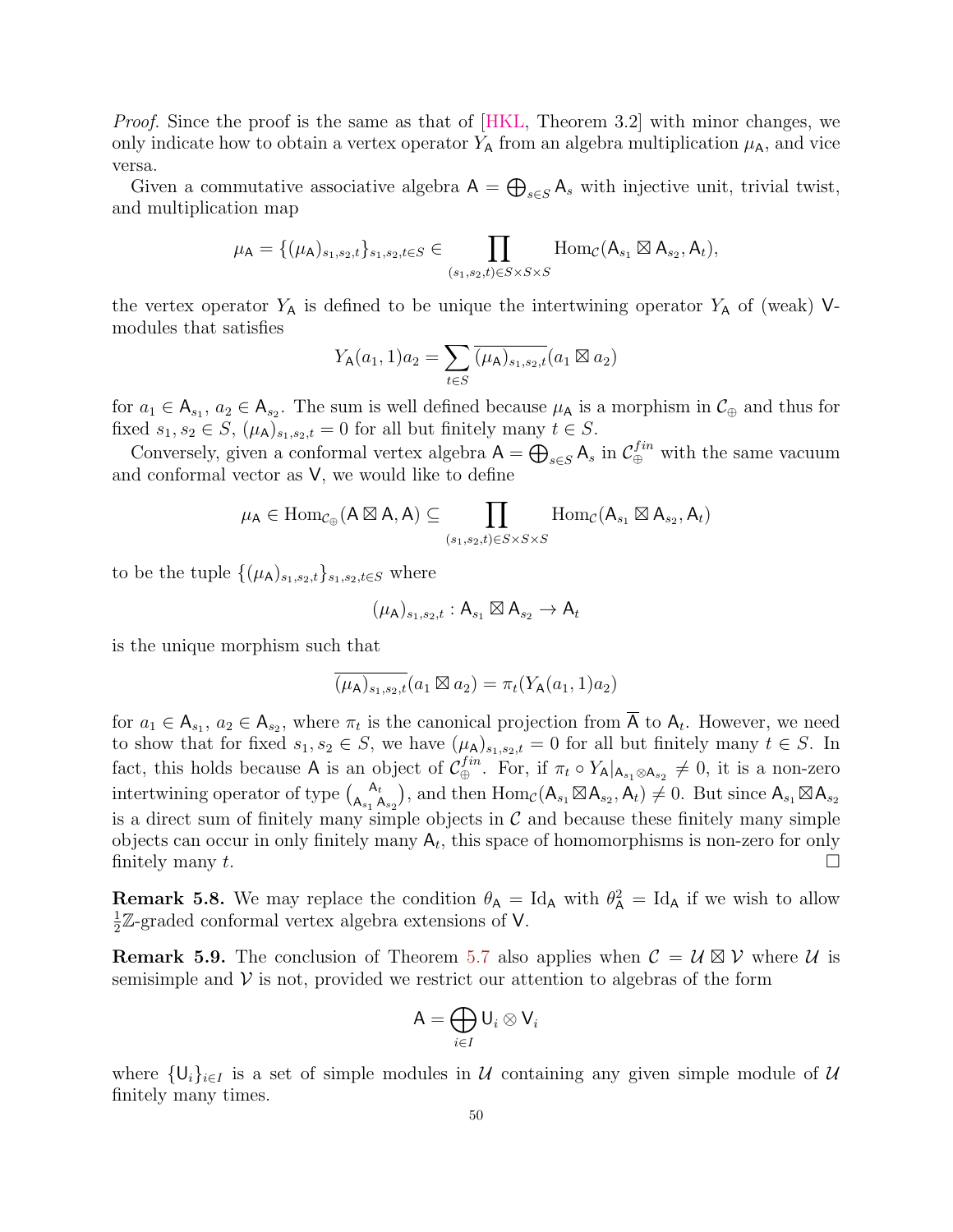<span id="page-50-0"></span>5.4. The main theorems for vertex operator algebras. We can now combine Theorem [3.5,](#page-27-2) Remark [3.7,](#page-27-3) Proposition [4.4,](#page-30-1) Theorem [4.5,](#page-31-1) Theorem [5.5,](#page-47-1) Theorem [5.6,](#page-48-2) and Theorem [5.7](#page-48-1) into the following fundamental theorem relating conformal vertex algebra extensions of tensor product vertex operator algebras to braid-reversed equivalences:

<span id="page-50-1"></span>**Theorem 5.10.** Let U and V be locally finite module categories for simple self-contragredient vertex operator algebras U and V, respectively, that are closed under contragredients and admit the vertex tensor category structure given in [\[HLZ1\]](#page-56-1)-[\[HLZ8\]](#page-56-2), and thus also the braided tensor category structure of  $[\text{HLZ8}]$ . Assume moreover that U is semisimple and V is closed under submodules and quotients.

(1) Suppose  $\{U_i\}_{i\in I}$  is a set of representatives of equivalence classes of simple modules in U with  $U_0 = U$  and  $\tau : U \to V$  is a braid-reversed tensor equivalence with twists satisfying  $\theta_{\tau(U_i)} = \pm \tau (\theta_{U_i}^{-1})$  $\bigcup_{i=1}^{-1}$  for  $i \in I$ . Then

$$
\mathsf{A}=\bigoplus_{i\in I}\mathsf{U}'_i\otimes\tau(\mathsf{U}_i)
$$

is a  $\frac{1}{2}\mathbb{Z}$ -graded conformal vertex algebra extension of  $\mathsf{U} \otimes \mathsf{V}$ . Moreover, if U is rigid, 2 then A is simple and the multiplication rules of A satisfy  $M_{\mathsf{L}^{\prime}\otimes\pi(\mathsf{U}_k)}^{\mathsf{U}'_k\otimes\pi(\mathsf{U}_k)}$  $\mathcal{L}^{U_k \otimes \tau(U_k)}_{U'_i \otimes \tau(U_i),U'_j \otimes \tau(U_j)} = 1$  if and only if  $\mathsf{U}_k$  occurs as a submodule of  $\mathsf{U}_i \boxtimes \mathsf{U}_j$ .

(2) Conversely, suppose U and V are both ribbon categories,  $\{U_i\}_{i\in I}$  is a set of distinct simple modules in U with  $U_0 = U$ , and

$$
\mathsf{A}=\bigoplus_{i\in I}\mathsf{U}_i\otimes\mathsf{V}_i
$$

is a simple  $\frac{1}{2}\mathbb{Z}$ -graded conformal vertex algebra extension of  $\mathsf{U}\otimes\mathsf{V}$ , where the  $\mathsf{V}_i$  are *objects of*  $V$  *satisfying* 

$$
\dim \operatorname{Hom}_{\mathcal{V}}(\mathsf{V}, \mathsf{V}_i) = \delta_{i,0}
$$

and there is a partition  $I = I^0 \sqcup I^1$  of the index set with  $0 \in I^0$  and

$$
\bigoplus_{i\in I^j} \mathsf{U}_i\otimes \mathsf{V}_i=\bigoplus_{n\in \frac{j}{2}+\mathbb{Z}} \mathsf{A}_{(n)}
$$

for  $j = 0, 1$ . Let  $\mathcal{U}_A \subseteq \mathcal{U}$ , respectively  $\mathcal{V}_A \subseteq \mathcal{V}$ , be the full subcategories whose objects are isomorphic to direct sums of the  $\mathsf{U}_i$ , respectively of the  $\mathsf{V}_i$ . Then:

- (a)  $U_A$  and  $V_A$  are ribbon subcategories of U and V respectively. Moreover,  $V_A$  is  $semisimple\ with\ distinct\ simple\ objects\ \{{\sf V}_i\}_{i\in I}.$
- (b) There is a braid-reversed equivalence  $\tau : \mathcal{U}_A \to \mathcal{V}_A$  such that  $\tau(U_i) \cong V'_i$  for all  $i \in I$ .

**Remark 5.11.** Note that for part (2) of the theorem, we have dim  $\text{Hom}_{\mathcal{U}}(U, U_i) = \delta_{i,0}$  and  $\dim_{\mathcal{U}}\mathsf{U}_i \neq 0$  for  $i \in I$  because the  $\mathsf{U}_i$  are simple objects in a semisimple ribbon category.

As discussed in the Introduction, part (1) of Theorem [5.10](#page-50-1) provides a partial answer to a question of Chongying Dong, while part (2) allows us to address a general question on the rationality of coset extensions of the form  $\bigcup \otimes \bigvee \subset A$ : If U and V are strongly rational vertex operator algebras (that is, simple, self-contragredient, CFT-type,  $C_2$ -cofinite, and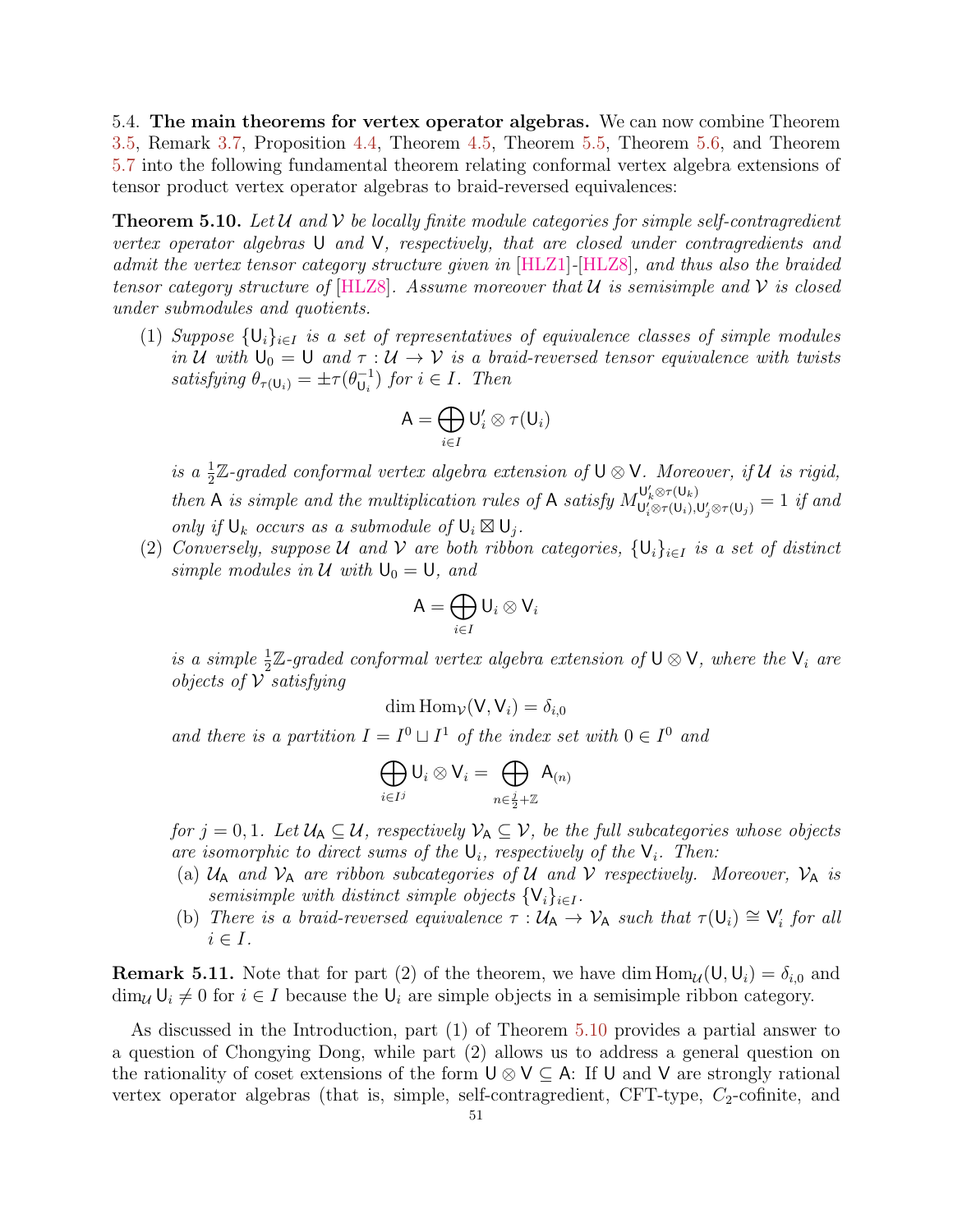rational), is the extension A also strongly rational? In particular, is the category of gradingrestricted, generalized A-modules semisimple? We answer these questions using results from [\[KO\]](#page-57-3) together with Theorem [5.10](#page-50-1) and [\[ENO,](#page-55-9) Theorem 2.3]:

<span id="page-51-0"></span>**Theorem 5.12.** Suppose U and V are braided fusion categories of modules for simple selfcontragredient vertex operator algebras U and V, respectively, and

$$
\mathsf{A}=\bigoplus_{i\in I}\mathsf{U}_i\otimes\mathsf{V}_i
$$

is a simple  $\mathbb{Z}$ -graded vertex operator algebra extension of  $\mathsf{U} \otimes \mathsf{V}$  in  $\mathcal{C} = \mathcal{U} \boxtimes \mathcal{V}$  where the  $\mathsf{U}_i$ are distinct simple modules in U including  $U_0 = U$  and the  $V_i$  are modules in V such that

$$
\dim \mathrm{Hom}_{\mathcal{V}}(\mathsf{V}, \mathsf{V}_i) = \delta_{i,0}.
$$

Then  $\dim_{\mathcal{C}} A > 0$  and the category of (grading-restricted, generalized) A-modules in C is a braided fusion category.

*Proof.* The rigidity and semisimplicity of the braided tensor category  $\text{Rep}^0 A$  of A-modules in  $\mathcal C$  (and indeed of the larger tensor category Rep A) follow from [\[KO,](#page-57-3) Theorem 1.15] and [\[KO,](#page-57-3) Theorems 3.2 and 3.3] provided  $\dim_{\mathcal{C}} A \neq 0$ . Then to see why Rep<sup>0</sup>A has finitely many isomorphism classes of simple modules, let  $\{M_j\}_{j=1}^J$  for some  $J \in \mathbb{Z}_+$  be a set of equivalence class representatives of simple modules in  $\mathcal{C}$ . Because  $\mathcal{C}$  is semisimple, any irreducible module X in Rep<sup>0</sup> A contains at least one such  $M_j$ , and the U⊗V-module inclusion  $M_j \hookrightarrow X$  together with Frobenius reciprocity imply there is a non-zero A-module homomorphism

$$
\mathcal{F}\left(\bigoplus_{j=1}^J \mathsf{M}_j\right) \to \mathsf{X},
$$

which is a surjection because  $X$  is simple. Thus every irreducible A-module in C is a quotient of  $\mathcal{F}(\bigoplus_{j=1}^J \mathsf{M}_j)$ , and it suffices to show that this module in Rep A has finitely many distinct irreducible quotients. Since Rep A is semisimple, it suffices to show that  $\mathcal{F}(\bigoplus_{j=1}^{J} M_j)$  is finitely generated. In fact, since the  $M_j$  are simple modules in C, each  $\mathcal{F}(M_j) = A \boxtimes M_j$  is singly-generated as an A-module by any non-zero  $m_j \in M_j$ .

It remains to show that  $\dim_{\mathcal{C}} A > 0$ . The braid-reversed tensor equivalence guaranteed by part (2) of Theorem [5.10](#page-50-1) implies

$$
\dim_{\mathcal{C}} A = \sum_{i \in I} (\dim_{\mathcal{U}} U_i) (\dim_{\mathcal{V}} V_i) = \sum_{i \in I} (\dim_{\mathcal{U}} U_i) (\dim_{\mathcal{U}^{\text{rev}}} U_i').
$$

We note that since we assume A is Z-graded, each  $\mathsf{U}_i \otimes \mathsf{V}_i$  must be Z-graded, which means that the proper twist to use for calculating dimensions in  $\mathcal{U}^{\text{rev}}$  is  $\theta^{-1}$ .

Now for each  $i \in I$ , recall the isomorphism  $\delta_{\mathsf{U}_i} : \mathsf{U}_i \to \mathsf{U}_i''$  of Remark [2.2.](#page-9-0) By [\[ENO,](#page-55-9) Theorem 2.3], we have

$$
\operatorname{Tr}_{\mathsf{U}_i}(\delta_{\mathsf{U}_i})\operatorname{Tr}_{\mathsf{U}'_i}((\delta_{\mathsf{U}_i}^{-1})')>0,
$$

where  $\text{Tr}_{\mathsf{U}_i}(\delta_{\mathsf{U}_i})$  and  $\text{Tr}_{\mathsf{U}'_i}((\delta_{\mathsf{U}_i}^{-1}$  $\mathcal{U}_{\mathsf{U}_i}^{-1}$ )') are the scalar multiples of Id<sub>U</sub> determined by the compositions

$$
\mathsf{U} \xrightarrow{i_{\mathsf{U}_i}} \mathsf{U}_i \boxtimes \mathsf{U}_i' \xrightarrow{\delta_{\mathsf{U}_i} \boxtimes \mathrm{Id}_{\mathsf{U}_i'}} \mathsf{U}_i'' \boxtimes \mathsf{U}_i' \xrightarrow{e_{\mathsf{U}_i'}} \mathsf{U}, \qquad \mathsf{U} \xrightarrow{i_{\mathsf{U}_i'}} \mathsf{U}_i' \boxtimes \mathsf{U}_i'' \xrightarrow{(\delta_{\mathsf{U}_i}^{-1})' \boxtimes \mathrm{Id}_{\mathsf{U}_i''}} \mathsf{U}_i''' \boxtimes \mathsf{U}_i'' \xrightarrow{e_{\mathsf{U}_i''}} \mathsf{U},
$$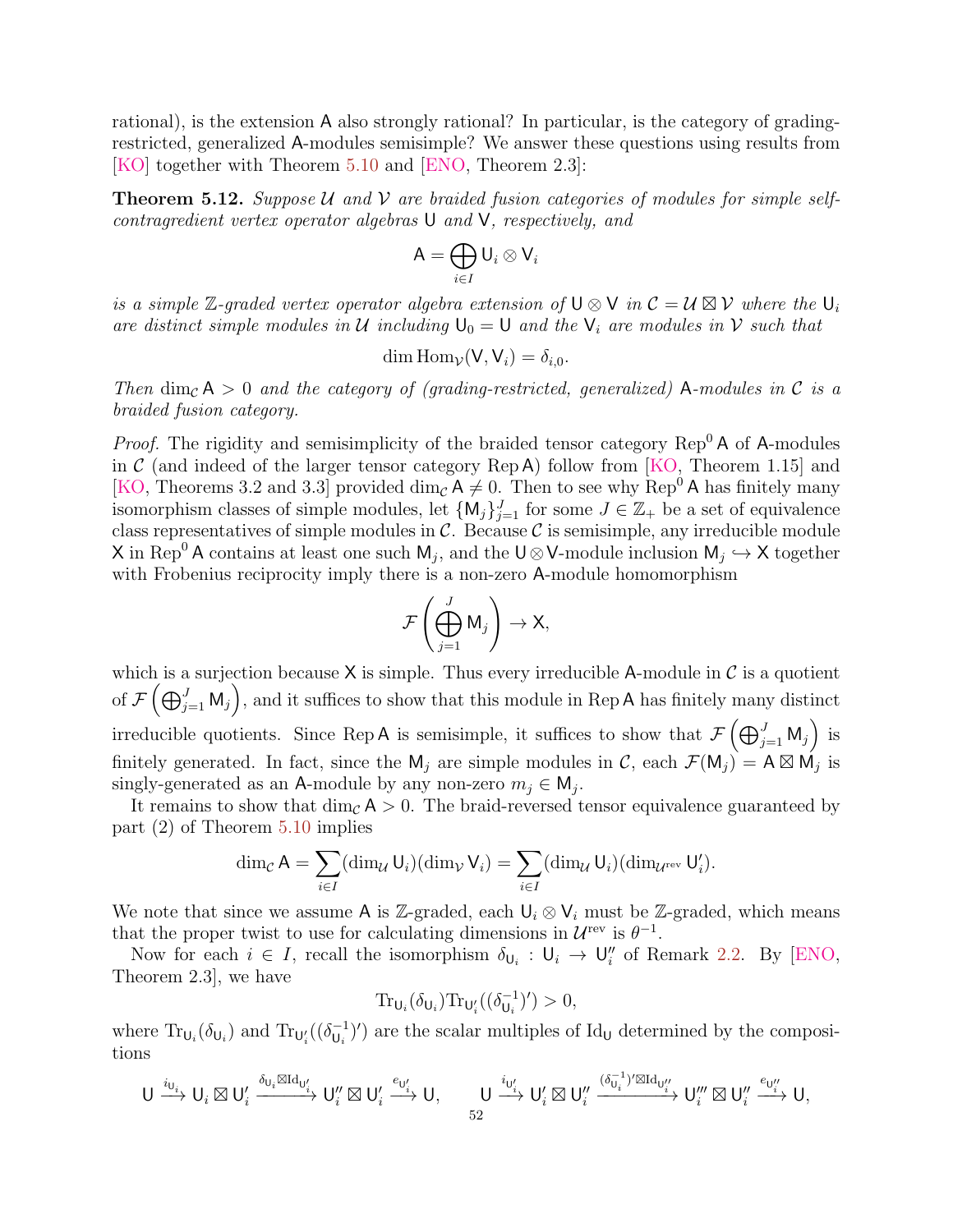respectively. The definition of  $\delta_{U_i}$  shows that  $Tr_{U_i}(\delta_{U_i}) = \dim_{\mathcal{U}} U_i$ , so we just need to show

$$
\operatorname{Tr}_{\mathsf{U}'_i}((\delta_{\mathsf{U}_i}^{-1})') = \dim_{\mathcal{U}^{\operatorname{rev}}} \mathsf{U}'_i.
$$

We use the definitions of  $\text{Tr}_{\mathsf{U}'_i}((\delta_{\mathsf{U}_i}^{-1}$  $\binom{-1}{U_i}$  and dual of a homomorphism to obtain

$$
\operatorname{Tr}_{\mathsf{U}'_i}((\delta_{\mathsf{U}_i}^{-1})')\cdot \operatorname{Id}_{\mathsf{U}}=e_{\mathsf{U}''_i}\circ ((\delta_{\mathsf{U}_i}^{-1})'\boxtimes \operatorname{Id}_{\mathsf{U}''_i})\circ i_{\mathsf{U}'_i}=e_{\mathsf{U}_i}\circ (\operatorname{Id}_{\mathsf{U}'_i}\boxtimes \delta_{\mathsf{U}_i}^{-1})\circ i_{\mathsf{U}'_i}.
$$

On the other hand, using the definition of  $\delta_{\mathsf{U}_i}$  we have

$$
\begin{aligned} e_{\mathsf{U}'_i} & = e_{\mathsf{U}_i} \circ \mathcal{R}_{\mathsf{U}_i, \mathsf{U}'_i} \circ (\theta_{\mathsf{U}_i} \boxtimes \mathrm{Id}_{\mathsf{U}'_i}) \circ (\delta_{\mathsf{U}_i}^{-1} \boxtimes \mathrm{Id}_{\mathsf{U}'_i}) \\ & = e_{\mathsf{U}_i} \circ (\mathrm{Id}_{\mathsf{U}'_i} \boxtimes \delta_{\mathsf{U}_i}^{-1}) \circ \mathcal{R}_{\mathsf{U}''_i, \mathsf{U}'_i} \circ (\theta_{\mathsf{U}''_i} \boxtimes \mathrm{Id}_{\mathsf{U}'_i}), \end{aligned}
$$

so that

$$
\begin{aligned} e_{\mathsf{U}_i} \circ (\mathrm{Id}_{\mathsf{U}'_i} \boxtimes \delta_{\mathsf{U}_i}^{-1}) \circ i_{\mathsf{U}'_i} &= e_{\mathsf{U}'_i} \circ (\theta_{\mathsf{U}''_i}^{-1} \boxtimes \mathrm{Id}_{\mathsf{U}'_i}) \circ \mathcal{R}_{\mathsf{U}'_i',\mathsf{U}'_i}^{-1} \circ i_{\mathsf{U}'_i} \\ &= e_{\mathsf{U}'_i} \circ ((\theta_{\mathsf{U}'_i}^{-1})' \boxtimes \mathrm{Id}_{\mathsf{U}'_i}) \circ \mathcal{R}_{\mathsf{U}''_i,\mathsf{U}'_i}^{-1} \circ i_{\mathsf{U}'_i} \\ &= e_{\mathsf{U}'_i} \circ (\mathrm{Id}_{\mathsf{U}''_i} \boxtimes \theta_{\mathsf{U}'_i}^{-1}) \circ \mathcal{R}_{\mathsf{U}''_i,\mathsf{U}'_i}^{-1} \circ i_{\mathsf{U}'_i} \\ &= e_{\mathsf{U}'_i} \circ \mathcal{R}_{\mathsf{U}''_i,\mathsf{U}'_i}^{-1} \circ (\theta_{\mathsf{U}'_i}^{-1} \boxtimes \mathrm{Id}_{\mathsf{U}''_i}) \circ i_{\mathsf{U}'_i} \\ &= (\dim_{\mathcal{U}^{\mathrm{rev}}} \mathsf{U}'_i) \cdot \mathrm{Id}_{\mathsf{U}}, \end{aligned}
$$

as required.  $\square$ 

If the vertex operator algebras U and V of the above theorem are strongly rational, we can now show that A will also be strongly rational, provided it is CFT-type. Self-contragrediency and  $C_2$ -cofiniteness follow from the corresponding properties of U and V via [\[Li1,](#page-57-12) Theorem 3.1] and [\[ABD,](#page-54-9) Proposition 5.2]. Moreover, the argument in Lemma 3.6 and Proposition 3.7 of [\[CM\]](#page-54-10) (see also [\[McR,](#page-57-7) Proposition 4.15]) shows that A is rational provided the category of grading-restricted generalized A-modules is semsimple, which is the content of Theorem [5.12.](#page-51-0) Thus we have:

<span id="page-52-1"></span>**Corollary 5.13.** In the setting of Theorem [5.12,](#page-51-0) suppose U and V are strongly rational vertex operator algebras. If  $A$  is simple and CFT-type, then  $A$  is strongly rational.

## Appendix A. Direct sum completion

<span id="page-52-0"></span>In this Appendix, we gather the main constructions from  $|AR|$  of the direct sum completion of a category. Given a category C with possibly additional structures,  $\mathcal{C}_{\oplus}$  is essentially the smallest category closed under arbitrary direct sums. One may restrict to only countable direct sums, and this would be enough for our purposes. Even if  $\mathcal C$  is abelian, one cannot guarantee that  $\mathcal{C}_{\oplus}$  is abelian. Hence, we may wish to consider the smallest category containing  $\mathcal C$  closed under direct sums, kernels and cokernels; see [\[CGR\]](#page-55-21). If  $\mathcal C$  is already semisimple, then  $\mathcal{C}_{\oplus}$  is also abelian (see for example Section 3.5 of [\[Ja\]](#page-56-7)).

If C is a braided tensor category, then  $\mathcal{C}_{\oplus}$  also admits a braided tensor category structure. If C has a system of isomorphisms  $\theta_{\mathsf{X}}$  that satisfy balancing, we get a system of balancing isomorphisms in  $\mathcal{C}_{\oplus}$  as well. However, even if  $\mathcal{C}$  is rigid, we cannot guarantee rigidity of  $\mathcal{C}_{\oplus}$ . But we shall not need  $\mathcal{C}_{\oplus}$  to be rigid.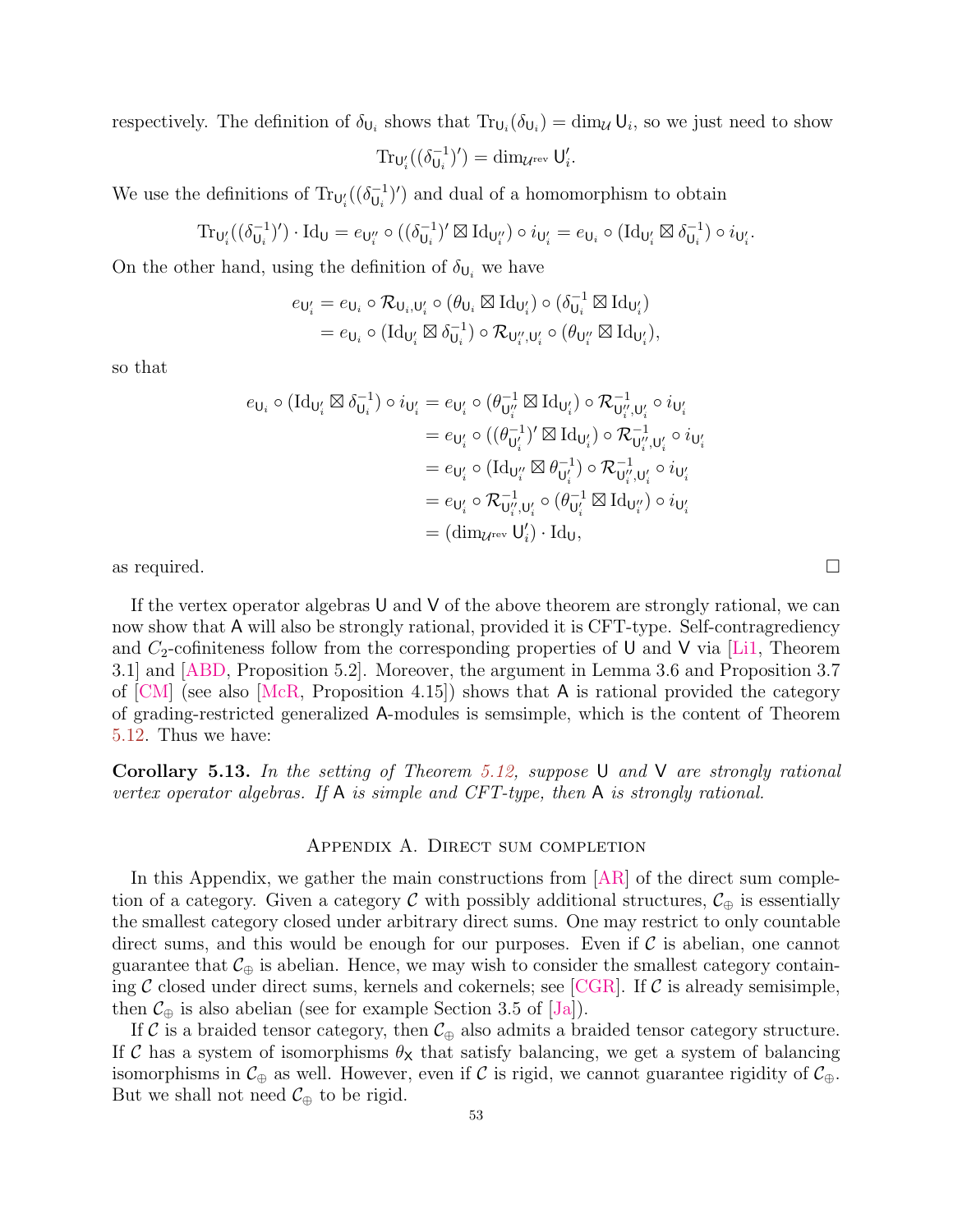Let C be a C-linear additive category. We define the direct sum completion  $\mathcal{C}_{\oplus}$  as follows. The objects of  $\mathcal{C}_{\oplus}$  are:

$$
Obj(\mathcal{C}_{\oplus}) = \left\{ \bigoplus_{s \in S} X_s \mid S \text{ is a set, } X_s \in Obj(\mathcal{C}) \text{ for all } s \in S \right\}.
$$
 (A.1)

The morphisms are:

$$
\text{Hom}_{\mathcal{C}_{\oplus}}\left(\bigoplus_{s\in S} \mathsf{X}_s, \bigoplus_{t\in T} \mathsf{Y}_t\right) = \left\{ \left(\alpha, \{f_{s,t}\}_{s\in S, t\in \alpha(s)}\right) \right\} / \sim, \tag{A.2}
$$

with the following definitions.

- (1) Let  $\mathcal{P}_{fin}(S)$  denote the set of finite subsets of a set S. Then  $\alpha : \mathcal{P}_{fin}(S) \to \mathcal{P}_{fin}(T)$  is a function that commutes with unions. By abuse of notation, we write  $\alpha(s) = \alpha({s})$ for all  $s \in S$ . Since it is enough to specify  $\alpha$  on singletons, we will often do so. Sometimes,  $\alpha$  will map singletons to singletons, in which case, we shall simply write  $\alpha(s) = t$  (or  $\alpha : s \mapsto t$ ) if  $\alpha({s}) = {t}$  and  ${f_s}_{s \in S}$  in place of  ${f_{s,t}}_{s \in S,t \in T}$ .
- (2)  $f_{s,t} \in \text{Hom}_{\mathcal{C}}(\mathsf{X}_s, \mathsf{Y}_t)$  for all  $s \in S, t \in \alpha(s)$ .
- $(3) \sim$  is an equivalence relation defined by:

$$
(\alpha, \{f_{s,t}\}_{s \in S, t \in \alpha(s)}) \sim (\beta, \{g_{s,t}\}_{s \in S, t \in \beta(s)})
$$
(A.3)

if and only if all of the following are satisfied:

- (a)  $f_{s,t} = 0$  if  $t \in \alpha(s) \backslash \beta(s)$ ,
- (b)  $f_{s,t} = g_{s,t}$  if  $t \in \alpha(s) \cap \beta(s)$ ,
- (c)  $g_{s,t} = 0$  if  $t \in \beta(s) \setminus \alpha(s)$ .

The identity morphism on  $\bigoplus_{s\in S} \mathsf{X}_s$  is given by  $(\mathrm{Id}_{\mathcal{P}_{fin}(S)}, {\mathrm{Id}_{\mathsf{X}_s}}_{s\in S})$ . Note that we can also characterize morphism spaces as follows:

$$
\mathrm{Hom}_{\mathcal{C}_{\oplus}}\bigg(\bigoplus_{s\in S} \mathsf{X}_s, \bigoplus_{t\in T} \mathsf{Y}_t\bigg) \subseteq \prod_{s\in S, t\in T} \mathrm{Hom}_{\mathcal{C}}(\mathsf{X}_s, \mathsf{Y}_t)
$$

is the subset of tuples  $(f_{s,t})_{s\in S,t\in T}$  such that for any fixed  $s\in S$ ,  $f_{s,t}=0$  for all but finitely many  $t \in T$ .

There are natural candidates for C-vector space structure on morphism spaces, for a zero object, zero morphisms, and direct sums. With these, it was shown in [\[AR\]](#page-54-7) that  $\mathcal{C}_{\oplus}$  is again a C-linear additive category. There is also a fully faithful functor  $\mathcal{I} : \mathcal{C} \to \mathcal{C}_{\oplus}$  as follows:

$$
\mathsf{X} \longmapsto \bigoplus_{i \in \{0\}} \mathsf{X}_i \text{ with } \mathsf{X}_0 := \mathsf{X}
$$

$$
f \longmapsto (\mathrm{Id}_{\{0\}}, \{f_{s,t} = f\}_{s \in \{0\}, t \in \{0\}}).
$$

We will sometimes abuse the notation and write  $X = \mathcal{I}(X)$ .

If C is a tensor category, the tensor product bifunctor on  $\mathcal{C}_{\oplus}$  is defined by:

$$
\bigoplus_{s \in S} \mathsf{X}_s \otimes \bigoplus_{t \in T} \mathsf{Y}_t = \bigoplus_{(s,t) \in S \times T} \mathsf{X}_s \otimes \mathsf{Y}_t,\tag{A.4}
$$

$$
\left(\alpha,\left\{f_{s,s'}\right\}_{s\in S,s'\in\alpha(s)}\right)\otimes\left(\beta,\left\{g_{t,t'}\right\}_{t\in T,t'\in\beta(t)}\right)=\left(\alpha\times\beta,\left\{f_{s,s'}\otimes g_{t,t'}\right\}_{(s,t)\in S\times T,(s',t')\in\alpha(s)\times\beta(t)}\right).
$$
\n(A.5)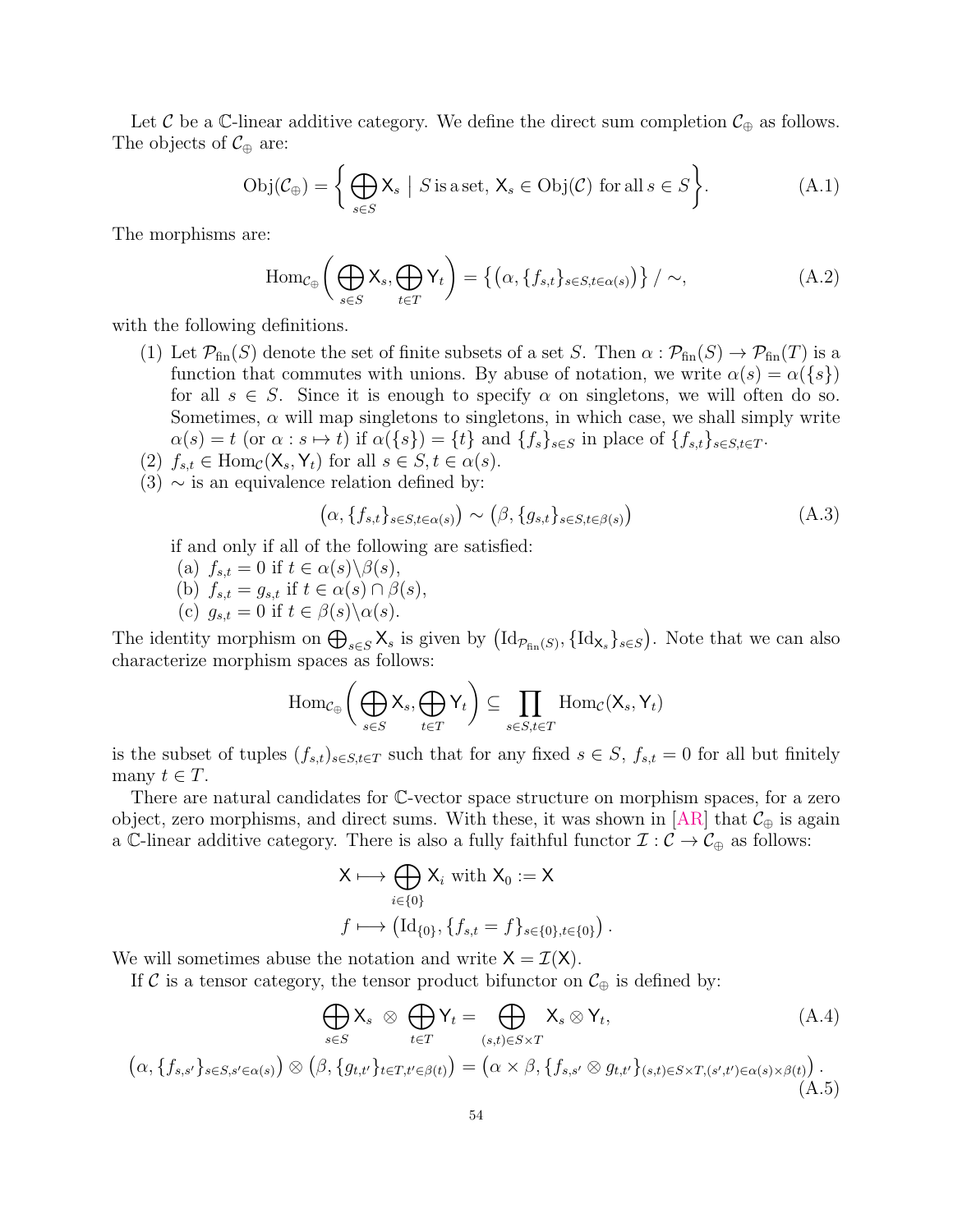The unit object of  $C_{\oplus}$  is

$$
\mathcal{I}(\mathbf{1}_{\mathcal{C}}) = \bigoplus_{s \in \{0\}} \mathbf{1}_{\mathcal{C}}.\tag{A.6}
$$

The structure morphisms are defined as follows. Let

$$
\overline{X} = \bigoplus_{s \in S} X_s, \ \overline{Y} = \bigoplus_{t \in T} Y_t, \ \overline{Z} = \bigoplus_{u \in U} Z_u.
$$
 (A.7)

If  $\mathcal C$  is rigid, let

$$
\overline{\mathsf{X}}^* = \bigoplus_{s \in S} \mathsf{X}_s^*.
$$
\n(A.8)

Then define

$$
l_{\overline{\mathbf{X}}} = (\alpha : (0, s) \mapsto s, \{f_{(0, s)} = l_{\mathbf{X}_s}\}_{s \in S}) : \mathcal{I}(\mathbf{1}_{\mathcal{C}}) \otimes \overline{\mathbf{X}} \to \overline{\mathbf{X}},
$$
(A.9)

$$
r_{\overline{\mathbf{X}}} = (\alpha : (s, 0) \mapsto s, \{f_{(s,0)} = r_{\mathbf{X}_s}\}_{s \in S}) : \overline{\mathbf{X}} \otimes \mathcal{I}(\mathbf{1}_{\mathcal{C}}) \to \overline{\mathbf{X}},
$$
(A.10)

$$
\mathcal{A}_{\overline{X}, \overline{Y}, \overline{Z}} = (\alpha : (s, (t, u)) \mapsto ((s, t), u), \{f_{(s, (t, u))} = \mathcal{A}_{X_s, Y_t, Z_u}\}_{(s, (t, u)) \in S \times (T \times U)})
$$
\n
$$
: \overline{X} \otimes (\overline{Y} \otimes \overline{Z}) \to (\overline{X} \otimes \overline{Y}) \otimes \overline{Z},
$$
\n(A.11)

$$
\mathcal{R}_{\overline{X},\overline{Y}} = (\alpha : (s,t) \mapsto (t,s), \{f_{(s,t)} = \mathcal{R}_{X_s,Y_t}\}_{(s,t) \in S \times T}) : \overline{X} \otimes \overline{Y} \to \overline{Y} \otimes \overline{X},
$$
(A.12)

$$
e_{\overline{\mathsf{X}}} = (\alpha : (s', s) \mapsto 0, \{f_{(s', s)} = \delta_{s', s} e_{\mathsf{X}_s}\}_{(s', s) \in S \times S}) : \overline{\mathsf{X}}^* \otimes \overline{\mathsf{X}} \to \mathcal{I}(\mathbf{1}_{\mathcal{C}}),
$$
(A.13)

$$
\theta_{\overline{\mathbf{X}}} = (\alpha : s \mapsto s, \{f_s = \theta_{\mathbf{X}_s}\}_{s \in S}) : \overline{\mathbf{X}} \to \overline{\mathbf{X}}.\tag{A.14}
$$

These definitions give requisite structures on  $\mathcal{C}_{\oplus}$ , except for rigidity. In particular,  $\theta_{\overline{X}}$  is proved to satisfy the balancing axiom in [\[AR\]](#page-54-7).

#### <span id="page-54-0"></span>**REFERENCES**

- <span id="page-54-9"></span>[ABD] T. Abe, G. Buhl and C. Dong, Rationality, regularity, and  $C_2$ -cofiniteness, [Trans. Amer. Math.](http://dx.doi.org/10.1090/S0002-9947-03-03413-5) Soc. **356** (2004), no. 8, 3391-3403.
- <span id="page-54-8"></span>[ADL] T. Abe, C. Dong and H. Li, Fusion rules for the vertex operator algebra  $M(1)$  and  $V_L^+$ , [Comm.](http://dx.doi.org/10.1007/s00220-004-1132-5) Math. Phys. 253 [\(2005\), no. 1, 171–219.](http://dx.doi.org/10.1007/s00220-004-1132-5)
- <span id="page-54-1"></span>[AFO] M. Aganagic, E. Frenkel and A. Okounkov, Quantum q-Langlands correspondence, [Trans. Moscow](http://dx.doi.org/10.1090/mosc/278) Math. Soc. 79 [\(2018\), 1–83.](http://dx.doi.org/10.1090/mosc/278)
- <span id="page-54-5"></span>[Ar1] T. Arakawa, Rationality of W-algebras: principal nilpotent cases, [Ann. of Math. \(2\)](http://dx.doi.org/10.4007/annals.2015.182.2.4) 182 (2015), [no. 2, 565–604.](http://dx.doi.org/10.4007/annals.2015.182.2.4)
- <span id="page-54-3"></span>[Ar2] T. Arakawa, Rationality of admissible affine vertex algebras in the category  $\mathcal{O}$ , [Duke Math. J.](http://dx.doi.org/10.1215/00127094-3165113), 165 [\(2016\), no. 1, 67–93.](http://dx.doi.org/10.1215/00127094-3165113)
- <span id="page-54-6"></span>[ACL] T. Arakawa, T. Creutzig and A. Linshaw, W-algebras as coset vertex algebras, [Invent. Math.](http://dx.doi.org/10.1007/s00222-019-00884-3) 218 [\(2019\), no. 1, 145–195.](http://dx.doi.org/10.1007/s00222-019-00884-3)
- <span id="page-54-2"></span>[AG] S. Arkhipov and D. Gaitsgory, Differential operators on the loop group via chiral algebras, [Int.](http://dx.doi.org/10.1155/S1073792802102078) Math. Res. Not. [2002, no. 4, 165–210.](http://dx.doi.org/10.1155/S1073792802102078)
- <span id="page-54-7"></span>[AR] J. Auger and M. Rupert, On infinite order simple current extensions of vertex operator algebras, Vertex Algebras and Geometry, 143–168, Contemp. Math., 711[, Amer. Math. Soc., Providence,](http://dx.doi.org/10.1090/conm/711) [RI, 2018.](http://dx.doi.org/10.1090/conm/711)
- <span id="page-54-4"></span>[BK] B. Bakalov and A. Kirillov, Jr., Lectures on Tensor Categories and Modular Functors, University Lecture Series, 21, American Mathematical Society, Providence, RI, 2001, x+221 pp.
- [Bu] G. Buhl, A spanning set for VOA modules, J. Algebra 254 [\(2002\), no. 1, 125–151.](http://dx.doi.org/10.1016/S0021-8693(02)00056-X)
- <span id="page-54-10"></span>[CM] S. Carnahan and M. Miyamoto, Regularity of fixed-point vertex operator subalgebras, arXiv: 1603.05645.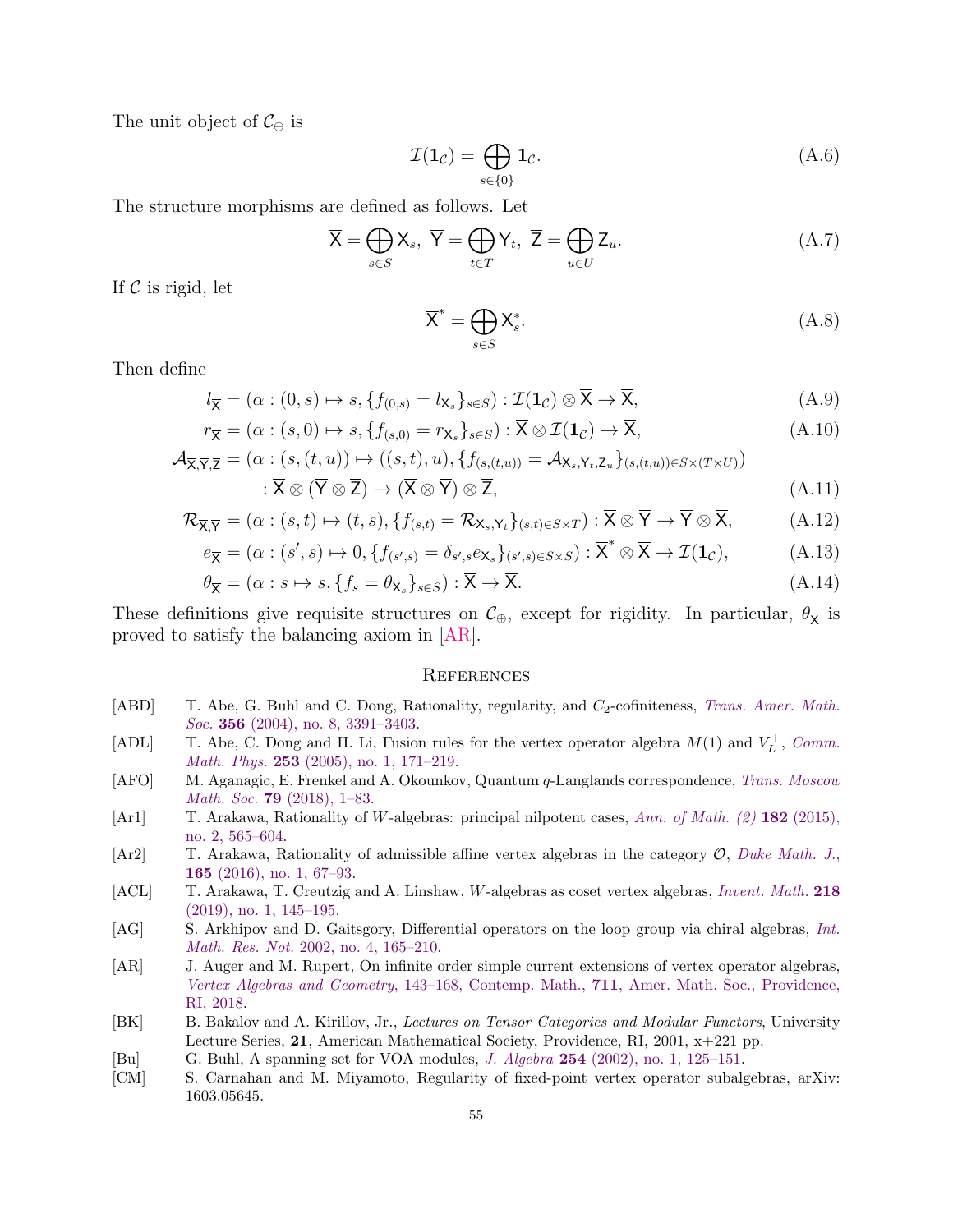- <span id="page-55-13"></span>[Ch] P. Cheung, Chiral differential operators: formal loop group actions and associated modules, [Adv.](http://dx.doi.org/10.1016/j.aim.2014.12.036) Math. 274 [\(2015\), 323–384.](http://dx.doi.org/10.1016/j.aim.2014.12.036)
- <span id="page-55-15"></span>[Cr] T. Creutzig, Fusion categories for affine vertex algebras at admissible levels, [Selecta Math. \(N.S.\)](http://dx.doi.org/10.1007/s00029-019-0479-6) 25 [\(2019\), no. 2, Paper No. 27, 21 pp.](http://dx.doi.org/10.1007/s00029-019-0479-6)
- <span id="page-55-19"></span>[CFK] T. Creutzig, J. Frohlich and S. Kanade, Representation theory of  $L_k(\mathfrak{osp}(1|2))$  from vertex tensor categories and Jacobi forms, Proc. Amer. Math. Soc. 146 [\(2018\), no. 11, 4571–4589.](http://dx.doi.org/10.1090/proc/14066)
- <span id="page-55-0"></span>[CGai] T. Creutzig and D. Gaiotto, Vertex algebras for S-duality, [Comm. Math. Phys.](http://dx.doi.org/10.1007/s00220-020-03870-6) 379 (2020), no. [3, 785–845.](http://dx.doi.org/10.1007/s00220-020-03870-6)
- <span id="page-55-6"></span>[CGan] T. Creutzig and T. Gannon, Logarithmic conformal field theory, log-modular tensor categories and modular forms, J. Phys. A 50 [\(2017\) no. 40, 404004, 37 pp.](http://dx.doi.org/10.1088/1751-8121/aa8538)
- <span id="page-55-10"></span>[CGL] T. Creutzig, D. Gaiotto and A. Linshaw, S-duality for the large  $N = 4$  superconformal algebra, Comm. Math. Phys. 374 [\(2020\), no. 3, 1787–1808.](http://dx.doi.org/10.1007/s00220-019-03673-4)
- <span id="page-55-21"></span>[CGR] T. Creutzig, A. Gainutdinov and I. Runkel, A quasi-Hopf algebra for the triplet vertex operator algebra, Commun. Contemp. Math. 22 [\(2020\), no. 3, 1950024, 71 pp.](http://dx.doi.org/10.1142/S021919971950024X)
- <span id="page-55-14"></span>[CHY] T. Creutzig, Y.-Z. Huang and J. Yang, Braided tensor categories of admissible modules for affine Lie algebras, Comm. Math. Phys. 362 [\(2018\), no. 3, 827–854.](http://dx.doi.org/10.1007/s00220-018-3217-6)
- <span id="page-55-22"></span>[CKL] T. Creutzig, S. Kanade and A. Linshaw, Simple current extensions beyond semi-simplicity, [Com-](http://dx.doi.org/10.1142/S0219199719500019)mun. Contemp. Math. 22 [\(2020\), no. 1, 1950001, 49 pp.](http://dx.doi.org/10.1142/S0219199719500019)
- <span id="page-55-24"></span>[CKLinR] T. Creutzig, S. Kanade, A. Linshaw and D. Ridout, Schur-Weyl duality for Heisenberg cosets, Transform. Groups 24 [\(2019\), no. 2, 301–354.](http://dx.doi.org/10.1007/s00031-018-9497-2)
- <span id="page-55-20"></span>[CKLiuR] T. Creutzig, S. Kanade, T. Liu and D. Ridout, Cosets, characters and fusion for admissible-level  $\mathfrak{osp}(1|2)$  minimal models, *[Nucl. Phys. B](http://dx.doi.org/10.1016/j.nuclphysb.2018.10.022)* 938 (2019), 22-55.
- <span id="page-55-7"></span>[CKM] T. Creutzig, S. Kanade and R. McRae, Tensor categories for vertex operator superalgebra extensions, to appear in *Mem. Amer. Math. Soc.*, arXiv:1705.05017.
- <span id="page-55-2"></span>[DMNO] A. Davydov, M. M¨uger, D. Nikshych and V. Ostrik, The Witt group of non-degenerate braided fusion categories, [J. Reine Angew. Math.](http://dx.doi.org/10.1515/crelle.2012.014) 677 (2013), 135–177.
- [DLM] C. Dong, H. Li and G. Mason, Vertex operator algebras and associative algebras, [J. Algebra](http://dx.doi.org/10.1006/jabr.1998.7425) 206 [\(1998\), no. 1, 67–96.](http://dx.doi.org/10.1006/jabr.1998.7425)
- <span id="page-55-8"></span>[DJX] C. Dong, X. Jiao and F. Xu, Quantum dimensions and quantum Galois theory, [Trans. Amer.](http://dx.doi.org/10.1090/S0002-9947-2013-05863-1) Math. Soc. 365 (2013), no. 12, 6441-6469.
- <span id="page-55-1"></span>[EGNO] P. Etingof, S. Gelaki, D. Nikshych and V. Ostrik, Tensor Categories, Mathematical Surveys and Monographs, 205, American Mathematical Society, Providence, RI, 2015, xvi+343 pp.
- <span id="page-55-9"></span>[ENO] P. Etingof, D. Nikshych and V. Ostrik, On fusion categories, [Ann. of Math. \(2\)](http://dx.doi.org/10.4007/annals.2005.162.581) 162 (2005), no. [2, 581–642.](http://dx.doi.org/10.4007/annals.2005.162.581)
- <span id="page-55-18"></span>[FFRS] J. Frohlich, J. Fuchs, I. Runkel and C. Schweigert, Correspondences of ribbon categories, [Adv.](http://dx.doi.org/10.1016/j.aim.2005.04.007) Math. 199 [\(2006\), no. 1, 192–329.](http://dx.doi.org/10.1016/j.aim.2005.04.007)
- <span id="page-55-3"></span>[FHL] I. Frenkel, Y.-Z. Huang and J. Lepowsky, On axiomatic approaches to vertex operator algebras and modules, Mem. Amer. Math. Soc.  $104$  (1993), no. 494, viii+64 pp.
- <span id="page-55-4"></span>[FS] I. Frenkel and K. Styrkas, Modified regular representations of affine and Virasoro algebras, VOA structure and semi-infinite cohomology, Adv. Math. 206 [\(2006\), no. 1, 57–111.](http://dx.doi.org/10.1016/j.aim.2005.08.005)
- <span id="page-55-16"></span>[FZ1] I. Frenkel and Y. Zhu, Vertex operator algebras associated to representations of affine and Virasoro algebras, Duke Math. J. 66 [\(1992\), no. 1, 123–168.](http://dx.doi.org/10.1215/S0012-7094-92-06604-X)
- <span id="page-55-5"></span>[FZ2] I. Frenkel and M. Zhu, Vertex algebras associated to modified regular representations of the Virasoro algebra, Adv. Math. 229 [\(2012\), no. 6, 3468–3507.](http://dx.doi.org/10.1016/j.aim.2012.02.008)
- <span id="page-55-17"></span>[GKO] P. Goddard, A. Kent and D. Olive, Virasoro algebras and coset space models, [Phys. Lett. B](http://dx.doi.org/10.1016/0370-2693(85)91145-1) 152 [\(1985\), no. 1–2, 88–92.](http://dx.doi.org/10.1016/0370-2693(85)91145-1)
- <span id="page-55-11"></span>[GMS1] V. Gorbounov, F. Malikov and V. Schechtman, Gerbes of chiral differential operators, [Math. Res.](http://dx.doi.org/10.4310/MRL.2000.v7.n1.a5) *Lett.* 7 [\(2000\), no. 1, 55–66.](http://dx.doi.org/10.4310/MRL.2000.v7.n1.a5)
- <span id="page-55-12"></span>[GMS2] V. Gorbounov, F. Malikov and V. Schechtman, On chiral differential operators over homogeneous spaces, [Int. J. Math. Math. Sci.](http://dx.doi.org/10.1155/S0161171201020051) 26 (2001), no. 2, 83–106.
- <span id="page-55-23"></span>[Hu1] Y.-Z. Huang, A theory of tensor products for module categories for a vertex operator algebra, IV, J. Pure Appl. Algebra 100 [\(1995\), no. 1-3, 173–216.](http://dx.doi.org/10.1016/0022-4049(95)00050-7)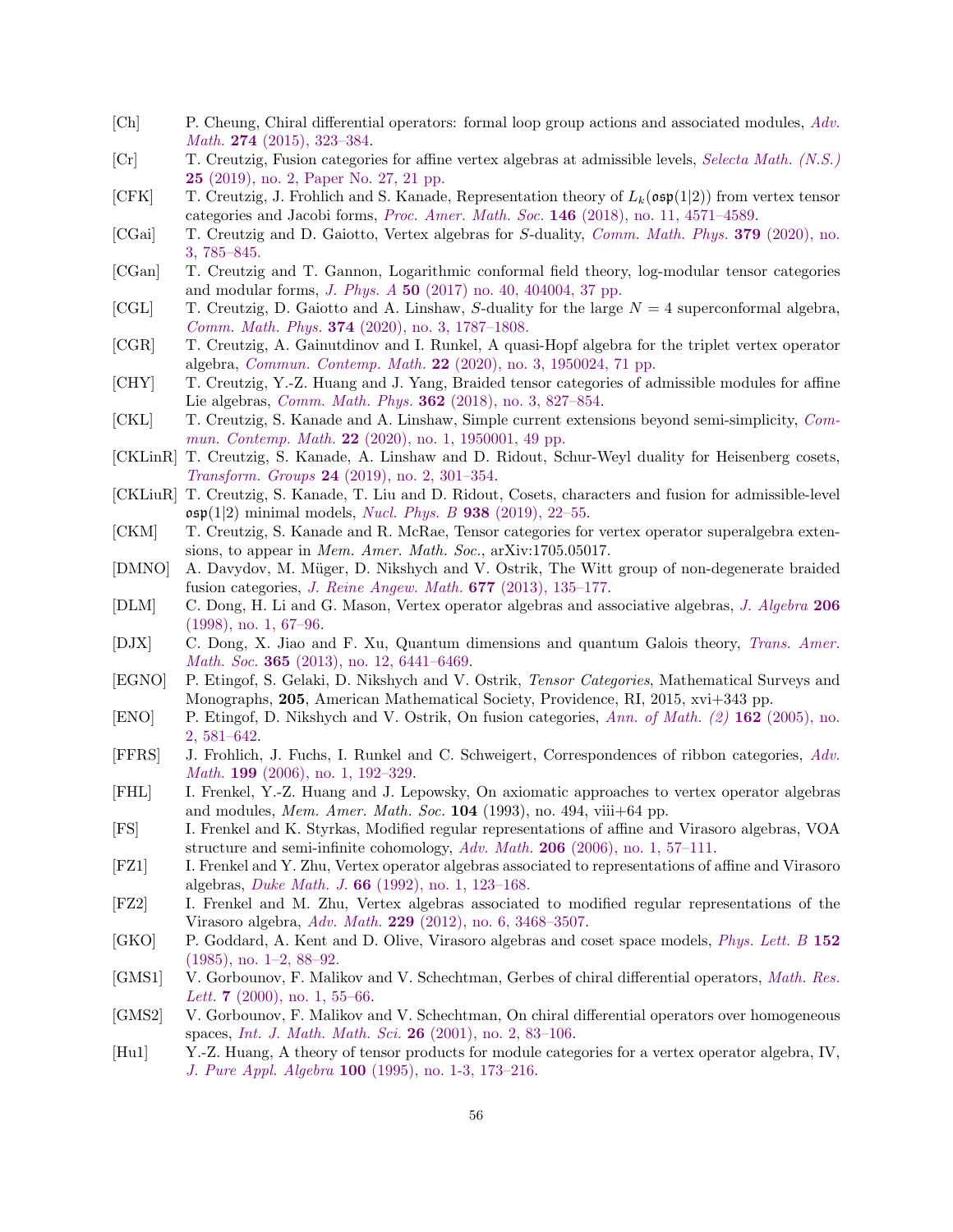- [Hu2] Y.-Z. Huang, Two-dimensional Conformal Geometry and Vertex Operator Algebras, [Progress in](http://dx.doi.org/10.1007/978-1-4612-4276-5) Mathematics, 148, Birkhäuser Boston, Inc., Boston, MA, 1997, xiv+280 pp.
- <span id="page-56-4"></span>[Hu3] Y.-Z. Huang, Rigidity and modularity of vertex tensor categories, [Commun. Contemp. Math.](http://dx.doi.org/10.1142/S0219199708003083) 10 [\(2008\), suppl. 1, 871–911.](http://dx.doi.org/10.1142/S0219199708003083)
- <span id="page-56-6"></span>[Hu4] Y.-Z. Huang, Affine Lie algebras and tensor categories, arXiv:1811.05123.
- <span id="page-56-0"></span>[HKL] Y.-Z. Huang, A. Kirillov and J. Lepowsky, Braided tensor categories and extensions of vertex operator algebras, Comm. Math. Phys. 337 [\(2015\), no. 3, 1143–1159.](http://dx.doi.org/10.1007/s00220-015-2292-1)
- <span id="page-56-3"></span>[HK] Y.-Z. Huang and L. Kong, Full field algebras, Comm. Math. Phys. 272 [\(2007\), no. 2, 345–396.](http://dx.doi.org/10.1007/s00220-007-0224-4)
- <span id="page-56-9"></span>[HL1] Y.-Z. Huang and J. Lepowsky, Tensor products of modules for a vertex operator algebra and vertex tensor categories, [Lie Theory and Geometry](http://dx.doi.org/10.1007/978-1-4612-0261-5_13), 349–383, Progr. Math., 123, Birkhäuser [Boston, Boston, MA, 1994.](http://dx.doi.org/10.1007/978-1-4612-0261-5_13)
- <span id="page-56-10"></span>[HL2] Y.-Z. Huang and J. Lepowsky, A theory of tensor products for module categories for a vertex operator algebra, I, Selecta Math. (N. S.) 1 [\(1995\), no. 4, 699–756.](http://dx.doi.org/10.1007/BF01587908)
- [HL3] Y.-Z. Huang and J. Lepowsky, A theory of tensor products for module categories for a vertex operator algebra, II, Selecta Math. (N. S.) 1 [\(1995\), no. 4, 757–786.](http://dx.doi.org/10.1007/BF01587909)
- <span id="page-56-11"></span>[HL4] Y.-Z. Huang and J. Lepowsky, A theory of tensor products for module categories for a vertex operator algebra, III, J. Pure Appl. Algebra 100 [\(1995\), no. 1-3, 141–171.](http://dx.doi.org/10.1016/0022-4049(95)00049-3)
- <span id="page-56-13"></span>[HL5] Y.-Z. Huang and J. Lepowsky, Tensor categories and the mathematics of rational and logarithmic conformal field theory, J. Phys. A 46 [\(2013\), no. 49, 494009, 21 pp.](http://dx.doi.org/10.1088/1751-8113/46/49/494009)
- <span id="page-56-1"></span>[HLZ1] Y.-Z. Huang, J. Lepowsky and L. Zhang, Logarithmic tensor category theory for generalized modules for a conformal vertex algebra, I: Introduction and strongly graded algebras and their generalized modules, [Conformal Field Theories and Tensor Categories](http://dx.doi.org/10.1007/978-3-642-39383-9_5), 169–248, Math. Lect. [Peking Univ., Springer, Heidelberg, 2014.](http://dx.doi.org/10.1007/978-3-642-39383-9_5)
- [HLZ2] Y.-Z. Huang, J. Lepowsky and L. Zhang, Logarithmic tensor category theory for generalized modules for a conformal vertex algebra, II: Logarithmic formal calculus and properties of logarithmic intertwining operators, arXiv:1012.4196.
- <span id="page-56-12"></span>[HLZ3] Y.-Z. Huang, J. Lepowsky and L. Zhang, Logarithmic tensor category theory for generalized modules for a conformal vertex algebra, III: Intertwining maps and tensor product bifunctors, arXiv:1012.4197.
- [HLZ4] Y.-Z. Huang, J. Lepowsky and L. Zhang, Logarithmic tensor category theory for generalized modules for a conformal vertex algebra, IV: Constructions of tensor product bifunctors and the compatibility conditions, arXiv:1012.4198.
- [HLZ5] Y.-Z. Huang, J. Lepowsky and L. Zhang, Logarithmic tensor category theory for generalized modules for a conformal vertex algebra, V: Convergence condition for intertwining maps and the corresponding compatibility condition, arXiv:1012.4199.
- [HLZ6] Y.-Z. Huang, J. Lepowsky and L. Zhang, Logarithmic tensor category theory for generalized modules for a conformal vertex algebra, VI: Expansion condition, associativity of logarithmic intertwining operators, and the associativity isomorphisms, arXiv:1012.4202.
- [HLZ7] Y.-Z. Huang, J. Lepowsky and L. Zhang, Logarithmic tensor category theory for generalized modules for a conformal vertex algebra, VII: Convergence and extension properties and applications to expansion for intertwining maps, arXiv:1110.1929.
- <span id="page-56-2"></span>[HLZ8] Y.-Z. Huang, J. Lepowsky and L. Zhang, Logarithmic tensor category theory for generalized modules for a conformal vertex algebra, VIII: Braided tensor category structure on categories of generalized modules for a conformal vertex algebra, arXiv:1110.1931.
- <span id="page-56-7"></span>[Ja] N. Jacobson, Basic Algebra II, Second edition, W. H. Freeman and Company, New York, 1989, xviii+686 pp.
- <span id="page-56-8"></span>[Ka] C. Kassel, Quantum Groups, Graduate Texts in Mathematics, 155, Springer-Verlag, New York, 1995, xii+531 pp.
- <span id="page-56-5"></span>[KL1] D. Kazhdan and G. Lusztig, Tensor structures arising from affine Lie algebras, I, [J. Amer. Math.](http://dx.doi.org/10.2307/2152745) Soc. 6 (1993), no. 4, 905-947.
- [KL2] D. Kazhdan and G. Lusztig, Tensor structures arising from affine Lie algebras, II, [J. Amer. Math.](http://dx.doi.org/10.2307/2152746) Soc. 6 [\(1993\), no. 4, 949–1011.](http://dx.doi.org/10.2307/2152746)